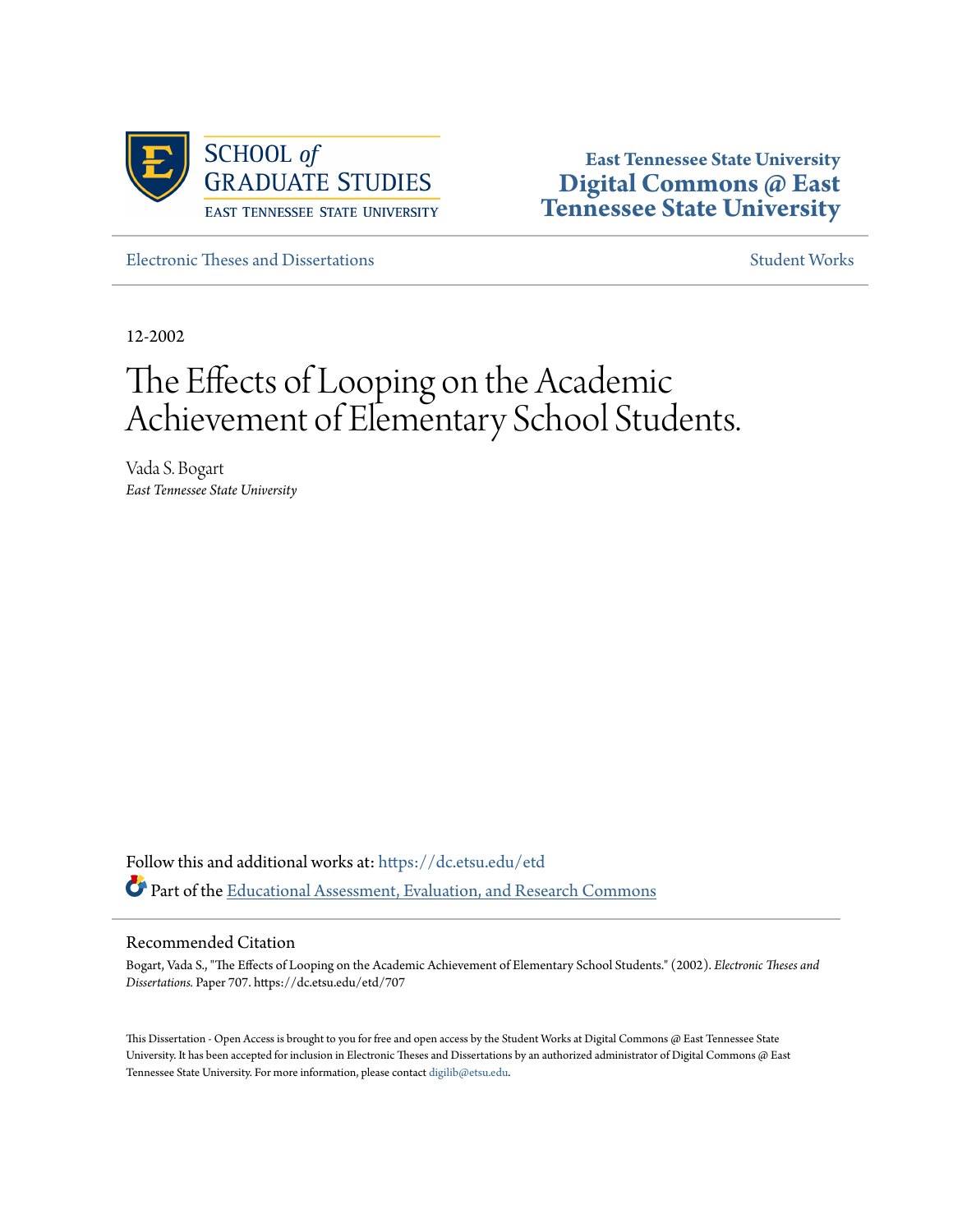The Effects of Looping on the Academic Achievement

of Elementary School Students

A dissertation

presented to

the faculty of the Department of Educational Leadership

and Policy Analysis

East Tennessee State University

In partial fulfillment

of the requirements for the degree

Doctor in Education

by

Vada S. Bogart

December 2002

Dr. Russell West, Chair Dr. Cecil Blankenship Dr. Nancy Dishner Dr. Russell Mays

Keywords: Looping, Long-term groups, Multi-year class, Persistent groups, Two-year classroom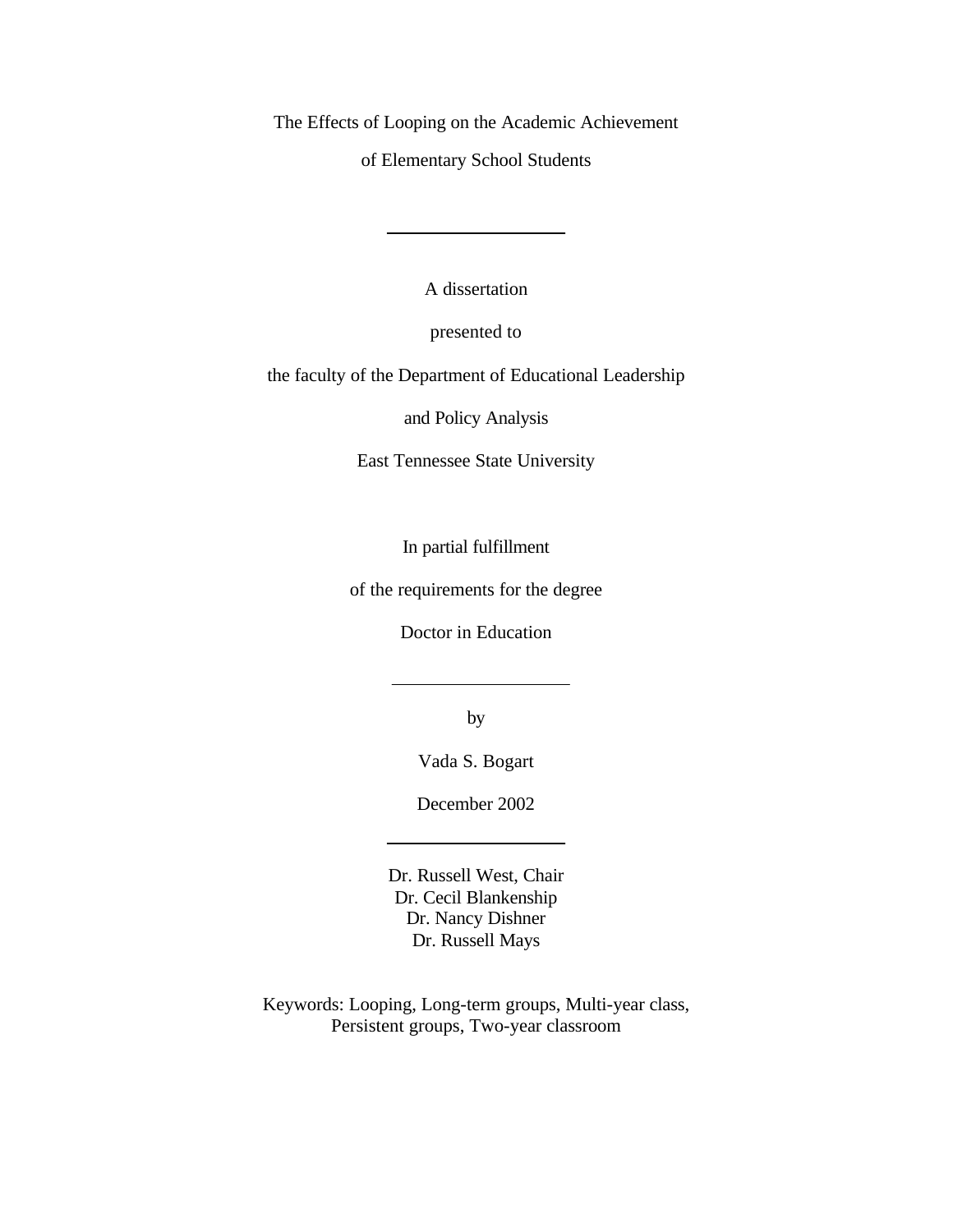### ABSTRACT

### The Effects of Looping on the Academic Achievement

#### of Elementary School Students

by

### Vada S. Bogart

The purpose of this study was to compare the academic achievement of students in looping programs from school systems in East Tennessee to their peers in traditional one-year instructional programs. Looping is defined as any program design that perpetuates a cohesive student group with the same teacher for more than one year. The study included all students who had completed fourth grade in 2001 at every school in East Tennessee that implemented a third/fourth grade looping design. Student scores reported for 1999, 2000, and 2001 on the *TerraNova* Standardized Achievement Test were obtained from individual student records. Comparisons were made on the Total Reading, Total Language, Total Math, and Total Battery scores. Differences between program design groups (looping and traditional) on "pre-looping" second grade (1999) scores were assessed using *t*-tests for two independent groups. Two-way Analysis of Covariance (ANCOVA), was used to examine the main effects of program design and student gender on 2000 and 2001 test scores, along with program design x gender interactions, while controlling for prior test score differences.

The findings suggested that students in looping classrooms benefited academically by remaining with the same teacher and classmates for two successive years. Significant main effects were detected for program design in first year comparisons as indicated by significantly higher scores on all four subtests. Scores for those in the looping classrooms remained significantly higher in second year comparisons on each subtest except Total Language even after controlling for third grade (2000) test scores. Significant main effects for gender were detected after the first year of participation in each design. This included significantly higher Total Language and Total Battery scores for female participants. No significant differences by gender were detected when scores were compared on the four subtests at the end of the two-year cycle. A program design x gender interaction was detected at the end of the first year. This interaction showed that female participants in looping classrooms showed higher Total Math achievement. A program design x gender interaction also occurred after the second year where male participants in the looping classrooms obtained higher Total Language scores.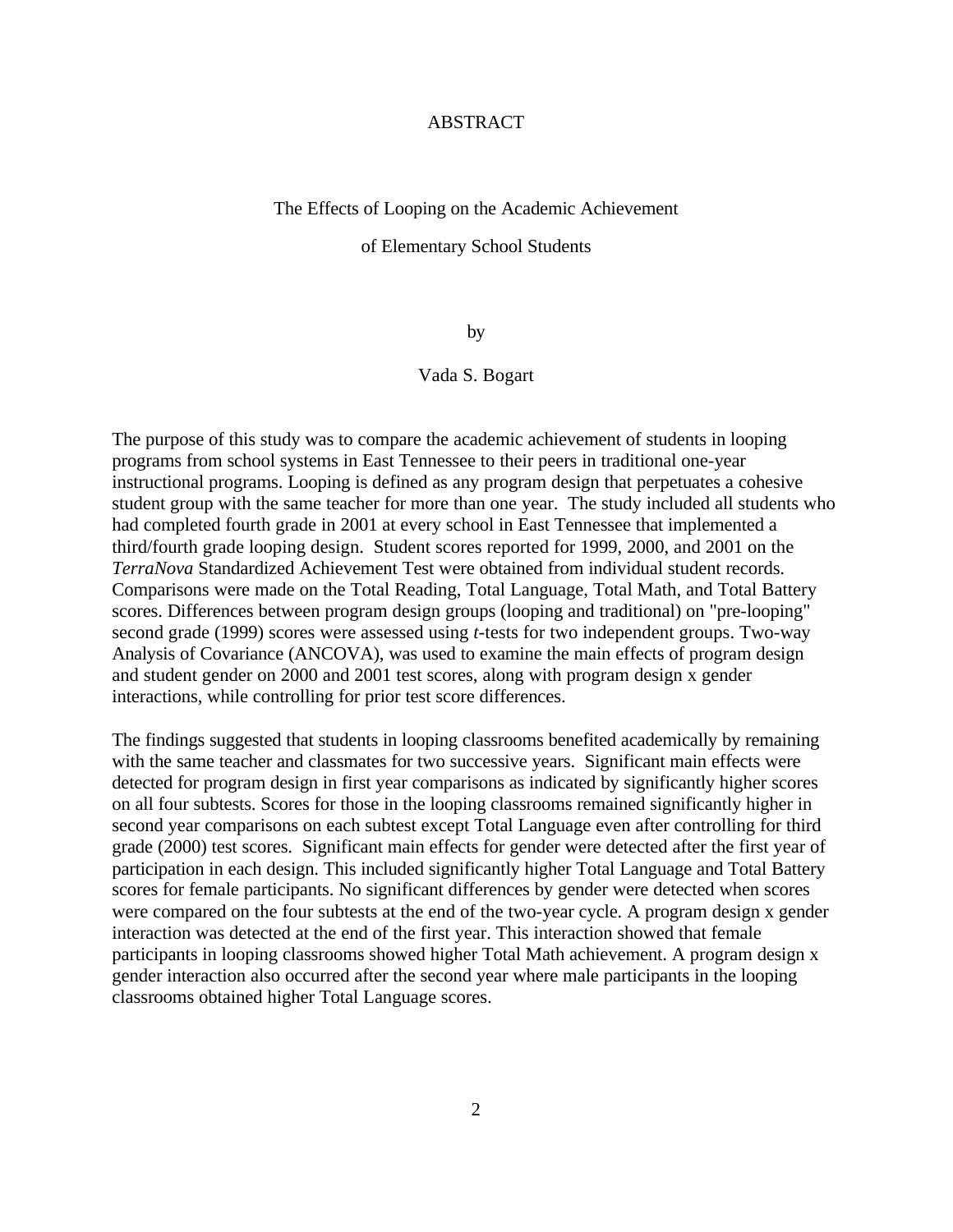### DEDICATION

I dedicate my hours of work to a very special man.

My husband, Glenn, has earned my endless love for his constant support

throughout the doctoral program,

his abiding faith in my ability to complete every task,

and his steadfast love for me as vowed twenty-seven years ago when he pledged his love through good times and bad.

Glenn, I admire your wisdom, diplomacy, and deep-grounded values.

You possess such rare qualities in fulfilling the roles of a sensitive husband, loving father, and educational visionary.

You are admired by many, and I am extremely proud of you.

I dedicate my pursuit of worthy goals to my blessed mother and dearly departed father, Mavis Fritts Stanley and the late Robert Marvin Stanley, Sr. They reared me by their example and trusted that all their efforts would not be in vain. My deepest wish is that I have pleased them.

I dedicate my persistence and patience in loving memory of my gracious in-laws, Hal Bogart and Nora Grace McMahan Bogart. They enriched my life with their presence.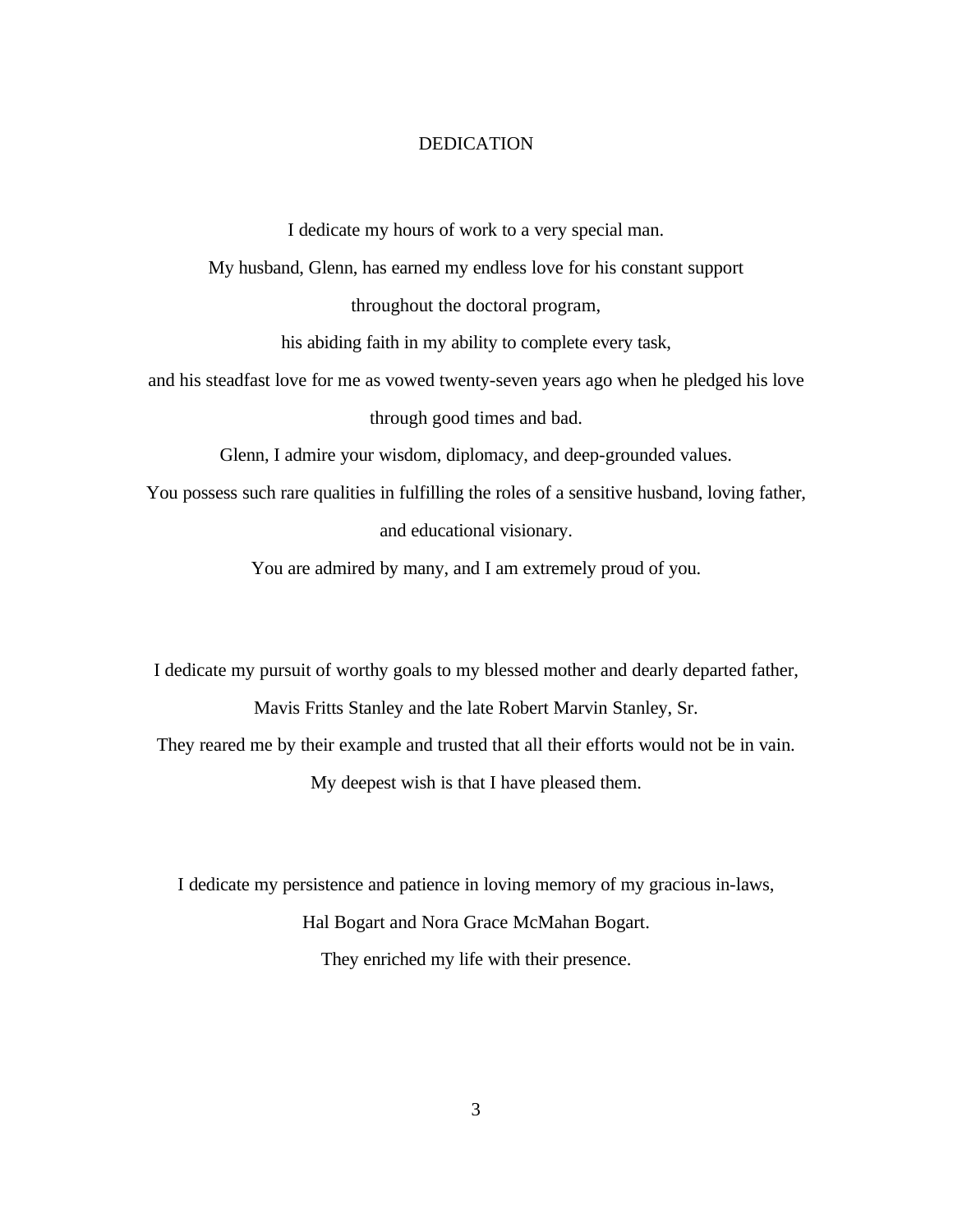### ACKNOWLEDGMENTS

### Dr. Russell West --

I offer my heartfelt and eternal thanks to you for every measure of patience, guidance, and support you provided in abundance. I shall remain in your debt always. You are an exceptional leader in whom a giving spirit is manifested. You ennoble your profession.

### Dr. Cecil Blankenship --

I express my sincere thanks to you for your words of encouragement and tactful criticisms. You enlightened me with your keen observations. Your ready smile makes everyone aware that you enjoy your work.

### Dr. Russell Mays --

I offer you my deep thanks for maintaining high expectations without apology. Your astute remarks were well made and provided valuable commentary on my work. The final product reflects the attempts you made toward a quality project. I am grateful for your many contributions.

### Dr. Nancy Dishner --

I offer my humble thanks to you for agreeing to serve on my committee due to Dr. Ron Lindahl's departure from East Tennessee State University. Your willing acceptance on such short notice is praiseworthy. You transformed a potential headache for me into a pleasant opportunity to share my study with an interested reader. You made an extraordinary first impression.

I am most grateful to my many friends in the teachers' Sevierville Cohort --

When we were accepted in the program, we all agreed that the experience would be challenging. We envisioned sharing many of life's mountain and valley experiences. We predicted weddings, births, deaths, and illnesses. Having friends to share the joys and sorrows brought us closer together. Our united efforts to conquer homework assignments and prepare for qualifying exams strengthened our spirits. We were women on a mission. I shall never forget you.

I must acknowledge my children's contributions to the doctoral cause --

Lara was forever chanting, "Mom, you can do it!" Paul Henry always alerted the tribe when mother was "in the zone." Rachel always assured me that the circumstances were just temporary. Thank you for all your frequently administered hugs and kisses.

My brothers and sisters were a continuous source of advice and best wishes --

Thank you for the votes of confidence, Jim, Barbara, Marvin, Phil, Tony, Marla, Jessie, Irby, Lori, Tina, and Fritz. It was a comfort just to know you were there.

My second family was equally encouraging in their roles as in-laws --

Thank you, Helen, Carolyn, Delmar, and Henry for every kindness you have shown me. I cherish the friendships we share and the moments we create.

Finally, I offer my praise and honor to my God.

His guiding hand and comforting spirit have sustained me throughout this endeavor. May my words please Him and my witness bear testimony to His greatness.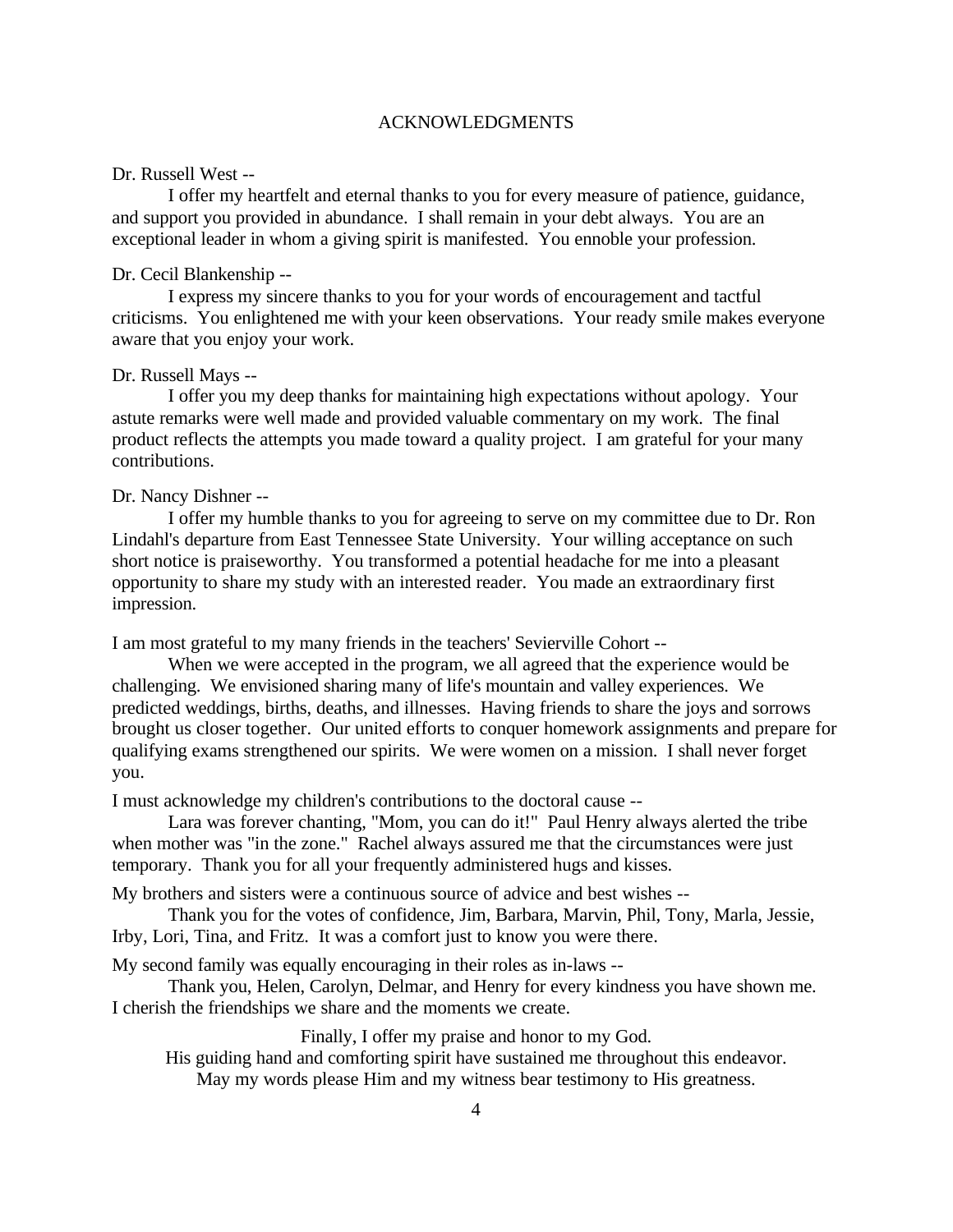### **CONTENTS**

### Page

### Chapter

| 9  |
|----|
| 10 |
| 11 |
| 12 |
| 12 |
| 13 |
| 14 |
| 15 |
| 16 |
| 19 |
| 21 |
| 21 |
| 25 |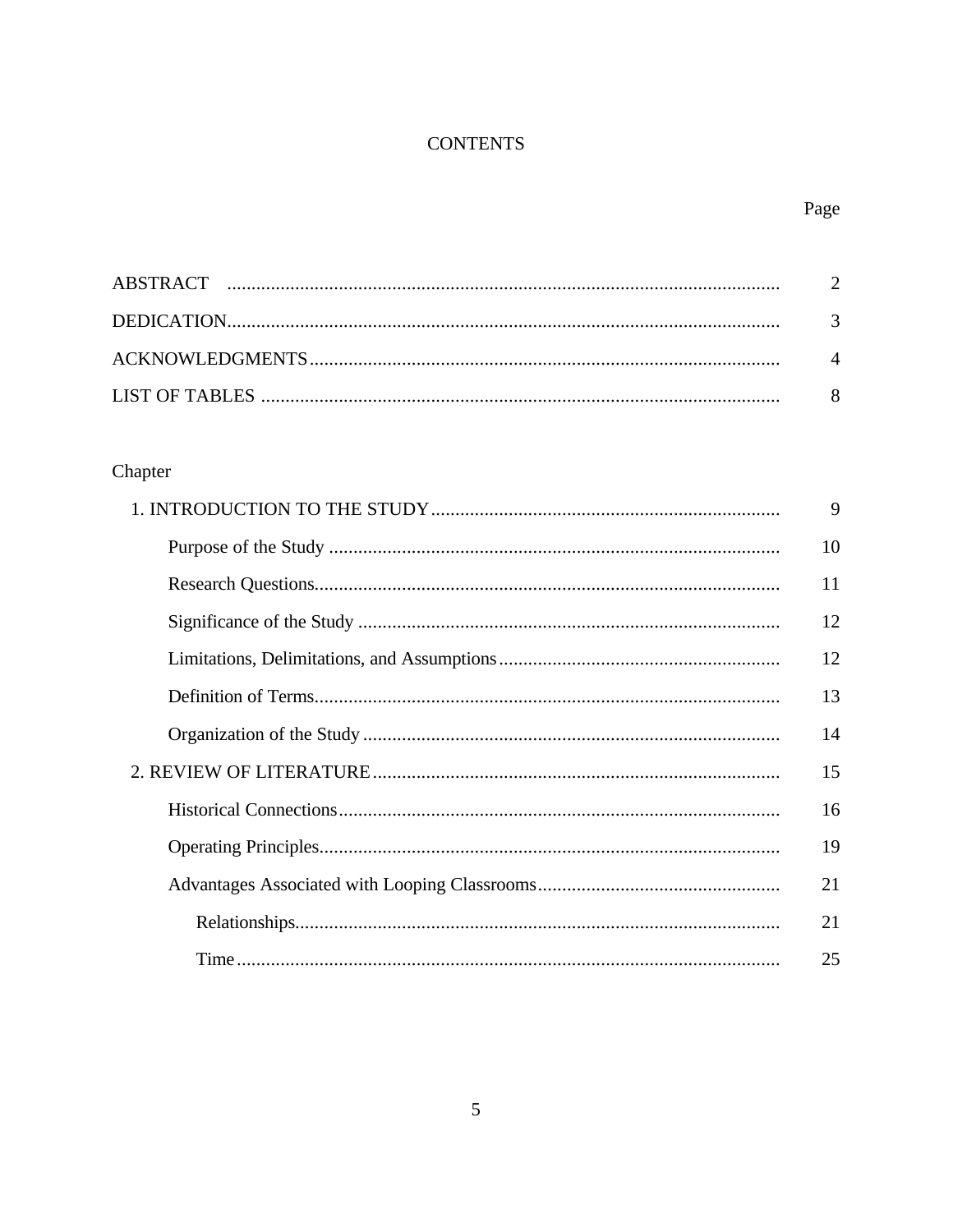# Chapter

# Page

|  | 28 |
|--|----|
|  | 30 |
|  | 33 |
|  | 36 |
|  | 36 |
|  | 38 |
|  | 40 |
|  | 42 |
|  | 43 |
|  | 44 |
|  | 45 |
|  | 45 |
|  | 45 |
|  | 47 |
|  | 48 |
|  | 49 |
|  | 50 |
|  | 51 |
|  | 51 |
|  | 52 |
|  | 54 |
|  | 57 |
|  | 59 |
|  | 65 |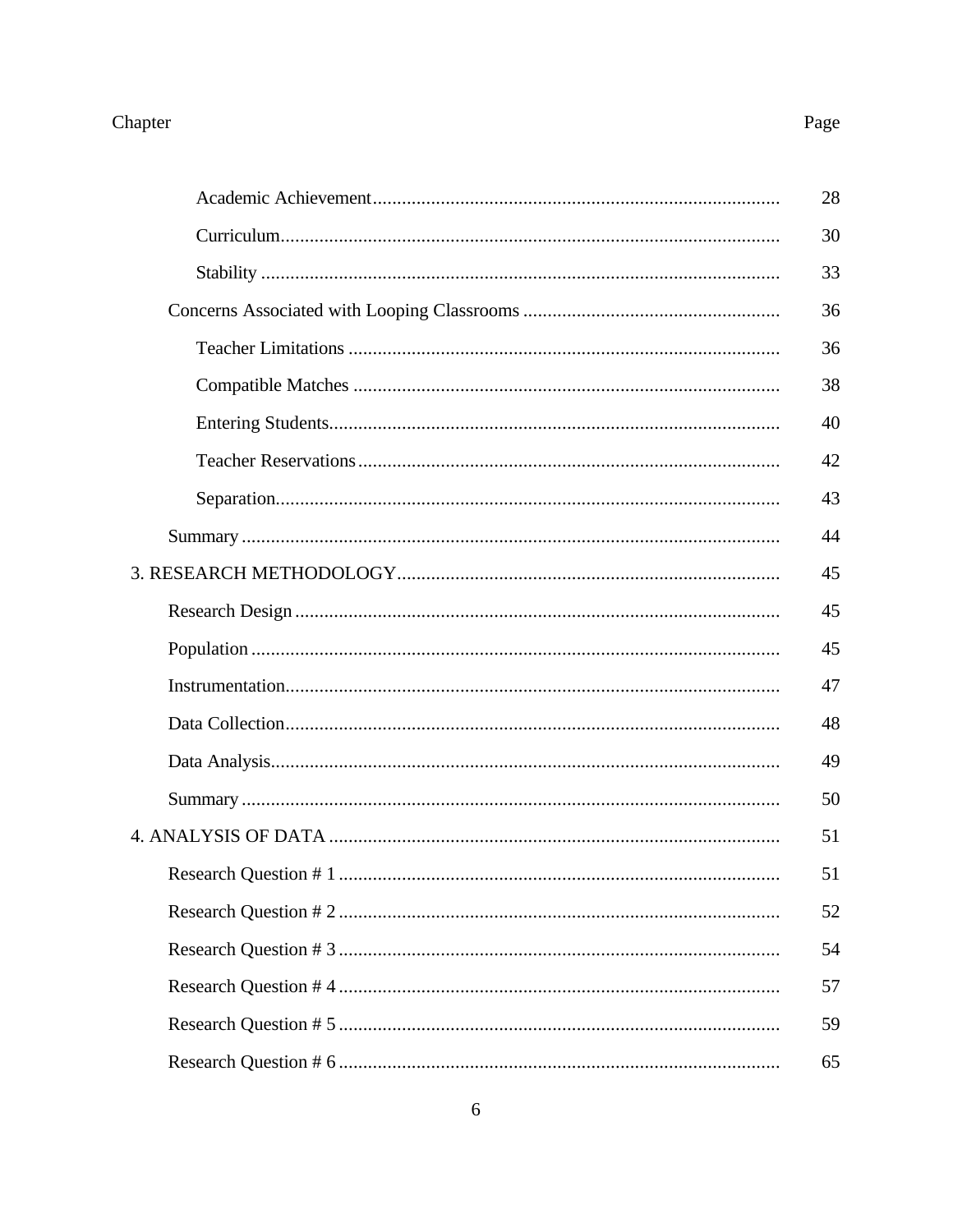### Chapter

### 5. SUMMARY OF FINDINGS, CONCLUSION, AND RECOMMENDATIONS .......

### Page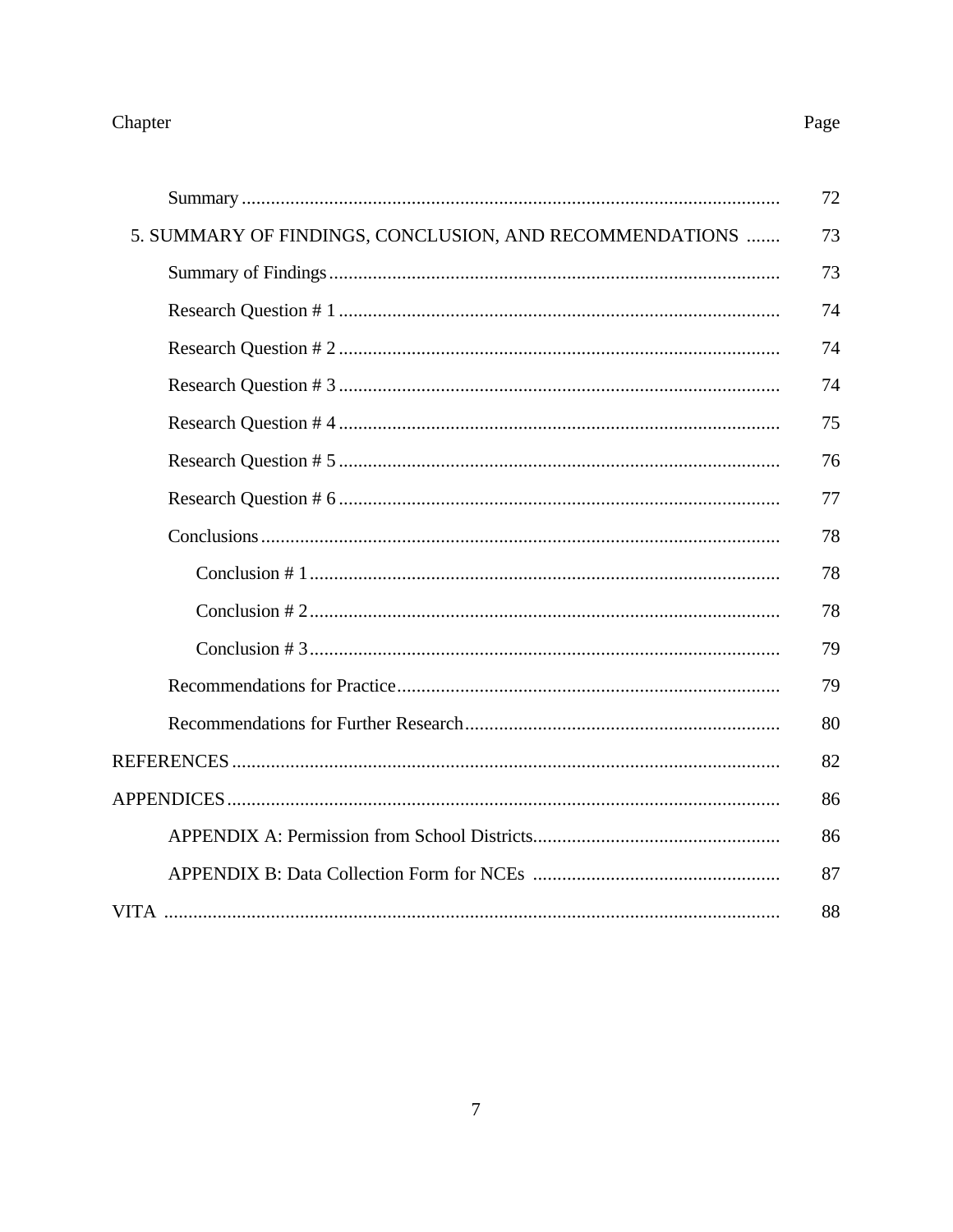### LIST OF TABLES

Table Page

| 2. Results of <i>t</i> -test for Mean Differences of Students Entering Third-Grade Designs<br>in 1999                                               |
|-----------------------------------------------------------------------------------------------------------------------------------------------------|
| 3. Results of ANCOVA: Comparison of Adjusted Means for Students Completing                                                                          |
| 4. Results of ANCOVA: Comparison of Adjusted Means for Students Completing<br>Fourth-Grade Designs in 2001, Controlling for 1999 and 2000 Scores    |
| 5. Results of ANCOVA: Comparison of Adjusted Means for Students Completing                                                                          |
| 6. Results of Simple Main Effect Tests for Total Language 2000 by Gender,                                                                           |
| 7. Results of Simple Main Effect Tests for Total Battery 2000 by Gender,                                                                            |
| 8. Results of ANCOVA: Comparison of Adjusted Means for Students Completing<br>Fourth-Grade Designs by Gender, Controlling for 1999 and 2000 Scores  |
| 9. Results of ANCOVA: Comparison of Adjusted Means for Students Completing<br>Third-Grade Designs by Gender and Design, Controlling for 1999 Scores |
| 10. Results of Simple Main Effect Tests for Total Math 2000 Interaction Between                                                                     |
| 11. Results of ANCOVA: Comparison of Adjusted Means of Students Completing                                                                          |
| 12. Results of Simple Main Effect Tests for Total Language 2001 by Gender and                                                                       |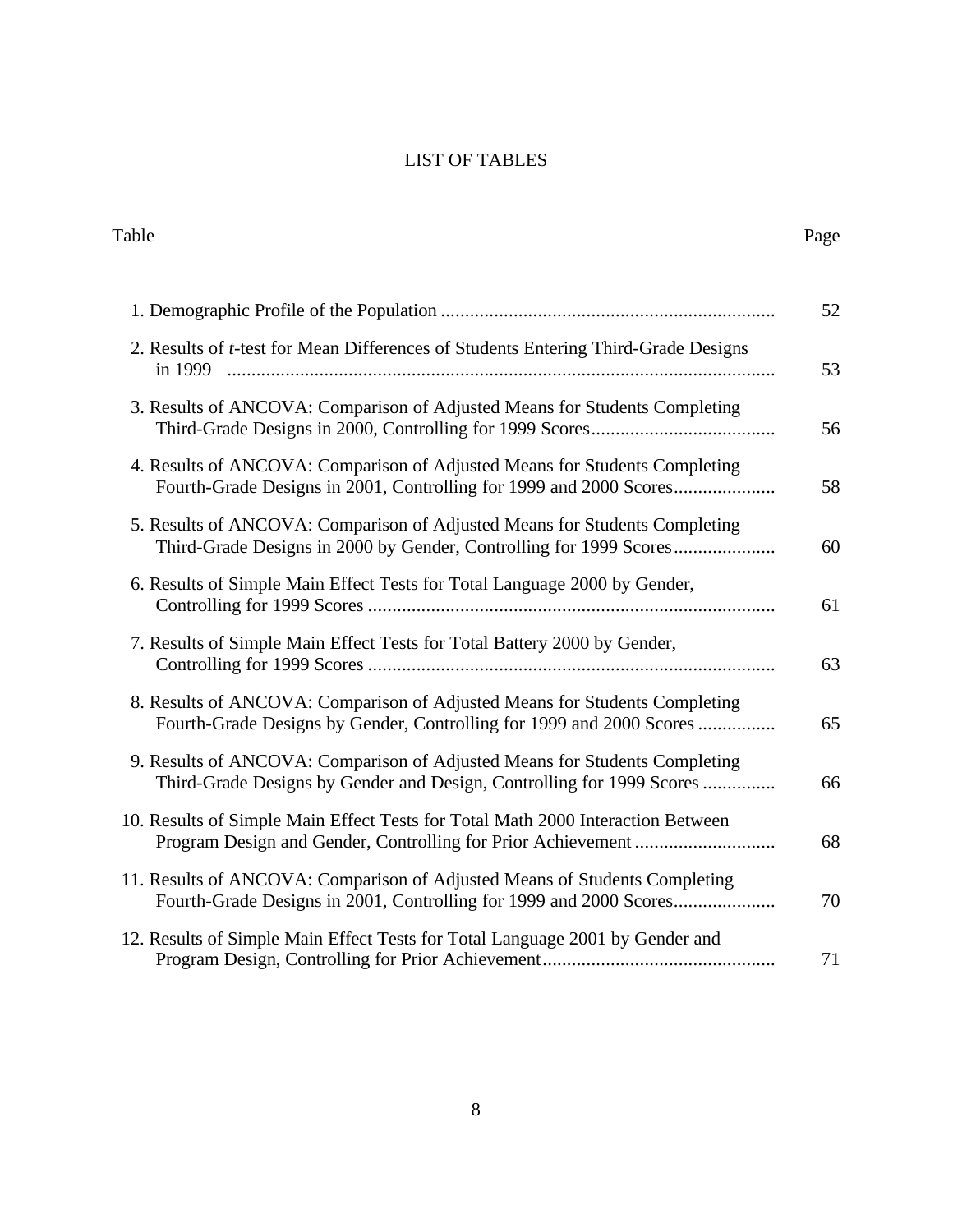## CHAPTER 1 INTRODUCTION TO THE STUDY

Horace Mann, while promoting and organizing public schools in America during the 1800s, outlined in his *Fourth Annual Report* (1840) (as cited in Cremin, 1957) the division of children according to ages and attainments, with one teacher having the charge of only a single class. Mann, as Secretary of the Massachusetts Board of Education, had earlier made a pilgrimage to European schools to identify new ideas that could be brought back to this country. The celebrity of institutions in foreign countries had attracted his attention, and he undertook the task of observing and analyzing their best practices to see if they were in any way superior to those of American schools. He searched for inspirations that would ignite the educational community toward excellence. He was mindful of the practicality and financial feasibility of each consideration as well. One of the most important elements in the superiority of Prussian schools, Mann maintained, was the proper classification of students. Their organization of children into classes influenced Mann's suggestion that the placement of children in American schools be determined by age. According to Mann's recommendations, teachers should be obligated to teach for the mandated 10-month period; at the end of which students would be promoted (to the next grade and the next teacher), and teachers would inherit a new group of students (Compayre, 1907; Cremin, 1957; Hinsdale, 1898).

The recommendations of Mann represented a logical and easily managed plan that was almost universally implemented in American schools. Almost 200 years later, schools continue to embrace and incorporate the plan with few questions regarding its applicability to modern circumstances, its alignment with advances in the understanding of child development and individual differences, or how schools choose to segment and compartmentalize learning.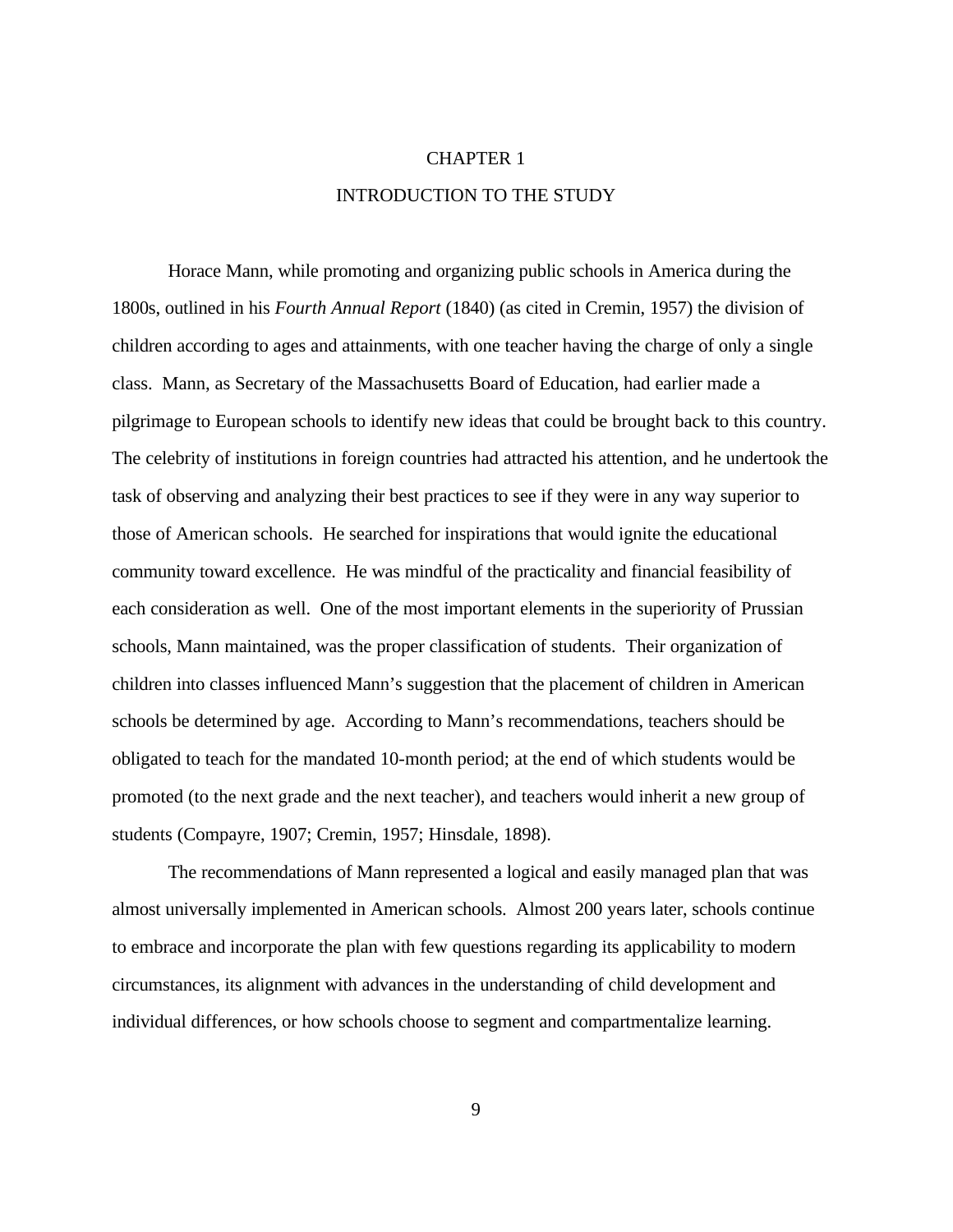Although the model espoused by Mann may have been appropriate for schools 200 years ago, schools and the communities they serve have become more complex. Problems facing today's schools differ considerably from those on the forefront two centuries ago; yet, schools cling to the long tradition of assigning students to one teacher every 10 months. Does the longevity and staying power of this practice testify to its enduring merits, or is it a clear reflection of the unwillingness of schools to accommodate and instigate change?

One of the most recent challenges to the traditional way schools operate is called "looping" or "long-term grouping." Others may refer to the practice as "persistent groups," the "two-year classroom," or "multi-year programs." Proponents of looping question the practicality and justification for disbanding a group of students (along with leaving their teacher) once a collaborative relationship has been established. In a looping program, a relationship-centered framework is extended over a two-year or longer period. It presents an opportunity that encourages teachers and students to invest in, and perhaps risk, a long-term relationship.

Looping has its enthusiastic supporters, but critics abound as well. There are educators who are inspired by its potential, yet others who question its alleged benefits. Veterans in education are inclined to be skeptical of looping design's broad claims, and they seek concrete evidence of the value that looping may, or may not have for the educational environment. Looping casts the teacher and his or her students in a drama that unfolds over the course of two or three years. It is a break from tradition. It is not a practice to replace tradition; it is an option that appeals to some teachers, students, and parents. Perhaps it is time to examine more closely the premises and speculations being reported by a variety of looping proponents and opponents.

### *Purpose of the Study*

The purpose of this study was to compare the academic achievement of students in looping programs from school systems in East Tennessee to their peers in traditional one-year instructional programs. The scores of students enrolled in 6 looping groups at 4 schools were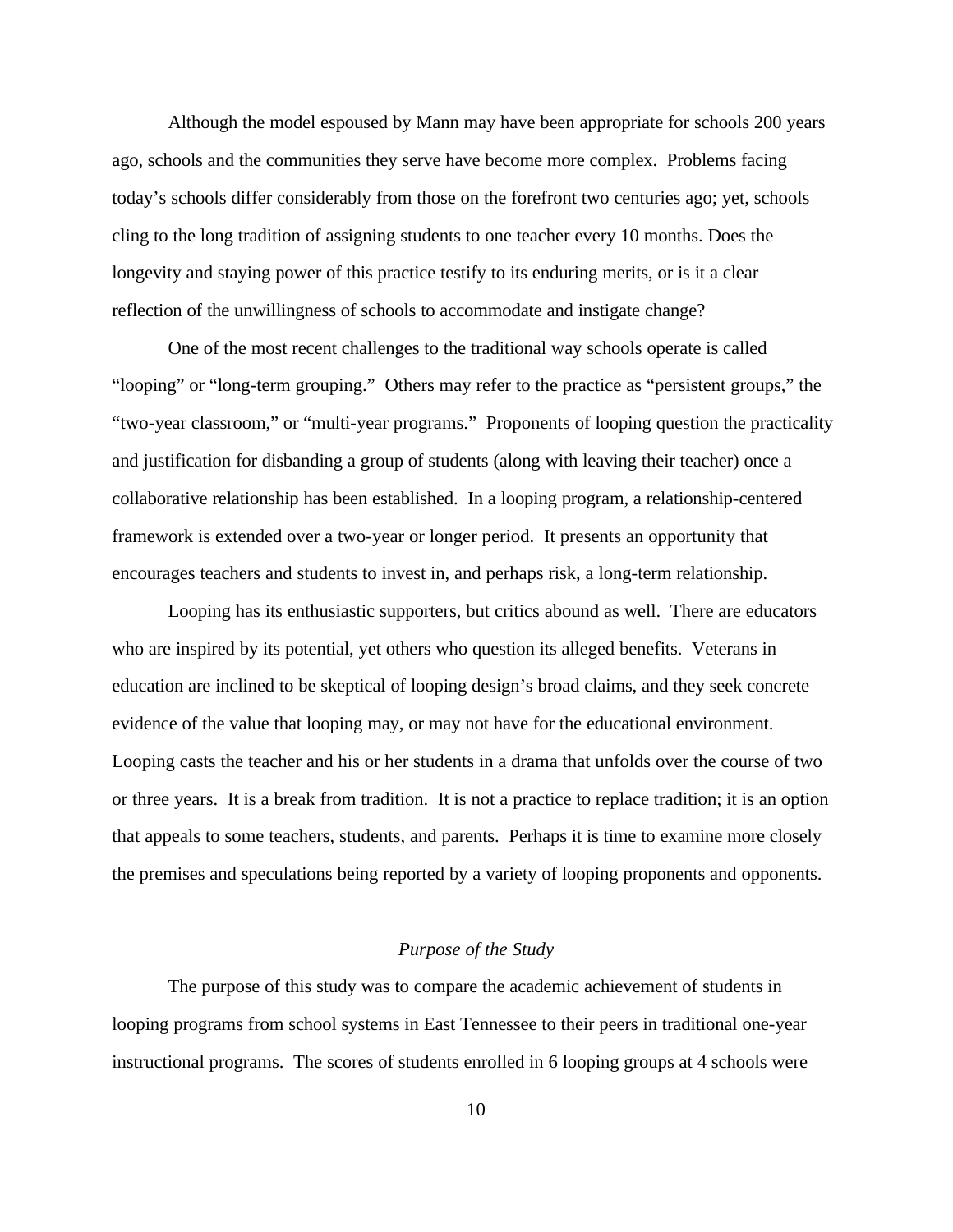compared to those of 16 same-grade peer groups at those same schools enrolled in nonlooping classrooms on a standardized test. The scores reported for all students on the *TerraNova* Standardized Assessment were examined as the primary dependent variable. The study focused on self-contained classes that looped for a third/fourth grade combination and their peers who were in the same schools in a traditional one-year arrangement of self-containment. The study centered on students who had completed the looping cycles and the single-year program designs for fourth grade in the spring of 2001. An additional examination explored the performance levels of females in comparison to males among all groups, as well as a comparison of possible interactions between gender and class design.

### *Research Questions*

The following research questions were formulated to guide the investigation:

- 1. What is the demographic profile of students in the study?
- 2. Are there initial differences in the achievement levels of students beginning third-grade looping programs and students beginning third grade in traditional programs for Total Reading, Total Language, Total Math, and Total Battery?
- 3. Are there significant differences at the end of the first year between students in looping designs and those in traditional designs for Total Reading, Total Language, Total Math, and Total Battery while controlling for prior achievement (initial differences detected in 1999)?
- 4. Are there significant differences at the end of the two-year period (2001) between students in looping designs and those in single-year designs for Total Reading, Total Language, Total Math, and Total Battery scores while controlling for prior achievement (initial differences in 1999 and differences after the first year in 2000)?
- 5. Is there a significant difference between males and females for Total Reading, Total Language, Total Math, and Total Battery scores when controlling for prior achievement?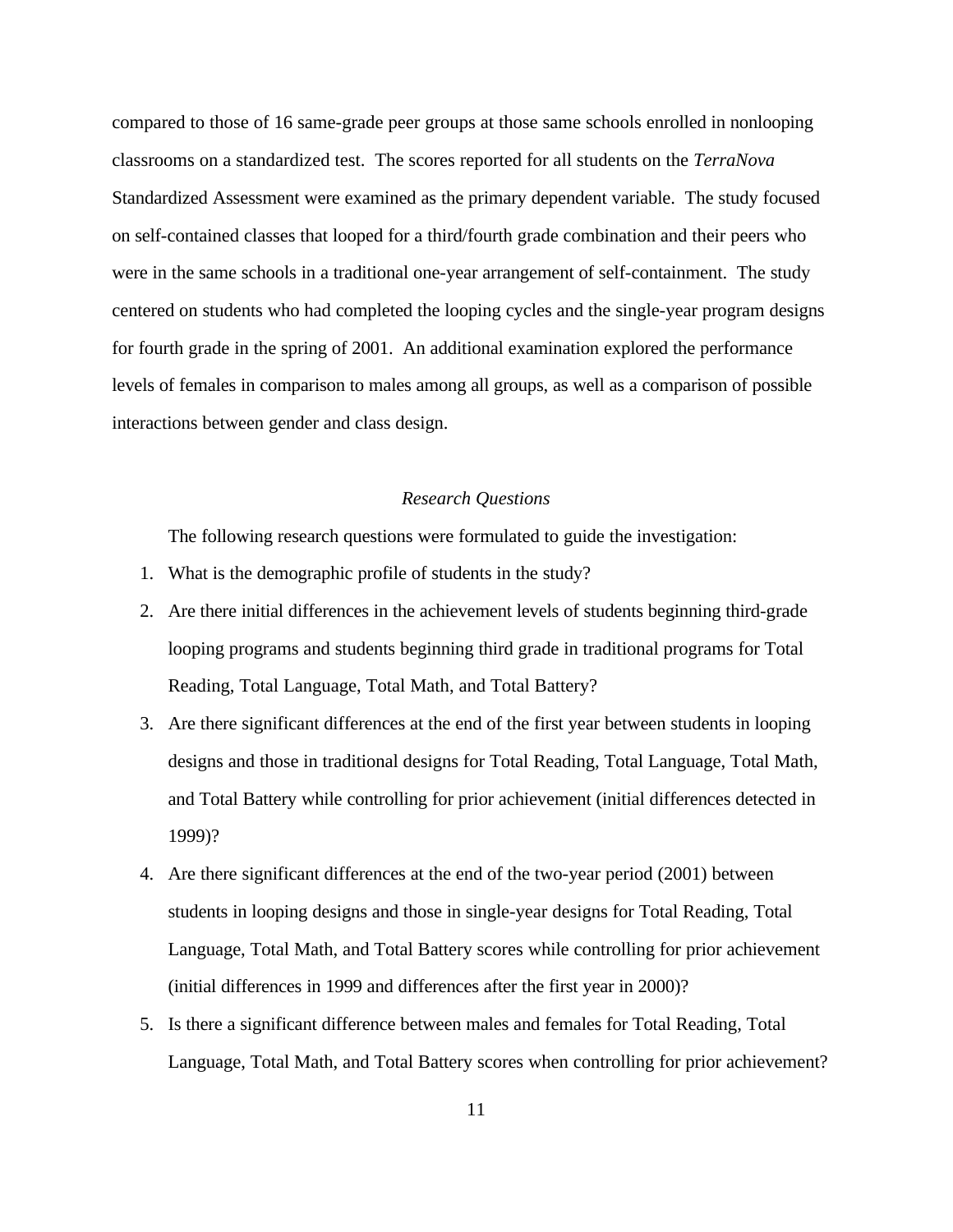6. Are there significant interactions between gender and program design for Total Reading, Total Language, Total Math, and Total Battery scores while controlling for prior achievement?

### *Significance of the Study*

As an organizational design, looping has recently received more attention in the educational community, but little research is available to support its efficacy. Few formal studies have been conducted that compared the academic achievement of students participating in a looping design with that of their counterparts in traditional one-year classrooms. This study has the potential for providing quantitative information that could be used by the educational community in evaluating one dimension of the effectiveness of the two program designs being compared. Teachers and administrators could benefit from the comparisons made in this study to make better decisions regarding the delivery of instruction in school settings.

### *Limitations, Delimitations, and Assumptions*

The research in this study was delimited to four schools representing four different systems in East Tennessee that implemented a looping design as well as the traditional classroom design within their schools. Random sampling was not possible because of the unavailability of schools that offer multiyear programs.

The study was limited somewhat through the use of cluster sampling. For the purposes of the study, it was more feasible to select groups of individuals rather than individuals from a defined population. Because the study purposed to compare two distinct classroom designs for delivery of instruction, the efficacy and logic of accessing classrooms that typify the two designs seemed appropriate.

It was assumed in this study that *TerraNova* scores reported for all students were accurate and indicative of student achievement. The researcher also assumed that the *TerraNova* was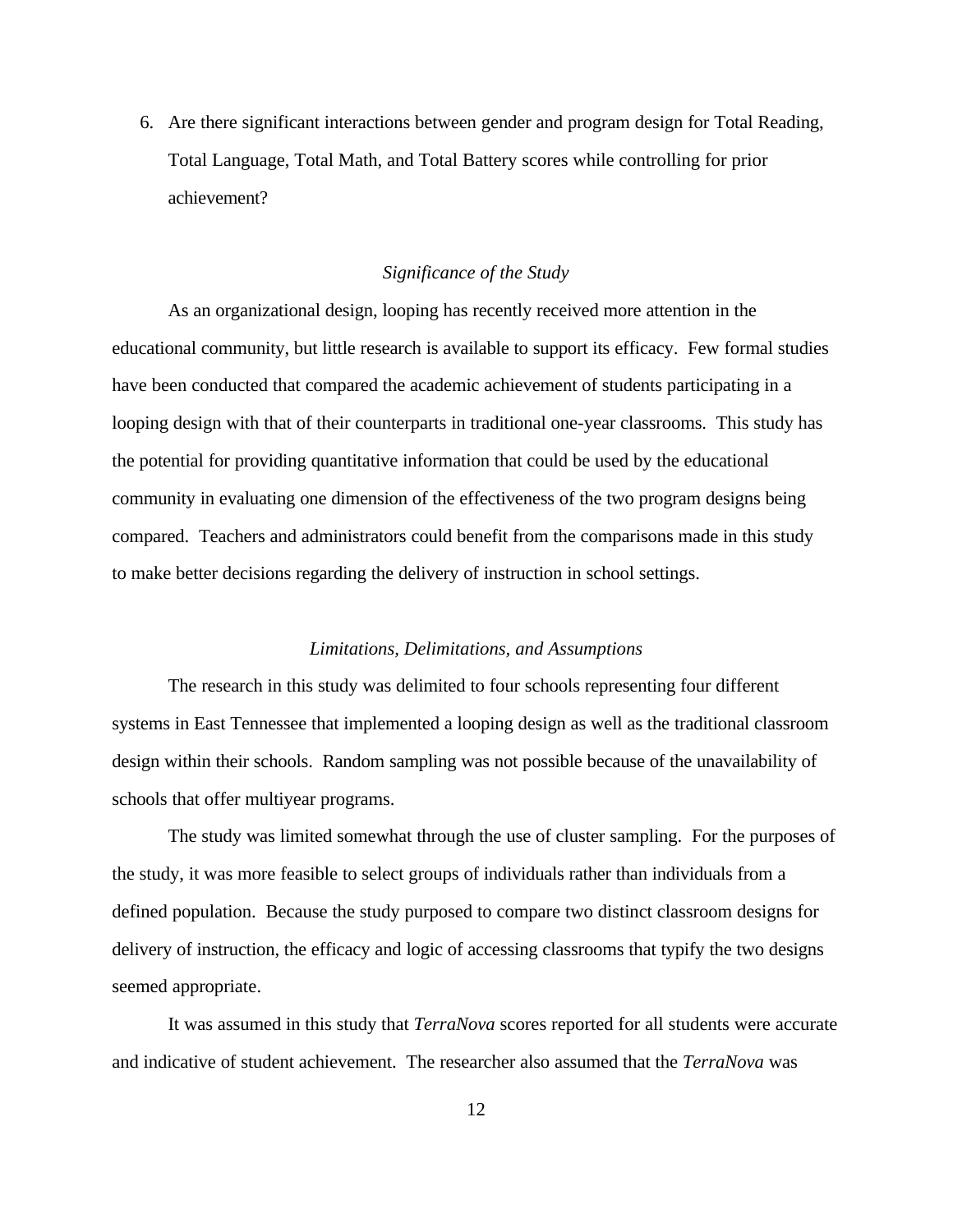administered in a setting that was conducive to optimum performance by all students. Environmental factors such as lighting, room temperature, comfortable seating, and room arrangements were assumed to be satisfactory. Incidentals such as test stress, threat of failure, disruptive behaviors, teacher behaviors, and other distractions were assumed to have been minimized throughout the testing procedure.

It was assumed that all teachers participating in the study (looping and traditional) were guided in their instruction by a framework of instructional objectives issued by the State Department of Education. Although methods and materials varied among those teachers, their curriculum goals remained essentially the same and were aligned with the *TerraNova* exam.

The ability to eliminate teacher personality cannot be controlled by most educational research designs; therefore, it was assumed that all teachers in the study were capable, competent, and comparable in skill and ability. A deeper assumption underlying teacher presence was the school climate. It was assumed that all participating schools were safe, comfortable, and provided equitable opportunities for academic success.

### *Definition of Terms*

For the purposes of this study the following definitions were applied:

- 1. *Academic Achievement*. A measure of progress on a set of tasks as determined by results reported on the *TerraNova* Standardized Achievement Test.
- 2. *Looping*. Any program design that perpetuates a cohesive student group with the same teacher for more than one year (Grant, Johnson, & Richardson, 1996).
- 3. *Normal Curve Equivalent Scores* (NCEs). An equal-interval standard score ranging from 1 to 99, with a mean of 50 and a standard deviation of 21.06 (Gall, Borg, & Gall, 1996).
- 4. *TerraNova*. An assessment system designed to measure concepts, processes, and skills taught throughout the nation using a series of interconnected assessments named the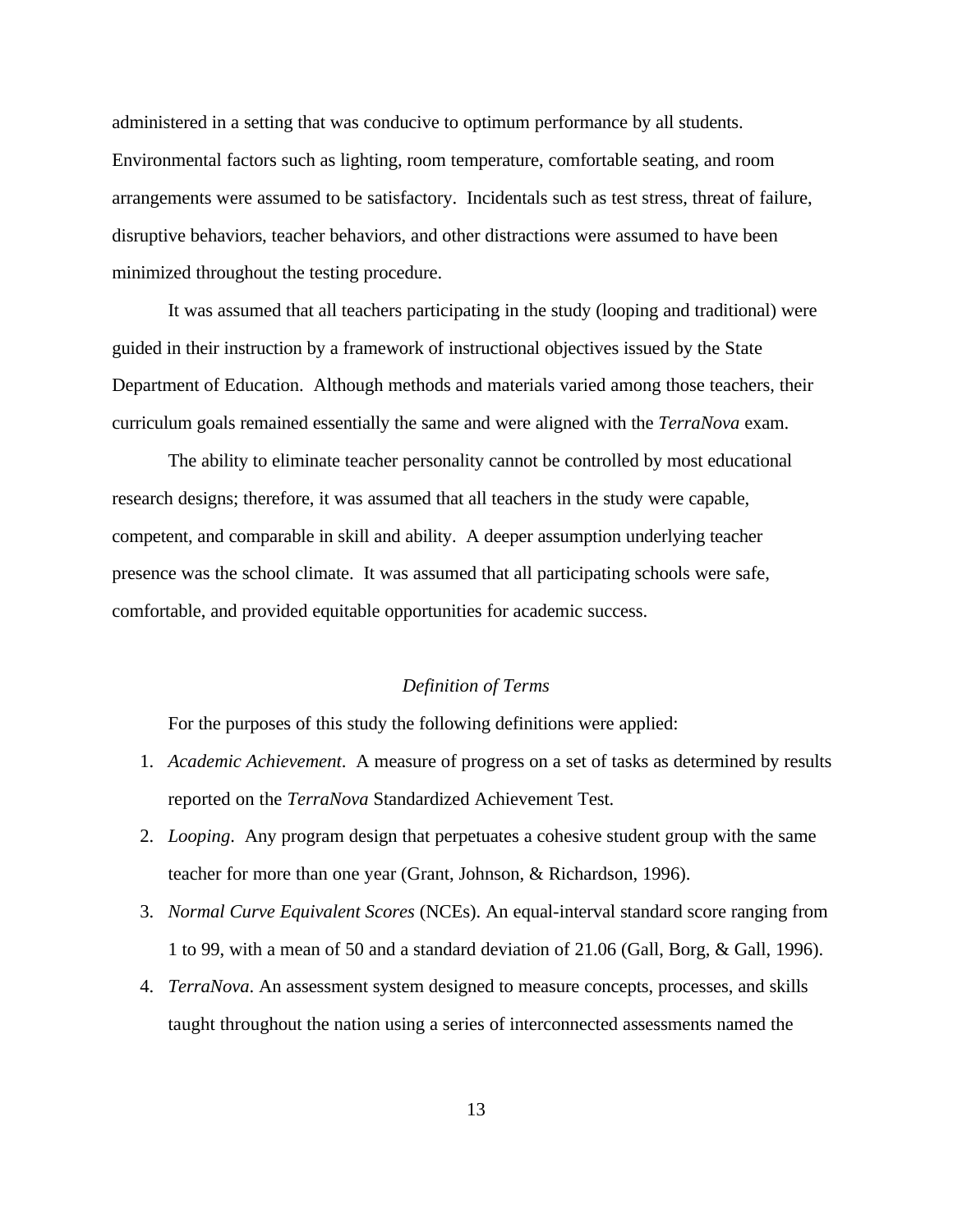Comprehensive Tests of Basic Skills (CTBS). It is both norm-referenced and criterionreferenced (CTB/McGraw-Hill, 1996).

### *Organization of the Study*

The study is composed of five chapters. Chapter 1 is the introductory chapter containing the purpose of the study, the research questions that guided the study, the significance of the study, delimitations, limitations, assumptions, and definition of terms. Chapter 2 contains the review of literature related to the study. Chapter 3 includes the research design, the population, the instrumentation, the method of data collection, and the methods of data analysis used in the study. Chapter 4 presents an analysis of the data and treatment of the results. Chapter 5 includes a summary of the findings, conclusions, and recommendations for practice and further study.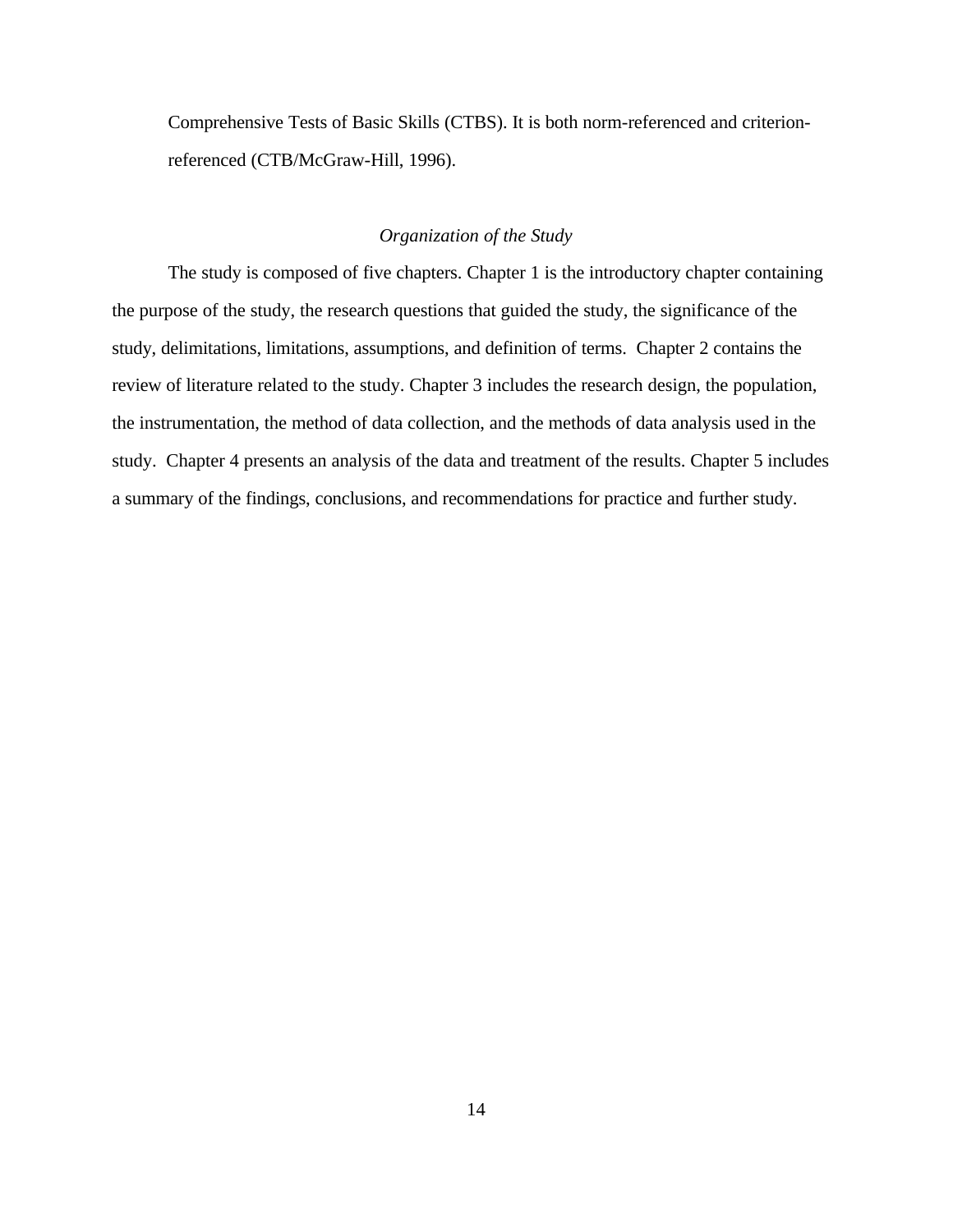#### CHAPTER 2

### REVIEW OF LITERATURE

Looping, as a design alternative to the traditional one-year pairing of a teacher with a group of students, is a variation on persistent or long-term groups. Quite simply, looping is a practice that allows a teacher to remain with the same class for a period of two or more years (Forsten, Grant, Johnson, & Richardson, 1997). It is a growing movement in America, inspired by a number of initiatives that have proposed establishing long-term relationships between teachers and students. One of the first suggestions to inaugurate what amounted to a looping design was posed as a question in a memo issued by the U.S. Department of Education in 1913. It asked:

Shall teachers in graded city schools be advanced from grade to grade with their pupils through a series of two, three, four or more years, so that they may come to know the children they teach and be able to build the work of the latter years on that of the earlier years? (LAB, 1997, p. 4)

Additionally, the memo offered what were considered advantages to such a class structure. The benefits implied by that early recommendation closely parallel the favorable outcomes anticipated by educators who advocate a looping design today (Grant, et al., 1996). Looping can be practiced differently according to the visions, needs, and views of educational communities. Each looping design can be tailored to accommodate the situation within an individual building all the way to implementation by an entire system. Commonly, teachers adopt a two-year design, but a few opt for a three-year design that better suits their particular environment.

The literature on restructuring schools consistently offers support for persisting groups. Throughout the works of researchers and practitioners are recommendations for schools to become communities of learners, with adults and children creating bonds for the purpose of learning (Boyer, 1995; Sergiovanni, 1994).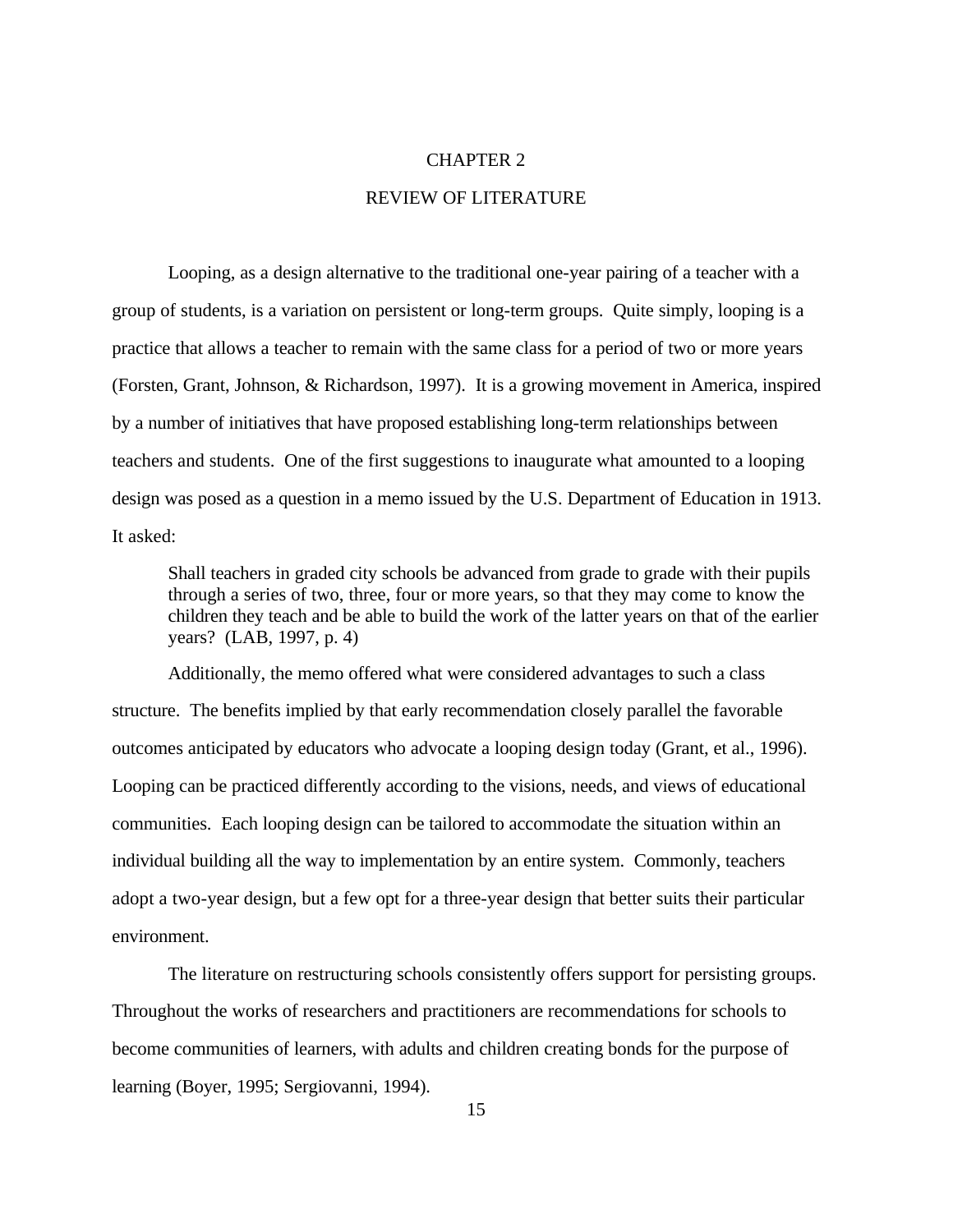These persistence groups are often referred to as looping groups or multiyear groups. Even though looping is not the most common design strategy for the delivery of instruction by schools in the United States, it is by no means, a new concept. In contrast to American schools, forms of persistence groups have long been recognized worldwide as effective means of organizing groups for learning. From Japan to Bavaria to Jamaica, educators have expressed the belief that group cohesion stimulates learning (Wynn & Walberg, 1994). These programs are based on the belief that teachers must become knowledgeable about their students before they can facilitate learning. The teaching-learning dynamic can be impacted positively through looping. Because it builds on the concept of establishing a continuum of learning through a long-term relationship, looping can embody a means of successful school reform (Denault, 1999). Proponents maintain that teachers should know their students well and shape class values to form pro-learning environments (Wynn & Walberg).

The concept of looping was proposed as early as 1913 in America, but its practice was not initiated until much later. The beginnings of looping might actually be traced to the Waldorf Schools in Germany. One of the oldest and most touted examples of persistence in group, this German movement held permanence in group as its fundamental pedagogical belief (Barnes, 1980).

### *Historical Connections*

As a predecessor to looping, the Waldorf School's basic design featured a class that maintained the same "class teacher." According to Barnes (1980), Emil Molt, the owner of the Waldorf-Astoria cigarette factory in Stuttgart, Germany, was described as a far-sighted industrialist. Molt theorized that simply changing governments and substituting one political system for another could not heal the breakdown of social and economic life in Germany following World War I. There had to be a change in the people themselves. The need for cultural renewal was evident. Molt suggested a new impulse in education. His vision was to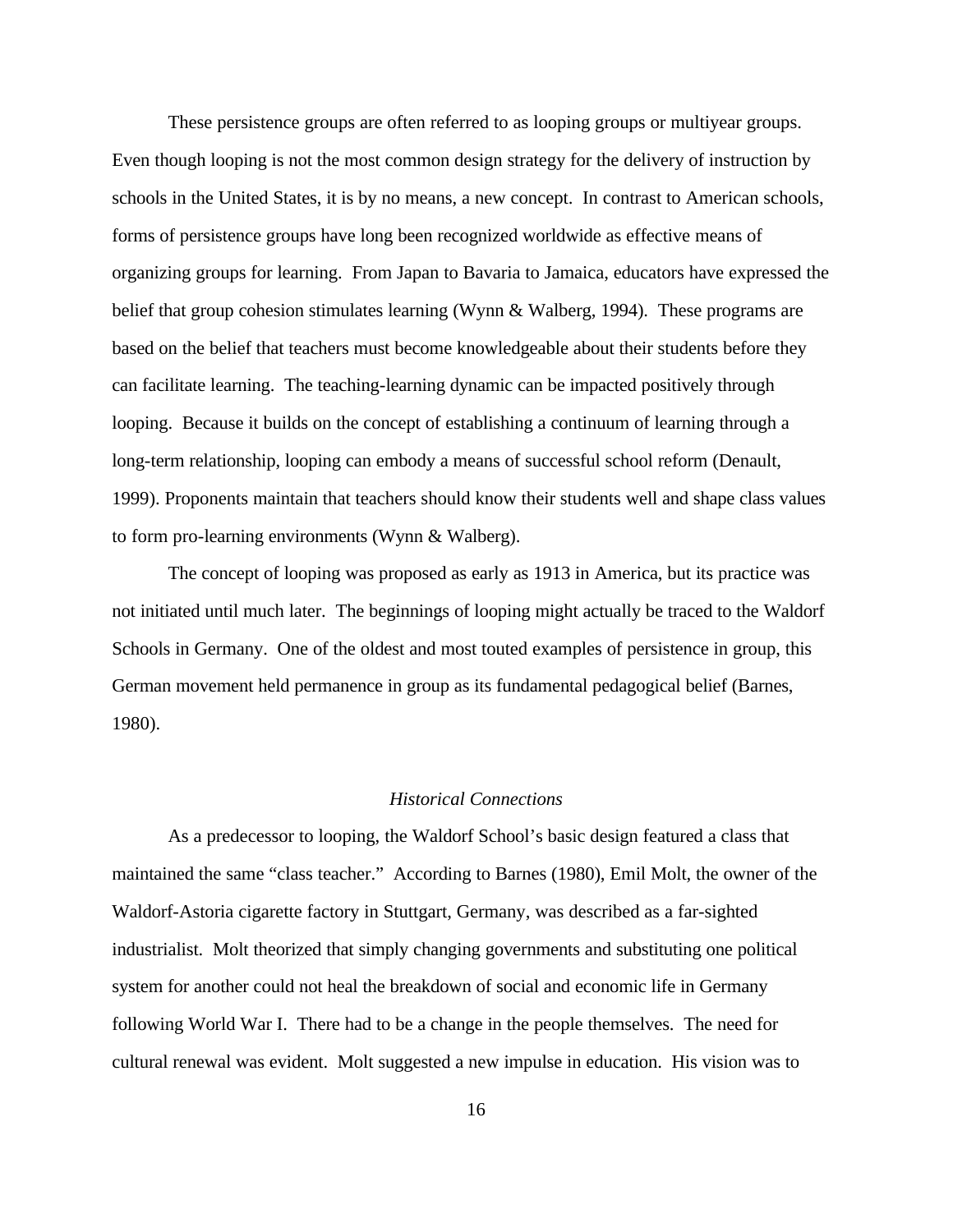begin this practical endeavor by first educating the men and women who worked in his factory. Molt turned to an Austrian thinker whose ideas had provided the best answers to his questions. Rudolph Steiner's help was solicited, and he responded by bringing forward his ideas for a renewal of social life. He created a program that began in the Waldorf-Astoria factory. The adult education and apprentice program proved so fruitful that Steiner was recruited to develop a curriculum and methods for a comprehensive program to educate the children of the employees from the factory. Essential to Steiner's plan was a relationship of the students to the class teacher, not to the instructional materials. He insisted that teacher and student accompany each other through the full eight years of elementary instruction. Thus, when the Freie Waldorfschule opened in Stuttgart in September 1919, it was an adventure that paired teachers with students in an extensive relationship as a potent force in valid learning. Teachers who adhered to Steiner's pedagogy made a commitment to children to undertake and sustain deep human relationships (Barnes, 1980; Reinsmith, 1989; Uhrmacher, 1993).

The Waldorf School grew rapidly. It became the largest nondenominational school in Germany, and its popularity spread to Switzerland, Holland, and England. In 1928, the opening of the Rudolph Steiner School in New York City marked the beginning of Waldorf education on the North American continent. As the Nazi government rose to power in 1933, the German Waldorf schools mounted a life-and-death struggle for survival against the harassment of National-Socialist Germany. The new power vehemently opposed a school system that sought to educate individuals to think for themselves. The schools were finally shut down in 1938. After an underground existence for seven years, the schools reopened under the protection of British and American military governments. After the war, schools sprang up in Switzerland, Holland, the Scandinavian countries, Great Britain, France, Italy, Australia, South Africa, New Zealand, and in North and South America as well. The rapid growth of schools caused a shortage of trained and qualified teachers, which prompted the declaration of a moratorium on new schools. As training centers were established around the globe, the school movement could advance once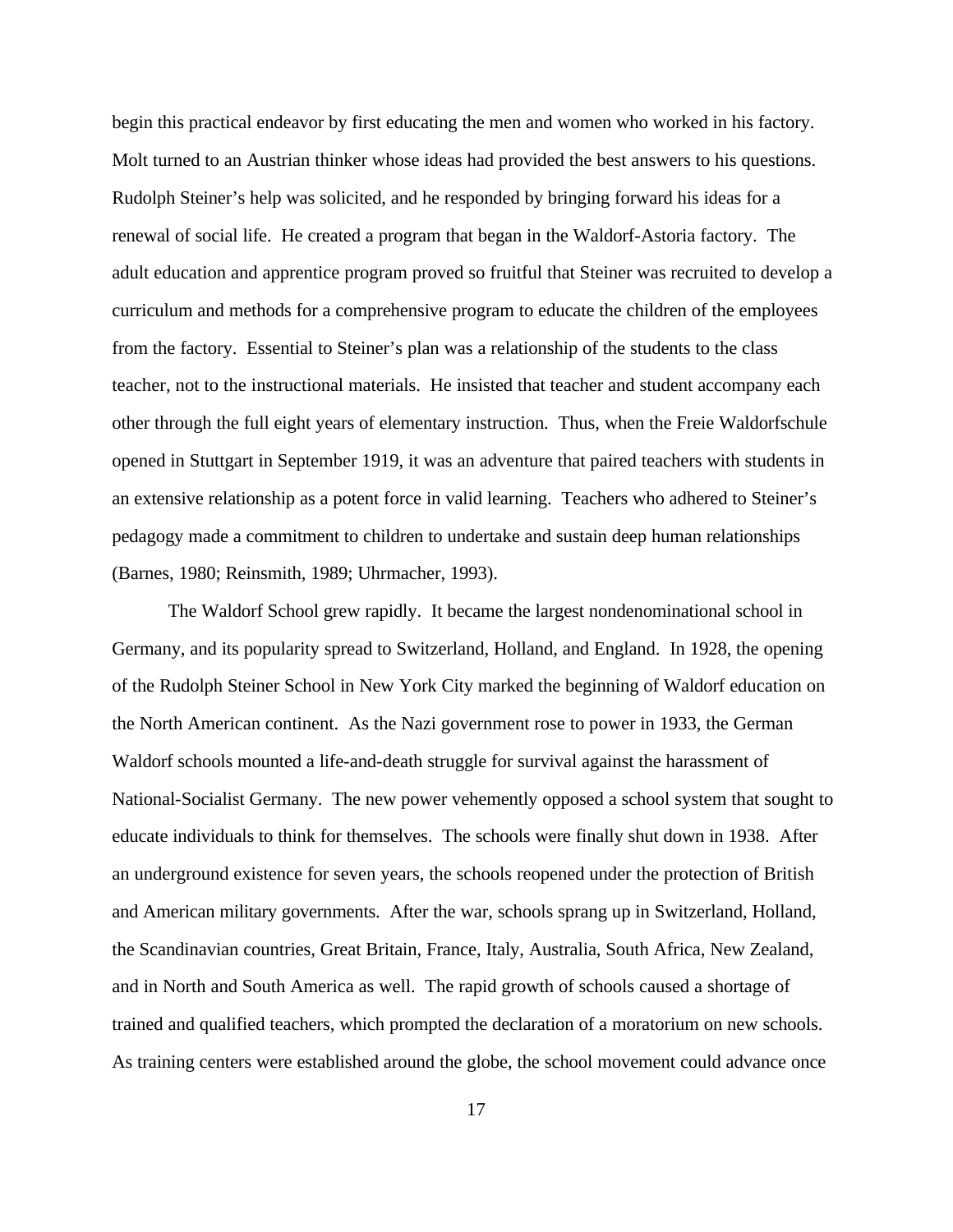again. In the United States, there were Teacher Training Centers at Mercy College in Detroit, in Sacramento, and in Los Angeles. Inservice was conducted through several schools, including the Green Meadow School in Spring Valley and the Rudolph Steiner School in New York City (Barnes, 1980).

With the passage of time, school systems in other parts of the world considered the element of teacher-student relationships as vital to the learning process. Modifications were made to accommodate cultural differences in educational philosophies, yet the extended experience with teacher and student remained central to each newly adapted design. Schools in Japan invested in a similar and useful example of an approach to provide continuity in education. The Japanese developed schools in which teachers stayed with students for two years or more. It was believed that students and teachers could capitalize on learning and maximize individual progress through group cohesion. In a country where academic learning was stressed, the looping concept was especially appealing (Sato, 1993).

In China's schools, students were divided into groups at the beginning of their elementary years (1st through 6th grades), their junior high years (7th through 9th grades), and their senior high years (10th through 12th grades). Students remained in the same group with the same classmates for all their years at each level. The teacher played multiple roles, from instructor to counselor to friend. The Chinese proposed that the continuous teaching of the same group of students facilitates the teaching and learning of a subject, helps ease the movement from one grade to another, and makes long-term planning easier and more effective (Liu, 1997).

In the former British colony of Jamaica, elementary schools assigned students to divisions. The design mimicked looping in that each division matched proctor and the same classmates throughout their time in elementary school. Many school activities and competitions were organized and centered on these divisions. The shared belief was that groups stimulated greater learning (Wynn & Walberg, 1994).

More recently, a dedicated educator by the name of Deborah Meier attempted to change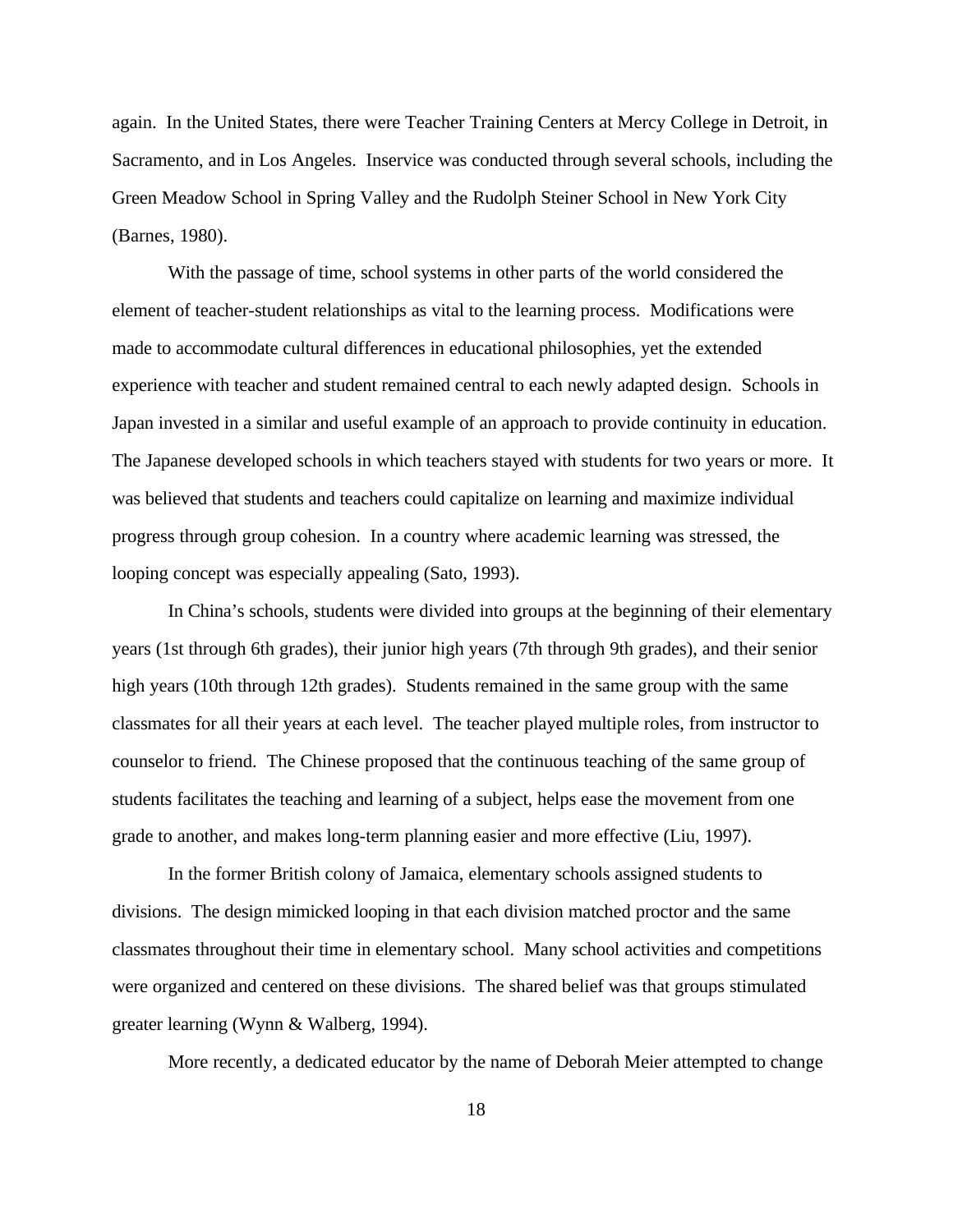the way schools worked. In 1974, she founded three elementary schools in the New York City School System and was committed to the creation of exciting schools that would, according to her, destroy the stultifying "status quo." Her schools emphasized the life of the mind (much dialogue and discussion) and incorporated as part of the plan classroom assignments in which children stayed with the same teacher for two years. She reasoned that teachers and students had to get to know each other well in order to achieve a certain level of communication for learning. Her idea for a first-class education centered on the two-year classroom (Goldberg, 1991).

Despite its link to other practices in the past, looping has been implemented in such fashion in the United States that it is still regarded as innovative and exceptional (Burke, 1996). Many contemporary educators have expressed a renewed interest in the logic behind multiyear placements of teachers and students. Although teachers direct their classrooms under a variety of philosophical practices, looping teachers are guided by, and generally adhere to, common operating principles (Grant et al., 1996).

### *Operating Principles*

The most common feature of looping obligates a group of students to remain together for more than one year. Some loops are two consecutive years, whereas others may be three or more. Continuity of the group rather than class size is of greatest importance (Forsten et al., 1997; Grant et al., 1996; Wynn & Walberg, 1994). Secondly, the design compels teachers to move with students as they are promoted to the next grade. This rationale immediately stems from the assumption that a teacher who directed the group should, in essence, become a part of the group (Grant et al.). Another major point in the looping design is the need for a balanced classroom. Providing a diverse and manageable classroom population allows teachers to optimize learning that occurs between students in any classroom, and the need expands in a multiyear environment. Looping classrooms should not become dumping grounds for high needs students. Likewise, they should not become enrichment programs for the elite or gifted.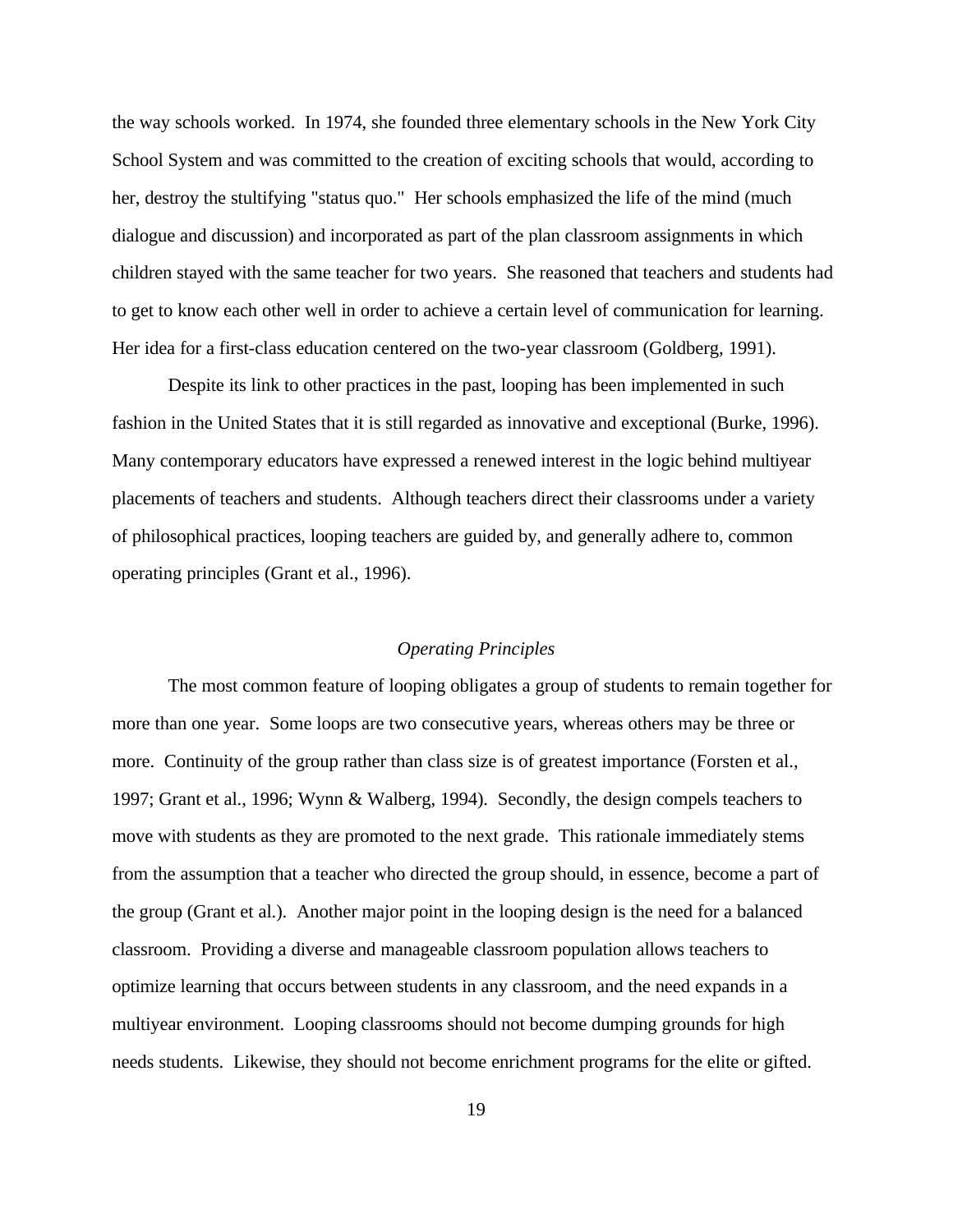The multiyear classroom should represent and reflect the diversity of each school's population (Anonymous, 1998; Forsten, Grant, & Richardson, 1999; Grant et al.). A fourth factor that characterizes looping classrooms is the need for teachers and students to form a learning community where all members contribute and serve to foster small group life. Much time is invested in getting to know each other and appreciating the diversity of learning styles (Wynn & Walberg). Another consideration that consistently appears in successful looping configurations is adequate teacher preparation. Best results in looping programs stem from organizations where teachers have received a thorough overview of the plan and are afforded the time and resources to expand the curriculum. Proponents of looping argue that simply equipping teachers with basic knowledge is inadequate. Teachers, parents, and administrators need to form study groups to discuss research in looping, reflect on the practice, and develop a strategic plan for implementation (Chirichello & Chirichello, 2001; Grant et al.). The decision to loop is ultimately relegated to the teacher. Compliance is not the goal in looping, commitment is (Forsten et al., 1999). The teacher is the pivotal point in looping. The administration should listen as teachers voice their needs and concerns (Forsten et al., 1997). Finally, no evidence exists to suggest any particular merit associated with the number of years a loop persists. There is no single way to implement looping; there are wide differences of opinion. In Waldorf schools, students are together from first through eighth grades. It is an option some parents choose for their children, but most parents prefer a two-or-three-year design. A number of parents and educators have suggested that children benefit from exposure to the talents and viewpoints of a wider variety of teachers than the Waldorf schools offer. They also expressed concerns that their children may miss out on new friendships if they remain with the same classmates for an extensive period beyond two or three years (Forsten et al., 1997). The period of time teachers and students are together should be determined by school personnel and based on the mutual views of all stakeholders (Forsten et al., 1999).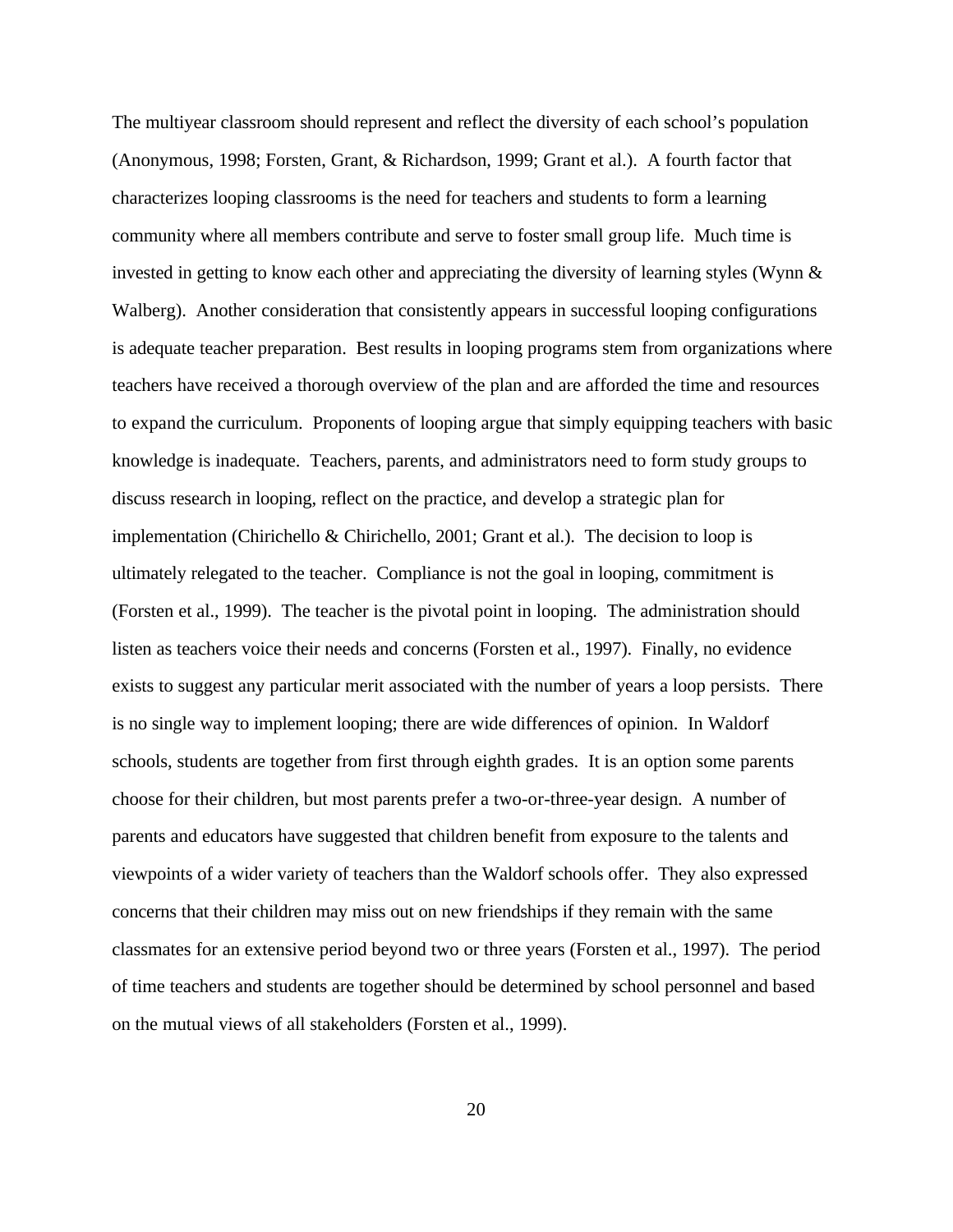### *Advantages Associated with Looping Classrooms*

With the aforementioned principles to govern the basic design for looping, practitioners in looping have chronicled their experiences and researchers have conducted a limited number of studies that report the beneficial characteristics looping classrooms seem to share. Looping enthusiasts make rather broad claims when discussing the favorable effects of looping. Many of their assertions are unsubstantiated, but limited research and the experience of practicing teachers have identified specific factors that are commonly discussed benefits associated with looping designs. The first year in looping is much like that of the year in a traditional one-year classroom. Teachers contend that most of the benefits of looping come in the second year. Among the most frequently mentioned factors are (a) the relationships that develop over the years, (b) the use of time, (c) the possibility of increased academic achievement, (d) the development of a cohesive curriculum, and (e) the stability offered by the program design (Anonymous, 1998).

### *Relationships*

A variety of productive human groups are characteristically stable and persistent. A healthy family life, profitable corporate efforts, winning sports teams, effective military operations, and successful religious organizations all depend, to varying degrees, on the quality, stability, and duration of the relationships among and between its members (Homans, 1950). By contrast, less value has been placed on long-term interpersonal relationships in American schools (Rosenholtz, 1989; Slavin, 1989). George and Shewey (1997) noted that contemporary learning groups in the American educational system have the common design attribute of brief existence. Traditional classrooms have a relatively short life span. Wynn and Walberg (1994) viewed the lack of persistence in-group in American schools as a design fault. They wrote:

Unfortunately, the effectiveness of learning in groups in American schools is often tempered by a common design flaw: usually each group has only a short life span, so its members have comparatively brief group relationships with one another. . . . Essentially,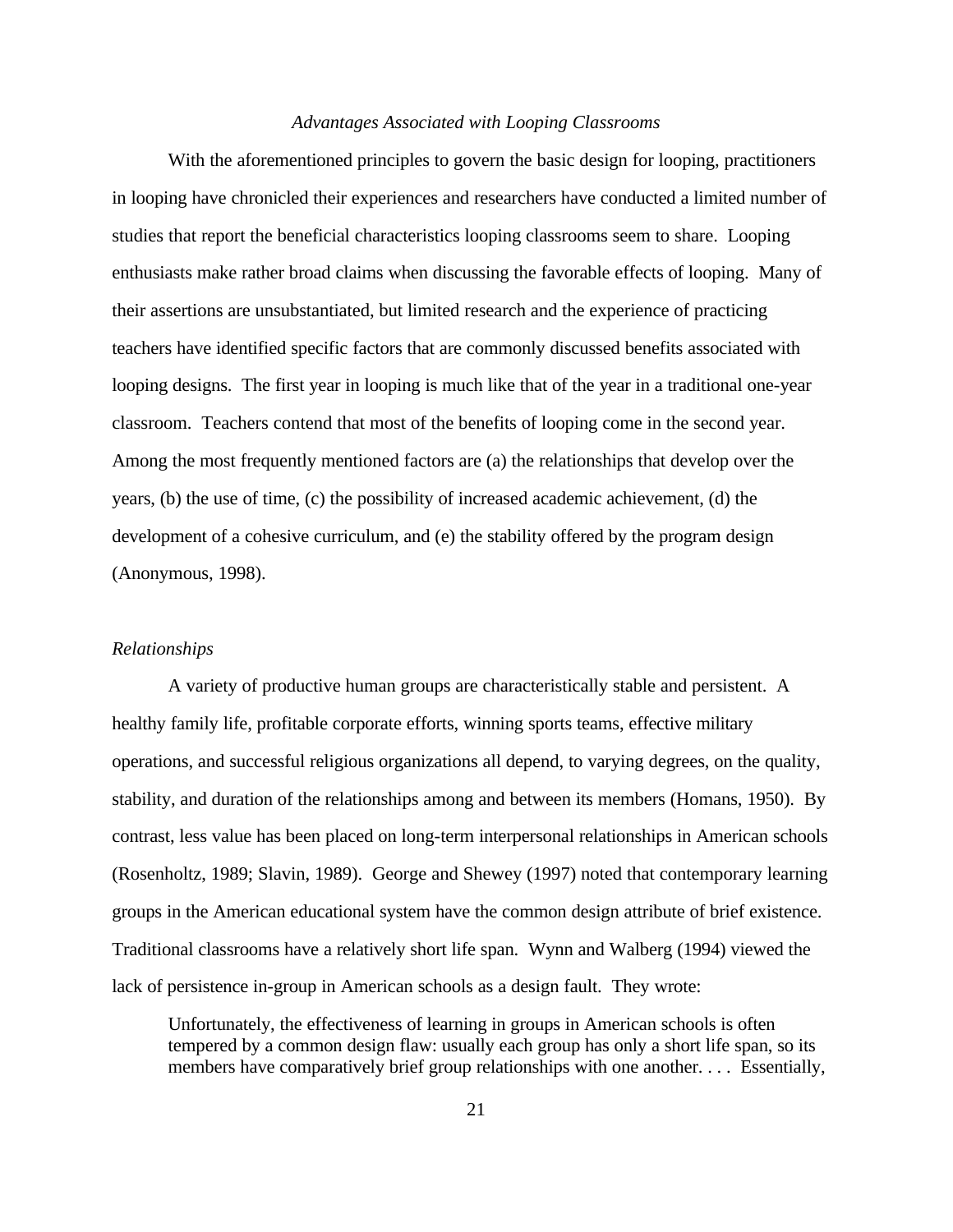American educators and researchers involved in designing groups give little weight to group persistence as a value for stimulating learning. (p. 527)

It has been suggested by some educators that learning can be enhanced when teachers and students are members of classrooms that last for more than 36 weeks. These educators reasoned that long-term relationships might add significantly to the quality and effectiveness of education as a whole. Improvements in student achievement, personal development, and group citizenship should become evident when pursued within the context of long-term teacher-student relationships (George & Alexander, 1993). Chaskin and Rauner (1995), Shore (1996), and Testerman (1996) also saw relationships as the foundation for academic learning.

"At the heart of a successful looping classroom are the continuity of relationships and the learning environment" (Forsten et al., 1997, p. 13). Consistently, looping teachers have reported that an extended period with children allows for greater relationship-building opportunities than the regular classroom. From her experience as a multiyear teacher in the People's Republic of China, Liu (1997) promoted the importance of the relationships between teachers and students as being crucial to students' academic and psychological development. She asserted that the longer such relationships last, the better chance they have of exerting a positive influence.

Oxley (1994) reported that at Koln-Holweide, a German comprehensive school, "Teachers believe that a close, stable relationship between teachers and students is a necessary condition for effective education" (p. 523). Students at the school were grouped with the same teachers for six years. In core subject classes, students belonged to the same "table group" in which members worked together. Students were assigned to these heterogeneous groups in terms of gender, ethnicity, and ability. Members were expected to help one another and contribute to everyone's mastery of the material. The overall design has been associated with greater teacher knowledge of students and a sense of community among students.

Vermont educators Mazzuchi and Brooks (1992) maintained that the teacher/student relationship had moved them toward a constructivist, child-centered philosophy. Out of their long-term relationships with students came more reflection on students than instructional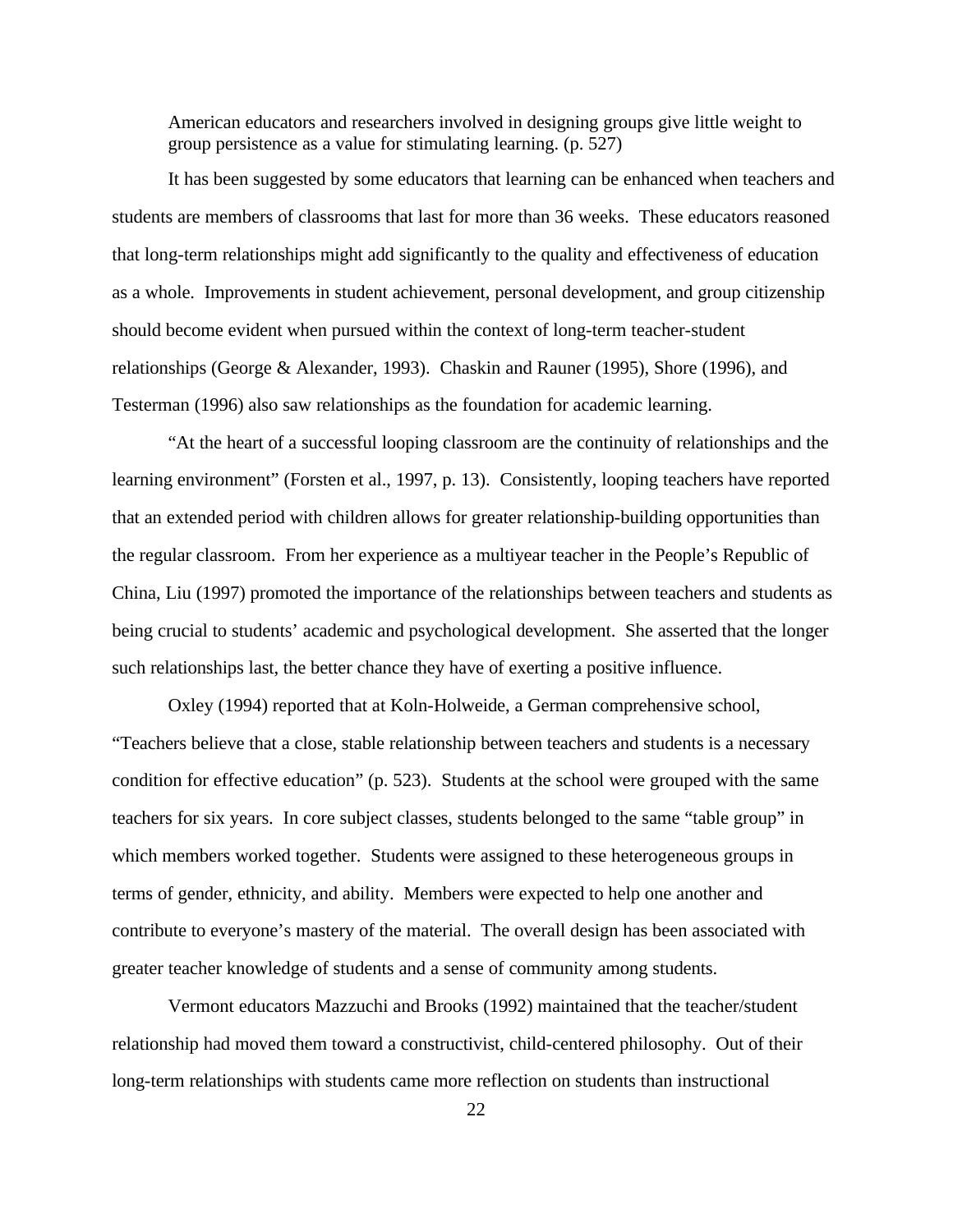objectives. Newberg (1995) affirmed that looping, indeed, changed the focus of teachers. Looping asked teachers to make a "radical shift" from grade identification as their center of attention to taking a longer view of the students they taught. In Newberg's words:

When students move annually from one teacher to the next, each teacher sees only a set of snapshots of student performance, but teachers who work with the same students for several years participate in the feature-length film of the students' lives as learners. (p. 715)

Multiyear designs require a deeper investment in children's development. Time together permits a relationship between teacher and students that unveils the complete person (Marzano, 1992). With parents dividing their time between demanding job schedules, after-school activities, and quality home life, many children lack continuity in their lives. For many students, the traditional school mirrors insecure environments by annually interrupting relationships that have been established among teachers, students, and parents (Hampton, Mumford, & Bond, 1997). By contrast, the looping design provides children and their parents the opportunity to spend more time with a personality at school who is already familiar. A healthy cohesion between teacher/student, student/student, and teacher/parent cannot be developed without group persistence (Wynn & Walberg, 1994).

Newberg (1995) used the analogy of looping and running a race to illustrate his point. He described the situation by saying that teachers in traditional classrooms meet new groups of students annually and work with them according to schedule. The following year, they pass the baton to the next runner (teacher). They do not run the full race. The dismantling of classes after just one year seemed to minimize the importance of the teacher/student relationship. He presumed all classes within a school had been formed after giving much careful consideration to the combination and composition of students. He considered this balance among abilities and personalities as a way to optimize learning. Under the long-term system espoused by Grant and his colleagues (1996), parents, teachers, and children remained together creating a family-like atmosphere. Their research suggested that keeping students and teachers together longer than the typical one-year period builds trust, belonging, and bonding (National School Public Relations Association, 1995).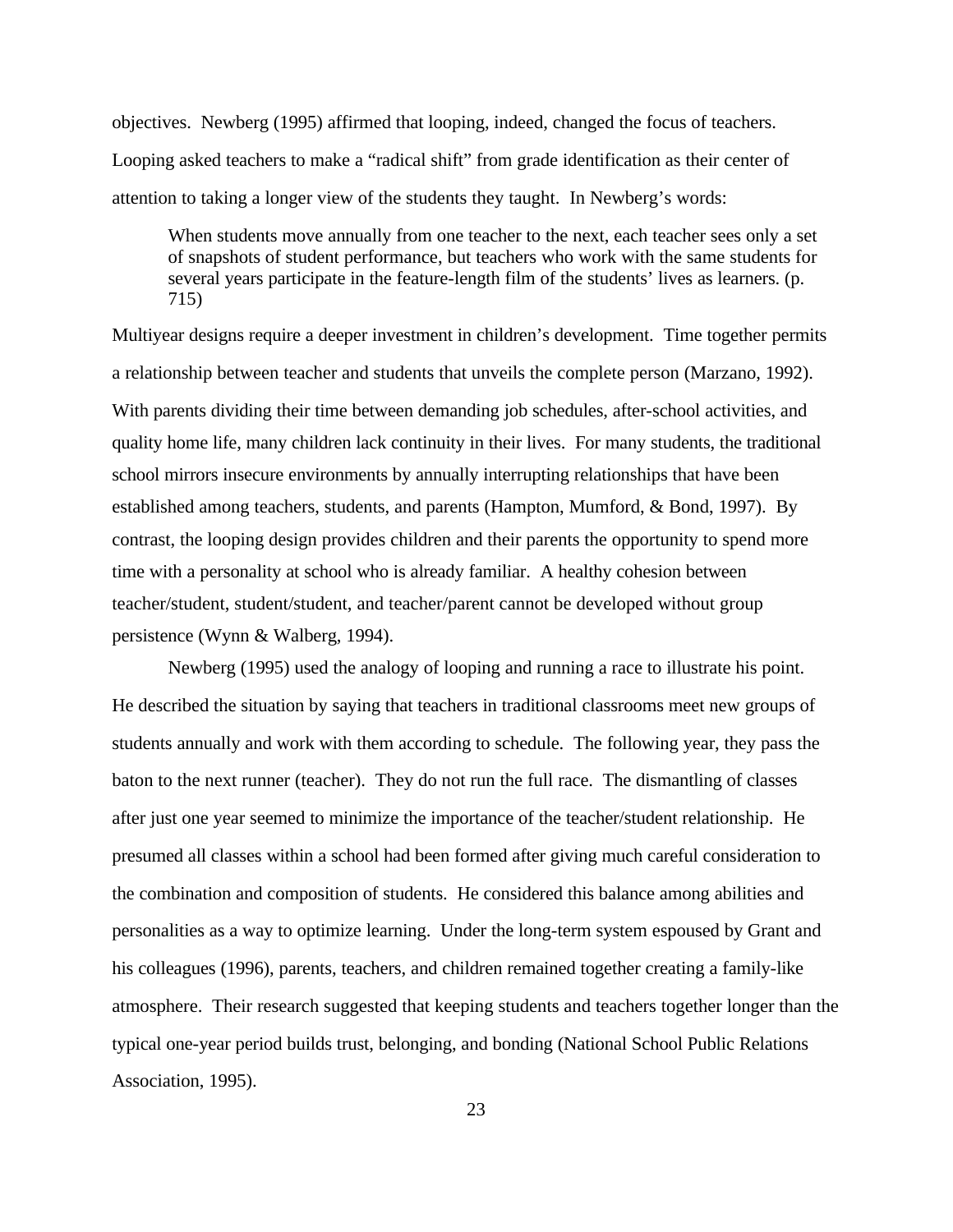Burke (1996) argued the following point from a stance of proper assessment and subsequent treatment:

Most parents do not send their children to a new pediatrician each year. Rather, they try to arrange for a single pediatrician to monitor their child's growth and development over time. Presumably, these parents conclude that one doctor's growing knowledge of their child makes the management of that child's health care more effective.

Similarly, research on school effectiveness has consistently suggested that longterm teacher/student relationships improve both student performance and job satisfaction for teachers. (p. 360)

He maintained that all students could benefit from this long-term monitoring of growth, but it seemed especially true for those students who come from families that are changing. Singleparent families, remarriage, same-sex relationships, and custodial parents are becoming more common than in the past. Given today's less-than-traditional family structures, a multiyear model of instruction may be one way of bringing stability and consistency to young lives (Burke). The assertion that children whose lives are less stable benefit most from looping classrooms is corroborated by researchers Hampton et al. (1997). Teachers reported that the multiyear experience appeared to provide a strong support system to an increasing number of children whose lives are riddled with change (Hanson, 1995).

Practitioners of looping have observed that trusting relationships that develop in the looping classroom spill over to the home. Over the span of a looping cycle, teachers not only build a detailed profile of each student, but they also come to better know the parents of the students. The longer-than-normal connection allowed for the development and promotion of working relationships between home and school. Through collaborative relationships, the responsibility for achievement was shared. Once parents had been informed of a teacher's levels of expectations, procedures, and policies and had time to observe the consistent application of these elements, the result was a familiarity with a routine that resulted in confidence, security, and opportunities for effective parent involvement (Shepro, 1995).

Additional research studies lended support to the strength of parent involvement over a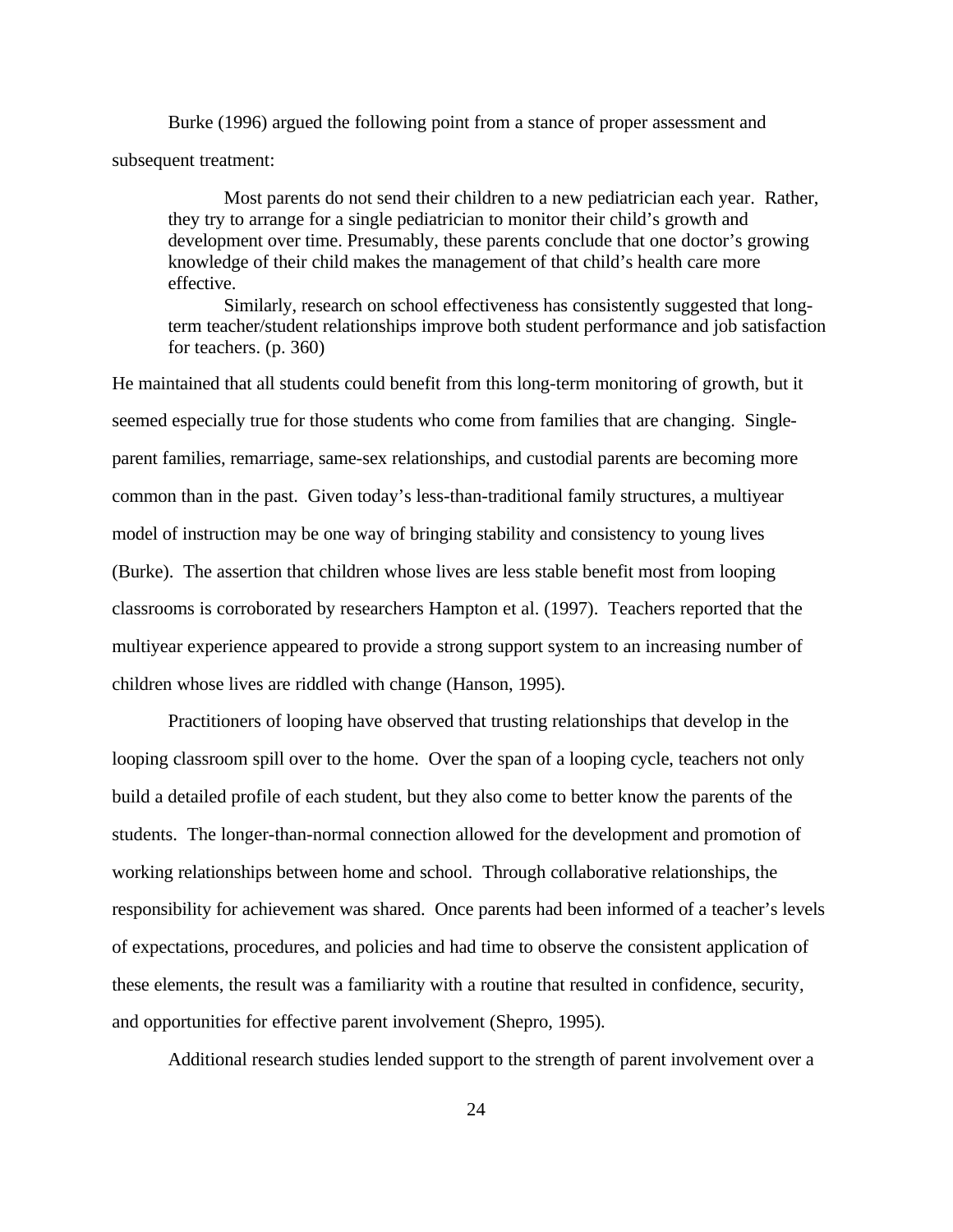two-year period or longer. In a survey conducted by Denault (1998), 97% of the teachers who responded agreed that stronger home-school relationships were built by looping than were built in the traditional school model. George and Shewey (1997), in a survey of teachers who taught in multiyear designs, reported that 70% of the respondents agreed that long-term teacher/student relationships contributed to significant and positive effects on teachers' relationships with parents. George, Spreul, and Moorefield (1987) reported that 84% of the teachers they surveyed indicated that there were more positive relationships between parents and teachers in a looping design than in a traditional design. Finally, research conducted at one of the more ambitious looping initiatives in Attleboro, Massachusetts, indicated that parents appreciated the chance to become familiar with a teacher's instructional style and expectations for classwork and homework. They reported feeling more comfortable during the parent-teacher conferences the second year than they did the first year with the same teacher. For them conferences became more meaningful, given the perspective of the past and present (Grant et al., 1996).

If parent involvement is to have its greatest impact on student achievement, it must be meaningful. Programs become more meaningful when parents can see a benefit to their children, a sense of commitment from teachers to the principle that parents are important, and an assurance that parents do make a difference (Hampton et al., 1997). In a looping configuration, parents are more likely to witness these factors because of the duration of the relationship. Time, which is necessary in establishing evidence for these things parents value, is a commodity that favors a looping design over traditional classrooms (Lincoln, 1997). A continuous and relevant relationship with the teacher is more likely to occur within the extended period of a looping design because of the consistent and repeated communication through a single source.

### *Time*

Schools operate on time schedules. One year is typically 180 days. School systems adopt calendars to establish the first day of school, the last day of school, and all the other events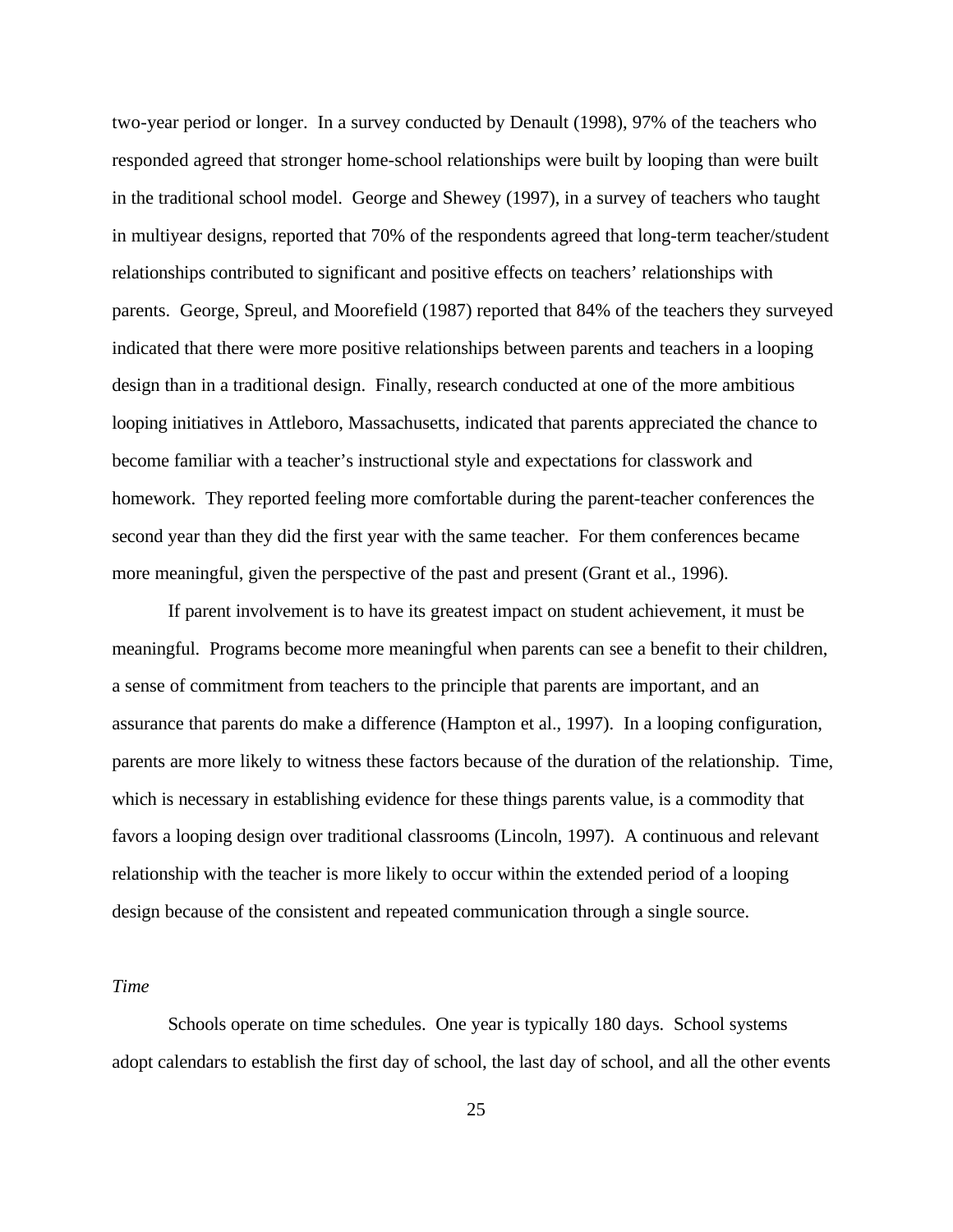in between. Teachers function within time limits. They are expected to outline a scope and sequence for each subject and attempt to meet as many objectives as possible within the given time frame. Teachers in looping designs contend that they have more time for teaching (Rasmussen, 1998).

Grant et al. (1996) reported that most teachers mentioned time as a factor in their discussions about looping. Teachers estimated a month of learning time built into the second (or third) year at the beginning of school, another month built into the end of the first year, as students end the year on a high note. Practitioners added endorsements that verified the claim made by Grant and his colleagues. Hanson (1995), an experienced looping teacher, made these observations:

A bonus for teachers is that they gain almost an extra month of teaching time. Gettingto-know-you time becomes virtually unnecessary during the second year, enabling us to get to learning without much review. We also find it easy to build on the experiences we shared the first year. (p. 42)

Jacoby (1994) expressed her ability to "jump right into projects without any of the usual transition time" (p. 59). Behavioral expectations had been established the year before, so time was saved on creating and testing a classroom management plan that worked. She needed to do very few assessments of skills. The children adopted the routines of the previous year and lost little time in considering alternatives to what had already proved successful for them.

Burke (1996) noted what Ann Ratzki said about time as it related to her experience as the headmistress at one of Germany's comprehensive schools. She explained:

We don't lose several weeks each September learning a new set of names, teaching the basic rules to a new set of students, and figuring out exactly what they learned the previous year; and we don't lose weeks at the end of the year packing students back up. Most important . . . teachers get to know how each student learns. . . . The importance of this is incalculable. (p. 361)

These same views are corroborated by Curtis (2001).

In its fall newsletter, the National Public Relations Association cited comments made by Jim Grant regarding the time element in relation to looping "September 2 is the 181st day of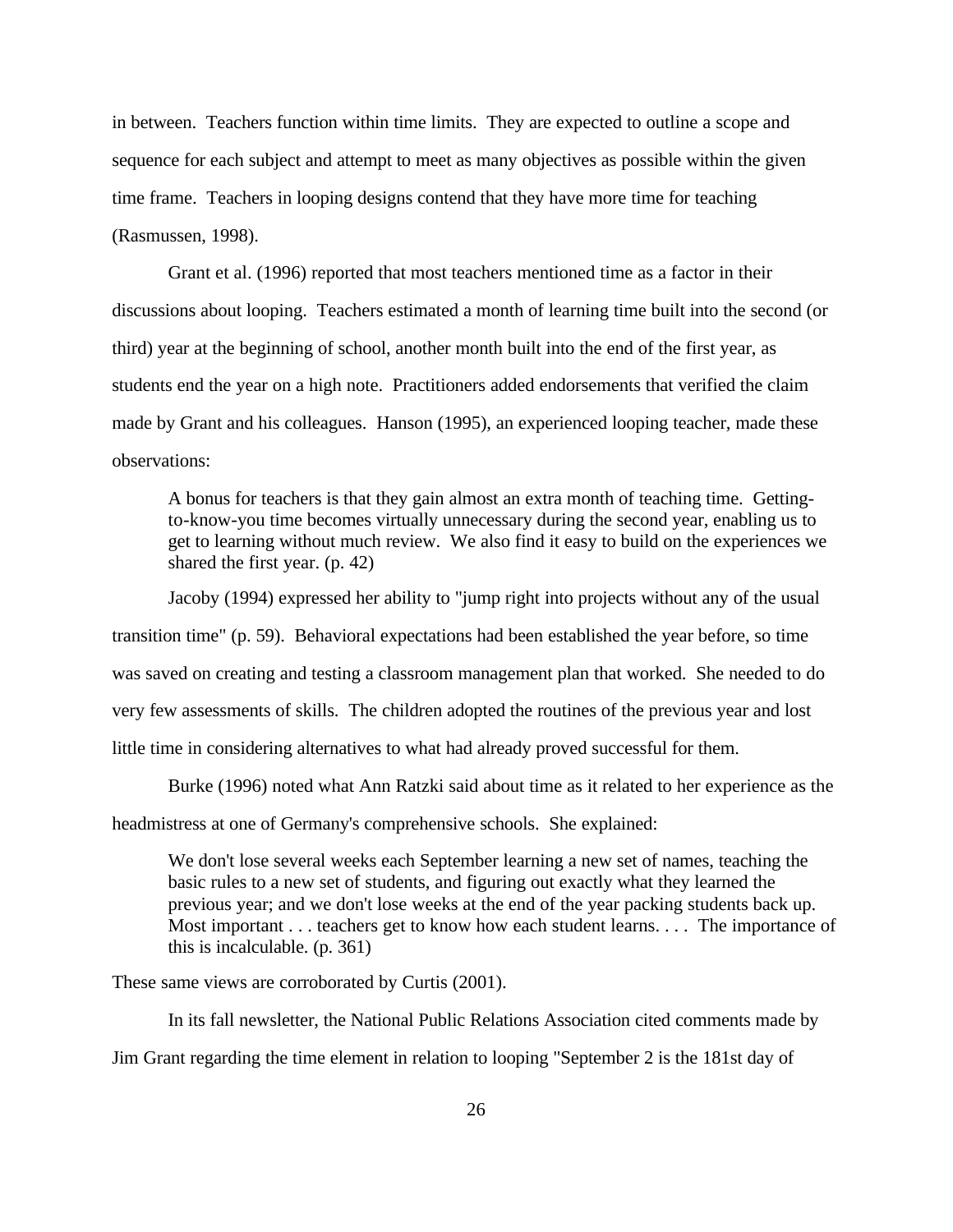school" (p. 1). He further explained that introductions were hardly necessary the second year. Everyone knew each other and what to expect. Teachers and students could get to work immediately as they built on the habits formed the previous year.

In a study conducted by Denault (1998), increased time on task was an immediate benefit noted by 100% of the teachers surveyed. The teachers agreed that there was no time lost the second year to organizational issues in September, making that month academically more productive than it was for students beginning with new teachers. Additionally, 94% of the teachers responded that the June "vacation mode" did not set in at the end of the first year when teachers and students were looping. The month of May was considered just as productive as the others in the year.

Mazzuchi and Brooks (1992) described their looping experiences as "a gift of time" (p. 62). They referred, not to the time they saved, but to the extra time it gave children to gain understanding over a two-year period as opposed to a one-year period in the traditional design. They reflected on the countless occasions they had longed to have a child for just a few more months at the end of a year's instruction. They decided one year to try teaching a two-year cycle and found the additional time with students was extremely valuable. The opportunities to make these personal connections over time proved especially valuable for emotional and intellectual growth, according to them. They observed development in a less fragmented way and in a more natural setting when it occurred over two years as opposed to one. They contended the longer period of time would allow them to facilitate deeper connections with classmates and ideas. Wood (1990) summarized a major purpose of the multiyear design as a means "to make sure that every child has the time to connect with the classroom, feel a part of all that goes on, and have the time it takes to succeed in school" (p. 34).

Vann (1997) characterized the second year as "more productive because teachers will not need the days or weeks usually taken to become familiar with each child's learning style, strengths, weaknesses, interests, or home situation" (p. 52). Others characterized the two-year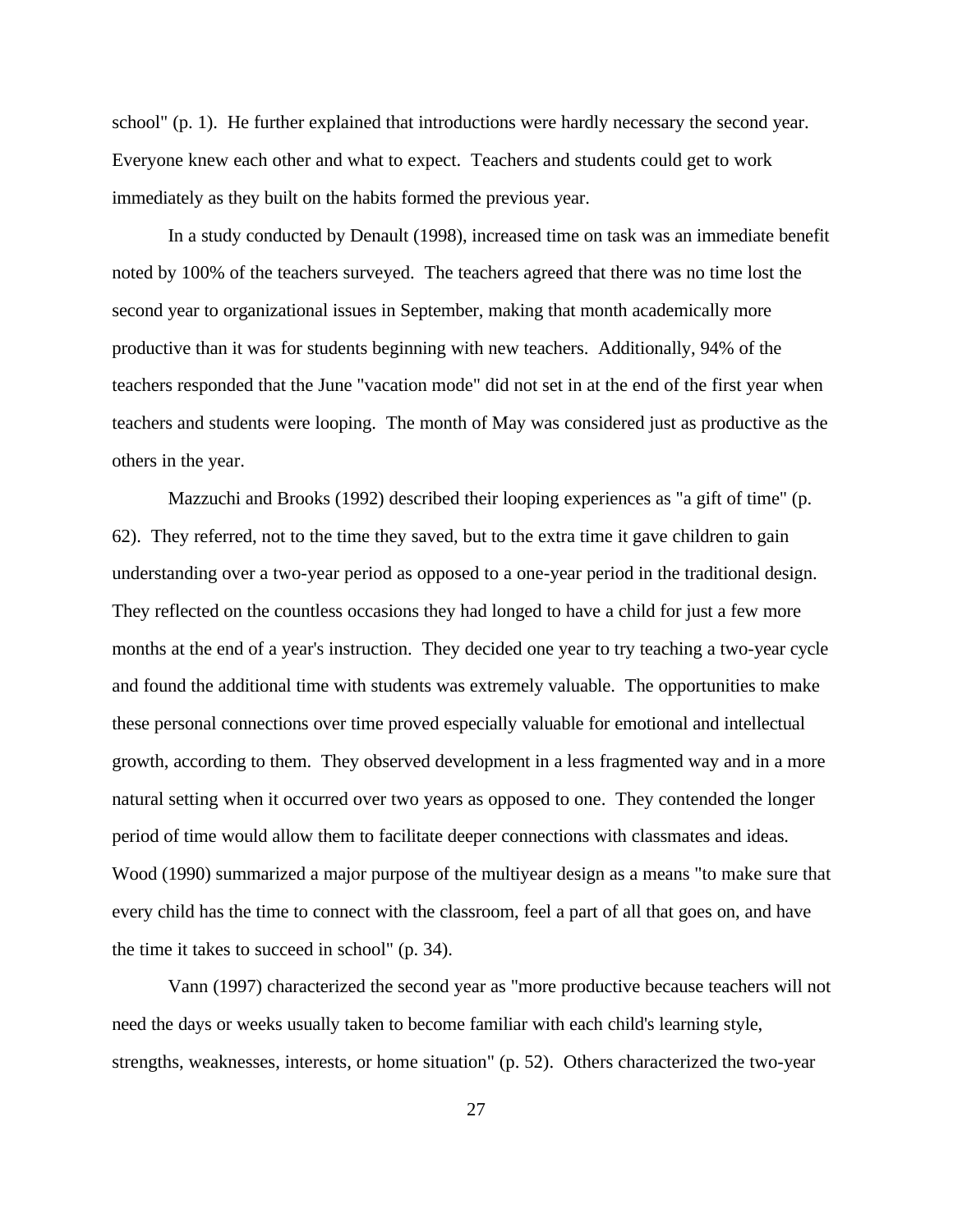classroom as simply time effective because there was more time for teaching. Teachers with a new group of students would have to start all over and try an array of teaching strategies, discipline plans, and materials before they decided on the most favorable approach. Students in looping classrooms are engaged in learning sooner than in traditional classrooms because they did not spend the early weeks of the second year calculating the teacher's expectations (Forsten et al., 1999; Rasmussen, 1998; Simel, 1998).

One viewpoint deviated from all the previous observations and opinions as it challenged the time factor touted by looping advocates. Vann (1997) noted that time can be lost in a looping design. In a teacher's first cycle in a looping experience, he or she must master the new curriculum. Time may be lost at the beginning and throughout the year as the looping teacher attempts to manage new concepts, materials, and some programs of study unique to grade levels.

### *Academic Achievement*

School districts throughout the country have speculated that multiyear assignments can enhance academic achievement; yet, few data have been collected that verify such speculations. Very few researchers have explored the academic benefits of looping. Checkley (1998) made the following observation, "Despite the apparent longevity and prevalence of multiyear programs in public education, there is not sufficient data to support what many educators contend: that multiyear programs have a profound impact both socially and instructionally" (p. 6).

However, a few studies have been conducted that included hypotheses about the merits of looping and a possible connection to academic progress. In 1993, East Cleveland Schools teamed with Cleveland State University and The Cleveland Foundation to pilot Project Families Are Students and Teachers (FAST) (Hampton et al., 1997). The researchers' findings suggested that students in looping designs exhibited substantially higher achievement scores than did students in the traditional grade organization. To counter a rival interpretation that the FAST teachers were simply superior teachers, researchers did a further comparison with groups those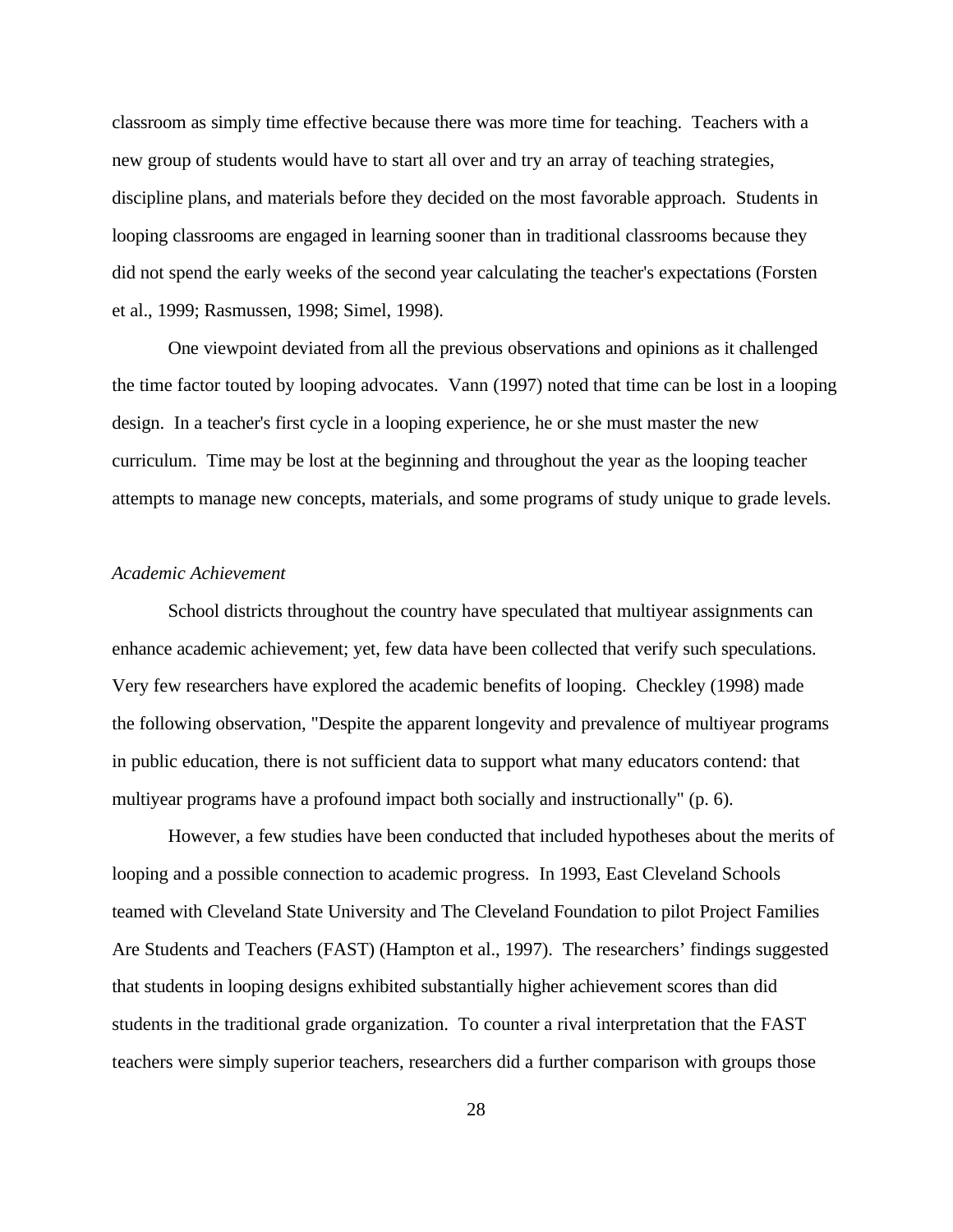same teachers had taught in previous years using the traditional one-year model. The comparison indicated that the students in the looping configuration still exhibited substantially higher achievement. Despite the fact that these teachers were more experienced when they participated in the two-year classroom, researchers credited the program design as an explanation for academic achievement (Hampton et al., 1997).

In a study of looping classes at Berino Elementary School in California, Yang (1997) compared test scores of third- and fifth-grade students in looping classes with test scores of students who were not looped. He reported that looping students outperformed their nonlooping peers in every comparison except the area of math concepts and application. His comparisons could be questioned because he failed to complete any statistical analyses. A significant difference may not have been evident had he conducted a full analysis of data rather than the simple mathematical computation he calculated to arrive at a plus or minus value for the differences in average mean scores.

In a more recent study, Skinner (1998) examined the academic achievement of secondgrade students at two different schools. One school offered only a looping design. The other school was exclusively traditional in design. Both schools were in the same district. Scaled scores were used for analysis in comparing reading, math, and language arts. She noted a statistically significant difference in the area of language arts only. Initial differences were not addressed in her procedures, nor was school climate examined as an influencing factor. Other concerns stem from the use of scaled scores that were converted to state mean scores (normal curve equivalents are better suited for statistical analysis) and the relatively small population: only 71 students from the 9 classrooms combined participated in the study.

Lincoln (1997) credited looping as a probable factor in significantly improved academic performance at his school. He cited the results of comparative analyses of student achievement at the school where he was the principal. Looped students scored higher than nonlooped groups in language arts. Results of the statewide mastery test in writing also showed significant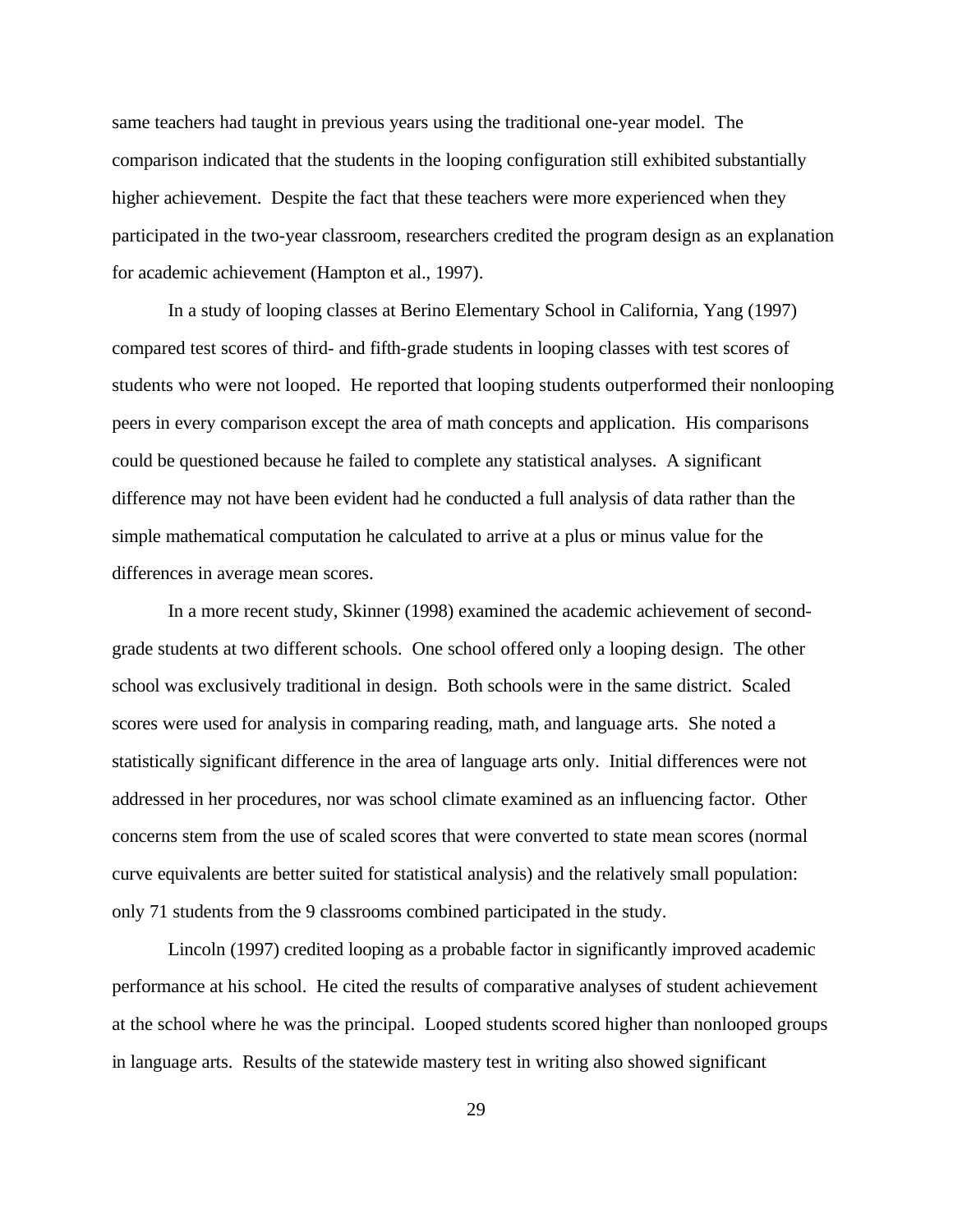differences that favored the looped students. The percentage of the group (that looped) meeting state goals for writing competence went from 41 in the 6th grade to 85 in the 8th grade, and in mathematics achievement from 64 in 6th grade to 75 in the 8th grade. The positive growth achieved in just two years has led Lincoln and his staff to include all students in the two-year looping design.

Test scores were not a part of the exploratory study conducted by George and Shewey (1997), but the educators, who participated in long-term teacher and student relationships and responded to the survey, were persuaded that the long-term experience helped them move students toward higher academic achievement. Of those educators, 80% said they were able to increase academic achievement for less successful students because of their ability to prescribe and assess their students' needs. Teachers further agreed that the long-term relationship made it possible for them to better design their instruction with academic achievement as a goal.

Simel (1998) stated that one emergent theme he recognized in his study was that teachers noted that looping had a positive effect on student achievement and even more so on creating positive attitudes toward learning. He noted that there were no quantitative data to validate those feelings expressed by teachers. He additionally stated:

Students benefit from increased instructional time, and increased parental involvement in activities which lead to academic success, whether they are in a looped classroom or not. However, these themes, as reported by teachers, are found in much greater degrees in looped classrooms. (p. 337)

### *Curriculum*

Continuity over time is emphasized through the "spiral curriculum," whereby the same subject is taught in different forms at different stages (Leichter, 1980). In the looping design, continuities over time are fostered along with the reexamination of subject matter at different stages. Leichter found this ability to make connections in learning experiences especially true for looping situations. He stated its potential by stating:

This explicit return to reexamination of earlier learnings in turn serves as a potential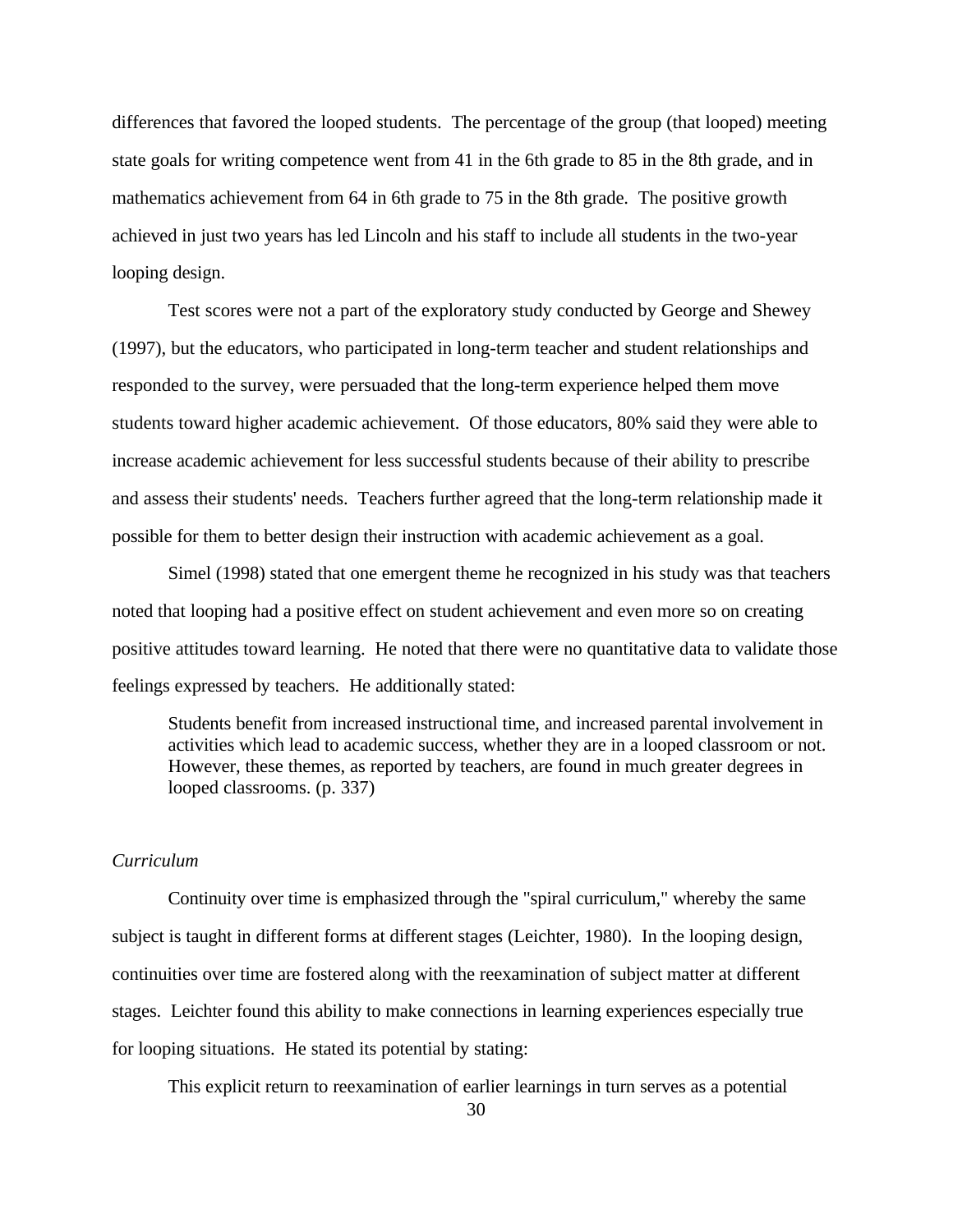model for the individual's lifelong learning and educational agenda. Because the curriculum is organized in regular and definite patterns that remain largely the same from year to year, it is again possible for the child to look both backward and forward in examining his or her educational experience. (p. 368)

Looping in self-contained environments allows the teacher to organize education to relate subjects across time and across disciplines.

Teacher Stephanie Jones related how she reaped the benefits of looping in the second year. For her, more time for teaching translated into a richer curriculum. Jan Jubert stated that she covered more material. Sara Oldham said she addressed topics when students were developmentally ready for them. All these educators agreed that the looping design had changed their perceptions of the curricula. They visualized the curriculum as an extension of the previous year and used a spiraling approach in their instruction (Rasmussen, 1998).

In Hyattsville, Maryland, teachers viewed looping as an opportunity to enhance instruction. They invested time in developing a "concordant relationship" among students, parents, teachers, and administrators at the school along with supporters throughout the community. Teachers regarded the sustained contact with students as an opportunity to concentrate on the curriculum the second and third year with students. They built on shared experiences from the past and made critical links across the curricula to promote learning (Kelly et al., 1998).

Lincoln (1997) rationalized that teachers with multiyear assignments had longer to relate, interrelate, and integrate the curriculum to meet both individual and group needs. Knowledge of the curriculum over the two-year period also gave teachers greater flexibility in reviewing (looking to the past) and previewing (anticipating the future) concepts compared to the teachers who had students for one year. As content and skills work were spread over the two-year span, articulation between grades became more automatic and review more of a continuous process, reducing time needed for review and assessment the second year into the loop.

Zahorik and Dichanz (1994) witnessed multiyear grouping in German schools. They distinguished German schools as being philosophically different from American schools.

<sup>31</sup>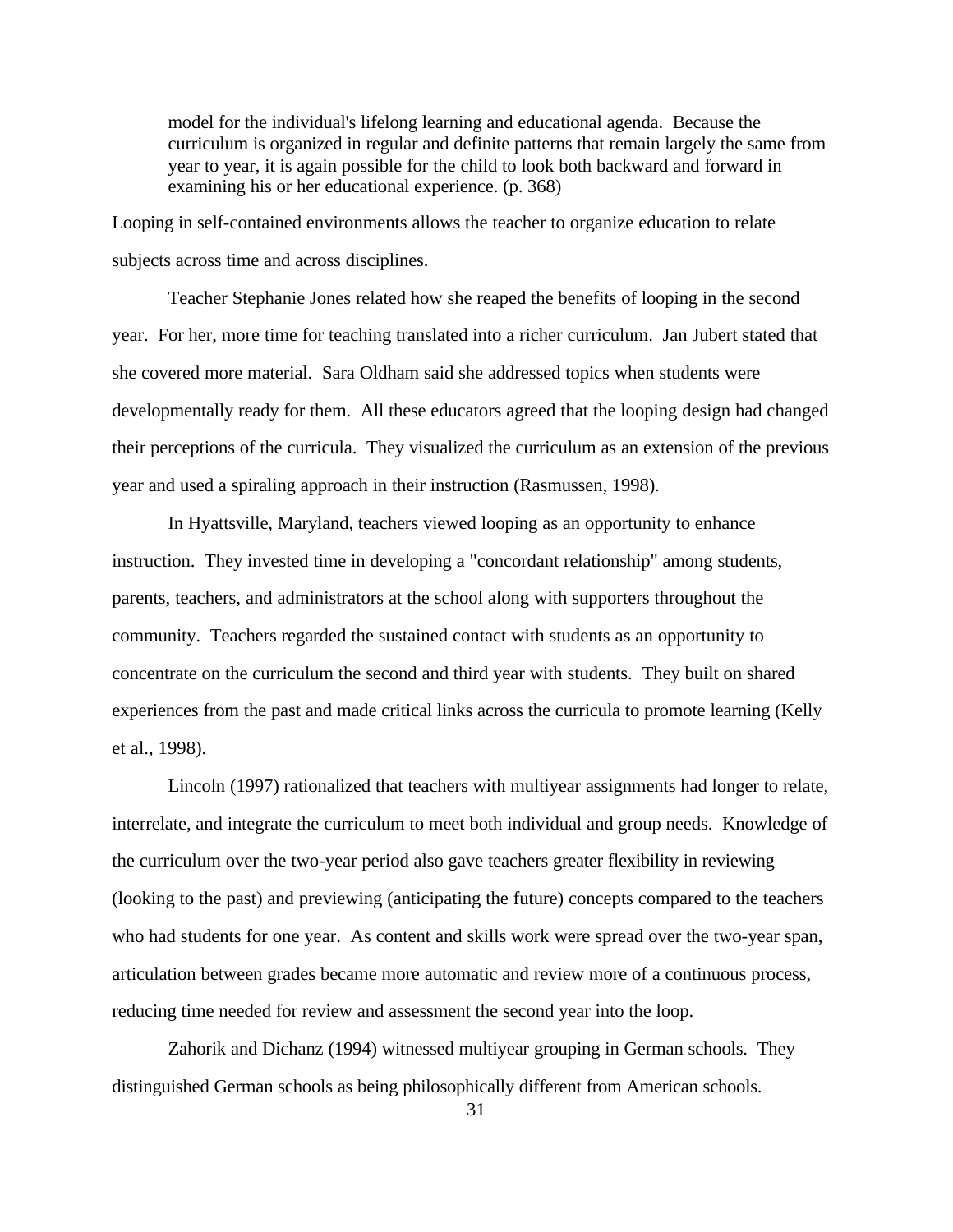German schools had never embraced behaviorism and its emphasis on fragmented knowledge, direct instruction, and reinforcement contingencies to the extent U. S. schools had. In their estimation, multiyear grouping helped make connections through a constructivist perspective on learning in several ways. First, teachers knew students' prior knowledge because they had been involved in its development. Knowledge that students accumulated outside of school was more apt to become known to teachers because of the long-shared relationship. Teachers also came to know preferred ways of learning, behavior patterns, interests, emotional stability, and social skills. This combined knowledge, they concluded, aided students in making connections that develop and strengthen their internal knowledge structures and built their metacognitive capacity (Zahorik & Dichanz).

George and Shewey's (1997) survey of teachers in looping designs asked four questions related to the curriculum. Teachers indicated that having the same students over a period of more than one year enabled them to increase the level of time on task (76%). They could avoid unnecessary duplication from previous years (80%). They had a broader sense of and more familiarity with their subject area (65%), and 74% agreed that they used more innovative instructional strategies in their classes.

Two assertions made by Milburn (1981) supported the potential for adjustments in the curriculum the second year a teacher instructed a group. A teacher who worked with the same group of students for two or more years would be in a better position to evaluate students' progress and prevent unnecessary repetition of instruction than the teacher who had no previous contact with the students. Additionally, curricular content could be matched to known abilities, and students would have more time over the course of two years to assimilate and consolidate learning with a familiar teacher and classmates.

Several educators have expressed similar views as those already noted, but they have chosen to limit their comments to their personal experiences as looping teachers. Jacoby (1994) said her second year curriculum was partially defined by her previous experiences with her

32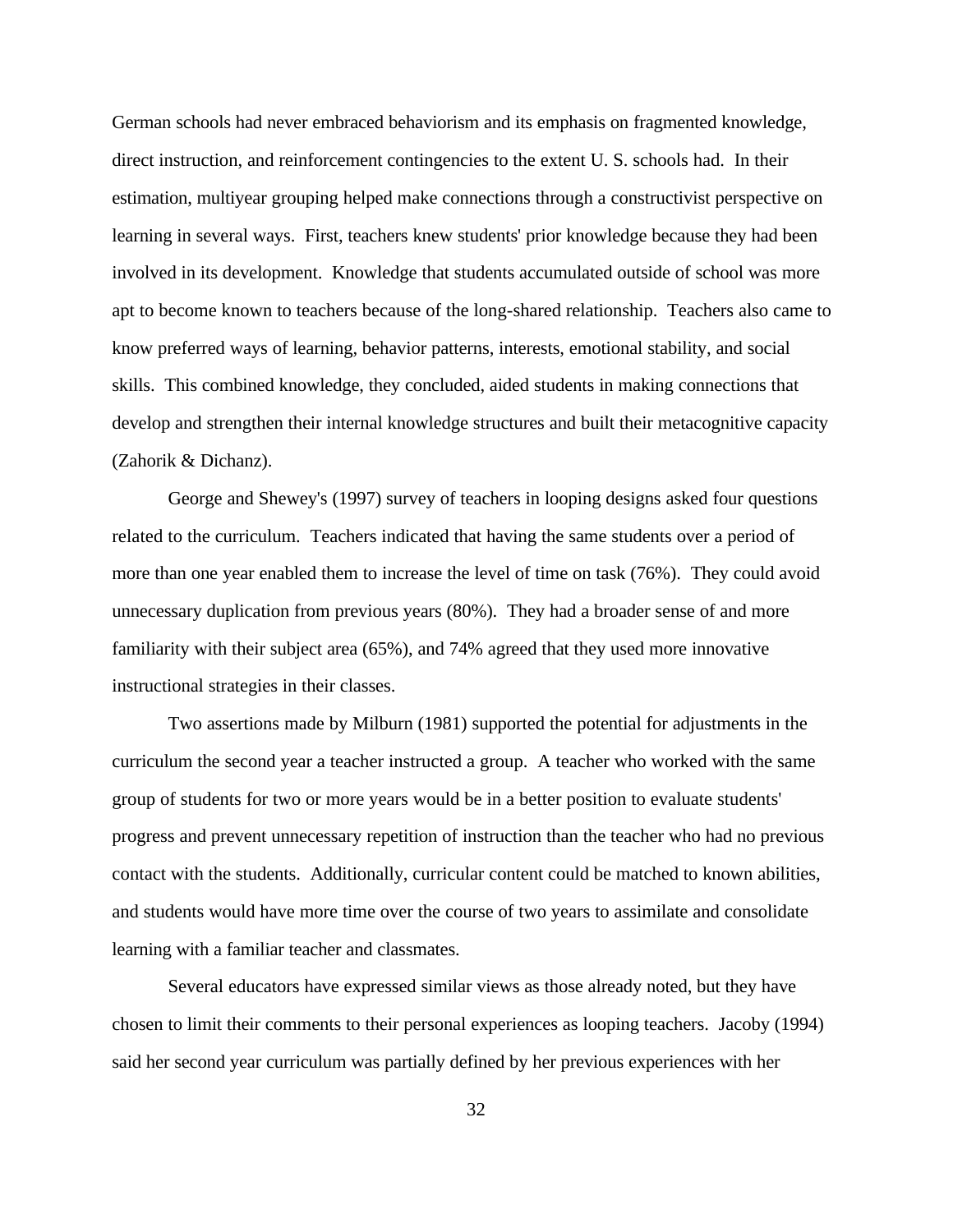students. She did few assessments of skills and knew where they had left off in the spring. Mazzuchi and Brooks (1992) noted that they were able to spread themes over a longer period, allowing opportunities to build conceptual knowledge and develop attitudes and behavior for maximum learning. Hampton et al. (1997) observed teachers as they began the second or third year with an informed view of each child's abilities and personality and some knowledge of the child's home and family circumstances. The teachers accommodated students' strengths and weaknesses in tailoring programs of instruction. They "did not feel compelled to drag students through material that should be covered in a particular grade. Students work toward understanding and mastery--surpassing grade-level expectations in some areas, while they are given more time to mature in others" (p. 8). Miner (1998) reported that teachers with an additional year with the same students better tailored instruction to meet the needs of students than they did the year before. Curriculum planning was focused on long-term goals that transcended one year. The teachers she observed relied less on the district's texts after they gained an understanding of their students. They were said to have designed and sequenced content based on students' needs and interest in a pedagogy connecting students to one another to build relationships and increase understanding (Miner).

### *Stability*

Stability was a recurrent theme in the discussions of principals and teachers as they reflected on looping practices at their schools. Simel (1998) recorded teachers' reactions to their experiences as looping teachers. One teacher described what she believed, "The child feels like school is a second home. . . . You can tell by the way they act" (p. 336). Another teacher at the same school commented, "Half these kids call me mom because I don't think they get it at home, the stability. So I guess this will be a great stable environment for kids who don't have that at home" (p. 336).

Wynn and Walberg (1994) advocated more long-term relationships in schools. They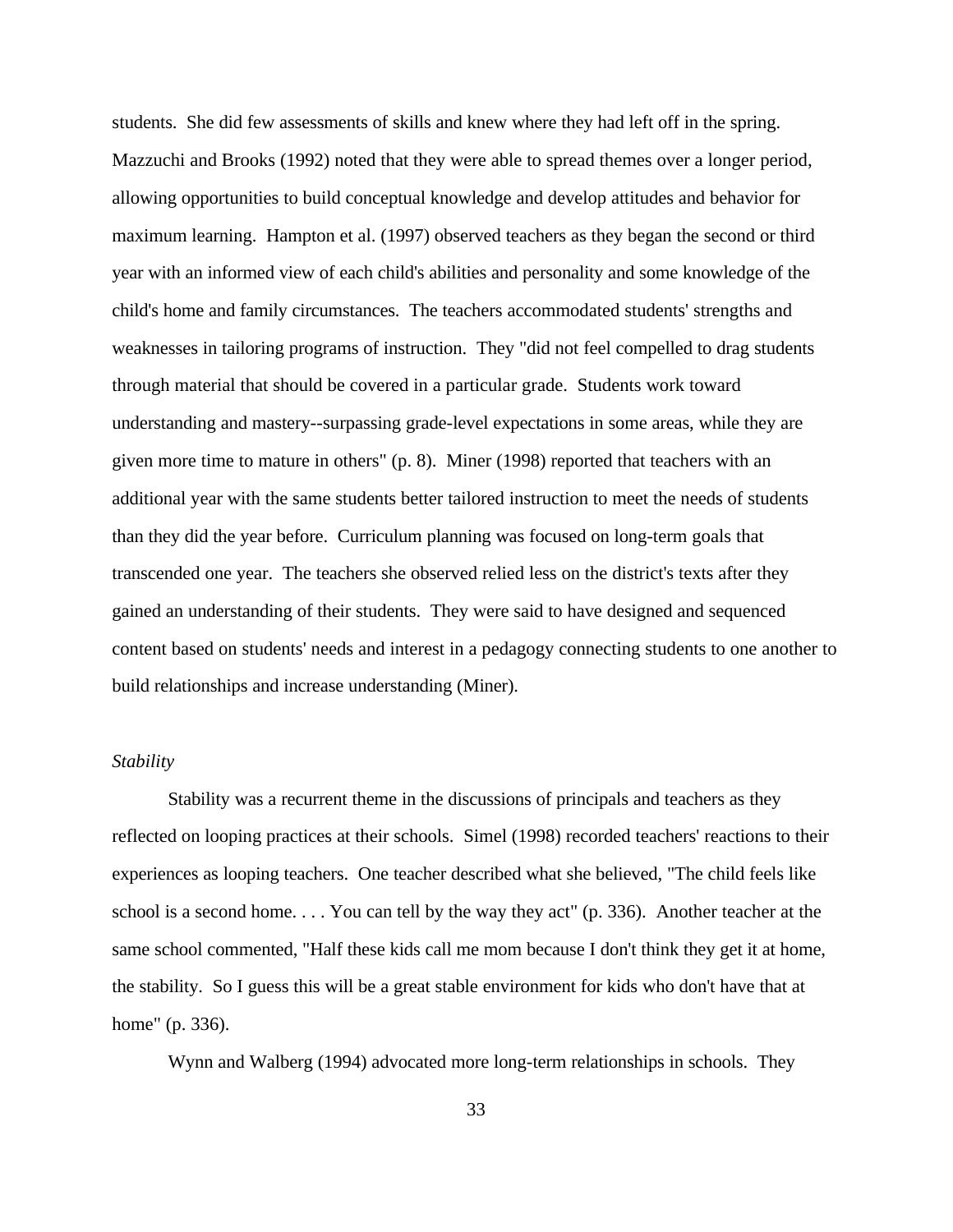were of the opinion that "perhaps it is time for our country to place greater emphasis on stability- -an all too rare commodity in the lives of many American children and youths" (p. 530).

Most educators and administrators in their statements about looping's benefit as a stability factor qualified who benefited most, in their estimation, from the arrangement. Lincoln (1997), a middle school administrator, reflected on observations he made at his school:

Providing stability in young people's lives may be more important in the middle school years than at any other time in their student careers. With the weakening of adult-child relationships in today's society, due to such conditions as single parenthood, blended families, and families where both parents work, the multiyear looping model provides an additional measure of stability by building stronger relationships between students and teachers. (p. 58)

Denault (1999) noted the responses of teachers in a Massachusetts school district. They considered looping's stability especially beneficial to students with special problems. Denault reported, "For students with special problems, social or academic, teachers viewed looping as offering stability that is vital to their progress" (p. 24). The teachers cited the consistency of expectations, familiarity with learning styles, and continuity of teaching across two years as beneficial to all students, but especially for those considered at risk of school failure.

At a Maryland elementary school, the most obvious benefit of the looping practice was stability (Haslinger, Kelly, & O' Lare, 1996; Kelly et al., 1998). With a student population where 37 different countries were represented, 25 languages were spoken, and 65% of the families were recent immigrants, the staff wanted to create a school environment where all students felt a sense of value and belonging. Staff members also faced other challenges. Among those challenges were: a high mobility rate (65%), poverty (87% qualified for free lunches), and a low percentage of parents who had earned a high school diploma (18). They implemented a three-prong strategy in response to the unique characteristics of a highly diverse population. Looping, an exhibition center to highlight students' work, and attendance incentive programs were interventions designed to counter students' apathy and anonymity. The staff viewed the three-year looping design they adopted as a means of contributing to the stability that had been lacking for their students.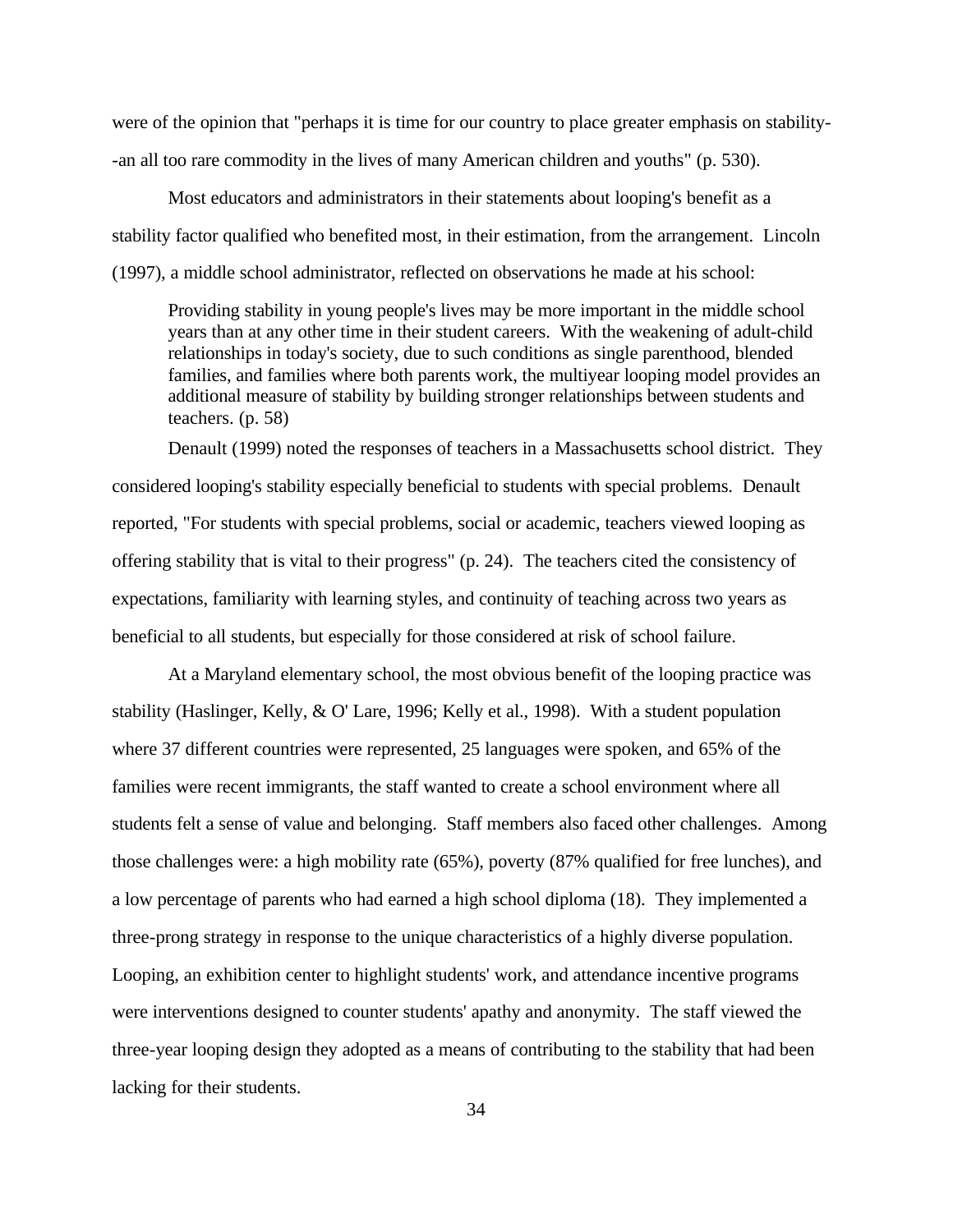Crosby (1998) realized from her classroom experience that an environment that nurtured children through two of their adolescent years could help at-risk students succeed. She said the consistency and continuity spanning two years were key elements that seemed instrumental in individual success stories. She characterized the looping classroom as a "stable haven." Familiar adult and peers during the second year provided her students the stability some did not find at home.

An anonymous writer (1998) regarded looping as particularly beneficial for certain children. Shy children, it was noted, would not have to get comfortable with a new teacher or classmates each year. Students with difficult home lives would gain more stability with an adult who stayed in their lives longer than the typical one-year classroom teacher. The classroom atmosphere the second year, it was reasoned, would be one of familiarity where routines, discipline plans, and expectations were predictable.

Hanson (1995) valued the multiyear assignment at her school as being vital to children whose lives were "riddled with change" (p. 43). Her students experienced change in residence, change in family structure, and change of economic status. The children who came from broken homes, who went home to empty houses, or saw parents only on weekends seemed to benefit from the stability of a second year with a teacher who considered himself or herself to be a role model, mentor, and friend. She stated that the multiyear assignment appeared to provide a strong support system for those children. Vann (1997) cited fragile homes that children come from as a reason to implement such a practice. He defended his position by stating that looping teachers provided familiar and welcome "significant others" in students' lives, giving them a greater sense of security.

Other looping proponents maintained that the two-year classroom was tailor-made for difficult children (Grant et al., 1996). They identified the shy child, the special needs child, the emotionally fragile child, and even the bully of the class as the ones who most needed the stability and security of the long-term relationship and predictable environment. They viewed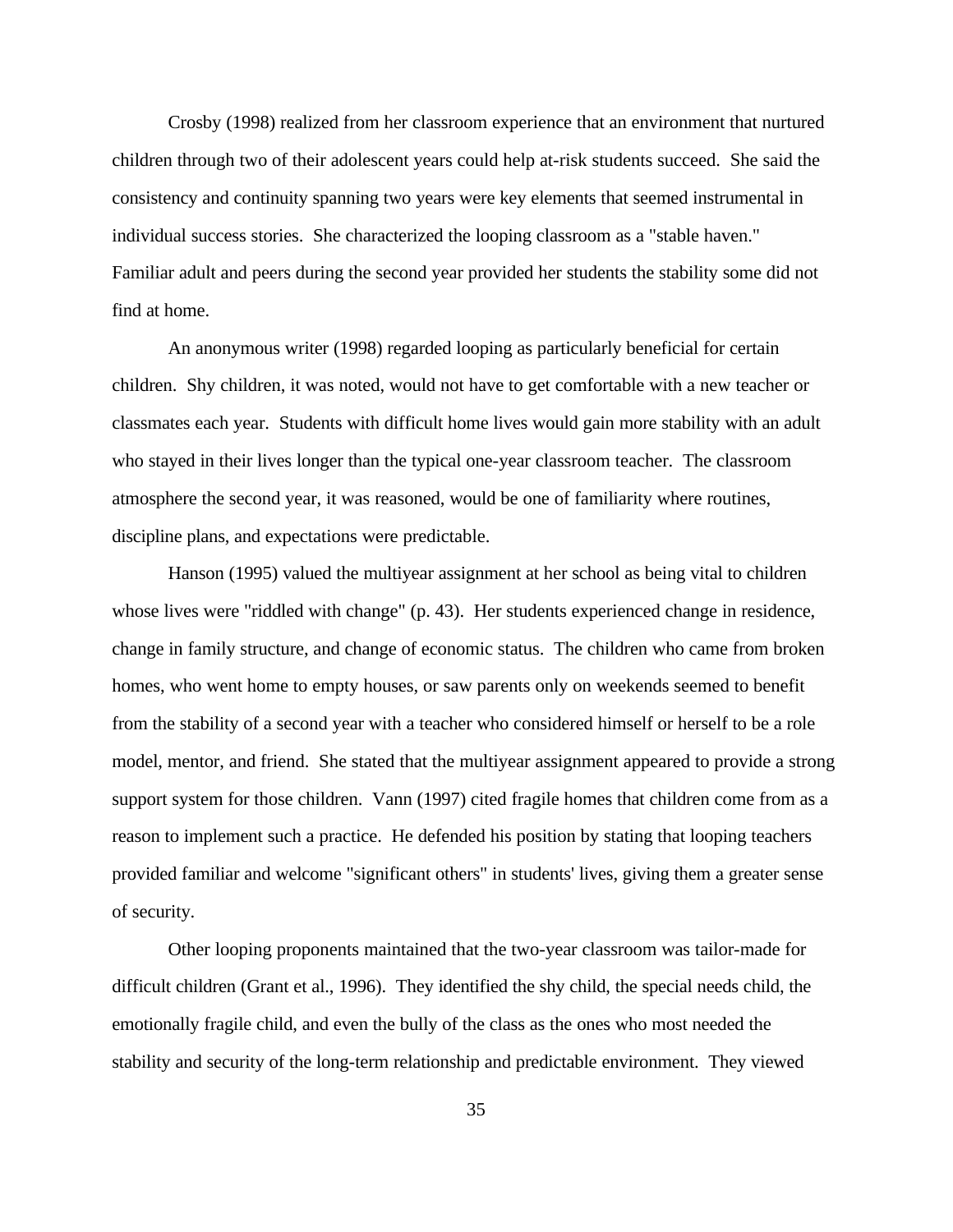the supportive structure of the class as a factor that gave teachers, parents, and support staff more time to introduce appropriate interventions for these children and work toward resolving some of the difficulties that hindered their growth.

#### *Concerns Associated with Looping Classrooms*

Legitimate concerns have been voiced by individuals questioning the efficacy and practicality of keeping teachers and students together in long-term relationships. It would be unfair and unrealistic to suggest that the approach has no problems. Examining looping designs for their merits and imperfections, the most frequently cited concerns focus on teacher limitations, a compatible match of students and teacher, entering students, teacher reservations, and separation of the group.

## *Teacher Limitations*

Parents are often apprehensive about their child's placement for more than one year with a teacher they perceive to be weak or mediocre (Lincoln, 1997; Million, 1996). George and Shewey (1997) surveyed parents who had a child enrolled in a long-term teacher/student configuration. They reported that what seemed to cause parents the most concern was the chance that their child might get a poor teacher. For most parents, it was the potential for having a poor teacher, rather than the actuality, that most concerned them.

Grant and his colleagues (1996) agreed that the biggest concern parents had when considering a multiyear arrangement for their child was, "What if my child gets a bad teacher for two years?" (p. 105). As looping proponents, they applied the following line of reasoning:

Schools following conventional curriculum guidelines tend to introduce new concepts and content in grades one, three, five, and seven, and reinforce the concepts and content in grades two, four, six, and eight. This sort of "introduction and review" cycle actually acts as a buffer between students and a poorly performing teacher; an academically solid student can usually survive a year with a poor teacher because he or she will be exposed to the content for two years in a row. It's not the best arrangement in the world, and arguably, a poor teacher should not be teaching for one year, let alone two;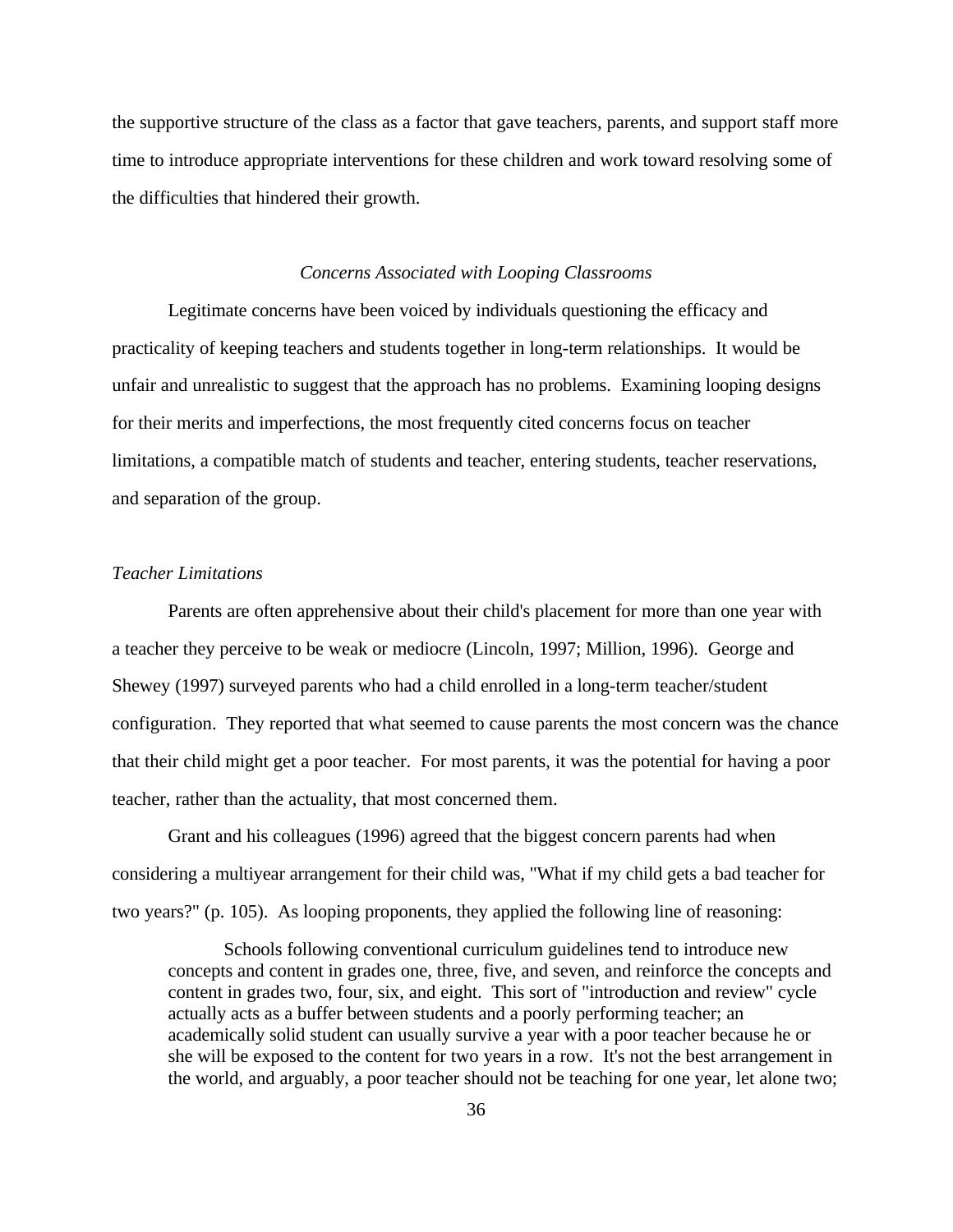but the reality remains that it is almost impossible for a school system to unseat a tenured teacher.

However, the stakes go up dramatically in terms of teacher performance when the multiyear configuration is introduced. Even the best students will be impacted heavily by two years with a poorly performing teacher; kids who need more attention and guidance from a classroom teacher simply won't survive academically. (p. 105).

The possibility of getting a poor teacher for two successive years in a traditional design was not addressed by this group of looping advocates.

Vann (1997) questioned the efficacy of looping in terms of teacher ability. He credited all teachers as having both strengths and weaknesses. In the traditional one-year system, students may go from a teacher who is gifted in teaching one particular subject to a teacher who is strong in a different subject. He suggested that looping relegated children to two consecutive years with an instructor who may not teach an important curriculum area as capably as other grade-level teachers. They also may not be able to bring out the best in a certain child's area of special interest. Forsten and colleagues (1997) voiced the same concern. They stated that in looping designs, a teacher's strengths are magnified over two years, but so are his or her weaknesses. Care must be exercised not to turn a teacher's weakness into a student's weakness.

In the FAST Project (Hampton et al., 1997), researchers admitted that effective teachers must be central to any successful educational innovation. They then added the disclaimer that the effectiveness of specific instructional techniques would vary from teacher to teacher. All FAST teachers volunteered for the study comparing the academic achievement of looping students to nonlooping students. The researchers outlined how they identified and encouraged teachers' characteristics and behaviors that contributed to successful learning as a part of their study of looping classrooms. These interventions with teachers throughout the study may have resulted in measures that favorably affected the looping effect and negated the effect of a lowperforming teacher.

Wynn and Walberg (1994) indicated that looping might be a spur for promoting teacher quality. "As for weak teachers, the existence of persisting groups of students and teachers may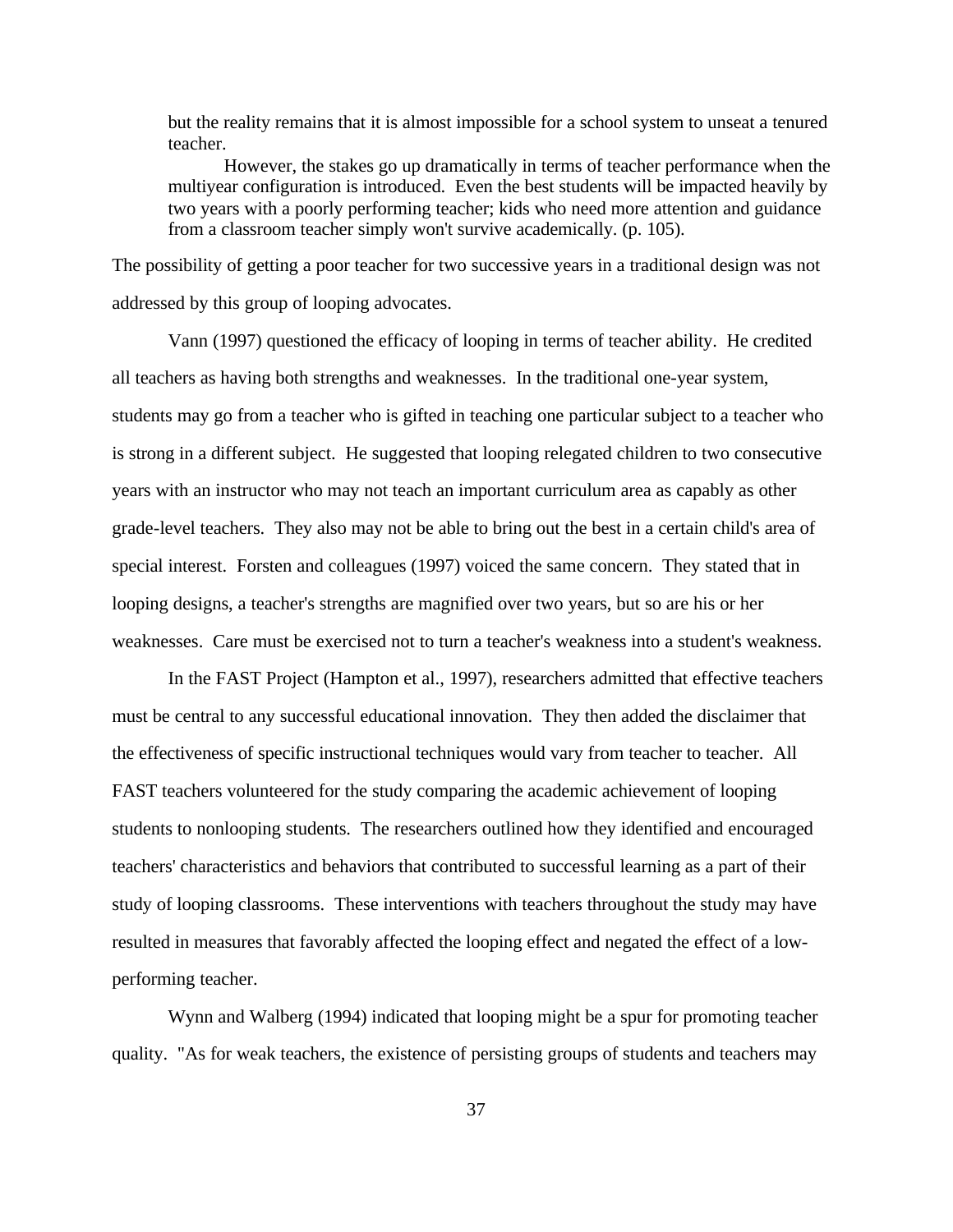be a valuable stimulus for quality control" (p. 530). They suggested that inadequate teachers might be tolerated in schools where teacher and student shifts are common, but incompetence would become more obvious for prolonged periods of time and are less likely to be tolerated.

Ted Tibodeau, assistant superintendent in the Attleboro, Massachusetts, public school district, essentially agreed that looping established a degree of quality control among teachers. He argued, "Parents aren't going to settle for mediocrity with a two-year arrangement" (as stated in Grant et al., 1996, p. 29). He indicated that some teachers had left his school system because of the pressures related to multiyear teaching. One veteran teacher resigned after she received a less than favorable reaction from her group of parents. He made no comments regarding quality control for students who found looping configurations unsuitable for their needs.

George and Shewey (1997) recorded the comments students were encouraged to make at the end of a survey that explored long-term teacher/student relationships. The following comments were among those reported:

- 1. "I don't like staying with the same teacher because if you get a bad teacher, you have him or her for two years."
- 2. "I think if we would go to different teachers, we would learn more because teachers are not the same and they know different stuff."
- 3. "I hated staying with the same teacher because I would've liked to have had a change and going from the seventh grade to eighth grade with the same teacher made me feel like I was in seventh grade again"
- 4. "I don't like staying with the same teacher because you had nothing to look forward to at the beginning of school. And they [teachers] act like your parents." (p. 21)

### *Compatible Matches*

Another concern with looping designs centered on personality conflicts. An ongoing conflict between teacher and student can damage the student's self-esteem and wear down the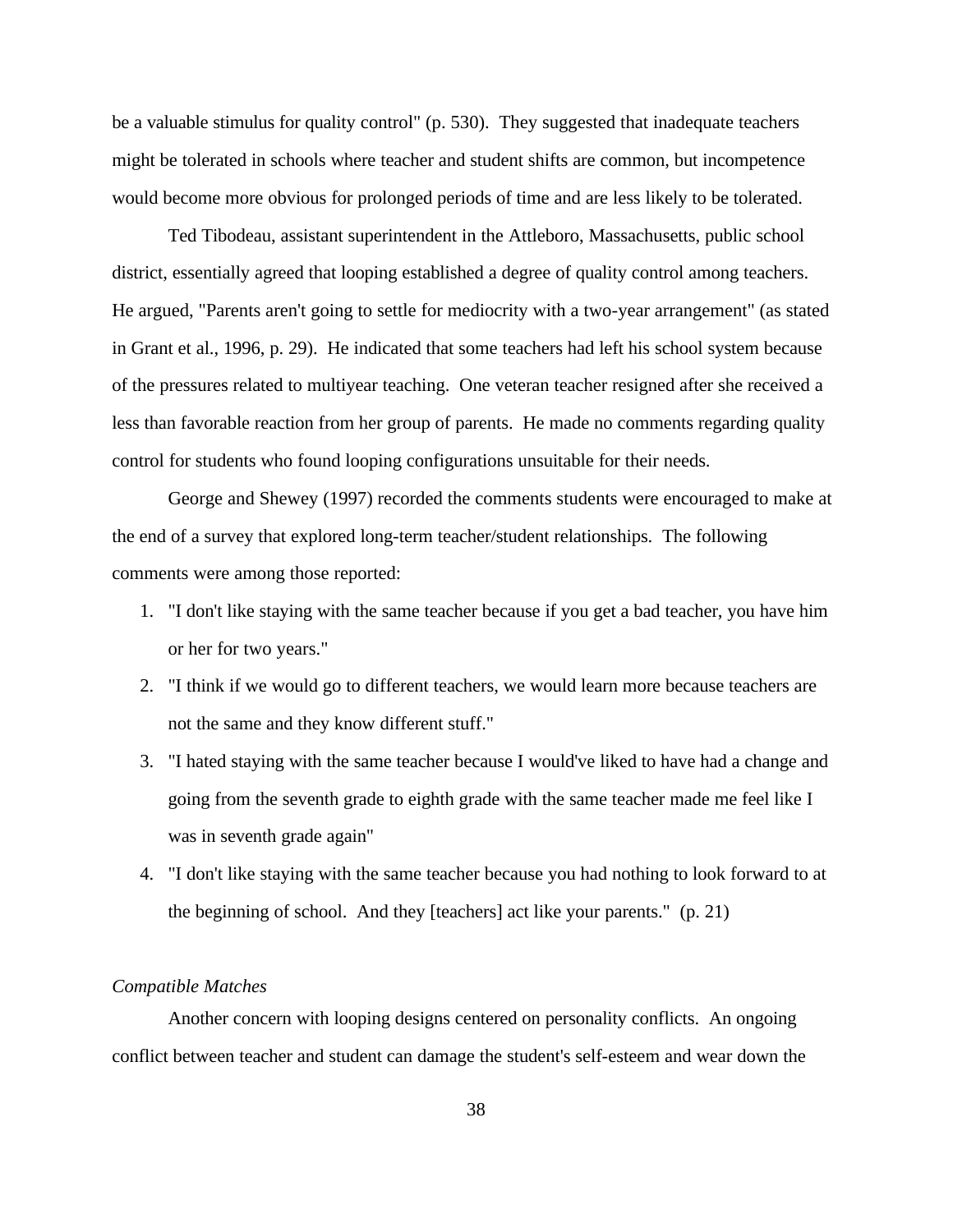teacher (Forsten et al., 1997). This perceived negative impact on the learning environment was verbalized by teachers, students, and parents. One educator in expressing his concerns, particularly about a personality conflict between teachers and students, said, "Teachers have always felt accountable for their students' growth whether it is a one- or multi-year connection. If the teacher-student relationship is not positive, a multi-year connection only makes this worse" (as stated in George & Shewey, 1997, p. 20).

George and Shewey (1997) also reported student reactions to long-term arrangements. One student voiced concern:

I don't believe in having the same teachers. I think we should have a chance to mix with other teachers and kids. It's hard when you don't like the teachers in the group and you have to put up with them for another year. (p. 21)

Another student seemed to shared this fear by stating, "I do not like having the same teachers and students for more than one year. . . . The teacher may not really like you and then you could be stuck with each other for two years" (p. 21).

An occasional complaint among parents was that the teacher seemed to dislike their child (Forsten et al., 1997; Grant et al., 1996). Forsten and her fellow advocates for looping suggested that the conflict may fall within the range of a parent's misunderstanding of the situation to a student's learning style that clashed with a teacher's instructional style to a student who came into the classroom with a hostile attitude that reflected the feelings of the parents.

Burke (1996), Lincoln (1997), Newberg (1995), and Vann (1997) commonly stated that a potential disadvantage of looping was an inappropriate or incompatible match between teacher and student. Crosby (1998) said parents of children in two-year assignments are more vocal when they believe that the arrangement is not working for their child. Despite all the attempts to avert the conflicts that could occur, mismatches have continued to present a challenge in all educational settings.

Several teachers warned that the particular combination of students in a class could adversely affect the group's potential to learn (Hanson, 1995). The class atmosphere and quality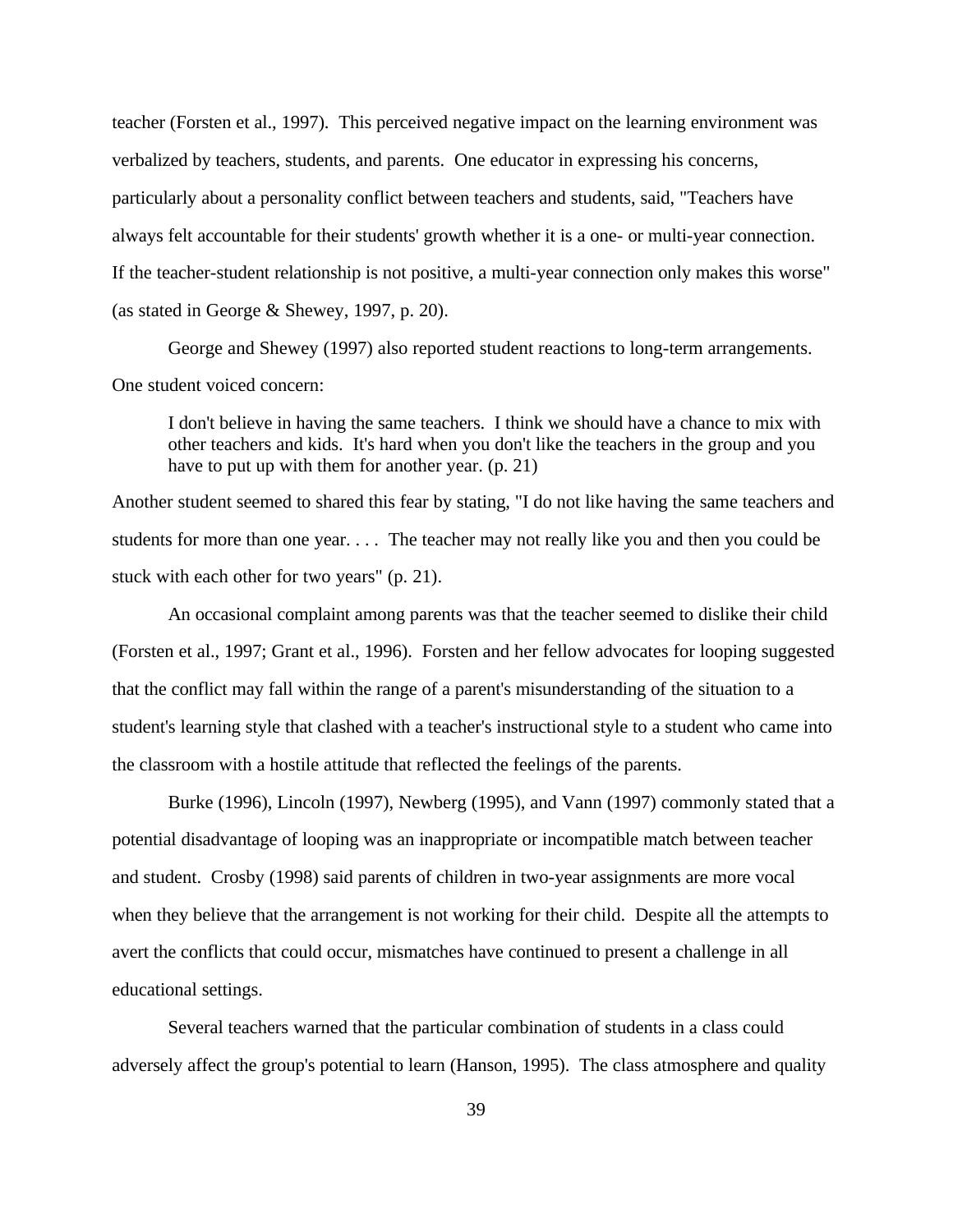of instruction may suffer if a class has a preponderance of strong-willed, unruly children. This situation is undesirable for one year, much less two. A dysfunctional group creates a lose-lose situation; both students and teacher suffer (Forsten et al., 1997).

Others agreed that every so often a difficult class did come along for teachers. Whether there were too many summer-born boys, or too many dominant personalities, or a bazaar alignment of the outer planets, teachers affirmed some groups just never seemed to function well together. Teaching in situations where group dynamics were poor was stressful and discouraging to most teachers. Needy classrooms were demanding on teacher time and energy (Grant et al., 1996).

Conflict can also arise between parents and teacher. Some parents may disagree with teaching methods, some may have unrealistic expectations for their child; and others may be unreasonable or hostile people. Whatever the reason, teachers find it painful to deal with belligerent and demanding parents for a single year, and more so for two years (Grant et al., 1996). No evidence could be found that argued the position of a hostile or unreasonable teacher nor the unfavorable implications of having such a teacher.

#### *Entering Students*

High mobility rates are a major factor in many school districts. While a large turnover in the student population is a problem for any classroom, it may, in some instances, lessen the effectiveness of the looping configuration because it relies so heavily on long-term relationships before its benefits can be realized (Forsten et al., 1997).

Teachers have cautioned that two-year classes need to be sensitive to new students entering the loop. Because strong bonds have been established among classmates and teachers, students and teachers need to make efforts to include new students in routines and practices that are unfamiliar to them. Otherwise, these new students may feel like outsiders (Hanson, 1995).

Simel (1998) shared the concerns of looping teachers as new students entered their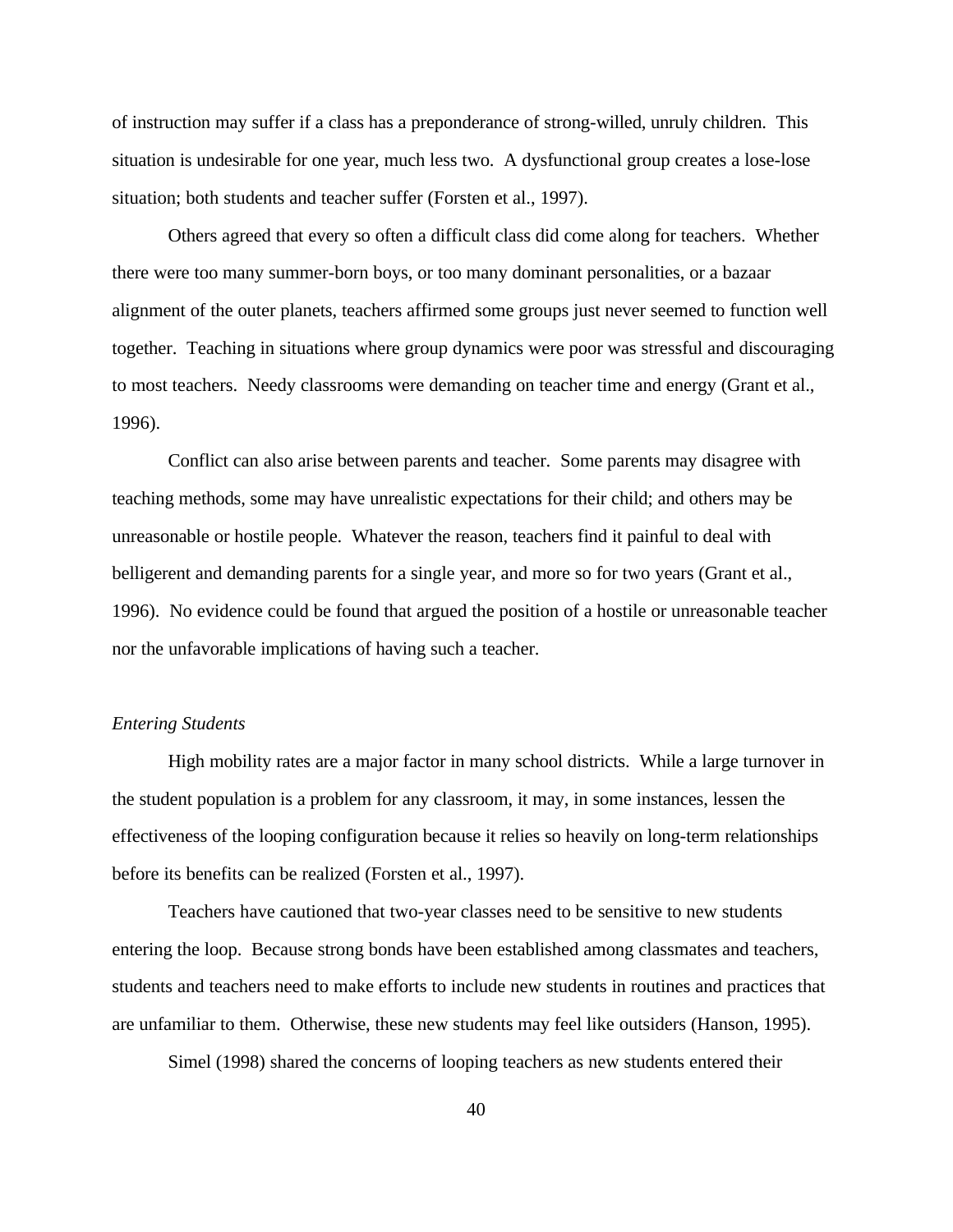classrooms. All the teachers agreed that new students have an effect on classroom cohesiveness. One teacher explained that getting new students upset the balance. New students came into a classroom who knew the routines and knew what the teachers expected, and they (new students) felt lost. She expressed frustration with having to stop and explain herself to the new students while the veteran students waited. Another teacher, in the same study, expressed a similar concern that new students felt left out much of the time. One teacher added that the effects on new students and on the class increased the later the new students entered the classroom's looping process.

Simel (1998) identified two factors that determined the positive or negative effect of new students on the established looping classroom. The percentage of new students who enter the loop and new students' personalities were the factors he monitored. A small number of students entering the loop were viewed as having little or no negative effect. In contrast, a large number of students could negatively impact class dynamics. He also observed that new students who tried to alter the working dynamics of the classroom with domineering personalities were met with hostility from the students who had been together for a year or more. Mild-mannered students blended easily into the looping groups. Similar results might be expected for the traditional classroom.

One principal argued that new students could be adversely affected by the liberties many looping teachers took in changing the curriculum. Some looping teachers have been persuaded by proponents to view the curriculum as a two-year course of instruction, rather than 2 one-year programs taught in succession. This approach could have negative outcomes for students who leave the loop and for children placed in the class the second year. The scope and sequence of instruction for them would have serious gaps if the looping teacher omitted certain concepts from the customary grade-level curriculum the first year, in the expectation of teaching them the second year (Vann, 1997).

41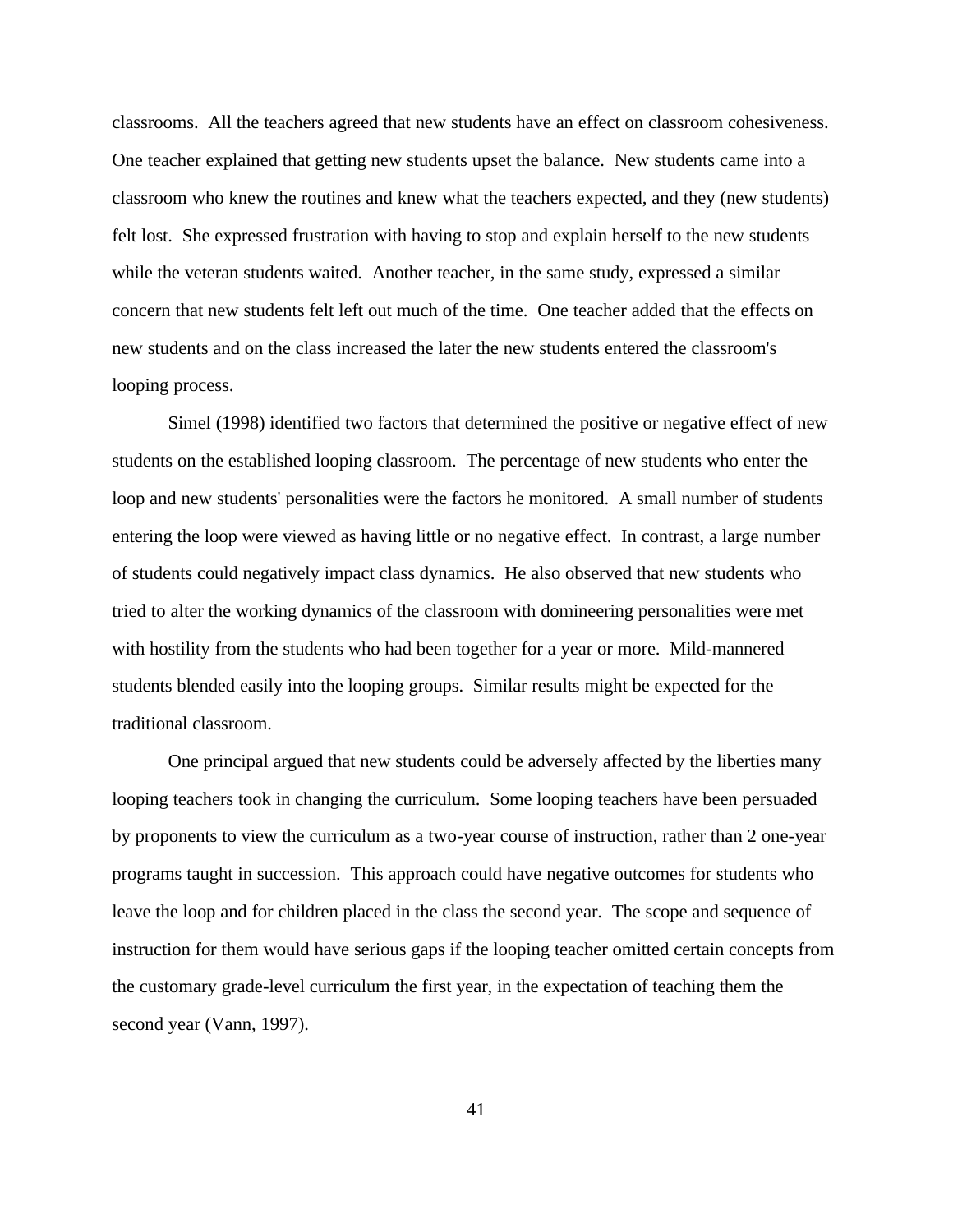### *Teacher Reservations*

The most frequently mentioned concern voiced by teachers going into looping was the time it would take to learn a new curriculum. Long-term teacher/student assignments ask teachers to make a radical shift away from grade or subject identification as their major focus and take a longer view of the students and subjects they teach (Newberg, 1995). In the beginning, teachers will invest more time in learning the second-year curriculum, one with which they may not be familiar (LAB, 1997). The only reservation Jean Eby expressed was, "A main concern for me was the new curriculum. . . . My biggest fear became, would my students be at a disadvantage for having me two years in a row?" (as cited in Little & Dacus, 1999, p. 44). Teachers who are beginning loops would have to assume the responsibility for coordinating the district and state curricula, materials and resources, state and national testing requirements, and child-driven interests for another entire year (Anonymous, 1998; Forsten et al., 1997; Forsten et al, 1999). Because teachers are so accustomed to teaching the same grade level year after year, many do not want to change and are unwilling to learn another grade's curriculum (Million, 1996). In some states, teachers may have to learn a specialized curriculum for a particular grade level. Many states mandate drug education or health education in specific grades (Forsten et al., 1997).

The decision to stay in the same room or move to a new room the second year has to be weighed and justified by each teacher. Some teachers object to moving to another classroom the second year while other teachers make the decision to move to accommodate parents who want their children to feel promoted to another classroom the second year. Others choose to stay in the same room because of the hardship of physically moving large amounts of materials and personal belongings (Forsten et al., 1997). Teachers might move because they feel it is important for students to be among their peers. They might also want to be with teachers at their grade level to take advantage of advice from veteran teachers or to avoid feeling left out of grade-level decisions and activities when they are in a different physical space (Forsten et al.,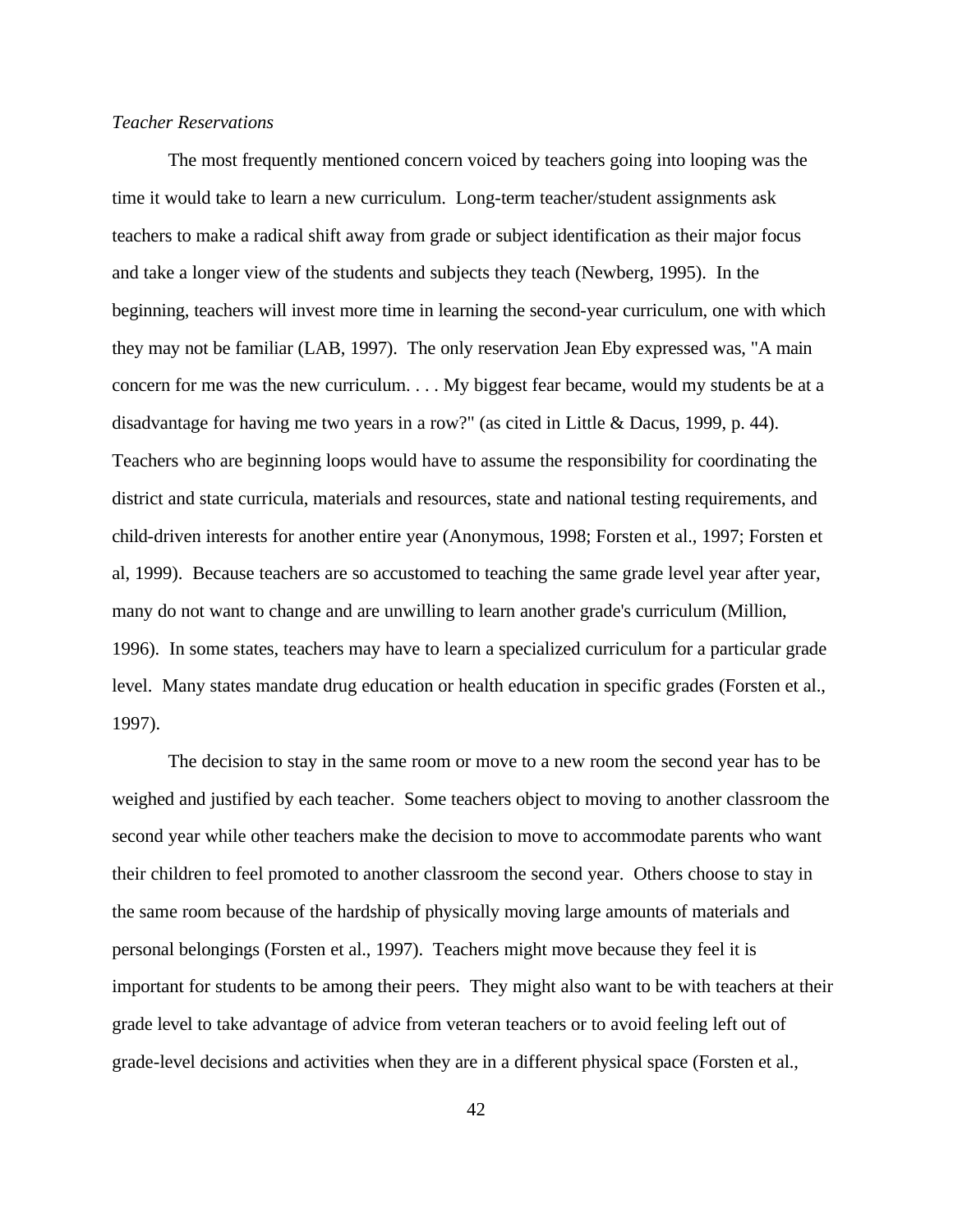1997). Some teachers decide not to loop because it would mean leaving a grade-level team where teachers work well together (Million, 1996).

Teachers already in looping designs fear that their classrooms may become dumping grounds. School traditionally has been a place of support and nurturing, and the multiyear classroom strengthens this tradition (LAB, 1997). Because the multiyear classroom is such a supportive environment for high-needs students, there exists the temptation to place many of the children with special needs in the looped classroom. This can overwhelm the teacher and actually reduce the effectiveness of the program design (Grant et al., 1996; LAB). This issue must be discussed beforehand in creating a balance of students and establishing appropriate guidelines.

#### *Separation*

It is true that saying good-bye to close relationships that have existed between teacher and child and among classmates in a looping design is difficult (Forsten et al., 1997). Separation does seem more stressful at the end of two years compared to the single-grade, single-year classroom (Hanson, 1995; Higuchi, 1994; Jacoby, 1994). It is a concern equally expressed by teachers, students, and parents.

As the end of their time together approaches, everyone realizes that they will be leaving each other. The group is breaking up. Teachers and parents report some very emotional separations. Parents have to be assured and students reassured that separating the group would not be the end. The bonds formed in long-term teacher/student relationships are not easily severed, even with separation. Many teachers report a deep and strong connection with their students, years after their time together (Grant et al., 1996).

43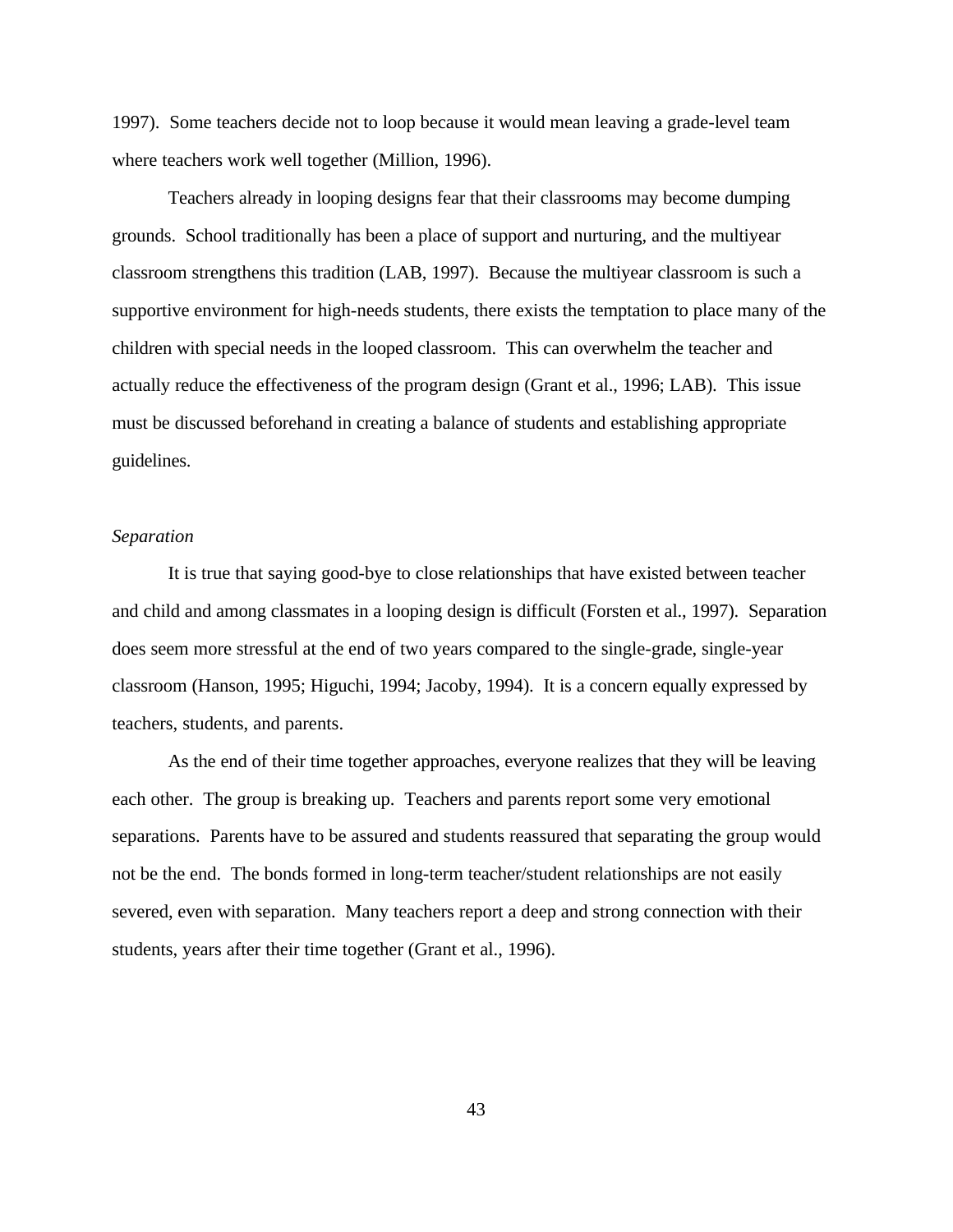#### *Summary*

This chapter has presented a review of literature that focused on research findings and writings relative to the topic of looping. A description of looping practices along with variations on its implementation were presented. Historical connections were examined as predecessors to current interpretations of the design. Operating principles that serve as basic guidelines in forming persistent groups were outlined. Relationships, time, academic achievement, curriculum, and stability were investigated as the major advantages associated with looping. Teacher limitations, entering students, compatible matches, teacher reservations, and separation of the group were inspected as major concerns associated with looping.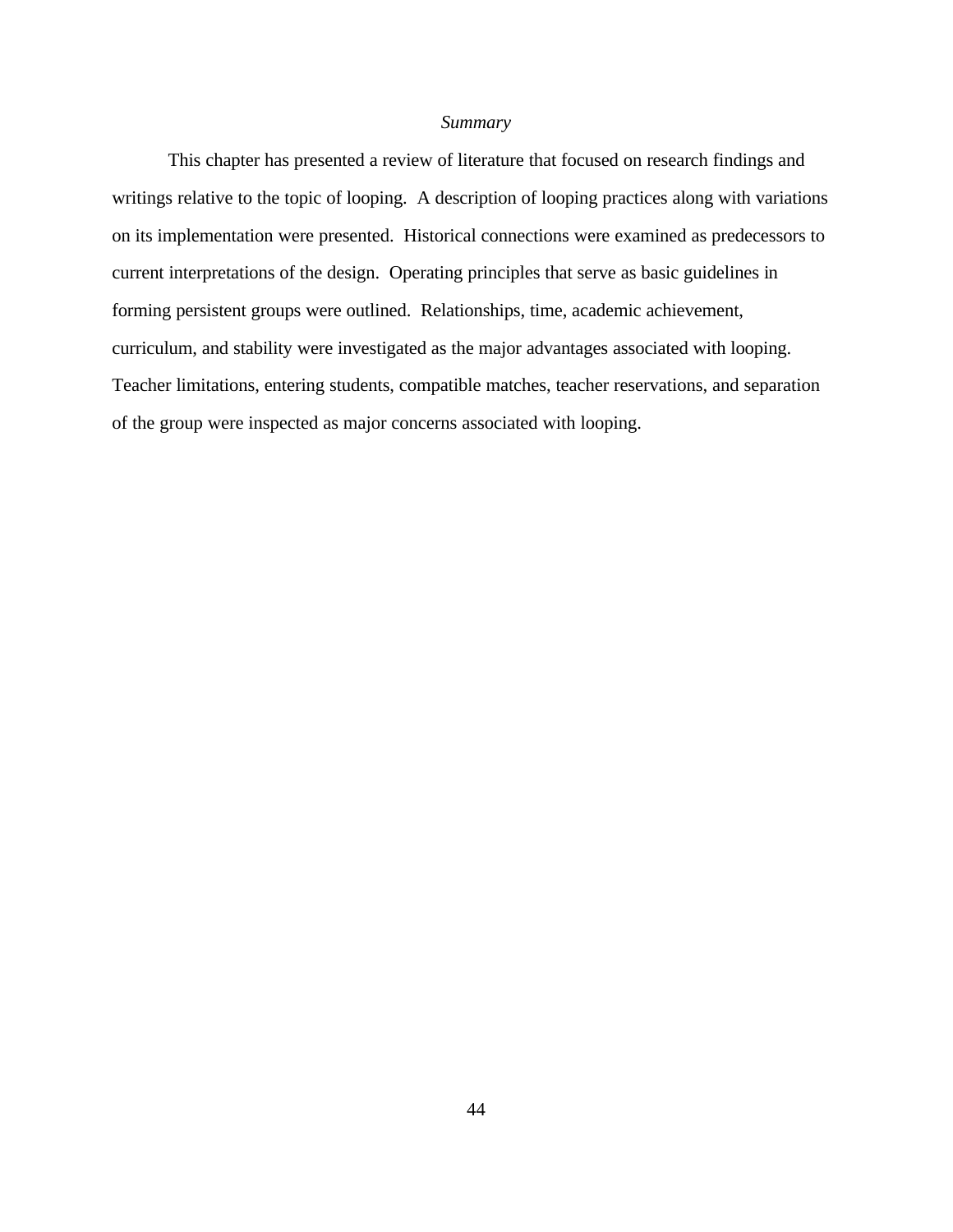## CHAPTER 3 RESEARCH METHODOLOGY

The purpose of this study was to compare the academic achievement of students in looping programs from school systems in East Tennessee to their peers in traditional one-year instructional programs. This chapter describes the research design, the population, instrumentation, data collection methods, and methods of analysis used in the study.

#### *Research Design*

The causal-comparative quantitative approach to exploring possible cause-and-effect relationships was employed in this study. The purpose of this study was to determine if there are differences in the academic achievement of students in looping programs compared to those in traditional programs. Scores of students enrolled in pre-existing groups were compared in this retrospective analysis of standardized achievement test scores. This method is often referred to as *ex post facto* research (Gall et al., 1996). The research design features the study and analysis of data based on causes that are examined after they have exerted their effect on another variable. Even though this design does not provide for a direct test of causation, it will provide information that will support or refute causal explanations. In this case, achievement test scores were collected from student records and comparisons were made between those students who participated in looping programs and those who did not. Findings could suggest a link between program design and academic achievement.

#### *Population*

Telephone calls were placed to the 255 elementary schools listed in the Directory of Public Schools issued by the East Tennessee Regional Office. The researcher posed the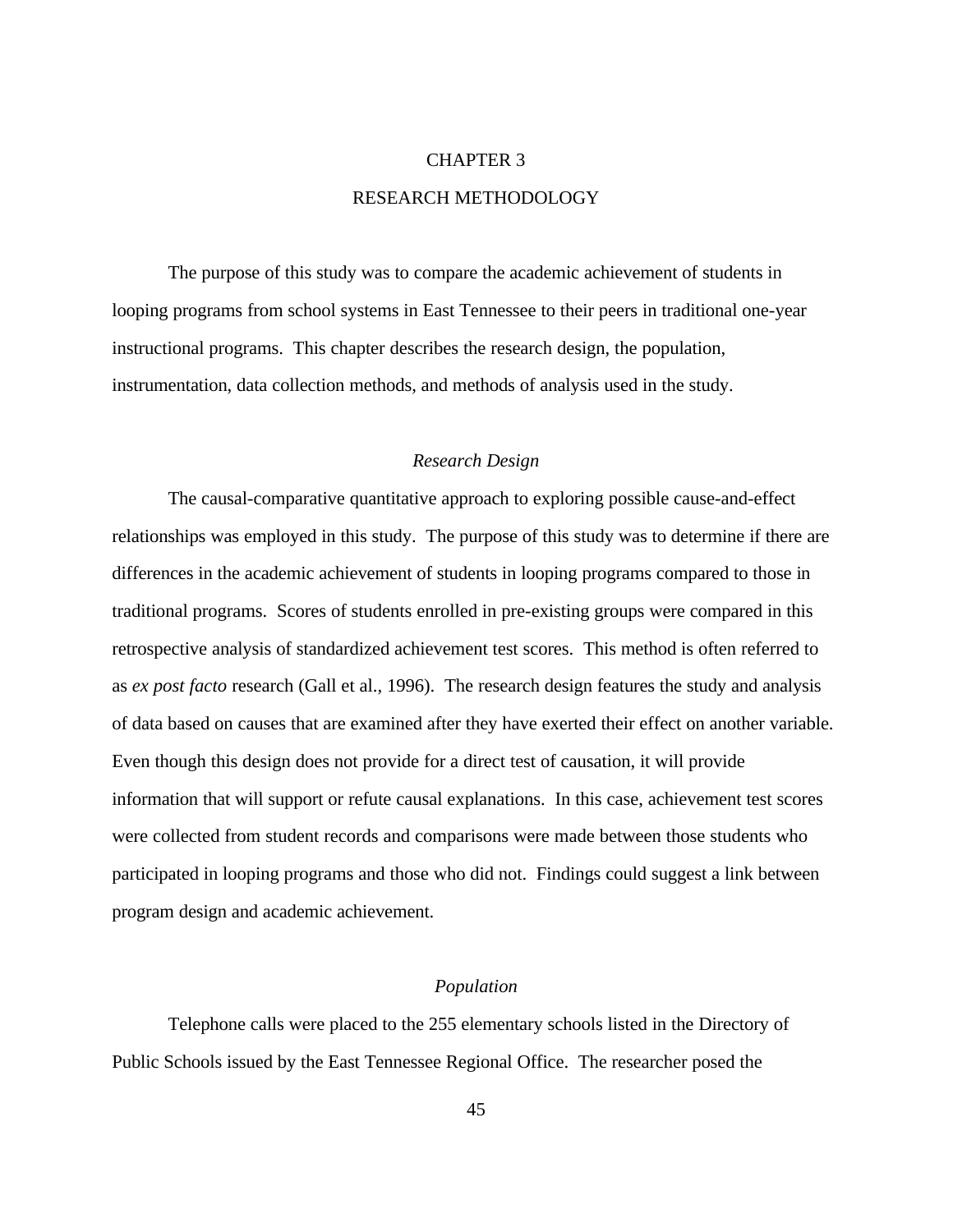question, "Do you have a looping program at your school whereby a teacher remains with the same group of students for two or more years?" There were 26 elementary schools that indicated that they did offer a looping design at their schools. Of those 26 schools, only 4 confirmed that a 3rd/4th grade loop had recently completed a cycle at their schools. The 22 schools eliminated from the study offered looping as a program design at a grade level other than third/fourth, or they had just initiated a looping design and had not completed a cycle at the time the study was being conducted. Failure to meet the parameters outlined by the study was the justification used to exclude those classrooms.

The population for this study consisted of a list of all students who had completed fourth grade in 2001 at every school in East Tennessee that implemented a third/fourth grade looping design. A third/fourth grade configuration was chosen for the study because most school systems elect to begin standardized testing for students at second-grade level. The list included all students in looping programs and all students in traditional programs. The classrooms were all self-contained for delivery of instruction. In a small number of cases, students opted out of the looping program design after the first year while others entered the loop at the beginning of the second year. If both years had not been spent with the same teacher for two consecutive years, those students were excluded from the study. Students who were enrolled in a traditional one-year design had to have spent both third and fourth grades at their respective schools. Otherwise, they were excluded from the study to control for the possible impact of a different school climate. The target population included 308 students. Of those 308, 107 students had been enrolled in looping designs at their schools in 3rd and 4th grade and remained with the same teacher for both years; 201 students had been enrolled in single-year traditional designs at the same schools and had been taught by a 3rd-grade teacher for 1 year of instruction and were promoted to a different teacher for 4th grade.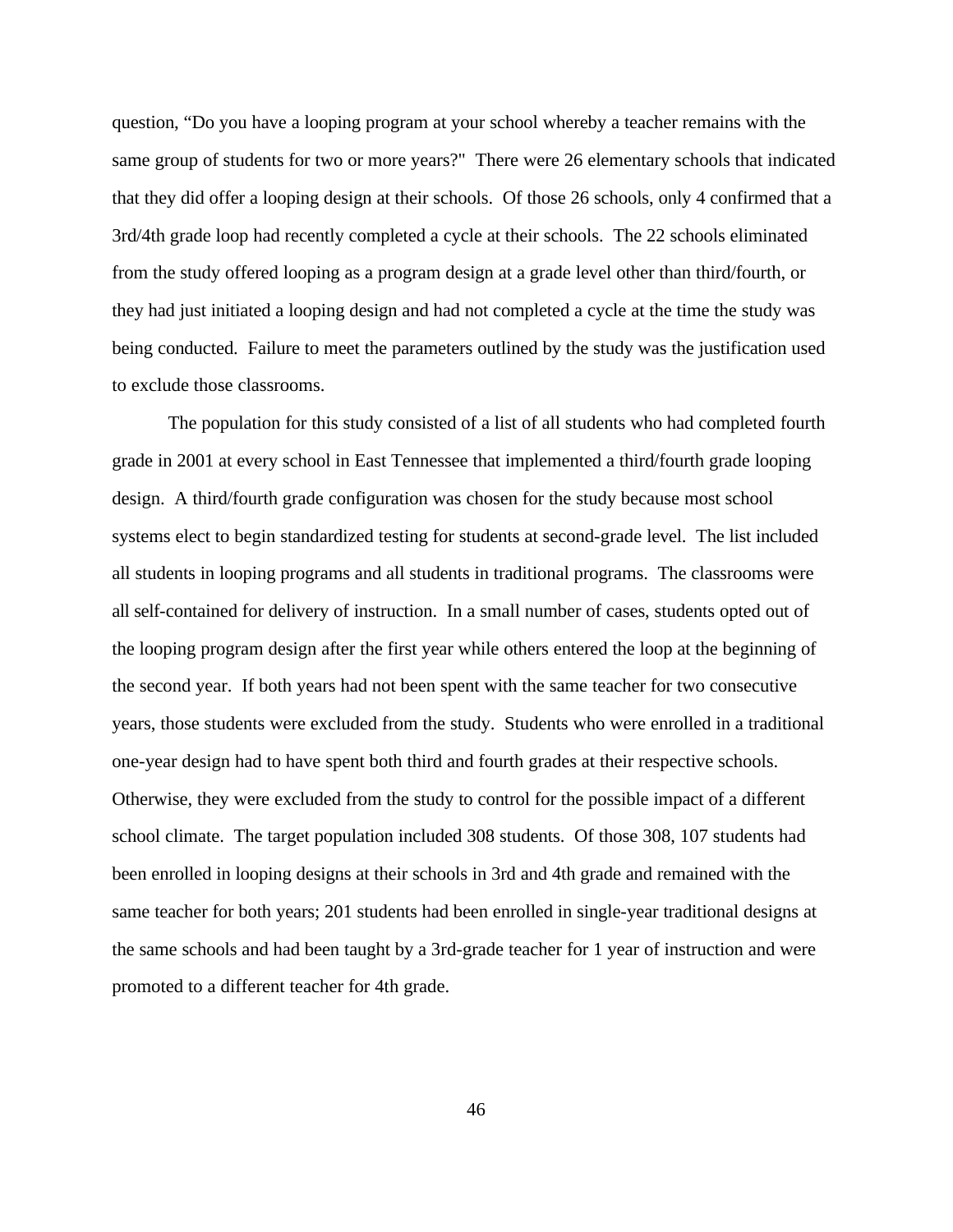#### *Instrumentation*

Academic achievement between the groups being studied was compared through the use of the *TerraNova* Comprehensive Test of Basic Skills (CTB/McGraw-Hill, 1996). Each spring, students in Tennessee schools in grades three through eight are mandated to take an achievement test as part of the Tennessee Comprehensive Assessment Program (TCAP); however, the school systems in this study elected to initiate testing in earlier grades. The primary aim of the test is to provide an accurate measure of academic basic skills. Content knowledge in subject areas is assessed as well as the application of such knowledge. The test uses multiple-choice questions and has set time limits. Although the test questions are limited to a multiple-choice format, the test questions are said to go beyond workbook drill and practice. As encouraged in the state frameworks, the test proposes to evaluate students' high order thinking skills. This format is similar to that used on the National Assessment of Educational Progress (NAEP) test (Tennessee Department of Education, 1999).

The *TerraNova*, published by CTB/McGraw-Hill (1996), provides both norm-referenced and criterion-referenced information. The test uses the most recently available national norms from 1996. Norm-referenced information permits the achievement of students to be compared with the performance of a national sample of students. Summary reports present results expressed as national percentiles. Median national percentile performance data are provided for reading, language, mathematics, science, and social studies. Criterion-referenced information allows the comparison of student achievement against a specified level of performance.

The test questions use a visual format with color and graphics to encourage student involvement and clarify test items. The mathematics achievement test involves more problemsolving questions that require greater reading comprehension than in the past. The reading/language subtest uses authentic literature and articles from magazines and newspapers to capture student interest. The test measures thinking as well as computational and mechanical skills. Third-grade students bubble their answers in the test booklets. Students in grades four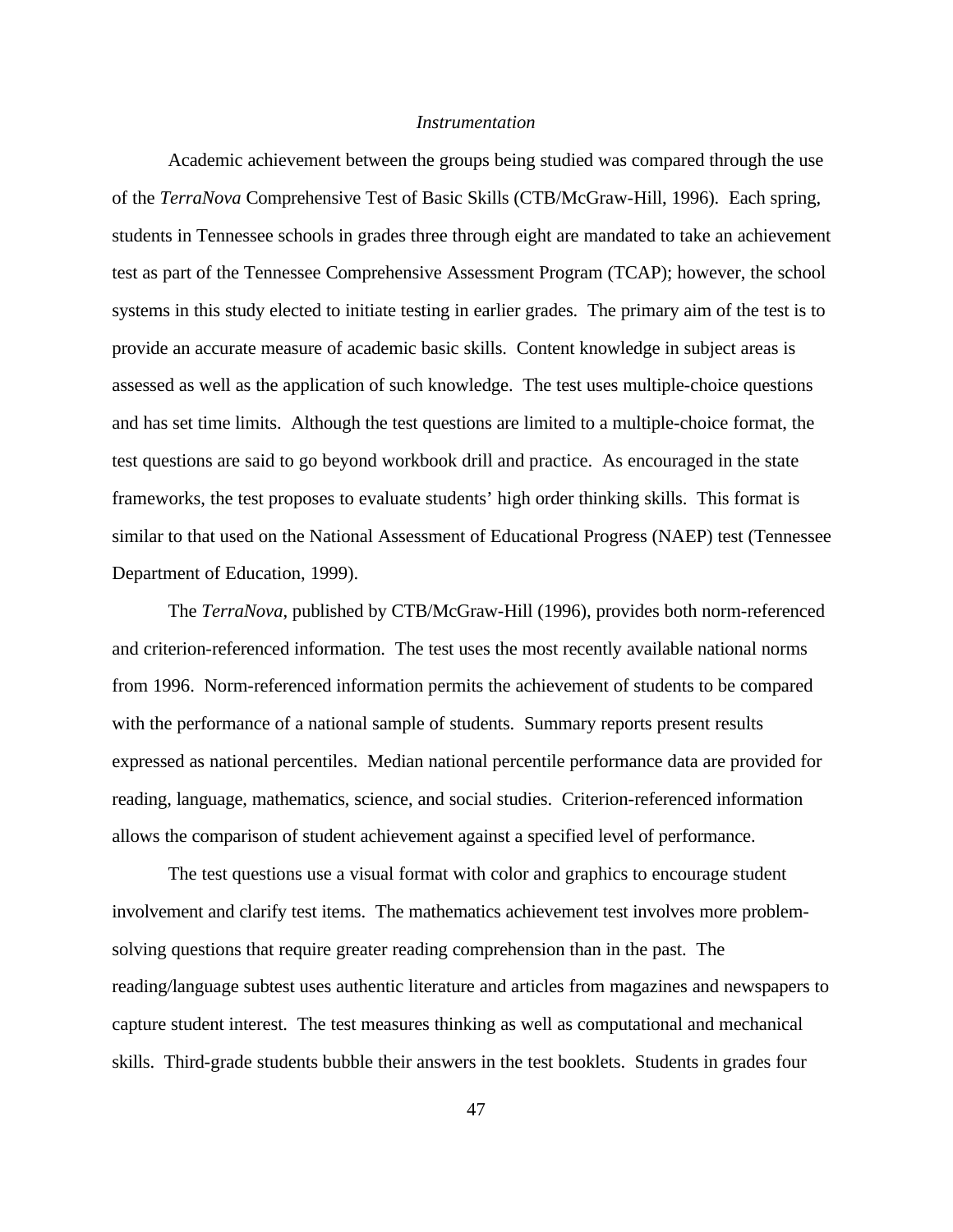through eight use separate answer sheets (Tennessee Department of Education, 1999).

Statistics describing the CTBS have revealed them both reliable and valid. Testing for standardization was conducted in the spring and fall of 1996. The public school samples were stratified by region, community type, size, and Orshansky percentile, which is an indicator of a district's socioeconomic status. Standardization and norming procedures, as well as research studies addressing reliability and validity issues are reported in the Tennessee Coordinator's Handbook (CTB/McGraw-Hill, 1997).

#### *Data Collection*

Approval to initiate this study was obtained from the Institutional Review Board at East Tennessee State University prior to any data collection. Written permission to conduct this study was obtained from authorized personnel in each of the four school districts (see Appendix A). School principals were subsequently contacted and briefed concerning the specifics of the study. A roster of looping students provided at each site facilitated the proper coding of those students to distinguish them from the general population of third and fourth graders at each school.

Data collection began in the spring of 2002 when the researcher traveled to the four participating schools. Reports provided by the testing service were obtained from official cumulative records for each student and copied onto forms prepared in advance by the researcher (See Appendix B). Use of coded identities for their names and schools protected the privacy of all students. Students were also separated according to gender by using two rosters for each classroom teacher, one for female members and one for male members. Designated personnel at each of the sites supervised the accessing of records and recording of scores to further ensure the integrity of the study and the confidentiality of identities.

The major source of data for comparison was the Normal Curve Equivalent scores (NCEs). These scores are used to calculate gains from one test to the next. The NCE is an equalinterval score that can be treated arithmetically (Cannon, 2000). NCEs for Total Reading, Total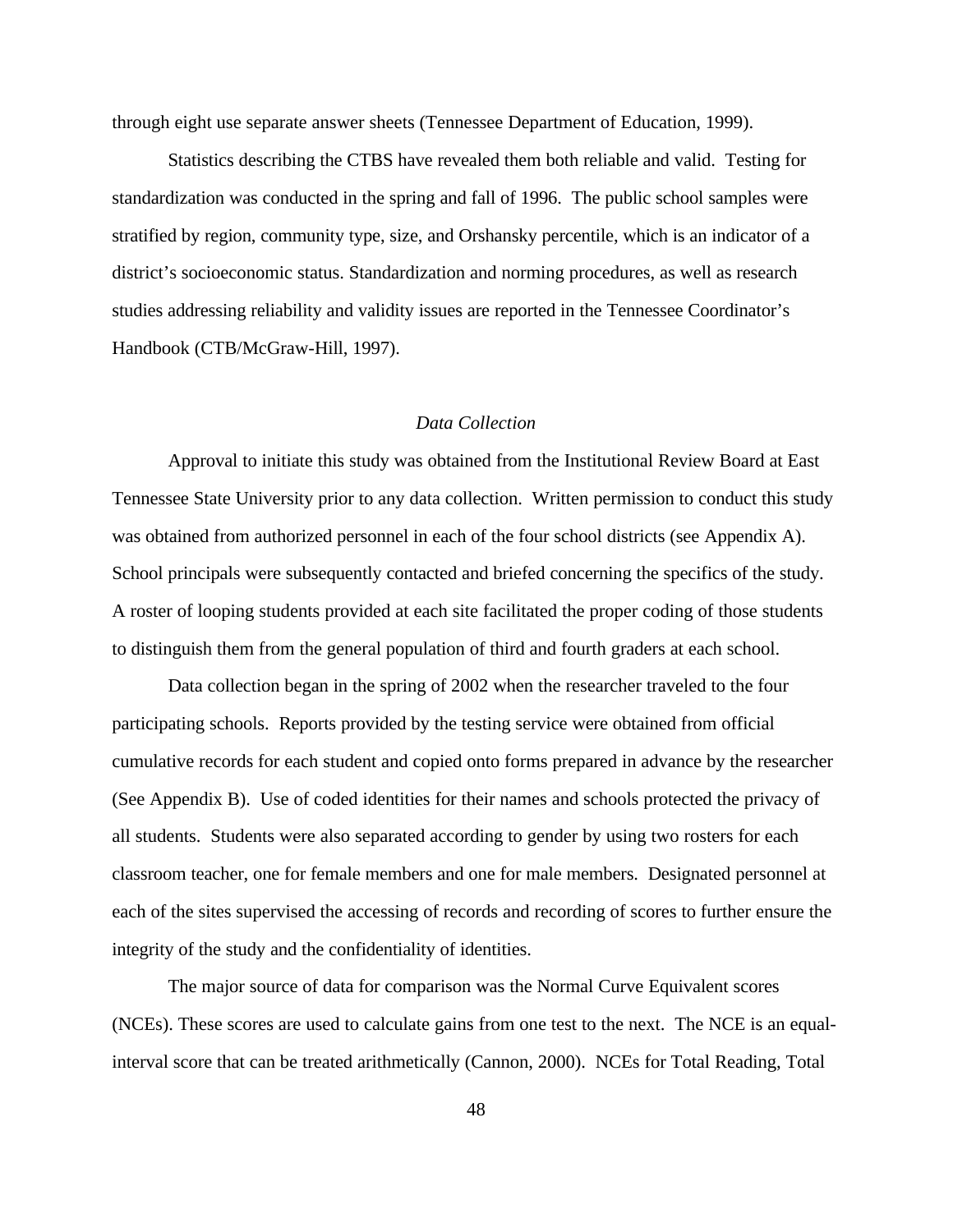Language, Total Math, and Total Battery were used to make comparisons for statistically significant differences. These differences were studied at three levels. Primarily, comparisons were made to determine if differences in academic achievement for Total Reading, Total Language, Total Math, and Total Battery existed between looping students and their peers in one-year instructional designs. The first comparison was made to detect initial differences in the two groups' scores. Scores for 1999 were recorded to determine if there were differences in the two groups upon entering third grade. Analysis of the following years' scores took these initial differences into account. A second comparison was made to determine any differences that may have existed after the first year. Scores for the testing year 2000 were recorded for this purpose. Another comparison was made at the completion of the two-year cycle. Scores for 2001 were recorded for this purpose. Secondary comparisons were made to determine if a difference existed between males and females in the population and to determine if there were interactions between gender and program design. Data collection forms included designations for gender and program design in the format for this purpose.

#### *Data Analysis*

As an initial step in the data analysis, descriptive statistics were performed to provide a profile of the population being studied. Data used in the statistical analyses for this study came from the *TerraNova* CTBS. The Statistical Program for the Social Sciences (SPSS) was used to analyze data. A series of *t*-tests for independent groups was conducted to determine if there were initial (second grade) achievement differences between students entering third/fourth grade looping classrooms and those beginning traditional classroom designs. Analysis of covariance (ANCOVA) was used to identify differences in achievement test scores while controlling for prior academic achievement. Second-grade scores, third-grade scores, and fourth-grade scores on the *TerraNova* were collected for these comparisons. Gender differences were also analyzed using ANCOVAs. A two-way analysis of covariance (ANCOVA) was used to answer the final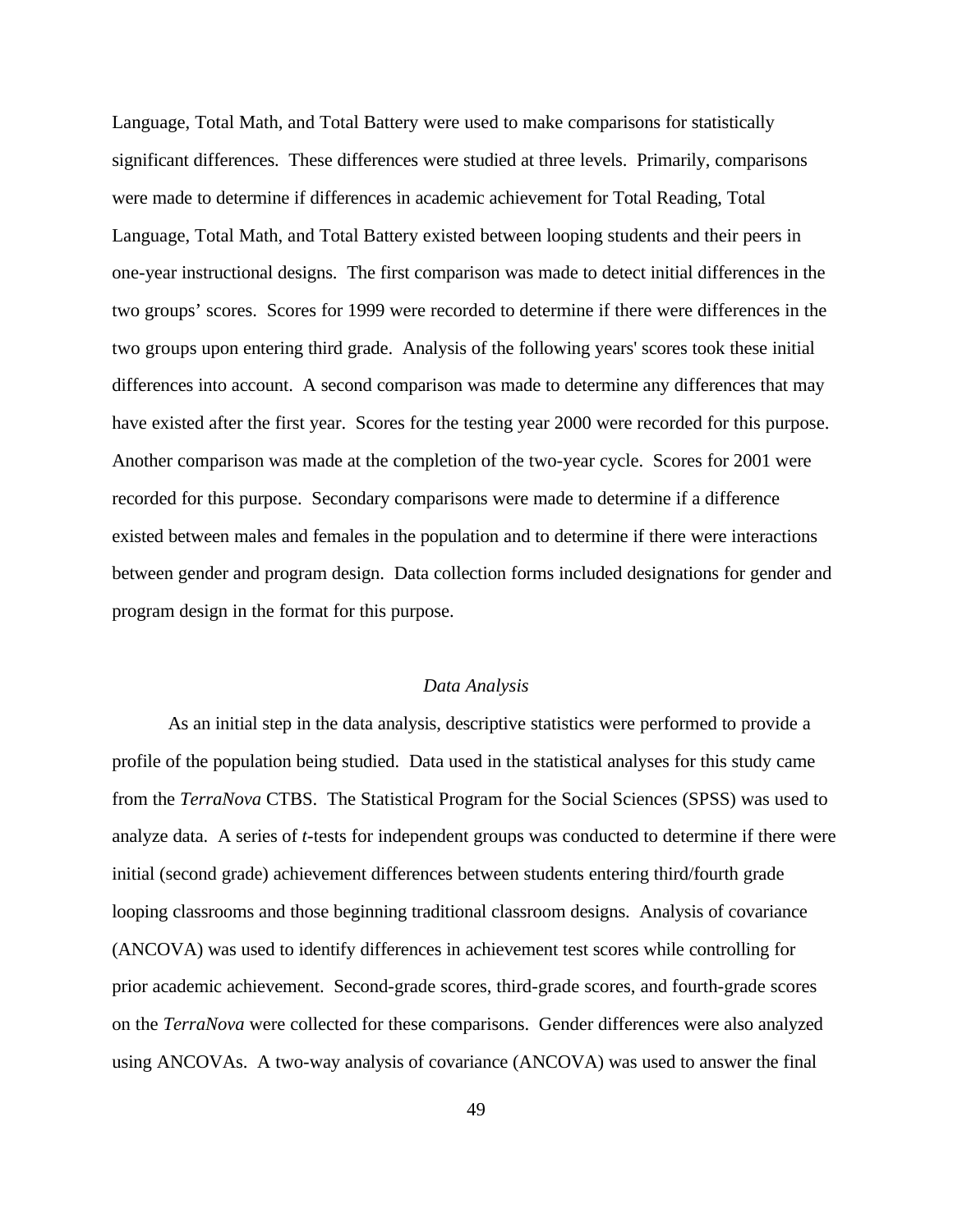research question and identify interactions between student gender and the type of instructional program design.

All statistical tests were conducted using a preset alpha level of .05 to determine if statistically significant differences occurred in the Total Reading, Total Language, Total Math, and Total Battery scores of students in looping and nonlooping groups by program design, gender, or an interaction of the two.

#### *Summary*

Chapter 3 presented the methodology and procedures that were used in this study. The causal-comparative research method was chosen and explained. The population and selection method were described. *TerraNova* CTBS along with its reliability and validity were presented. The methods of data collection and data analysis were detailed. Results of the analysis of data research are presented in Chapter 4.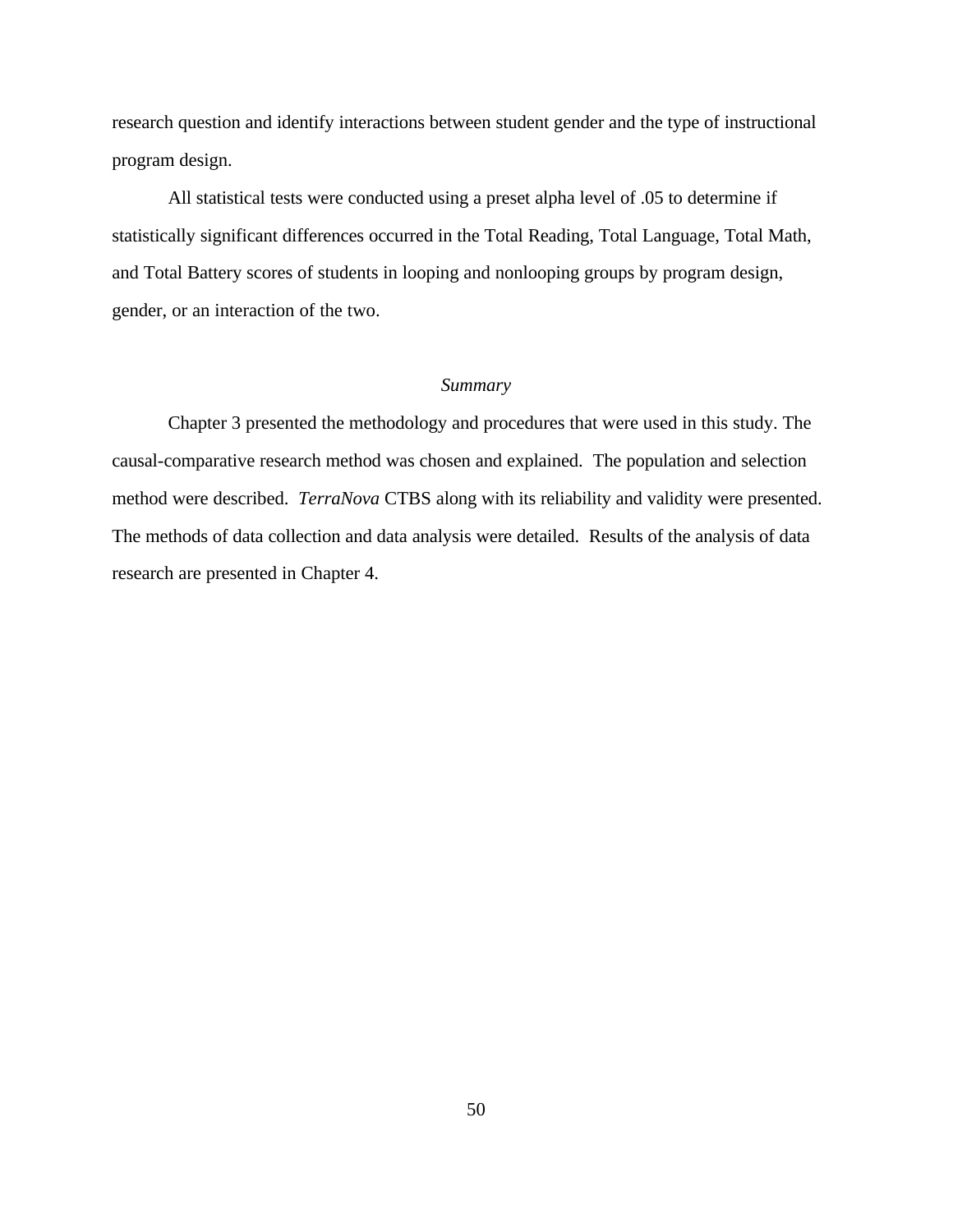#### CHAPTER 4

## ANALYSIS OF DATA

The findings of the study are addressed in this chapter. The purpose of the study was to compare the academic achievement of students in looping programs from school systems in East Tennessee to their peers in traditional one-year instructional programs. The scores of students in six looping groups were compared to those of similar peer groups from 16 nonlooping classrooms on a standardized test, the *TerraNova* Comprehensive Tests of Basic Skills (CTB/ McGraw-Hill, 1996). The study focused on classes that looped for a third and fourth grade combination and their peers who were in the same schools in a traditional one-year arrangement.

Six research questions were formulated to guide the investigation. The first research question called for a descriptive profile for the population.

#### *Research Question # 1*

What is the demographic profile of students in the study?

The population studied consisted of 308 students in the looping and traditional classrooms combined. All students completed fourth grade in 2001. Demographic information of the population included class design and gender. Characteristics of the population are presented in Table 1.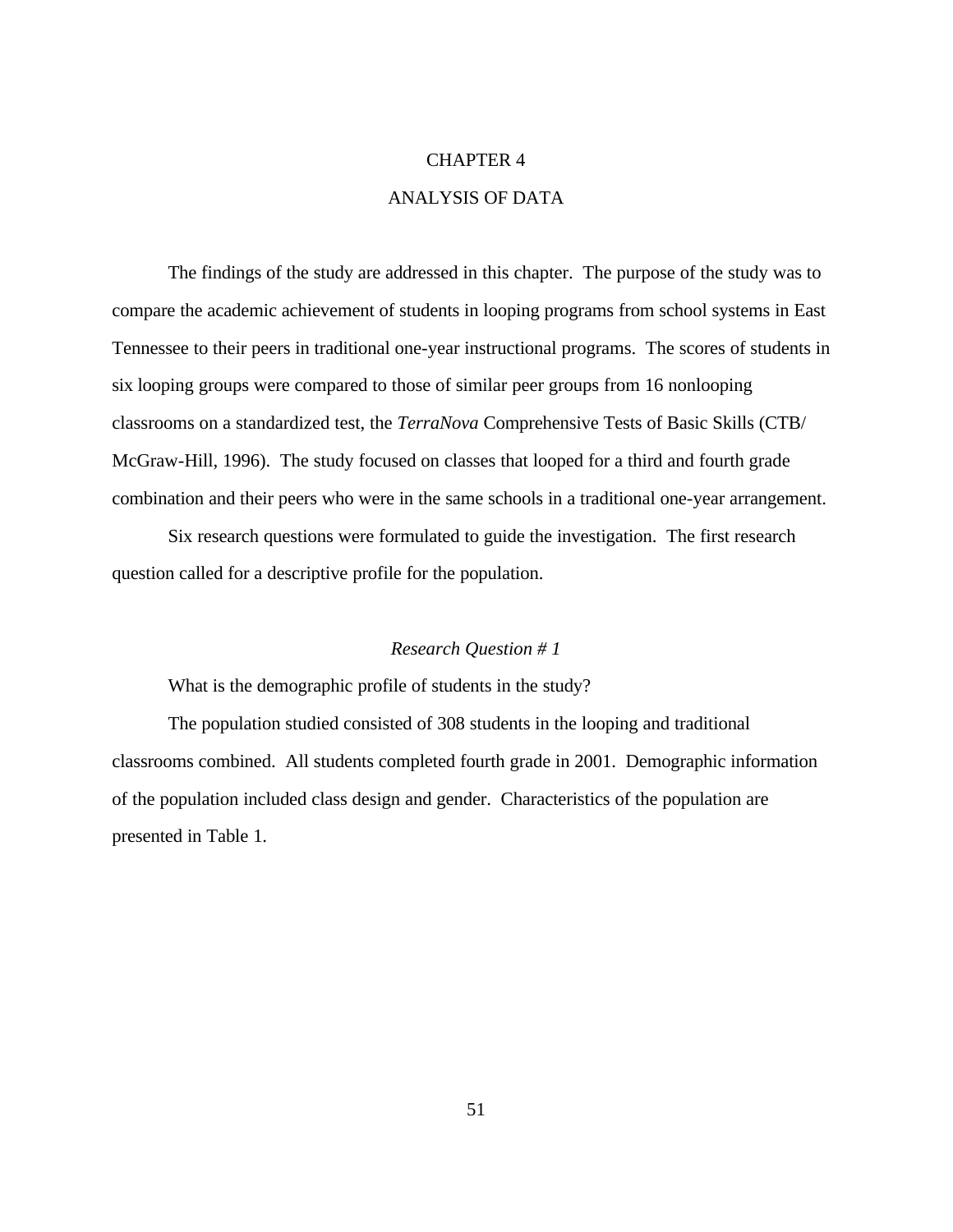## Table 1

| <b>Classroom Structure</b><br>and Gender | $\underline{\mathbf{f}}$ | $\frac{0}{0}$         |
|------------------------------------------|--------------------------|-----------------------|
| Traditional                              |                          |                       |
| Male<br>Female<br>Total                  | 102<br>99<br>201         | 50.7<br>49.3<br>100.0 |
| Looping                                  |                          |                       |
| Male<br>Female<br>Total                  | 46<br><u>61</u><br>107   | 43.0<br>57.0<br>100.0 |
| Total<br>Male<br>Female                  | 148<br>160               |                       |

## *Demographic Profile of the Population*

As shown in Table 1, there were 201 students included in the study from traditional program designs. These students were with a teacher in third grade, and then were assigned to a different teacher in fourth grade where they also had new classmates. There were 107 students included in the population from looping designs. These students had the same teacher and were with the same classmates for both third and fourth grades. There were 148 male and 160 female participants in the study.

## *Research Question # 2*

Are there initial differences in the achievement levels of students beginning third-grade looping programs and students beginning third grade in traditional programs for Total Reading, Total Language, Total Math, and Total Battery? The null hypotheses associated with this research question were as follows: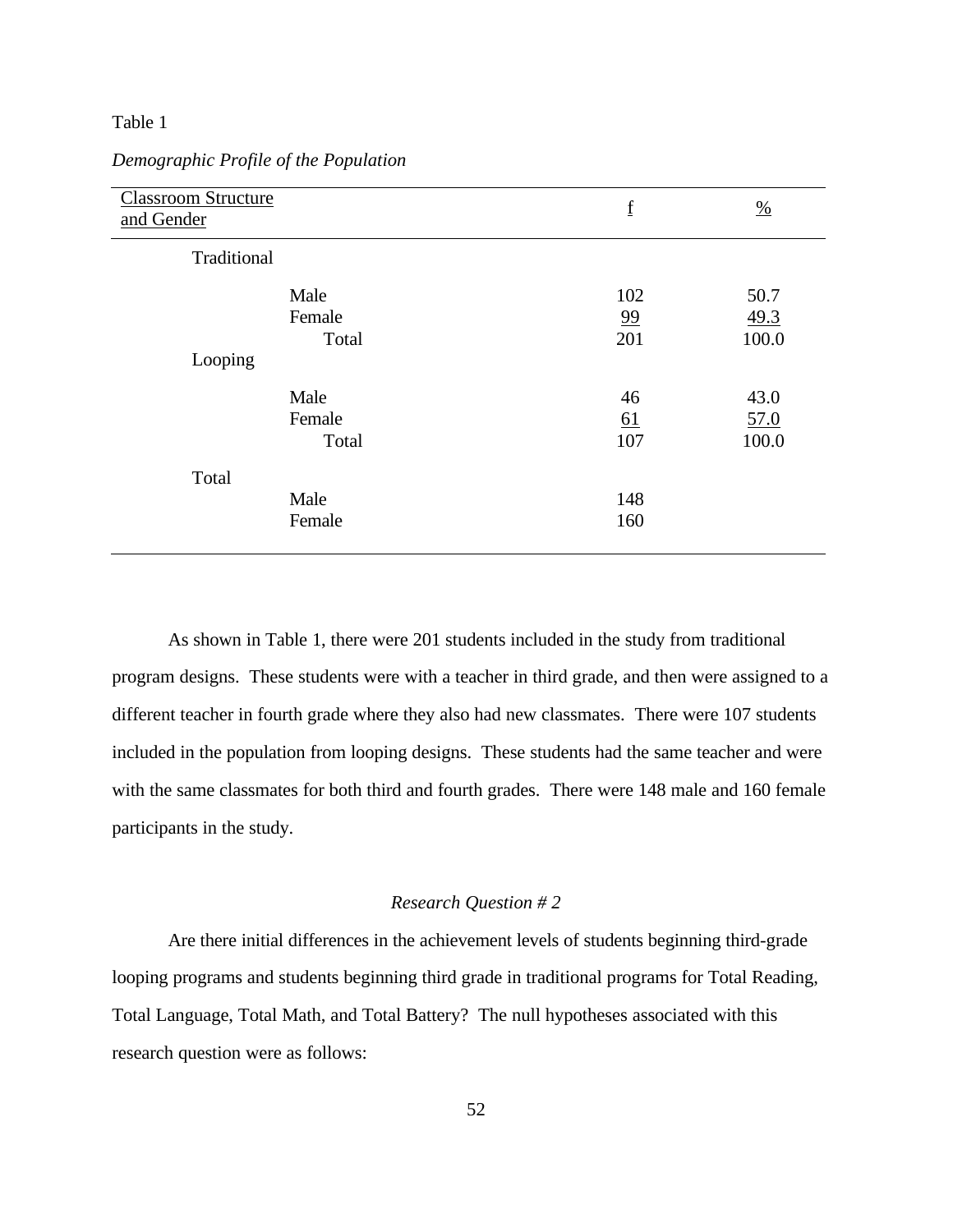Ho2<sub>1</sub>: There is no difference in the total reading achievement levels of students beginning the third grade in looping programs and those beginning the third grade in traditional programs. Ho22: There is no difference in the total language achievement levels of students beginning the third grade in looping programs and those beginning the third grade in traditional programs. Ho23: There is no difference in the total math achievement levels of students beginning the third grade in looping programs and those beginning the third grade in traditional programs. Ho24: There is no difference in the total reading achievement levels of students beginning the third grade in looping programs and those beginning the third grade in traditional programs.

Independent groups *t*-tests were conducted to determine if significant differences existed in the groups of students at the beginning of the two-year period under study. The students' second graders' scores on the *TerraNova* Standardized Assessment were used to detect differences on the four subtests that were the focus of the study. Table 2 presents the *t*-test results for the groups using scores from 1999. The results would indicate if the groups were equal upon entering the third grade.

#### Table 2

| Subtest               | Program<br>Design      | $\underline{n}$ | <u>M</u>       | SD             |      | p      |
|-----------------------|------------------------|-----------------|----------------|----------------|------|--------|
| <b>Total Reading</b>  | Traditional<br>Looping | 201<br>107      | 54.86<br>60.88 | 19.96<br>24.73 | 2.17 | $.03*$ |
| <b>Total Language</b> | Traditional<br>Looping | 201<br>107      | 55.05<br>61.79 | 21.49<br>24.09 | 2.51 | $.01*$ |
| <b>Total Math</b>     | Traditional<br>Looping | 201<br>107      | 56.92<br>63.95 | 23.43<br>24.96 | 2.45 | $.02*$ |

*Results of t-test for Mean Differences of Students Entering Third-Grade Designs in 1999*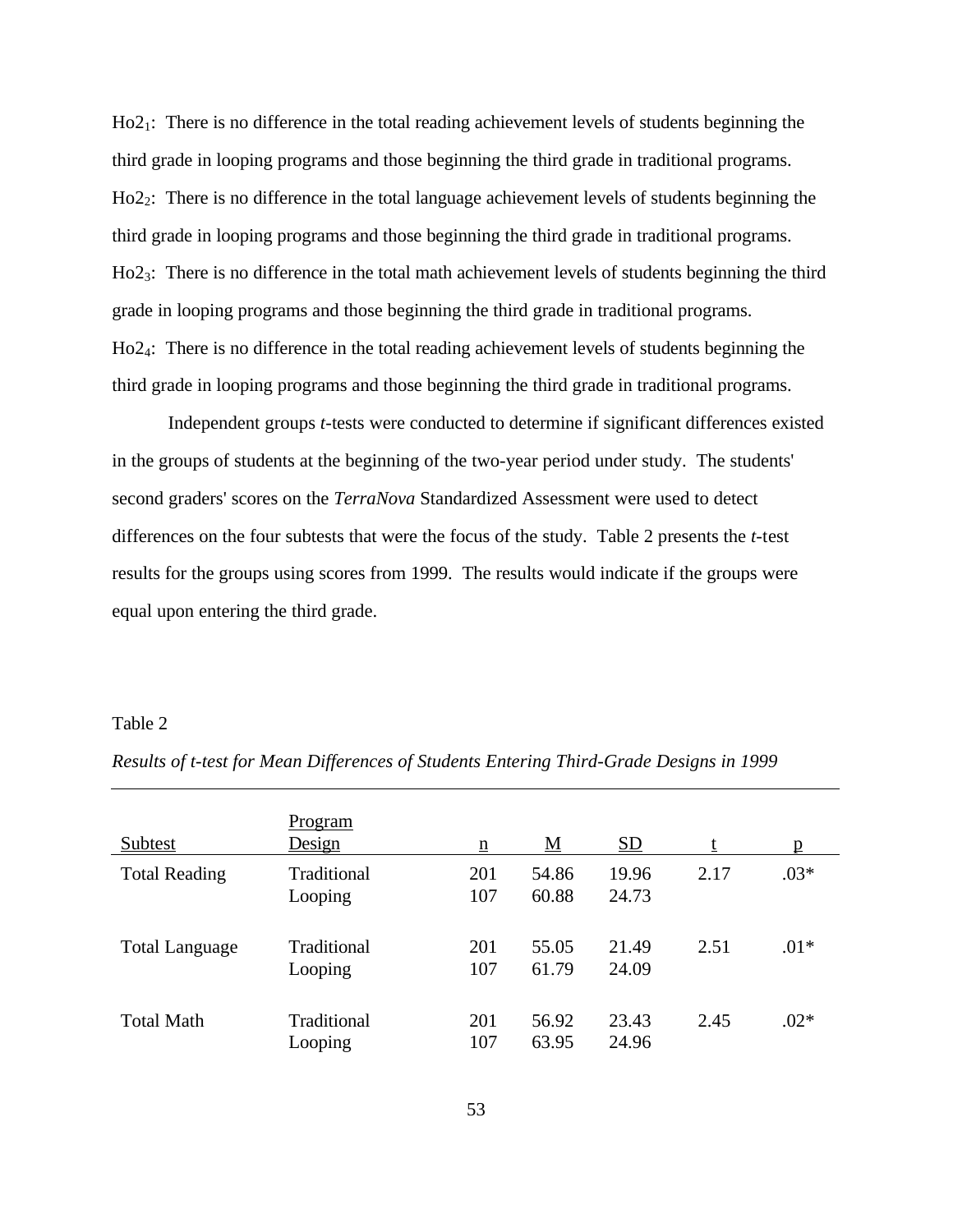Table 2 (continued)

| <b>Subtest</b>       | <b>Program</b><br>Design | n          | M              | SD             |      |        |
|----------------------|--------------------------|------------|----------------|----------------|------|--------|
| <b>Total Battery</b> | Traditional<br>Looping   | 201<br>107 | 55.56<br>62.03 | 19.48<br>22.96 | 2.61 | $.01*$ |

 $*_{p} < .05$ 

As shown in Table 2, there were statistically significant differences between the looping groups and the traditional groups upon entering third grade. Significant differences occurred in Total Reading (*t* = 2.17, *p* = .03), Total Language (*t* = 2.51, *p* = .01), Total Math (*t* = 2.45, *p* = .02) and Total Battery ( $t = 2.61$ ,  $p = .01$ ). Hypotheses Ho2<sub>1</sub>, Ho2<sub>2</sub>, Ho2<sub>3</sub>, and Ho2<sub>4</sub> were all rejected. The students entering looping designs consistently had higher means on all four subtests. The entering students in looping designs acquired higher scores for Total Reading (60.88 vs. 54), for Total Language (61.79 vs. 55.05), for Total Math (63.95 vs. 56.92), and Total Battery (62.03 vs. 55.56) as evidenced by scores reported for 1999. All comparisons indicate that the groups were not equal going into the third grade. Analysis of the following year's scores takes these initial differences into account.

#### *Research Question # 3*

Are there significant differences at the ends of the first year between students in looping designs and those in traditional designs for Total Reading, Total Language, Total Math, and Total Battery while controlling for prior achievement (initial differences detected in 1999)? The null hypotheses associated with this research question were as follows: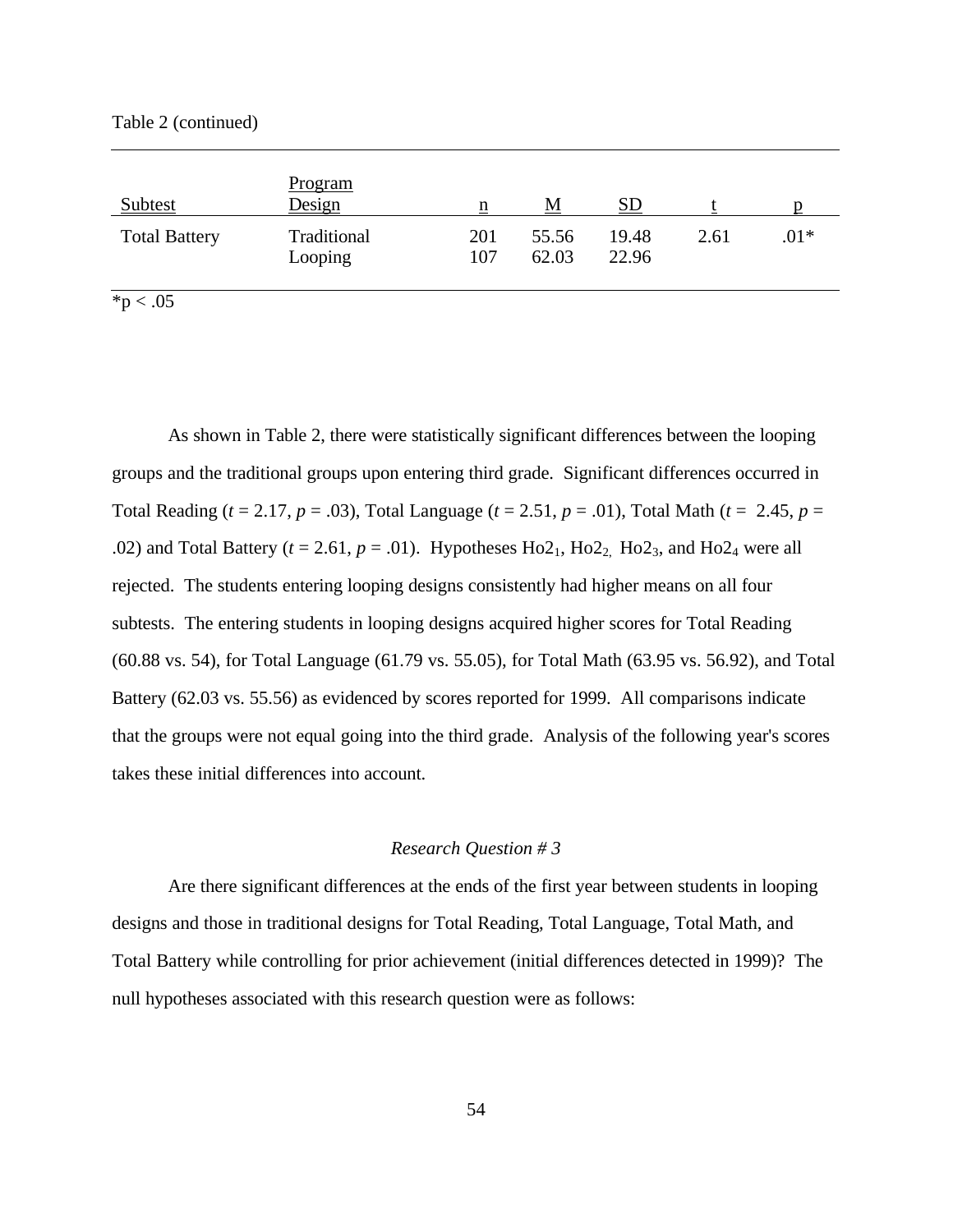Ho31: There is no difference in the 2000 total reading achievement levels of third-grade students in looping programs and those in traditional programs while controlling for initial (1999) total reading differences.

Ho32: There is no difference in the 2000 total language achievement levels of third-grade students in looping programs and those in traditional programs while controlling for initial (1999) total language differences.

Ho33: There is no difference in the 2000 total math achievement levels of third-grade students in looping programs and those in traditional programs while controlling for initial (1999) total math differences.

Ho34: There is no difference in the 2000 total battery achievement levels of third-grade students in looping programs and those in traditional programs while controlling for initial (1999) total battery differences.

Analysis of covariance (ANCOVA) program design was used to determine if differences existed between the groups at the end of third grade while controlling for prior achievement. Scores reported for all groups in 2000 (at the end of third grade) were compared while controlling for the scores reported in 1999 (at the end of second grade). The results of this analysis are shown in Table 3.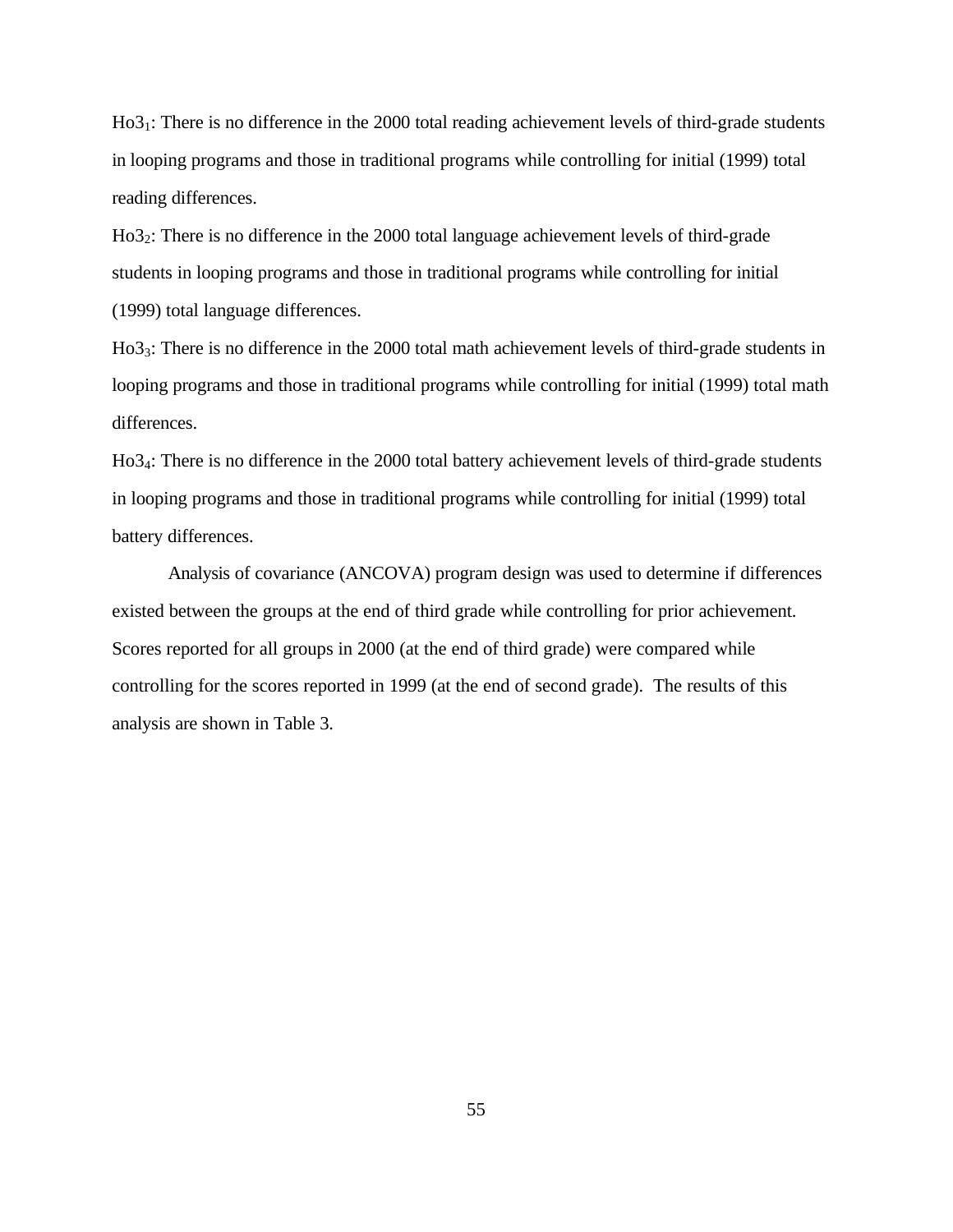#### Table 3

*Results of ANCOVA: Comparison of Adjusted Means for Students Completing Third-Grade* 

| Subtest               | Program<br>Design      | $\underline{\mathbf{n}}$ | $\underline{\mathbf{M}}$ | M<br>(Adjusted) | SD             | $\mathbf{F}$ | p      |
|-----------------------|------------------------|--------------------------|--------------------------|-----------------|----------------|--------------|--------|
| <b>Total Reading</b>  | Traditional<br>Looping | 201<br>107               | 52.27<br>62.23           | 53.71<br>59.38  | 18.82<br>21.03 | 13.46        | $.00*$ |
| <b>Total Language</b> | Traditional<br>Looping | 201<br>107               | 54.91<br>63.51           | 56.45<br>60.28  | 19.70<br>20.85 | 5.48         | $.02*$ |
| <b>Total Math</b>     | Traditional<br>Looping | 201<br>107               | 56.85<br>65.56           | 58.23<br>62.53  | 20.62<br>20.28 | 5.39         | $.02*$ |
| <b>Total Battery</b>  | Traditional<br>Looping | 201<br>107               | 54.71<br>63.76           | 56.36<br>60.33  | 17.72<br>18.87 | 11.31        | $.00*$ |

*Designs in 2000, Controlling for 1999 Scores*

 $*p < .05$ 

As shown in Table 3, the results of the analysis of covariance (ANCOVAs) tests indicate a statistically significant difference in groups at the end of the first year after controlling for prior achievement on the four subtests targeted by the study. Students in looping designs showed significant gains over their counterparts at the end of third grade, while controlling for 1999 scores in the specific subtests. The Total Reading scores were significantly different ( $F = 13.46$ ,  $p = .00$ , as well as Total Language scores ( $F = 5.48$ ,  $p = .02$ ), along with Total Math ( $F = 5.39$ ,  $p = .00$ )  $= .02$ ), and Total Battery ( $F = 11.31$ ,  $p = .00$ ). Those students in looping designs scored significantly higher in reading achievement on the *TerraNova* Standardized Assessment (*M* = 59.38), as compared to students in traditional designs (*M* = 53.71). Their language achievement was higher ( $M = 60.28$ ) than their counterparts' scores ( $M = 56.45$ ). Math achievement showed similar gains with looping students scoring higher  $(M = 62.53)$  than students in traditional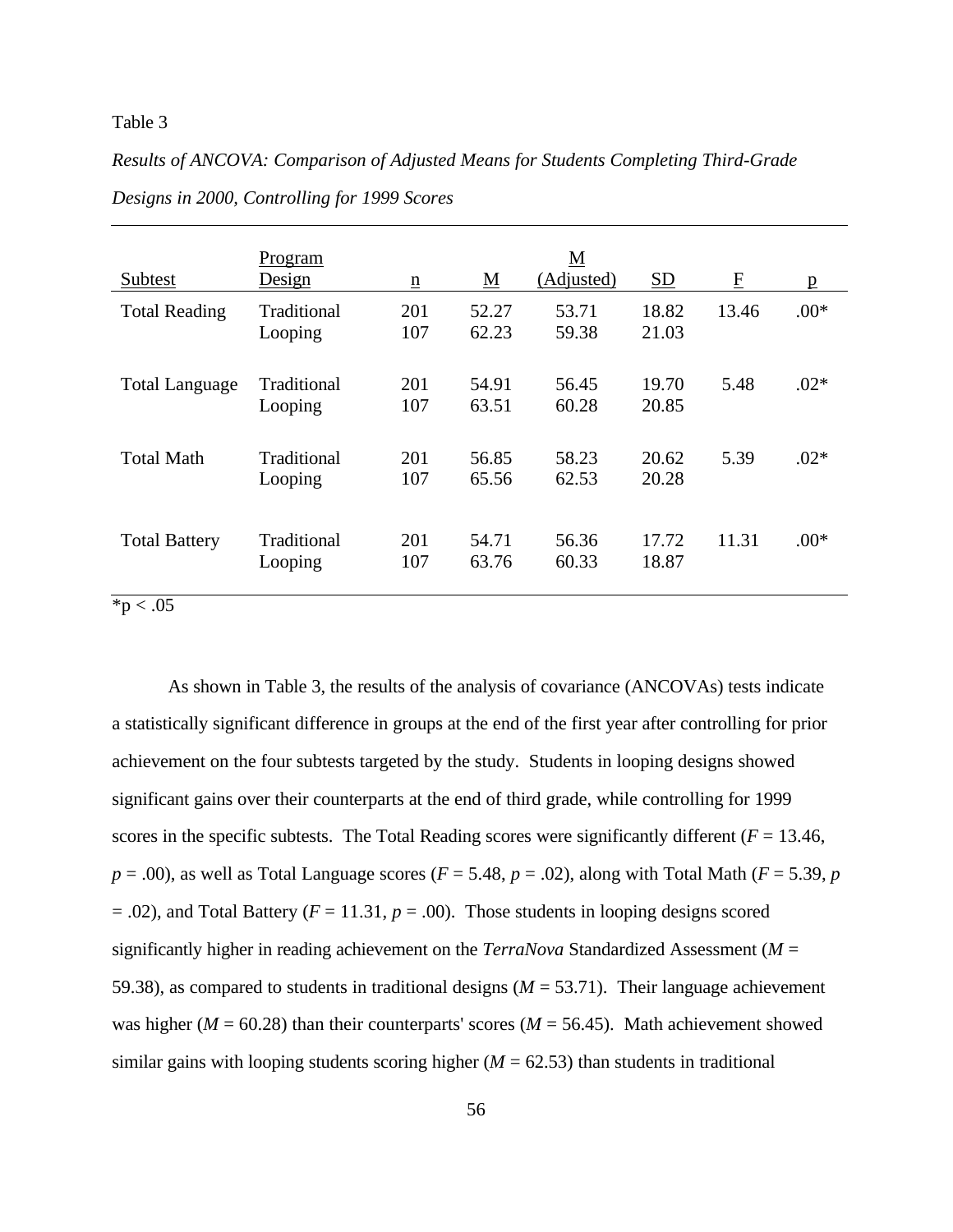designs (58.23). Total Battery continued the pattern of gains by looping students ( $M = 60.33$ ) in comparison to traditional students ( $M = 56.36$ ). All comparisons indicate that significant differences existed among the mean scores at the end of third grade. Null hypotheses  $H<sub>03<sub>1</sub></sub>$ ,  $H<sub>03<sub>2</sub></sub>$ ,  $H<sub>03<sub>3</sub></sub>$ , and  $H<sub>03<sub>4</sub></sub>$  were all rejected. It should be pointed out that at the time at which the 2000 test was administered, students had not yet had the chance to "loop" with the third-grade teacher, because they had just completed their first year with the teacher. In a sense, this was not a test of looping. To the extent that children are "self-selected" into the looping program, it is possible that the differences that were seen were due to that effect. Analysis of the 2001 scores takes the 2000 differences into account as well as the initial differences in achievement scores, and as such, may be a more accurate portrayal of the effects of looping. The 2000 through 2001 school year was the year in which students did "loop" with the teacher. The results are addressed in Question # 4.

#### *Research Question # 4*

Are there significant differences at the end of the two-year period (2001) between students in looping designs and those in traditional-year designs for Total Reading, Total Language, Total Math, and Total Battery scores while controlling for prior achievement (initial differences in 1999 and differences after the first year in 2000)? The null hypotheses associated with this research question were as follows:

Ho41: There is no difference in the 2001 total reading achievement levels of fourth-grade students in looping programs and those in traditional programs while controlling for initial (1999) and third-grade (2000) reading differences.

Ho42: There is no difference in the 2001 total language achievement levels of fourth-grade students in looping programs and those in traditional programs while controlling for initial (1999) and third-grade (2000) language differences.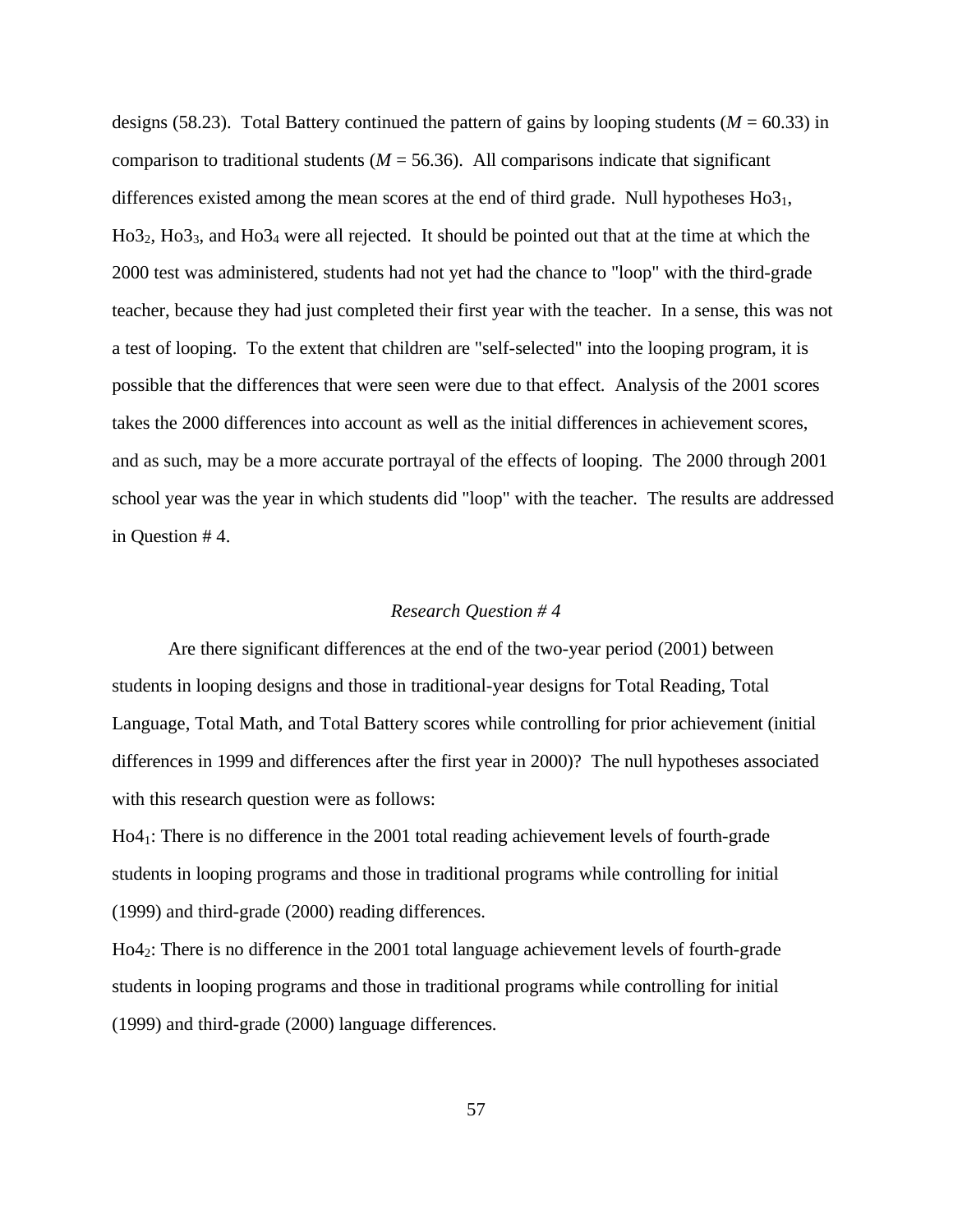Ho43: There is no difference in the 2001 total math achievement levels of fourth-grade students in looping programs and those in traditional programs while controlling for initial (1999) and third-grade (2000) math differences.

Ho44: There is no difference in the 2001 total battery achievement levels of fourth-grade students in looping programs and those in traditional programs while controlling for initial (1999) and third-grade (2000) battery differences.

Analysis of covariance (ANCOVA) was conducted to determine if significant differences existed between program designs after two years. Scores reported for fourth-grade students in the population were compared while controlling for prior achievement in 1999 and 2000. The four subtests targeted by the study were analyzed. The results of this analysis are presented in Table 4.

### Table 4

# *Results of ANCOVA: Comparison of Adjusted Means for Students Completing Fourth-Grade Designs in 2001, Controlling for 1999 and 2000 Scores*

| Subtest              | Program<br>Design      | $\underline{n}$ | $\underline{\mathbf{M}}$ | $\underline{\mathbf{M}}$<br>(Adjusted) | $\underline{\mathrm{SD}}$ | $\overline{E}$ | p      |
|----------------------|------------------------|-----------------|--------------------------|----------------------------------------|---------------------------|----------------|--------|
| <b>Total Reading</b> | Traditional<br>Looping | 201<br>107      | 52.36<br>62.35           | 54.66<br>58.07                         | 18.04<br>19.50            | 7.40           | $.01*$ |
| Total<br>Language    | Traditional<br>Looping | 201<br>107      | 57.08<br>66.19           | 59.60<br>61.83                         | 20.99<br>21.30            | 2.19           | .14    |
| <b>Total Math</b>    | Traditional<br>Looping | 201<br>107      | 55.84<br>64.97           | 57.98<br>60.86                         | 19.66<br>19.47            | 4.13           | $.04*$ |
| <b>Total Battery</b> | Traditional<br>Looping | 201<br>107      | 55.12<br>64.34           | 57.56<br>59.90                         | 17.56<br>18.28            | 5.37           | $.02*$ |

 $*p < .05$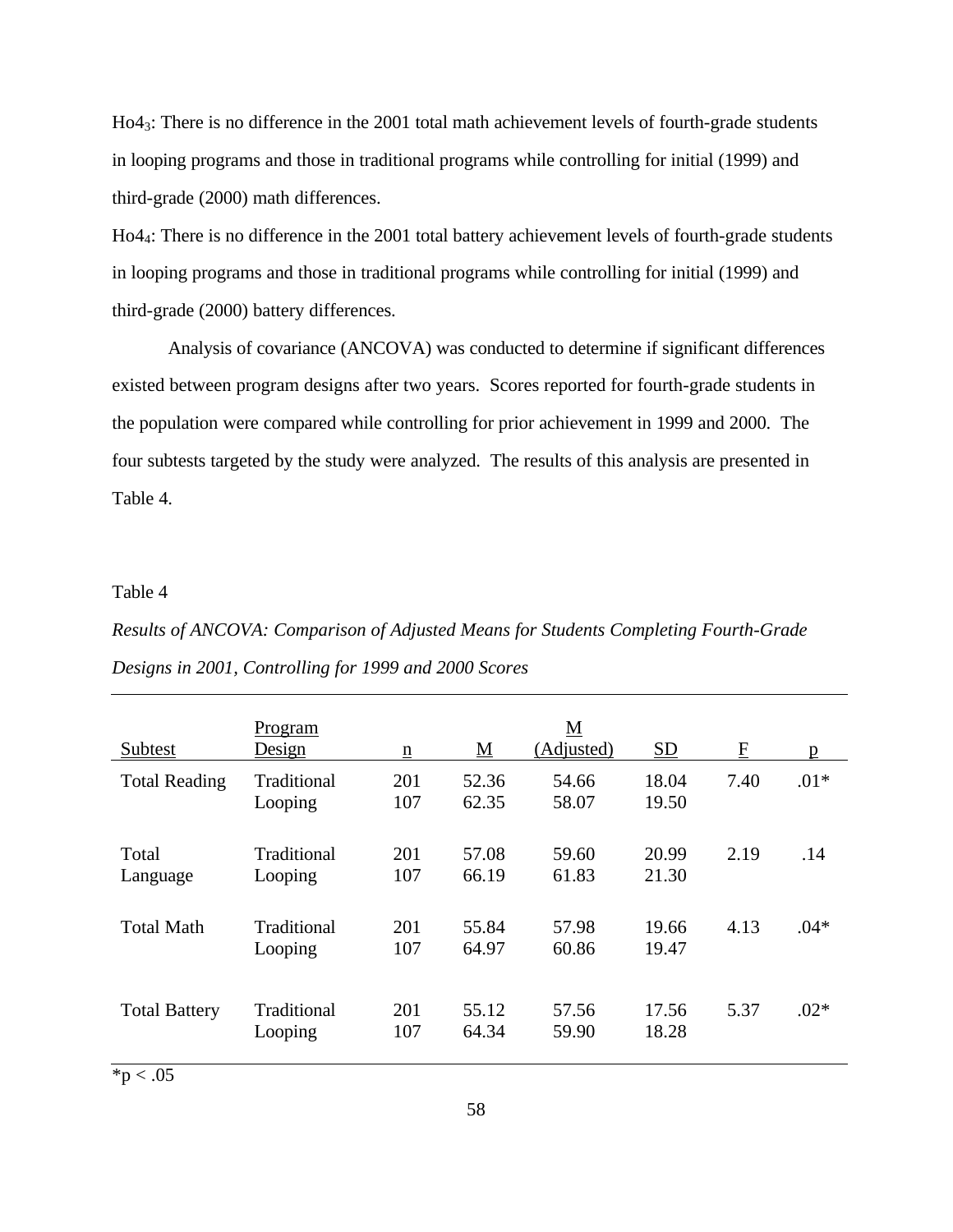As shown in Table 4, statistically significant differences occurred for three of the four subtests targeted by the study. After controlling for prior achievement levels, the student scores for Total Reading were significantly different  $(F = 7.40, p = .01)$ . However, there was no significant difference detected for Total Language while controlling for prior achievement in the previous two years. Total Math scores showed a significant difference  $(F = 4.13, p = .04)$ . The analysis comparing Total Battery showed a significant difference in the groups as well  $(F = 5.37,$  $p = .02$ ). The differences in comparing program designs are also demonstrated by the mean scores between the groups. Looping scores were higher than the scores for students in traditional designs in Total Reading (*M* = 58.07 vs. *M* = 54.66), Total Math (*M* = 60.86 vs. *M* = 57.98), and Total Battery ( $M = 59.90$  vs.  $M = 57.56$ ). Null hypotheses Ho4<sub>1</sub>, Ho4<sub>3</sub> and Ho4<sub>4</sub> were rejected. Null hypothesis  $H_0A_2$  was retained, indicating that no significant difference between the means was detected in Total Language. At the end of the two-year period, the fourth graders in looping designs who had been with the same teacher for two consecutive years performed better on the *TerraNova* Standardized Assessment than students who had received instruction from two different teachers on all but one of the subtests targeted by the study after controlling for 1999 and 2000 differences.

## *Research Question # 5*

Is there a significant difference between males and females for Total Reading, Total Language, Total Math, and Total Battery scores when controlling for prior achievement? One comparison was made at the end of third grade for the male and female populations. Analysis controlled for initial differences A second comparison was made at the end of fourth grade. The hypotheses associated with the first comparison were as follows:

Ho5<sub>1</sub>: There is no difference in the 2000 total reading achievement levels of male and female participants while controlling for initial (1999) total reading differences.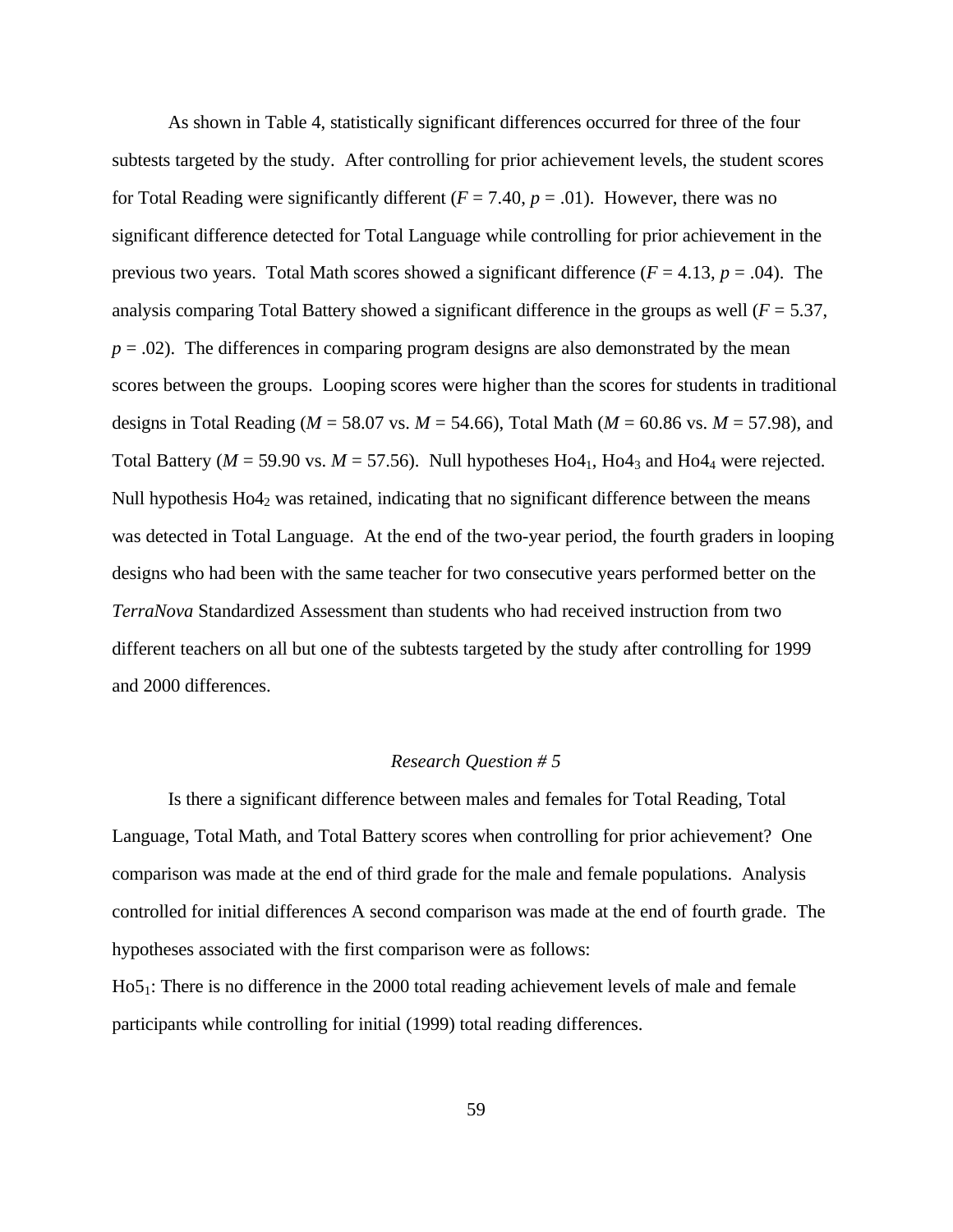Ho52: There is no difference in the 2000 total language achievement levels of male and female participants while controlling for initial (1999) total language differences. Ho53: There is no difference in the 2000 total math achievement levels of male and female participants while controlling for initial (1999) total math differences. Ho54: There is no difference in the 2000 total battery achievement levels of male and female participants while controlling for initial (1999) total battery differences.

The first analysis of covariance (ANCOVA) was conducted using scores on the *TerraNova* Standardized Assessment at the end of the first year (third-grade scores for 2000) while controlling for prior achievement (scores for 1999 in second grade). Analysis for each of the four subtests targeted by the study and the findings are presented in Table 5.

## Table 5

*Results of ANCOVA: Comparison of Adjusted Means for Students Completing Third-Grade Designs in 2000 by Gender, Controlling for 1999 Scores*

| Subtest               | Gender         | $\underline{n}$ | $\underline{\mathbf{M}}$ | $\underline{\mathbf{M}}$<br>(Adjusted) | $\overline{\mathrm{E}}$ | $\mathbf{p}$ |
|-----------------------|----------------|-----------------|--------------------------|----------------------------------------|-------------------------|--------------|
| <b>Total Reading</b>  | Male<br>Female | 148<br>160      | 52.43<br>58.79           | 55.55<br>57.54                         | 1.65                    | .20          |
| <b>Total Language</b> | Male<br>Female | 148<br>160      | 52.91<br>62.52           | 55.82<br>60.90                         | 9.63                    | $.00*$       |
| <b>Total Math</b>     | Male<br>Female | 148<br>160      | 59.63<br>60.09           | 59.77<br>60.98                         | .44                     | .51          |
| <b>Total Battery</b>  | Male<br>Female | 148<br>160      | 54.97<br>60.53           | 57.01<br>59.68                         | 5.16                    | $.02*$       |

 $*p < .05$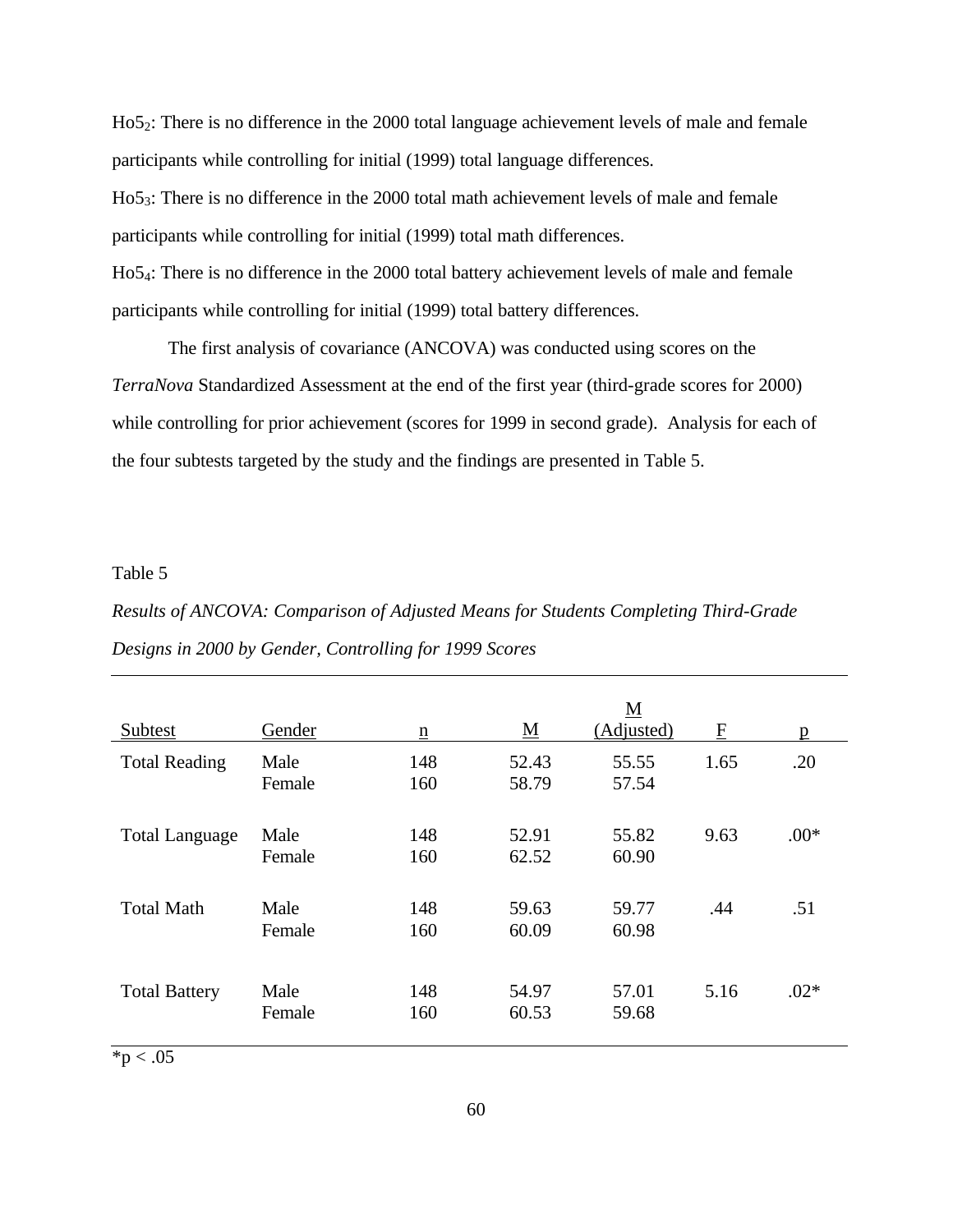After the first year, there were no statistically significant differences between the means of the groups for Total Reading and Total Math. Statistically significant differences were detected between the means of the males and females for Total Language ( $F = 9.63$ ,  $p = .00$ ) and for Total Battery ( $F = 5.16$ ,  $p = .02$ ). The differences by gender are additionally demonstrated by higher mean scores by the female population. Female scores were significantly higher than male scores for both Total Language ( $M = 60.90$  vs.  $M = 55.82$ ) and Total Battery ( $M = 59.68$  vs.  $M =$ 57.01). Null hypotheses  $H<sub>05<sub>2</sub></sub>$  and  $H<sub>05<sub>4</sub></sub>$  were rejected. Null hypotheses  $H<sub>05<sub>1</sub></sub>$  and  $H<sub>05<sub>3</sub></sub>$  were retained, indicating that no significant differences between the means were detected for Total Reading and Total Math. To trace the differences by gender in Total Language and Total Battery, a simple main effect analysis was conducted for the two subtests where there were significant differences in the male and female populations. The results of the simple main effect tests for Total Language are presented in Table 6.

#### Table 6

*Results of Simple Main Effect Tests for Total Language 2000 by Gender, Controlling for 1999 Scores*

|                        |             |                          |          | M          |      |        |
|------------------------|-------------|--------------------------|----------|------------|------|--------|
| Quadrant               |             | $\underline{\mathbf{n}}$ | <u>M</u> | (Adjusted) | F    |        |
| Females                |             |                          |          |            |      |        |
| <b>Between Designs</b> | Traditional | 99                       | 58.99    | 60.72      | 4.17 | $.04*$ |
|                        | Looping     | 61                       | 68.25    | 65.44      |      |        |
| Males                  |             |                          |          |            |      |        |
| <b>Between Designs</b> | Traditional | 102                      | 50.95    | 51.97      | 1.72 | .19    |
|                        | Looping     | 46                       | 57.24    | 54.98      |      |        |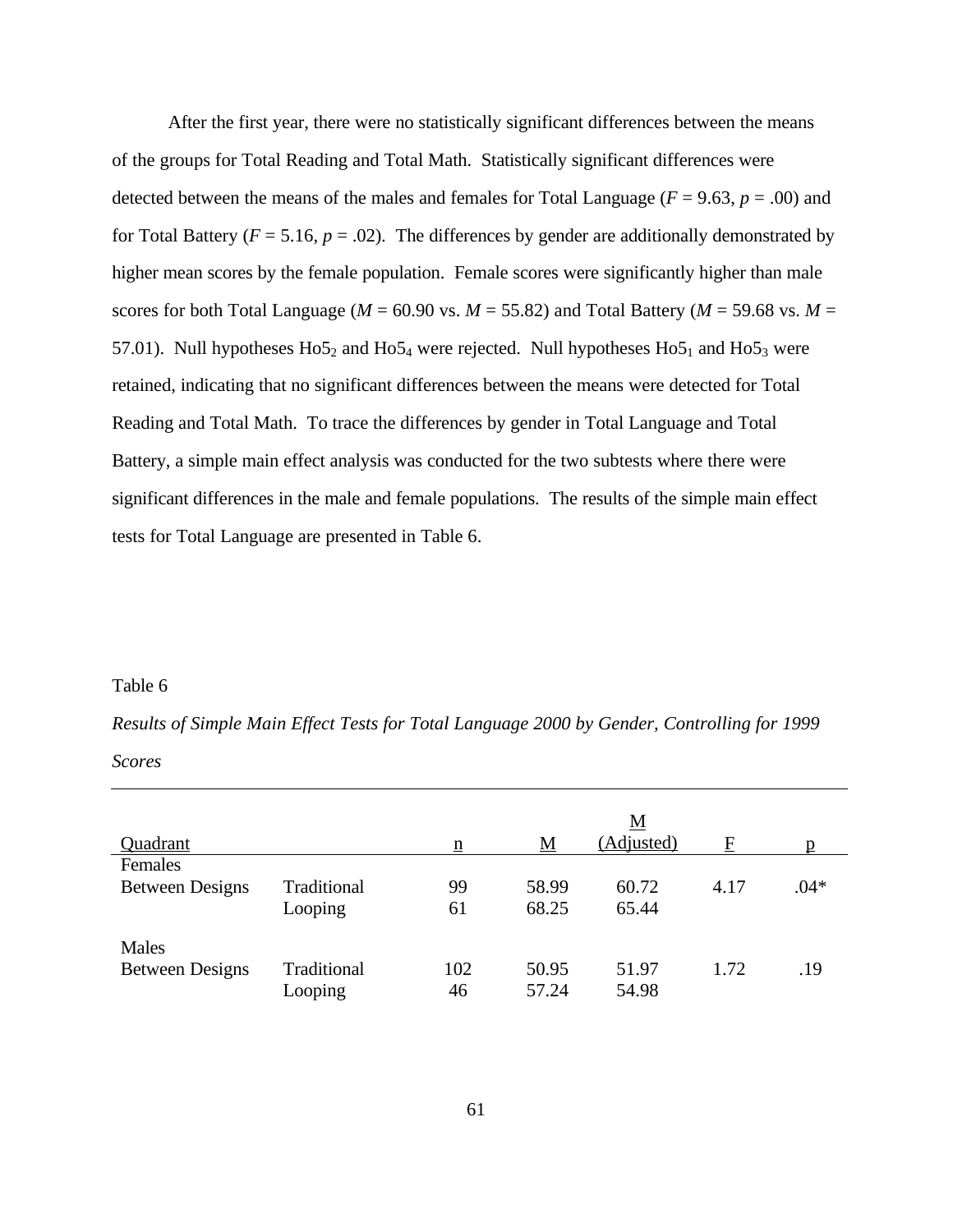#### Table 6 (continued)

| Quadrant                     |                | $\underline{n}$ | $\underline{\mathbf{M}}$ | <u>M</u><br>(Adjusted) | $\boldsymbol{F}$ | p      |
|------------------------------|----------------|-----------------|--------------------------|------------------------|------------------|--------|
| Gender<br>Within Traditional | Male<br>Female | 102<br>99       | 50.95<br>58.99           | 52.66<br>57.23         | 5.09             | $.03*$ |
| Gender<br>Within Looping     | Male<br>Female | 46<br>61        | 57.24<br>68.25           | 60.45<br>65.82         | 5.35             | $.02*$ |

 $*p < .05$ 

Three conditions were found for the significant differences by gender for the subtest in Total Language. There was a significant difference between the scores of females in looping designs and females in traditional designs  $(F = 4.17, p = .04)$ . Females in looping designs had higher scores ( $M = 65.44$ ) at the end of the first year than the females in traditional designs (60.72). There was also a significant difference between the males and females within the traditional designs ( $F = 5.09$ ,  $p = .03$ ). The females performed better ( $M = 57.23$ ) than their male classmates in traditional designs  $(M = 52.66)$ .

Finally, a statistically significant difference was noted for males and females within looping designs ( $F = 5.35$ ,  $p = .02$ ). Females obtained higher scores on Total Language ( $M =$ 65.82) than the males within the same looping designs  $(M = 60.45)$ . All these significant differences combined to affect the differences between groups and within groups to yield the overall effect of higher female achievement among the groups. There was no significant difference detected between males in traditional designs and males in looping designs.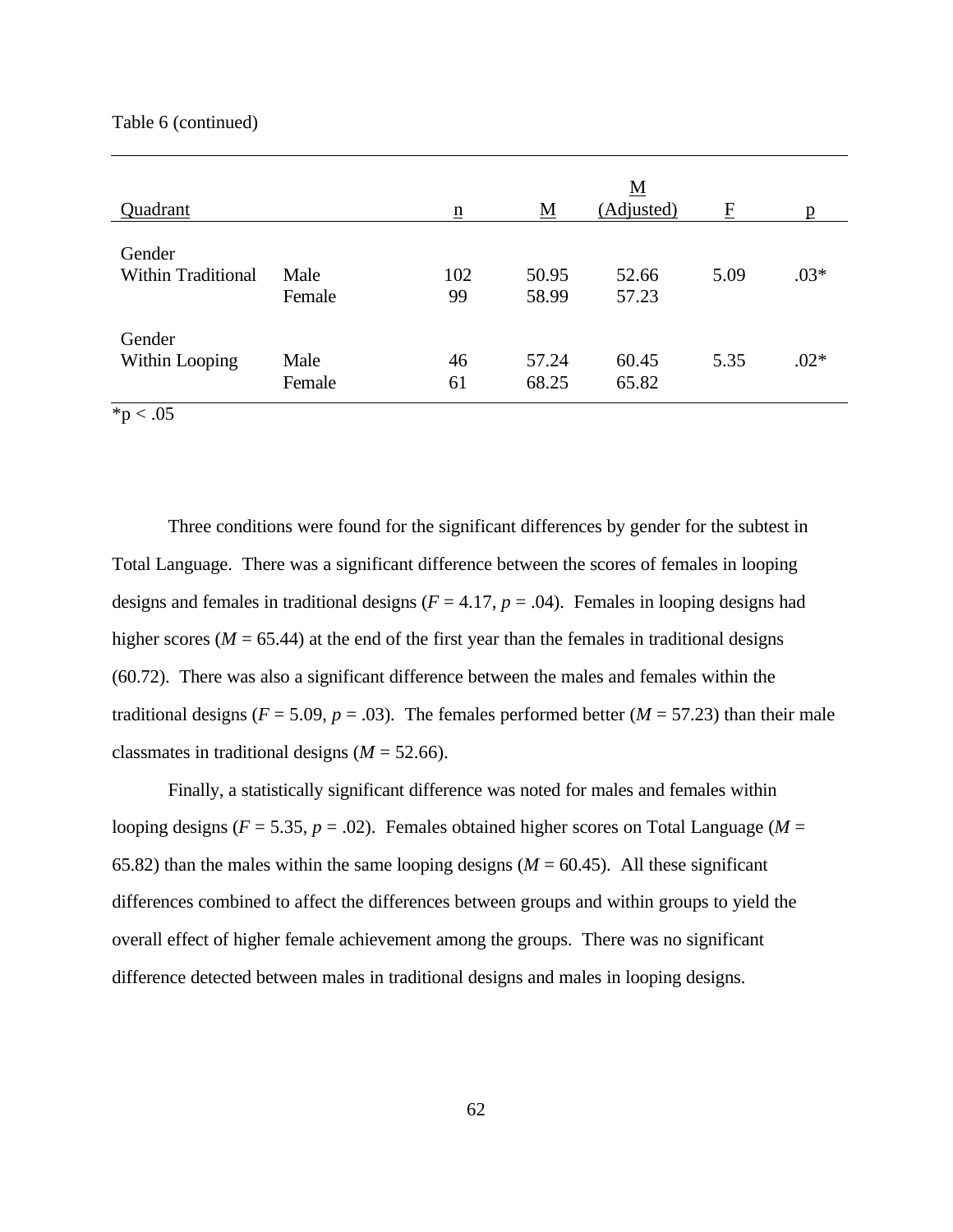These same tests for simple main effects in the four quadrants were conducted to determine main effect for significant differences for Total Battery scores. The results are presented in Table 7.

## Table 7

*Results of Simple Main Effect Tests for Total Battery 2000 by Gender, Controlling for 1999 Scores*

|                           |             |                          |          | $\underline{\mathbf{M}}$ |       |        |
|---------------------------|-------------|--------------------------|----------|--------------------------|-------|--------|
| Quadrant                  |             | $\underline{\mathbf{n}}$ | <u>M</u> | (Adjusted)               | E     | p      |
| Females                   |             |                          |          |                          |       |        |
| <b>Between Designs</b>    | Traditional | 99                       | 56.64    | 58.10                    | 15.23 | $.00*$ |
|                           | Looping     | 61                       | 66.84    | 64.45                    |       |        |
| <b>Males</b>              |             |                          |          |                          |       |        |
| <b>Between Designs</b>    | Traditional | 102                      | 52.84    | 54.50                    | .80   | .37    |
|                           | Looping     | 46                       | 59.67    | 56.00                    |       |        |
| Gender                    |             |                          |          |                          |       |        |
| <b>Within Traditional</b> | Male        | 102                      | 52.84    | 54.46                    | .13   | .72    |
|                           | Female      | 99                       | 56.64    | 54.93                    |       |        |
| Gender                    |             |                          |          |                          |       |        |
| Within Looping            | Male        | 46                       | 59.67    | 61.00                    | 7.62  | $.01*$ |
|                           | Female      | 61                       | 66.84    | 65.88                    |       |        |

 $*p < .05$ 

Table 7 suggests two main effects that contributed to the differences in gender for Total Battery. There was a significant difference detected for females between looping and traditional designs ( $F = 15.23$ ,  $p = .00$ ). Females in looping designs scored significantly higher ( $M = 64.45$ ) than females in traditional designs ( $M = 58.10$ ). The second factor was identified through the analysis for a gender difference within the looping design. Analysis revealed a significant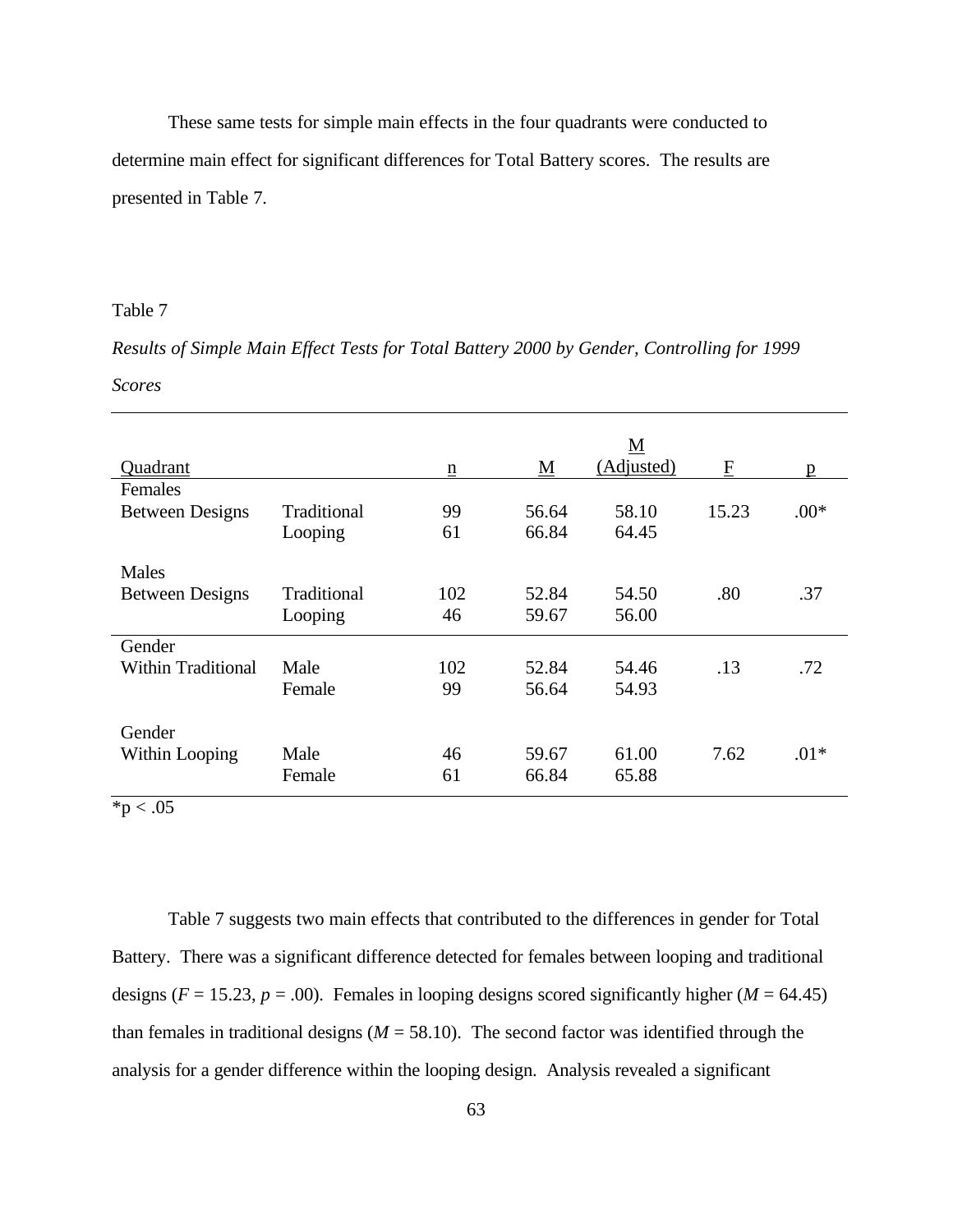difference between males and females in looping designs  $(F = 7.62, p = .01)$ . Females had higher mean scores ( $M = 65.88$ ) than their male classmates in looping designs ( $M = 61.00$ ). Both effects, females between designs and females within looping designs, contributed to the gender difference detected for Total Battery scores. There was no significant difference found for males in traditional designs compared to males in looping designs. Likewise, there was no significant difference found for males in traditional designs compared to females in traditional designs.

The hypotheses associated with the comparison at the end of the two-year period were as follows:

Ho55: There is no difference in the 2001 total reading achievement levels of male and female participants while controlling for initial (1999) and third-grade (2000) reading differences. Ho56: There is no difference in the 2001 total language achievement levels of male and female participants while controlling for initial (1999) and third-grade (2000) language differences. Ho5<sub>7</sub>: There is no difference in the 2001 total math achievement levels of male and female participants while controlling for initial (1999) and third-grade (2000) math differences. Ho58: There is no difference in the 2001 total battery achievement levels of male and female participants while controlling for initial (1999) and third-grade (2000) battery differences.

An analysis of covariance (ANCOVA) was conducted for a second comparison by gender. Scores reported for the year 2001 were compared while controlling for prior achievement as indicated by 1999 and 2000 scores. At the end of the two-year period, comparisons were made to determine if there were significant differences within the groups and between the groups that were attributable to gender. Table 8 presents the results of the 2001 comparisons while controlling for 1999 and 2000 achievement levels.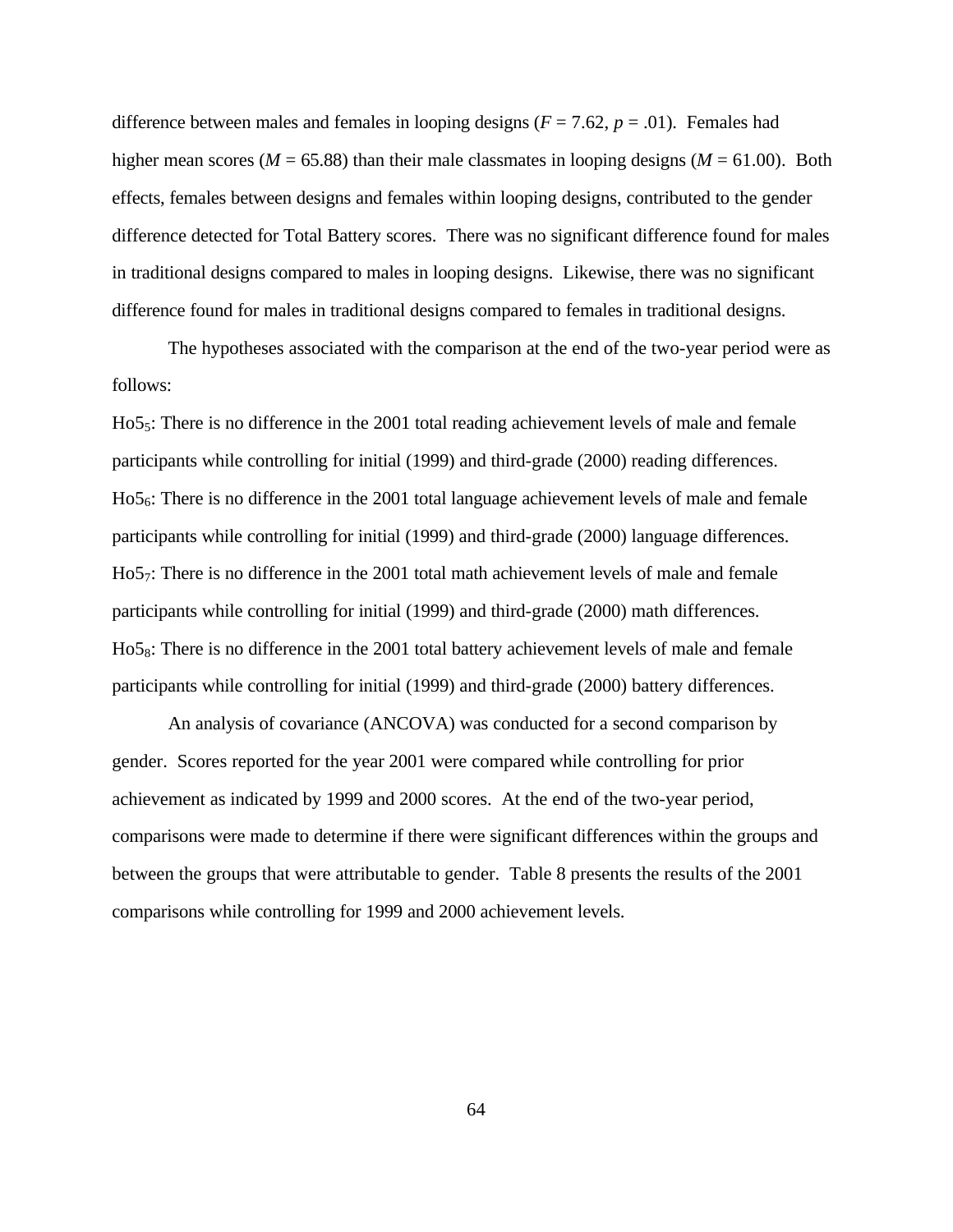## Table 8

| Results of ANCOVA: Comparison of Adjusted Means for Students Completing Fourth-Grade |  |
|--------------------------------------------------------------------------------------|--|
| Designs by Gender, Controlling for 1999 and 2000 Scores                              |  |

| Subtest               | Gender         | $\underline{n}$ | <u>M</u>       | <u>M</u><br>(Adjusted) | $\overline{\mathrm{E}}$ | $\mathbf{p}$ |
|-----------------------|----------------|-----------------|----------------|------------------------|-------------------------|--------------|
| <b>Total Reading</b>  | Male<br>Female | 148<br>160      | 53.50<br>57.98 | 56.78<br>55.95         | .47                     | .50          |
| <b>Total Language</b> | Male<br>Female | 148<br>160      | 56.03<br>64.14 | 61.25<br>60.17         | .50                     | .48          |
| <b>Total Math</b>     | Male<br>Female | 148<br>160      | 59.05<br>58.98 | 59.56<br>59.28         | .04                     | .84          |
| <b>Total Battery</b>  | Male<br>Female | 148<br>160      | 56.20<br>60.28 | 59.18<br>58.27         | .84                     | .36          |

At the end of the second year, there were no statistically significant differences by gender. Table 8 shows that males and females within and between looping designs and traditional designs showed no significant differences on any of the four subtests targeted by the study. Null hypotheses  $H<sub>055</sub>$ ,  $H<sub>056</sub>$ ,  $H<sub>057</sub>$ , and  $H<sub>058</sub>$  were retained, indicating that no significant differences by gender were detected.

#### *Research Question # 6*

Are there significant interactions between gender and program design for Total Reading, Total Language, Total Math, and Total Battery scores while controlling for prior achievement? Interactions between gender and design were analyzed at the end of third grade and again at the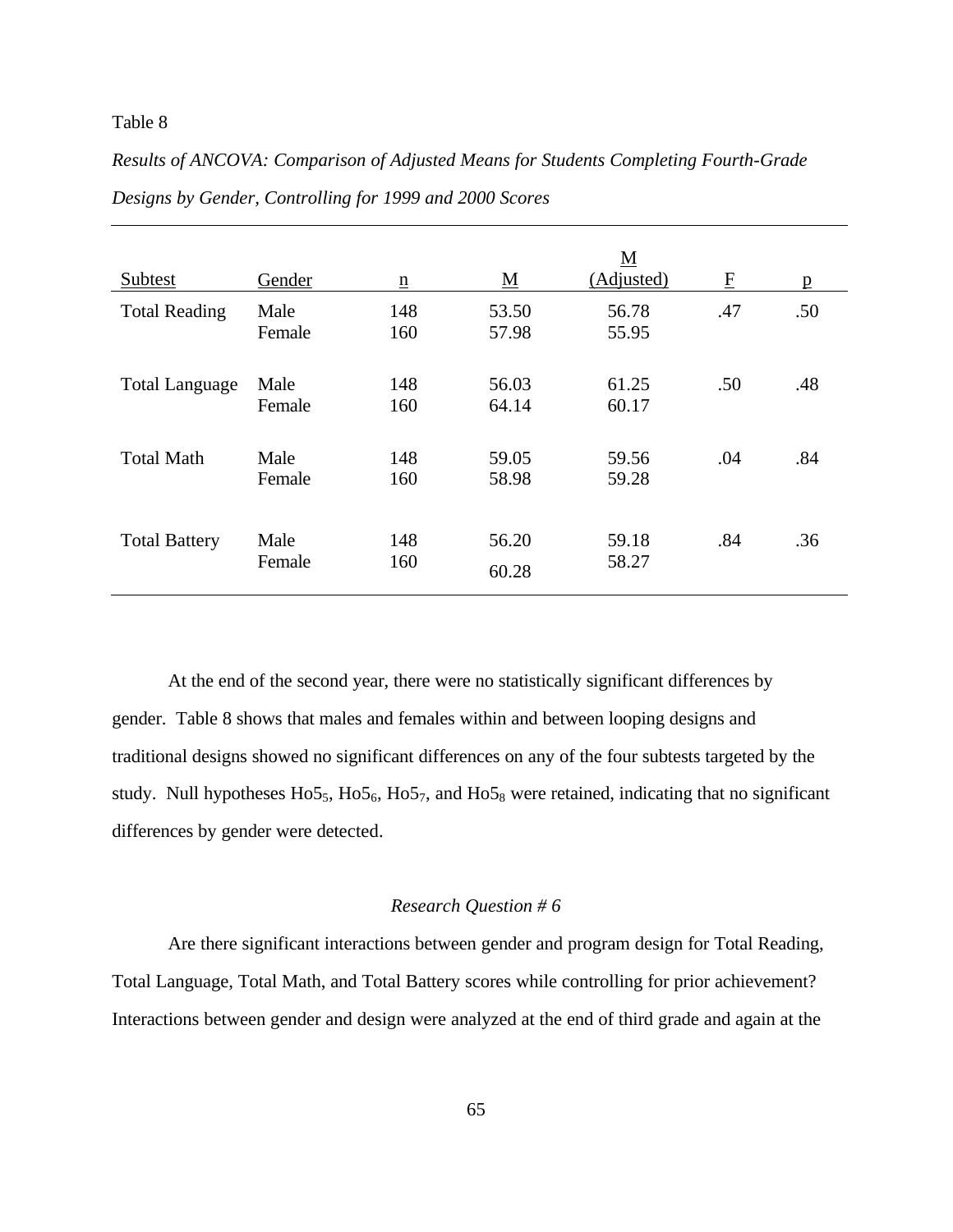end of fourth grade. The hypotheses associated with the analysis at the end of third grade were as follows:

Ho61: There is no difference in the 2000 total reading achievement levels of third-grade students through interactions by gender and design while controlling for initial (1999) reading differences.

Ho62: There is no difference in the 2000 total language achievement levels of third-grade students through interactions by gender and design while controlling for initial (1999) language differences.

Ho6<sub>3</sub>: There is no difference in the 2000 total math achievement levels of third-grade students through interactions by gender and design while controlling for initial (1999) math differences. Ho64: There is no difference in the 2000 total battery achievement levels of third-grade students through interactions by gender and design while controlling for initial (1999) battery differences.

Analysis of covariance was used to address question six. Analyses for the four subtests targeted by the study were conducted to determine if there were significant interactions between program designs and gender. Scores on the *TerraNova* Standardized Assessment in 2000 were compared while controlling for prior achievement in 1999. Table 9 presents the results of the comparisons.

#### Table 9

|                |             |        |     |          | $\underline{\mathbf{M}}$ |     |     |
|----------------|-------------|--------|-----|----------|--------------------------|-----|-----|
| <b>Subtest</b> |             |        | n   | <u>M</u> | (Adjusted)               | F   |     |
| Total          | Traditional |        |     |          |                          |     |     |
| Reading        |             | Male   | 102 | 49.71    | 52.97                    | .12 | .74 |
|                |             | Female | 99  | 54.91    | 54.44                    |     |     |

*Results of ANCOVA: Comparison of Adjusted Means for Students Completing Third-Grade Designs by Gender and Design, Controlling for 1999 Scores*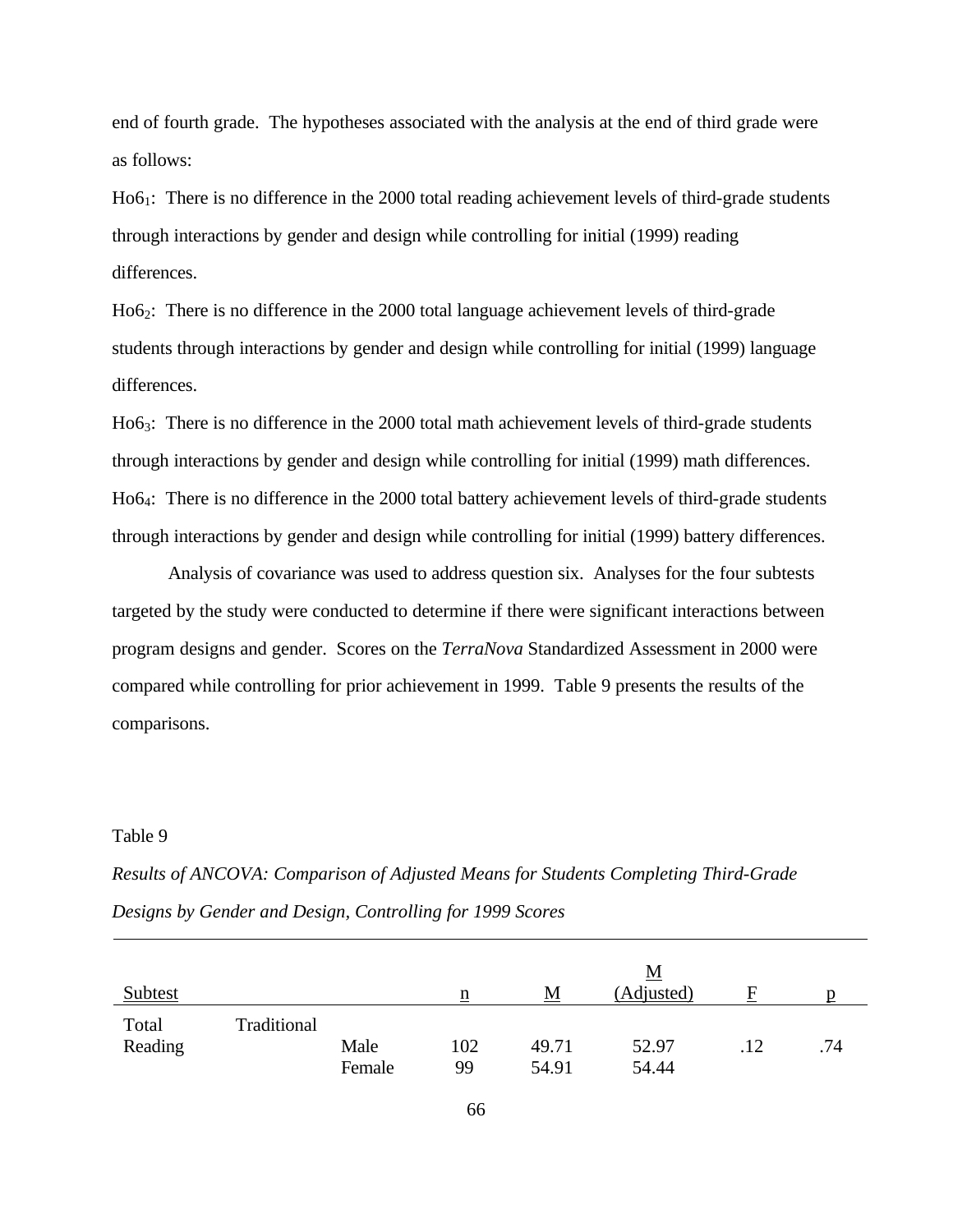| <b>Subtest</b> |             |        | $\underline{\mathbf{n}}$ | $\underline{\mathbf{M}}$ | $\underline{\mathbf{M}}$<br>(Adjusted) | ${\bf F}$ | $\mathbf{p}$ |
|----------------|-------------|--------|--------------------------|--------------------------|----------------------------------------|-----------|--------------|
|                | Looping     |        |                          |                          |                                        |           |              |
|                |             | Male   | 46                       | 58.46                    | 58.13                                  |           |              |
|                |             | Female | 61                       | 65.08                    | 60.63                                  |           |              |
| Total          | Traditional |        |                          |                          |                                        |           |              |
| Language       |             | Male   | 102                      | 50.95                    | 54.25                                  | .18       | .68          |
|                |             | Female | 99                       | 58.99                    | 58.65                                  |           |              |
|                | Looping     |        |                          |                          |                                        |           |              |
|                |             | Male   | 46                       | 57.24                    | 57.39                                  |           |              |
|                |             | Female | 61                       | 68.25                    | 63.15                                  |           |              |
| Total          | Traditional |        |                          |                          |                                        |           |              |
| Math           |             | Male   | 102                      | 57.82                    | 59.83                                  | 5.78      | $.02*$       |
|                |             | Female | 99                       | 55.84                    | 56.62                                  |           |              |
|                | Looping     |        |                          |                          |                                        |           |              |
|                |             | Male   | 46                       | 63.65                    | 59.71                                  |           |              |
|                |             | Female | 61                       | 67.00                    | 65.34                                  |           |              |
| Total          | Traditional |        |                          |                          |                                        |           |              |
| <b>Battery</b> |             | Male   | 102                      | 52.84                    | 56.07                                  | 3.19      | .08          |
|                |             | Female | 99                       | 56.64                    | 56.65                                  |           |              |
|                | Looping     |        |                          |                          |                                        |           |              |
|                |             | Male   | 46                       | 59.67                    | 57.96                                  |           |              |
|                |             | Female | 61                       | 66.84                    | 62.71                                  |           |              |

#### Table 9 (continued)

 $p < .05$ 

As shown by the results in Table 9, there were no statistically significant interactions between gender and program design for subtests in Total Reading, Total Language, and Total Battery scores at the end of third grade while controlling for prior achievement. However, there was a statistically significant difference found for math that was attributable to an interaction between program design and gender ( $F = 5.78$ ,  $p = .02$ ). Null hypotheses Ho6<sub>1</sub>, Ho6<sub>2</sub>, and Ho6<sub>4</sub>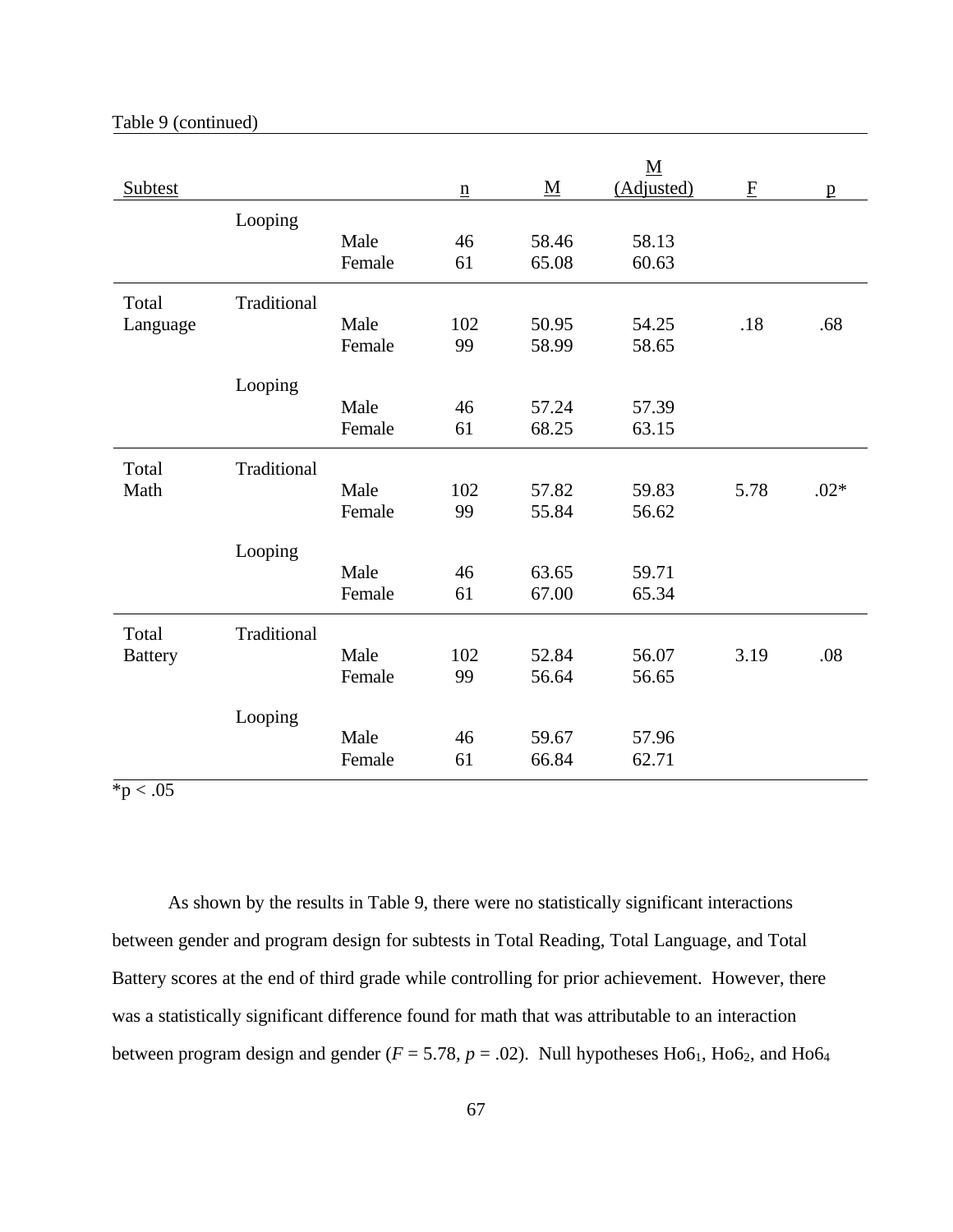were retained. Null hypothesis  $H<sub>063</sub>$  was rejected, indicating that there was a significant difference detected for Total Math. Simple main effect comparisons were made for the four quadrants. The results are presented in Table 10.

#### Table 10

*Results of Simple Main Effect Tests for Total Math 2000 Interaction Between Program Design and Gender, Controlling for Prior Achievement*

|                           |             |                 |                          | <u>M</u>   |             |        |
|---------------------------|-------------|-----------------|--------------------------|------------|-------------|--------|
| Quadrant                  |             | $\underline{n}$ | $\underline{\mathbf{M}}$ | (Adjusted) | $\mathbf F$ | p      |
| Females                   |             |                 |                          |            |             |        |
| <b>Between Designs</b>    | Traditional | 99              | 55.84                    | 56.66      | 14.82       | $.00*$ |
|                           | Looping     | 61              | 67.00                    | 65.66      |             |        |
| Males                     |             |                 |                          |            |             |        |
| <b>Between Designs</b>    | Traditional |                 | 57.82                    | 59.93      | .11         | .74    |
|                           | Looping     |                 | 63.65                    | 58.98      |             |        |
|                           |             |                 |                          |            |             |        |
| Gender                    |             |                 |                          |            |             |        |
| <b>Within Traditional</b> | Male        | 102             | 57.82                    | 58.43      | 2.17        | .14    |
|                           | Female      | 99              | 55.84                    | 55.21      |             |        |
|                           |             |                 |                          |            |             |        |
| Gender                    |             |                 |                          |            |             |        |
| Within Looping            | Male        | 46              | 63.65                    | 62.38      | 3.72        | .06    |
|                           | Female      | 61              | 67.00                    | 67.96      |             |        |

 $*p < .05$ 

As shown by the results in Table 10, there was one quadrant where a significant difference occurred. There was a statistically significant difference between female scores in traditional designs and those in looping designs ( $F = 14.82$ ,  $p = .00$ ). The females in the looping design had scores that were significantly higher (*M* = 65.66) than their female counterparts in traditional designs ( $M = 56.66$ ). The results also indicate that there were no significant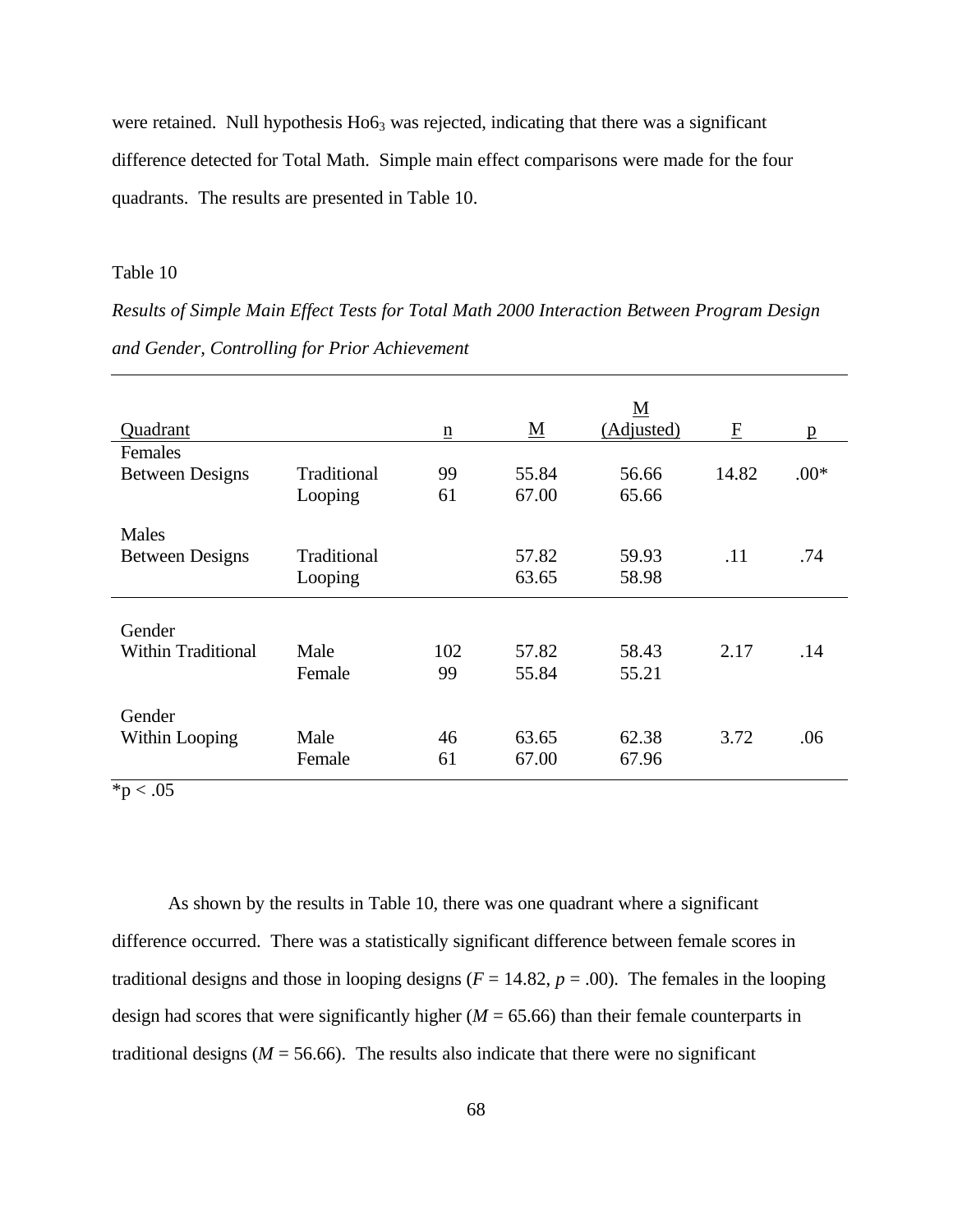differences detected for interactions between gender and program design for the other three quadrants. Males in traditional designs had mean scores comparable to males in looping designs. Males in traditional designs and looping designs had mean scores that were close in range to their female classmates within the same program design. The hypotheses associated with the analysis completed at the end of fourth grade were as follows:

Ho6<sub>5</sub>: There is no difference in the 2001 total reading achievement levels of fourth-grade students through interactions by gender and design while controlling for initial (1999) and thirdgrade (2000) reading differences.

 $Ho6<sub>6</sub>$ : There is no difference in the 2001 total language achievement levels of fourth-grade students through interactions by gender and design while controlling for initial (1999) and thirdgrade (2000) language differences.

Ho67: There is no difference in the 2001 total math achievement levels of fourth-grade students through interactions by gender and design while controlling for initial (1999) and third-grade (2000) math differences.

Ho68: There is no difference in the 2001 total battery achievement levels of fourth-grade students through interactions by gender and design while controlling for initial (1999) and third-grade (2000) battery differences.

Analysis of covariance (ANCOVA) was used to make a second set of comparisons to determine if there were interactions between program design and gender at the end of fourth grade. The scores in 2001 were compared while controlling for prior achievement (scores in 1999 and 2000). The results are presented in Table 11.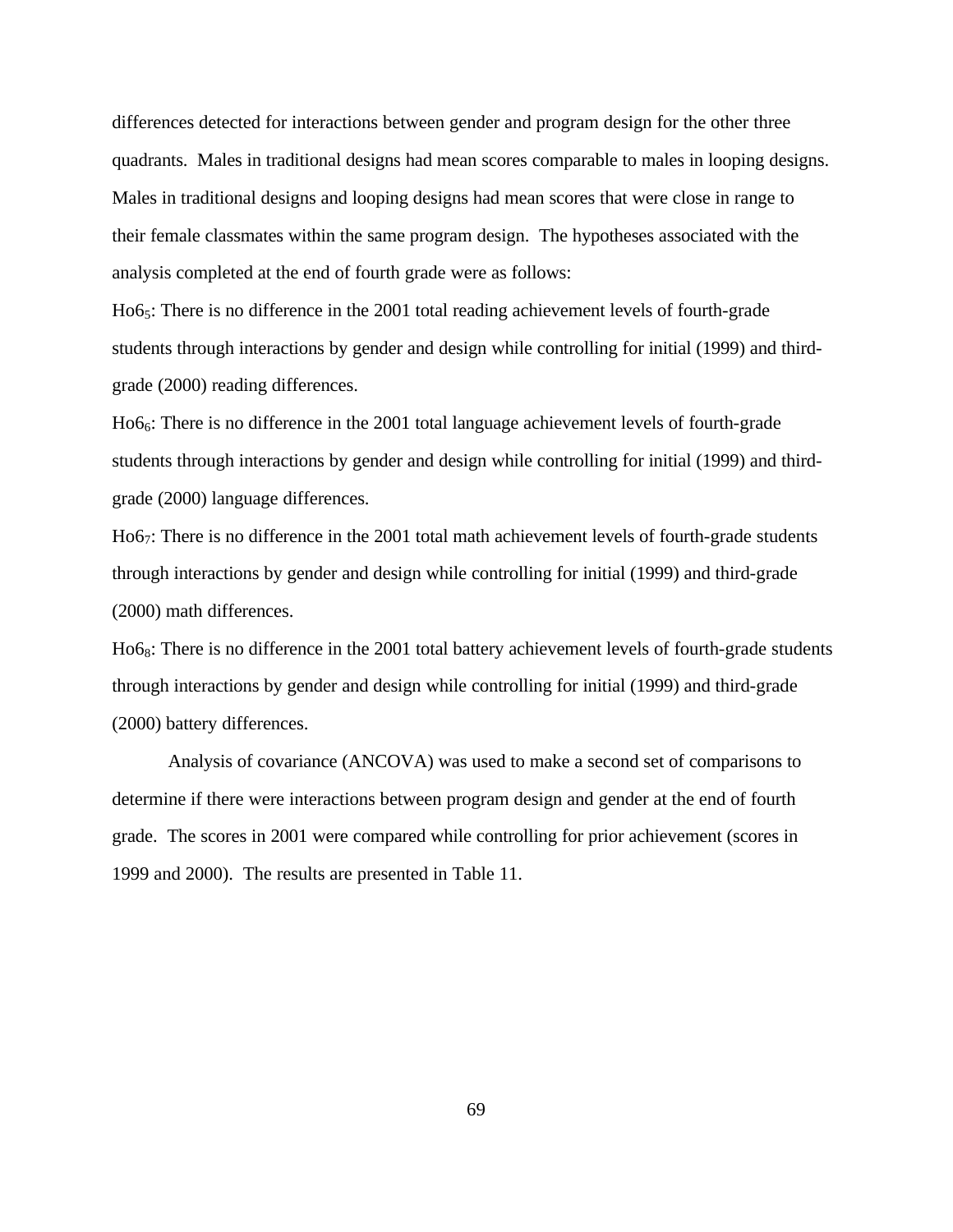## Table 11

# *Results of ANCOVA: Comparison of Adjusted Means of Students Completing Fourth-Grade Designs in 2001, Controlling for 1999 and 2000 Scores*

|                         |             |                |                 |                          | $\underline{\mathbf{M}}$ |              |              |
|-------------------------|-------------|----------------|-----------------|--------------------------|--------------------------|--------------|--------------|
| Subtest                 |             |                | $\underline{n}$ | $\underline{\mathbf{M}}$ | (Adjusted)               | $\mathbf{F}$ | $\mathbf{p}$ |
| Total<br>Reading        | Traditional | Male<br>Female | 102<br>99       | 50.61<br>54.16           | 55.05<br>54.28           | .00          | .96          |
|                         | Looping     | Male<br>Female | 46<br>61        | 59.91<br>64.18           | 58.52<br>57.62           |              |              |
|                         |             |                |                 |                          |                          |              |              |
| Total<br>Language       | Traditional | Male<br>Female | 102<br>99       | 52.58<br>61.72           | 58.32<br>60.87           | 5.97         | $.02*$       |
|                         | Looping     | Male<br>Female | 46<br>61        | 63.67<br>68.08           | 64.18<br>59.48           |              |              |
| Total<br>Math           | Traditional | Male<br>Female | 102<br>99       | 56.58<br>55.08           | 58.73<br>57.23           | .77          | .38          |
|                         | Looping     | Male<br>Female | 46<br>61        | 64.52<br>65.31           | 60.38<br>61.33           |              |              |
| Total<br><b>Battery</b> | Traditional | Male<br>Female | 102<br>99       | 53.28<br>57.01           | 57.44<br>57.69           | 1.38         | .24          |
|                         | Looping     | Male<br>Female | 46<br>61        | 62.67<br>65.59           | 60.93<br>58.86           |              |              |

 $*p < .05$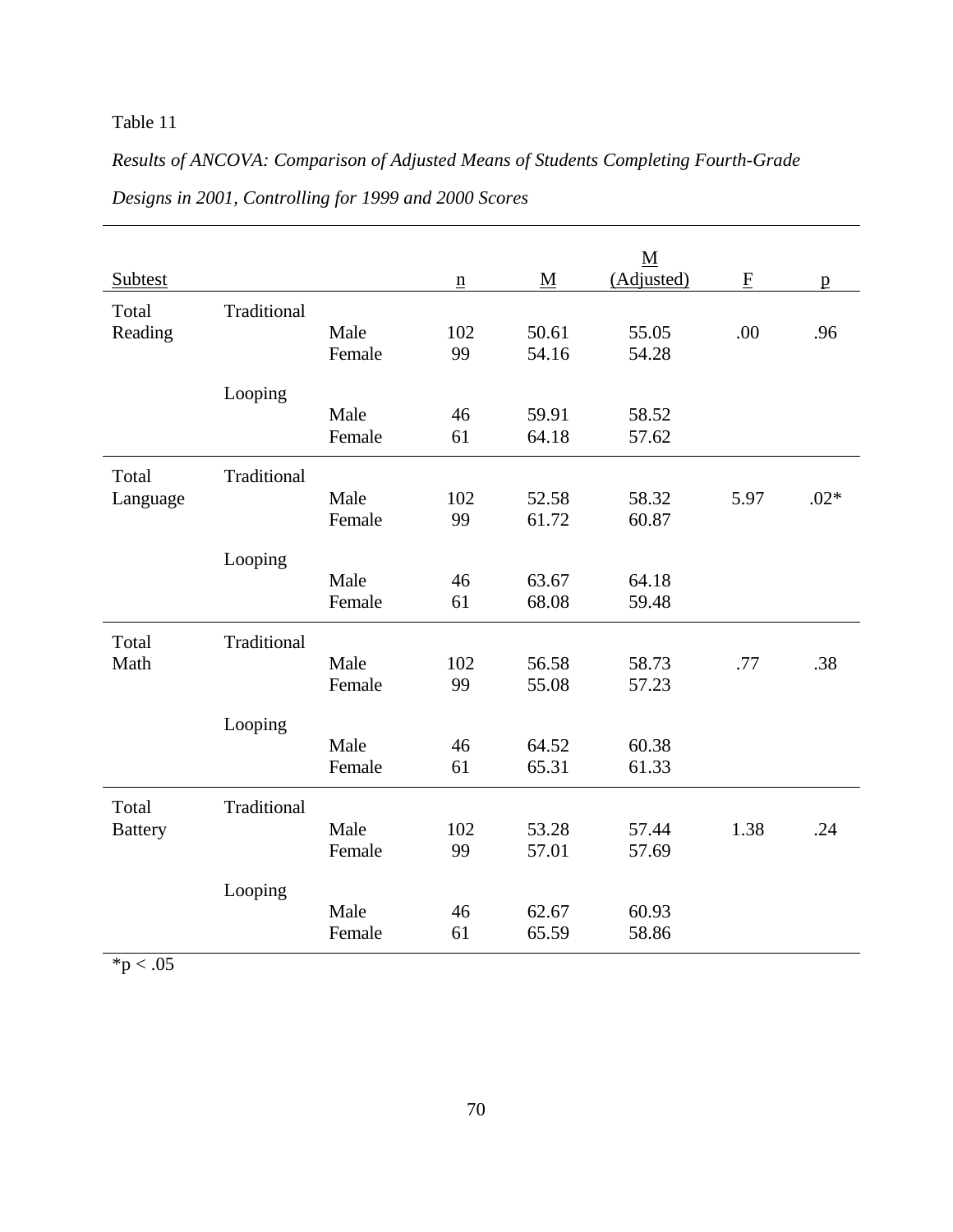The results shown in Table 11 indicate one significant difference at the end of the twoyear period attributable to an interaction between gender and program design. There was a statistically significant difference found in scores for Total Language ( $F = 5.97$ ,  $p = .02$ ). On subtests for Total Reading, Total Math, and Total Battery, no significant differences were found.

Hypotheses  $H$ 06<sub>5</sub>,  $H$ 06<sub>7</sub>, and  $H$ 06<sub>8</sub> were retained, indicating that no significant differences were detected. Hypothesis  $H$ o $6$ <sub>6</sub> was rejected.

The significant difference in scores for Total Language was explored using simple main effect tests. The results are presented in Table 12.

## Table 12

*Results of Simple Main Effect Tests for Total Language 2001 by Gender and Program Design, Controlling for Prior Achievement*

| p      |
|--------|
|        |
| .42    |
|        |
|        |
|        |
| $.01*$ |
|        |
|        |
|        |
| .15    |
|        |
|        |
|        |
| $.02*$ |
|        |
|        |

 $*p < .05$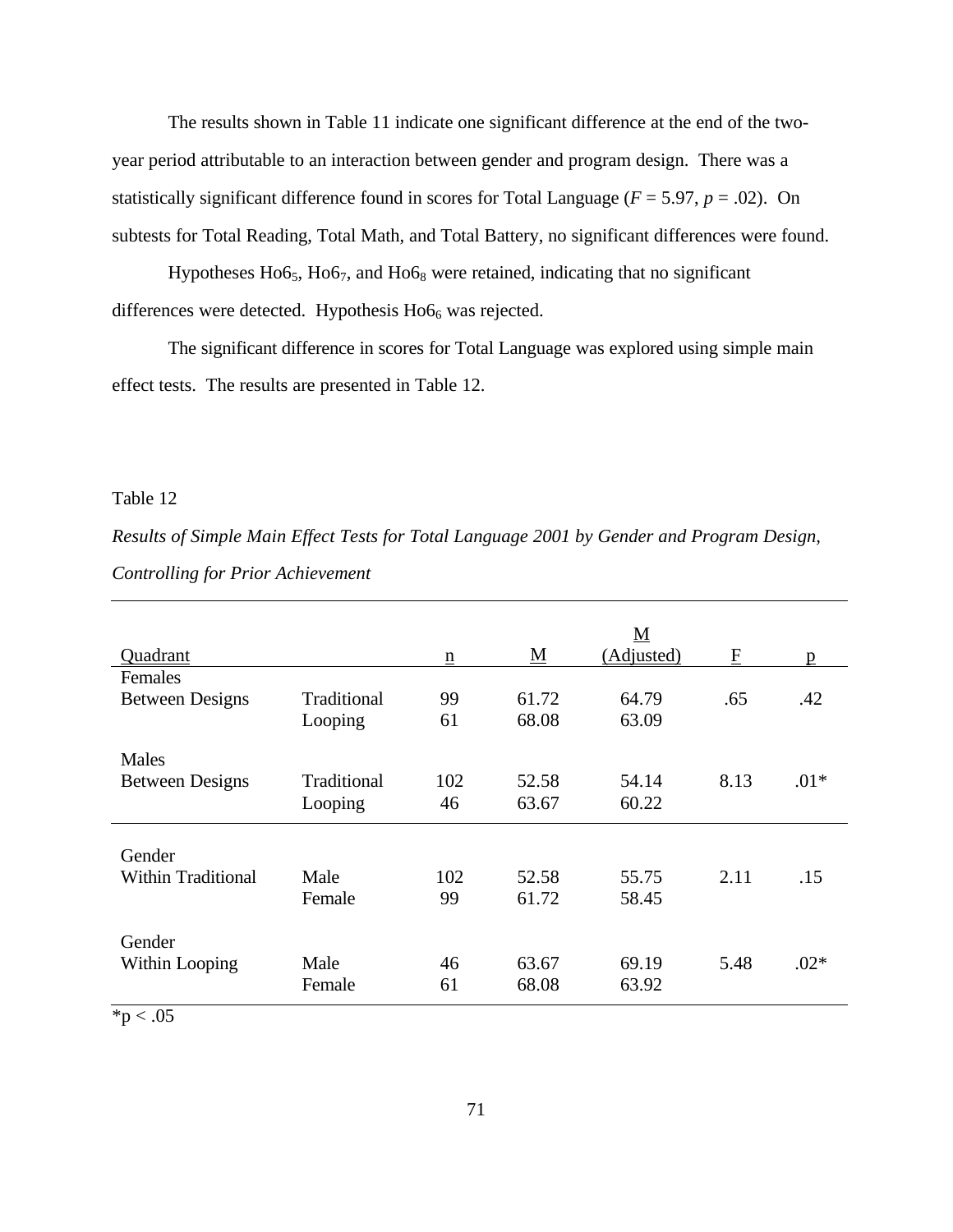The results presented in Table 12 indicate a significant difference in two of the quadrants. Males in looping designs and traditional designs were significantly different by comparison  $(F =$ 8.13,  $p = .01$ ). Males in looping designs had significantly higher scores ( $M = 60.22$ ) when compared to their male peers in traditional designs  $(M = 54.14)$  at the end of the two-year cycle. Males in looping designs also showed a significant difference from their female classmates in looping designs ( $F = 5.48$ ,  $p = .02$ ). The males again showed higher scores ( $M = 69.19$ ) than the females ( $M = 63.92$ ) within the same class design.

There were no significant differences detected for the other two quadrants. Scores for females in traditional designs were not significantly different from the scores made by females in looping designs. Additionally, there were no differences detected between male mean scores and female mean scores within the traditional designs.

## *Summary*

Chapter 4 presented the analysis of data research. The findings of the study were addressed and presented in Tables that reported the results of statistical analysis for each of the research questions. Hypotheses were tested and either rejected or retained, as indicated by a preset alpha level of .05.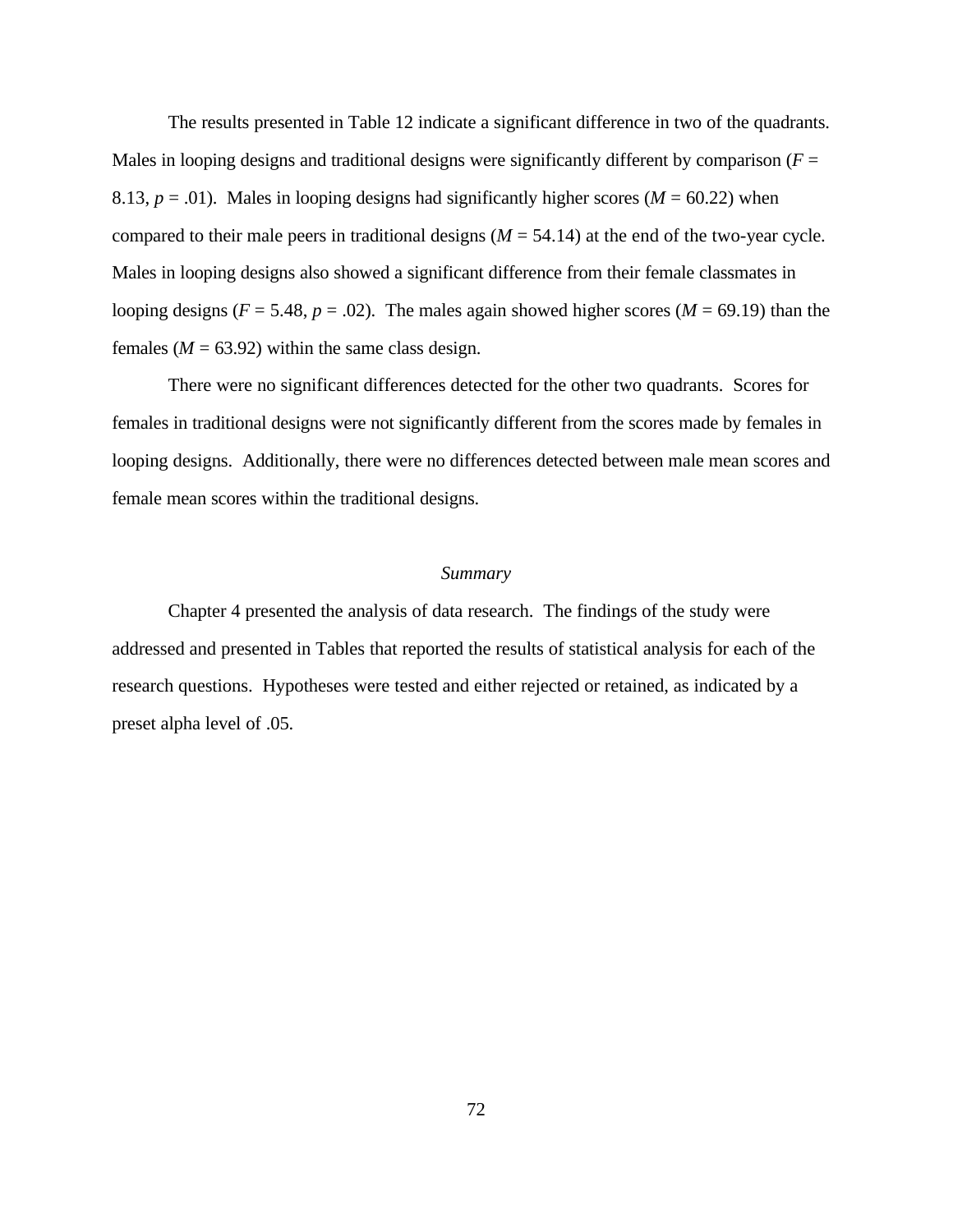#### CHAPTER 5

#### SUMMARY OF FINDINGS, CONCLUSION, AND RECOMMENDATIONS

The purpose of this study was to compare the academic achievement of students in looping programs from school systems in East Tennessee to their peers in traditional one-year instructional programs. The population included every third and fourth grade looping classroom in East Tennessee that completed a cycle in 2001 and their peers at those same schools who were there for both third and fourth grades in single-year traditional designs. *TerraNova* Comprehensive Test of Basic Skills (CTB/McGraw Hill, 1996) had been administered to all students. The study targeted four subtests (Total Reading, Total Language, Total Math, and Total Battery) that were used in the analytical procedures to make comparisons associated with program design, gender, and interactions between program design and gender.

# *Summary of Findings*

The analysis centered on six research questions. The independent variables for this study were program designs and student gender. The scores reported for all students on the four subtests targeted by the study as measured by the *TerraNova* Standardized Assessment were examined as the primary dependent variable. The population consisted of 308 students. Six individual looping configurations comprised the multiyear population who had the same teacher for self-contained instruction for two consecutive years. The single-year traditional population was comprised of students who attended the same schools as the multiyear population. Those students had received instruction from 16 third-grade teachers and from 16 fourth-grade teachers in self-contained classrooms. The results are summarized.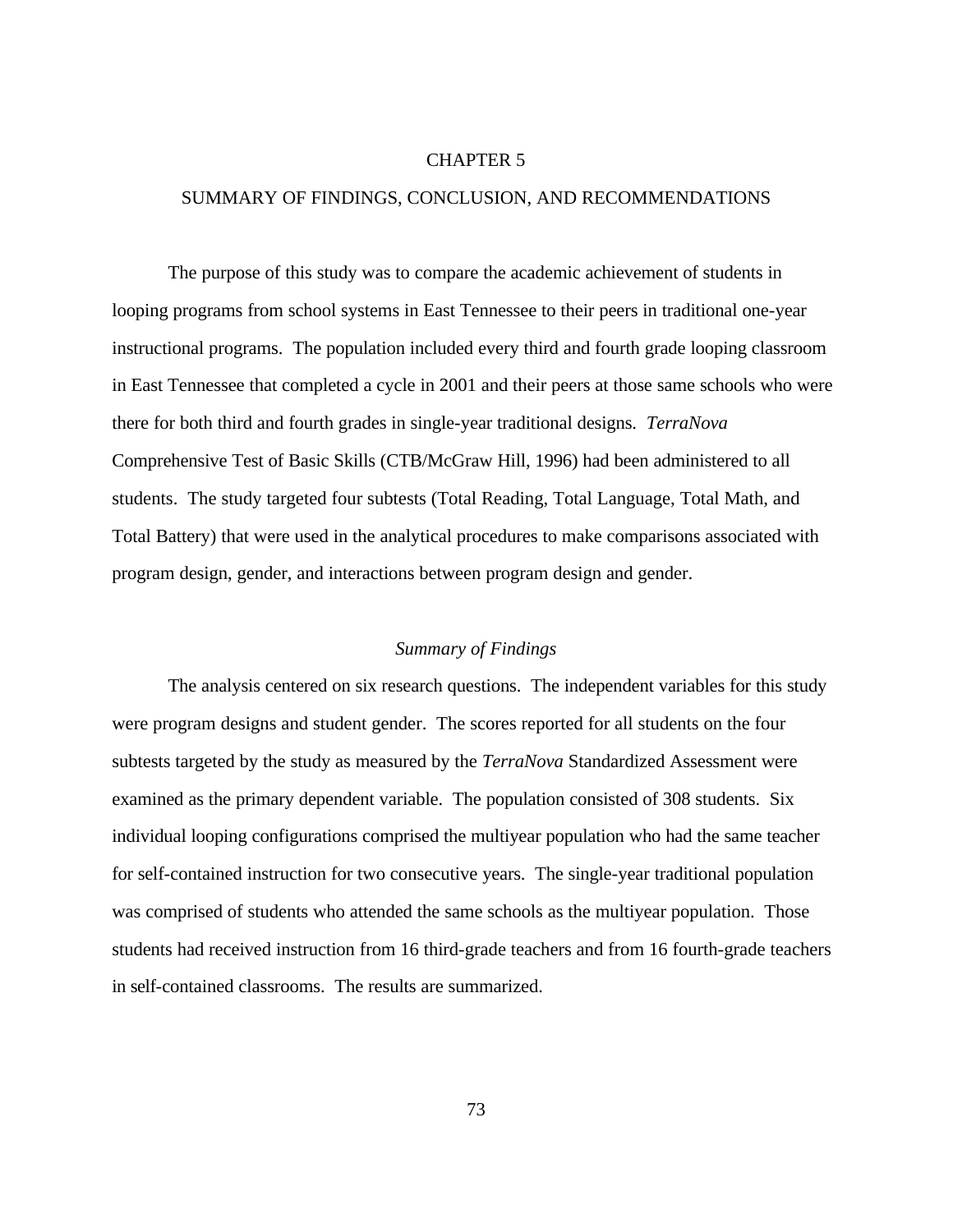#### *Research Question # 1*

What is the demographic profile of students in the population?

There were 308 students selected for the study. Among the looping classes, there were 107 students. They represented 34.7% of the study's population. Within the looping groups, there were 46 male and 61 female participants. Within the traditional classes, there were 201 students. They represented 65.3% of the total population. Within the traditional groups, there were 102 male and 99 female participants. For the groups combined there were 148 male and 160 female students who were selected for the study.

# *Research Question # 2*

Are there initial differences in the achievement levels of students beginning third-grade looping programs and students beginning third grade in traditional programs for Total Reading, Total Language, Total Math, and Total Battery?

The results indicated that there were significant differences between the students in the two program designs upon entering third grade. The students entering the looping programs had achieved significantly higher scores in second grade (1999) than those students entering traditional designs. It was determined that the groups being compared were not equal in their academic levels when second-grade scores were used as measures of achievement.

### *Research Question # 3*

Are there significant differences at the end of the first year between students in looping designs and those in traditional designs for Total Reading, Total Language, Total Math, and Total Battery while controlling for prior achievement (initial differences detected in 1999)?

As evidenced by the results at the end of the third-grade instructional period, significant differences in academic levels existed between students enrolled in the two program designs. Student scores differed on all four subtests that were analyzed. In every comparison that was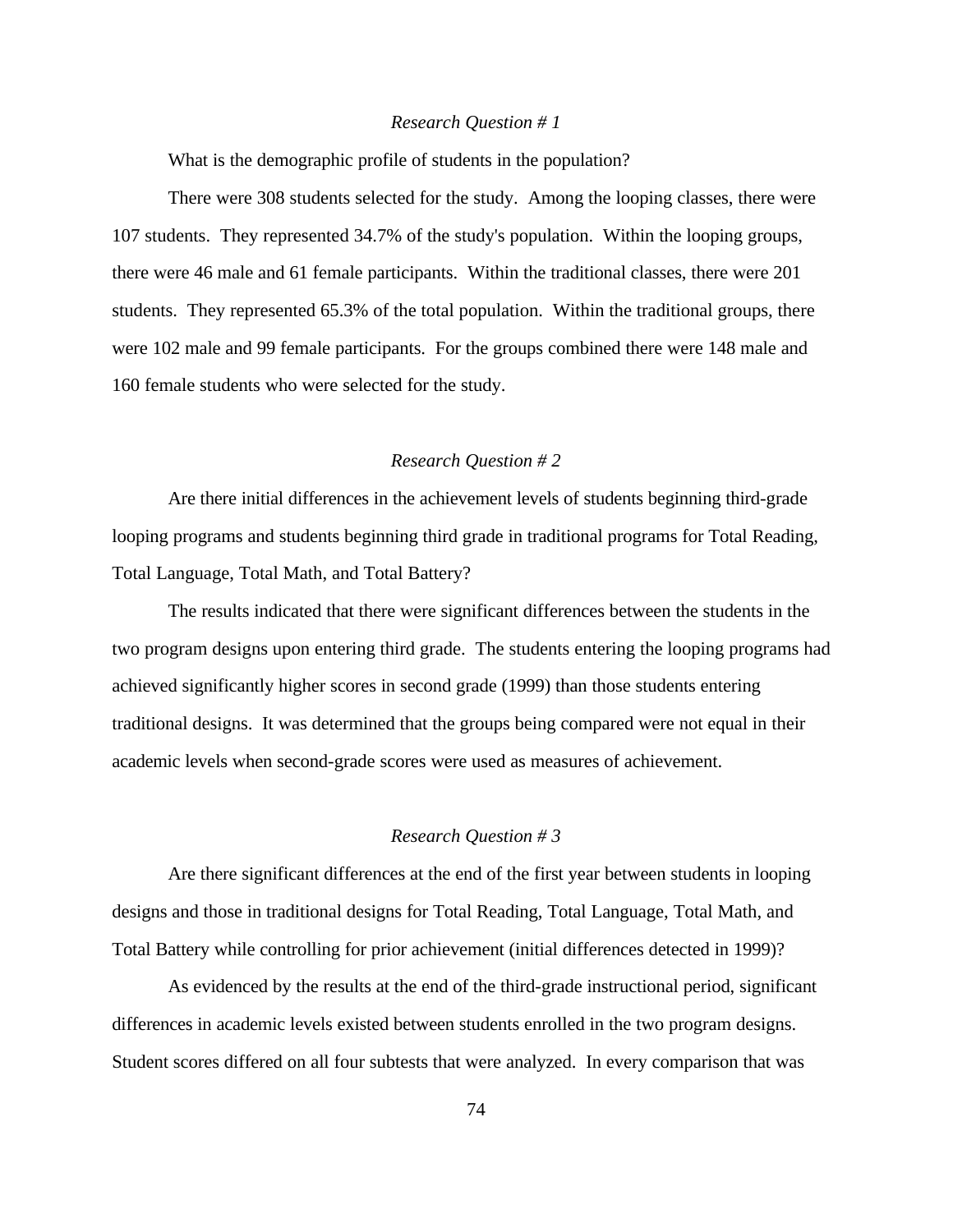made, the student scores reported for the looping design were consistently higher than the scores reported for their same-grade peers enrolled in traditional designs. These results were obtained while controlling for the initial differences detected at the beginning of each program. The true effect of the looping phenomenon was more accurately assessed with the comparison of scores at the end of the looping cycle. Research Question # 4 addressed differences after two years.

# *Research Question # 4*

Are there significant differences at the end of the two-year period (2001) between students in looping designs and those in traditional designs for Total Reading, Total Language, Total Math, and Total Battery scores while controlling for prior achievement (initial differences in 1999 and differences after the first year in 2000)?

The possible impact of looping remained strong at the end of the looping cycle. A comparison of student scores reported for 2001 found that students in looping designs had significantly higher scores than students in traditional designs for Total Reading, Total Math, and Total Battery. However, there was no detected difference between the groups for Total Language.

The findings reported here support similar results found by Hampton and his colleagues with the FAST Project (1997). They detected significant differences in a comparison of looping and nonlooping students achievement. In the two academic areas targeted by their study (reading and math), looping students had significantly higher mean scores when compared to randomly selected nonlooping students at their school and in comparison to randomly selected nonlooping students in the district.

The findings of Skinner (1998) seem to contradict the results of this study. When she compared the academic achievement of loopers and nonloopers in reading, math, and language, she detected a difference solely for language achievement. Several variations must be considered in comparing her study with this study. Her study did not include a comparison of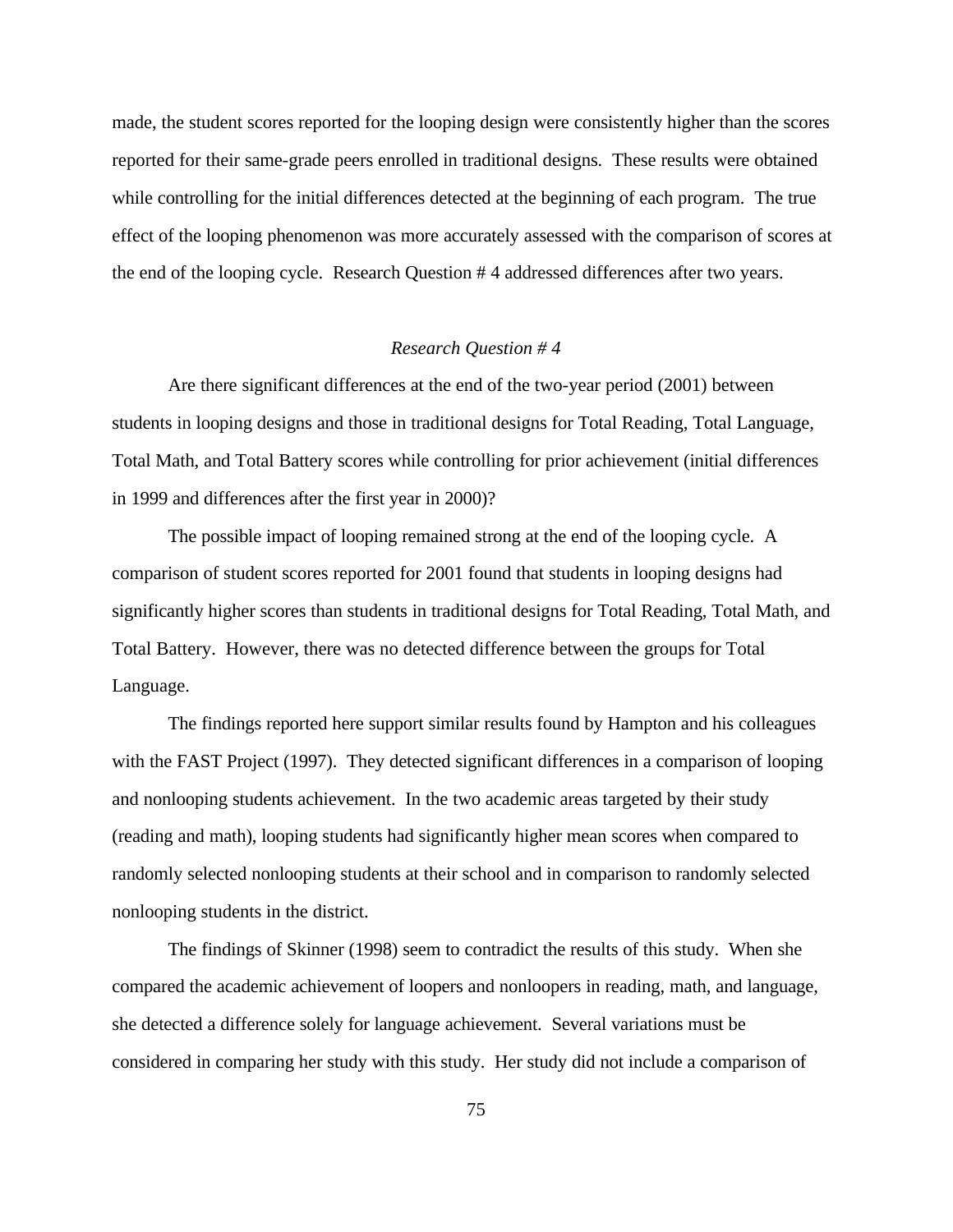initial differences in the groups; this study did. Second-graders' scores were the only scores used by Skinner to create a database for comparison; this study analyzed second-, third-, and fourthgraders' scores to create a database for multiple comparisons. Scaled scores were used in her study; normal curve equivalents were used in this study because they are designed to calculate gains from one year to the next and can be treated arithmetically.

Yang (1997) conducted a comparative study of looping and nonlooping configurations at a school where third and fifth grades implemented looping as an instructional design option. His results indicated a difference in the fifth-grade groups for math applications and comprehension. A comparison of scores in subtests for reading vocabulary, comprehension, and math computation showed a difference in achievement levels for both third- and fifth-grade groups. In all instances, the looping students scored higher than nonlooping students. No analysis for statistical significance was conducted. Raw scores were recorded and simply subtracted to substantiate differences. Few similarities in Yang's study (1997) and this study existed that could be used to refute or support any findings.

## *Research Question # 5*

Is there a significant difference between males and females for Total Reading, Total Language, Total Math, and Total Battery scores when controlling for prior achievement?

After the first year in each program design, the results showed there were no differences detected for Total Reading and Total Math that were attributable to gender. Total Language and Total Battery showed significant differences between male and female participants.

Three conditions were found for the significant difference by gender for the Total Language subtest. The first difference was detected for females between the two designs. Females in looping designs had higher scores at the end of third grade than females in traditional designs. A second difference was detected between males and females within traditional designs. Female participants had higher scores than their male classmates within the traditional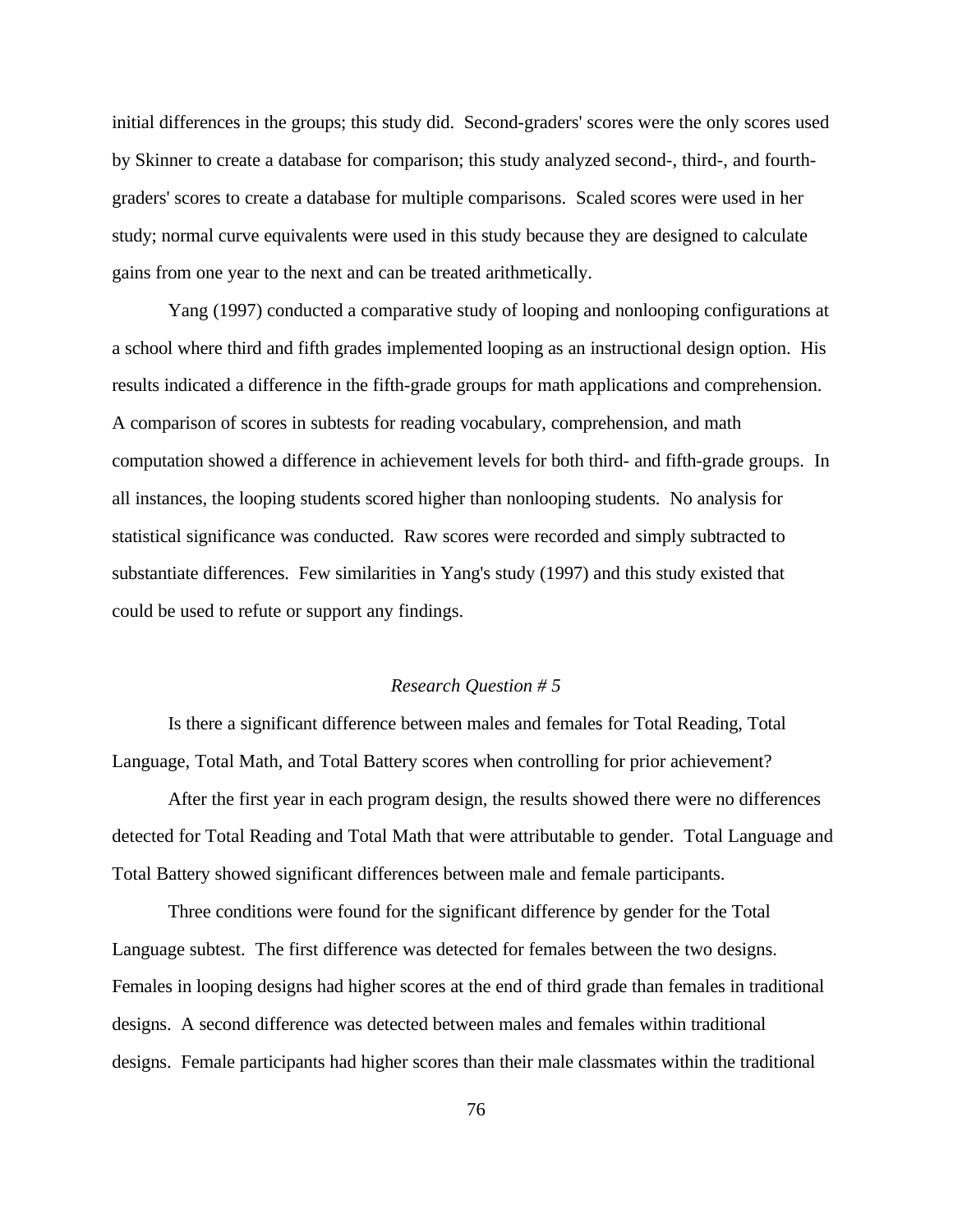designs. A third difference occurred between males and females within looping designs. Females in looping designs had higher scores than their male classmates within the same looping designs. There was no significant difference between the two designs for male participants.

Performance variations by gender were also traced for the differences noted in Total Battery scores. Findings indicated that females in looping designs scored higher than females in traditional designs. The gender difference was further impacted by females who scored higher than their male classmates in looping designs. There were no significant differences found for males between the two designs or for male and female score results within the traditional design.

At the end of the second year, the results further described the effect by gender. No significant differences on any of the subtests targeted by the study were detected.

### *Research Question # 6*

Are there significant interactions between gender and design for Total Reading, Total Language, Total Math, and Total Battery scores while controlling for prior achievement?

At the end of the first year in each design, the results showed no significant interactions between gender and design for Total Reading, Total Language, and Total Battery. There was a significant difference detected in students' scores for Total Math that was attributable to an interaction between gender and design. The primary condition was traced to a difference in female achievement levels between the two designs. The female population in looping designs had higher scores than the female population's scores in traditional designs.

At the end of the second year, the results showed a significant difference in the Total Language subtest that could be attributed to an interaction between gender and design. The male loopers scored higher than their male counterparts in traditional instructional designs. Looping males also scored higher than their female classmates in the same looping designs. As evidenced by the results, no significant differences for Total Reading, Total Math, and Total Battery were detected.

77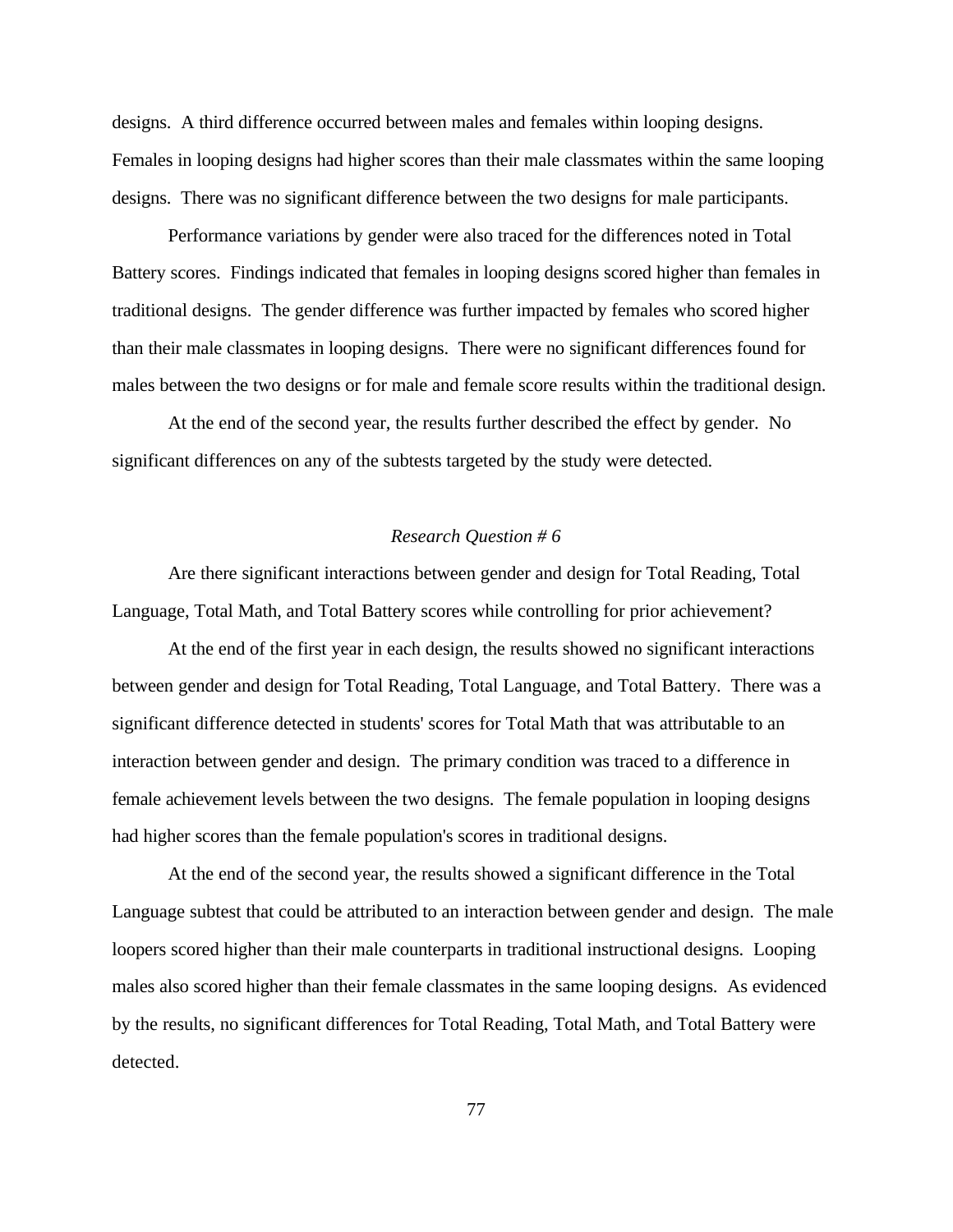### *Conclusions*

The study focused primarily on comparisons in academic achievement between students who received instruction in educational settings via two distinctly different instructional delivery designs. Students' scores were compared for differences between designs. Scores for male and female participants were compared in a secondary investigation without program design as a factor in the analysis. The final interest of the study explored the possible interaction between design and gender for looping and traditional program designs. Conclusions in those three major fields of inquiry were developed as a result of the data analysis and interpretation. Each of these is presented.

## *Conclusion # 1*

Looping designs can have a positive effect on academic achievement for students. Remaining with the same teacher and classmates for two successive years may create attitudes among students that they belong to a group that is distinctly different from the traditional program design. Their associations with looping and what the design asserts as beneficial may promote a sense of obligation to perform in a way that fulfills the expectations. A self-fulfilling prophecy that seeks to confirm the positive characteristics attributed to the design may explain some of looping's success. In response to greater demands to show evidence of academic gains, schools may pilot a variety of looping designs to test its merits. A significant increase in standardized test scores for the first and second years may offer one incentive to implement the design in school systems that have only contemplated the prospects of offering looping as an option for parents, teachers, and students.

# *Conclusion # 2*

Variations by gender favored the female participants after the first year of participation in each of the designs. Possible explanations may be explored to determine causes for this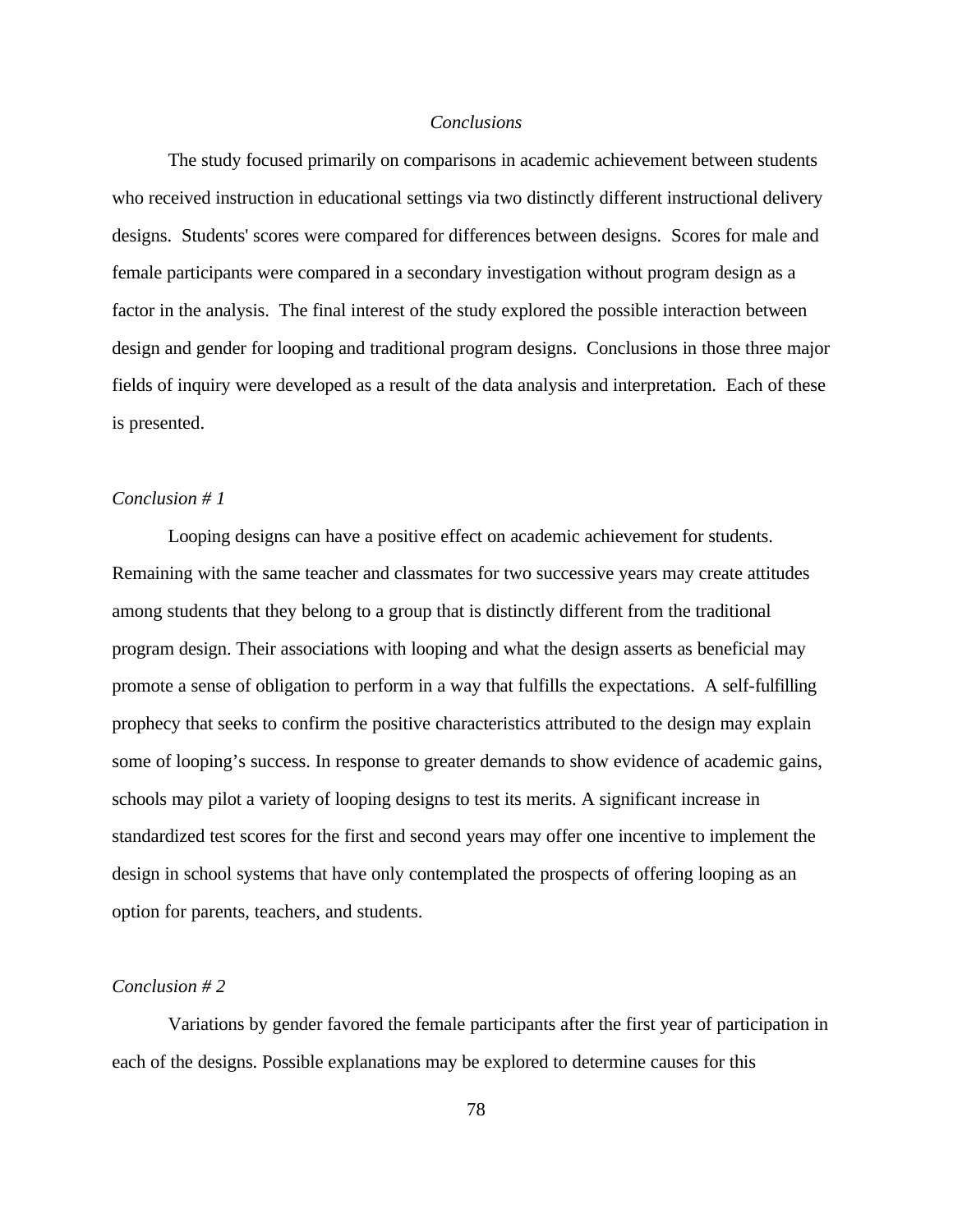phenomenon. Explanations may be traced to the difference in maturity levels of third-grade girls in comparison to boys at that age. Another possibility to be explored may be a strong desire by girls to please teachers and parents that exceeds or varies in comparison to the motivation boys have to excel academically at this age. Studies that focus on measuring the presence and strength of these factors could provide verification or contradiction of their impact on academic achievement. No significant differences in gender were detected at the end of the two-year cycle. Perhaps the strength of the previously suggested explanations fades by fourth grade. A balance in the female and male populations in maturation and motivation may occur some time during the fourth-grade experience.

# *Conclusion # 3*

Insufficient evidence existed to suggest that either program design was more conducive than the other in yielding results that favor male or female participation. Students' scores on only one subtest at the end of third grade verified a significant difference due to an interaction between gender and design. This interaction showed that female participants in looping designs exhibited higher Total Math achievement. In second-year comparisons, male participants in looping classrooms obtained higher Total Language scores. The consistent application and reinforcement of language arts principles and skills by the same teacher may explain the difference detected in the second year. Looping may be viewed as a means of strengthening subject areas that have been generalized as presenting challenges to a particular gender. It has been debated that girls struggle with math, and boys have difficulty performing well in language arts. The results of this study refute both claims.

# *Recommendations for Practice*

This study provided support to claims made by a number of practitioners who have suggested that looping can favorably impact academic achievement (George & Shewey, 1997;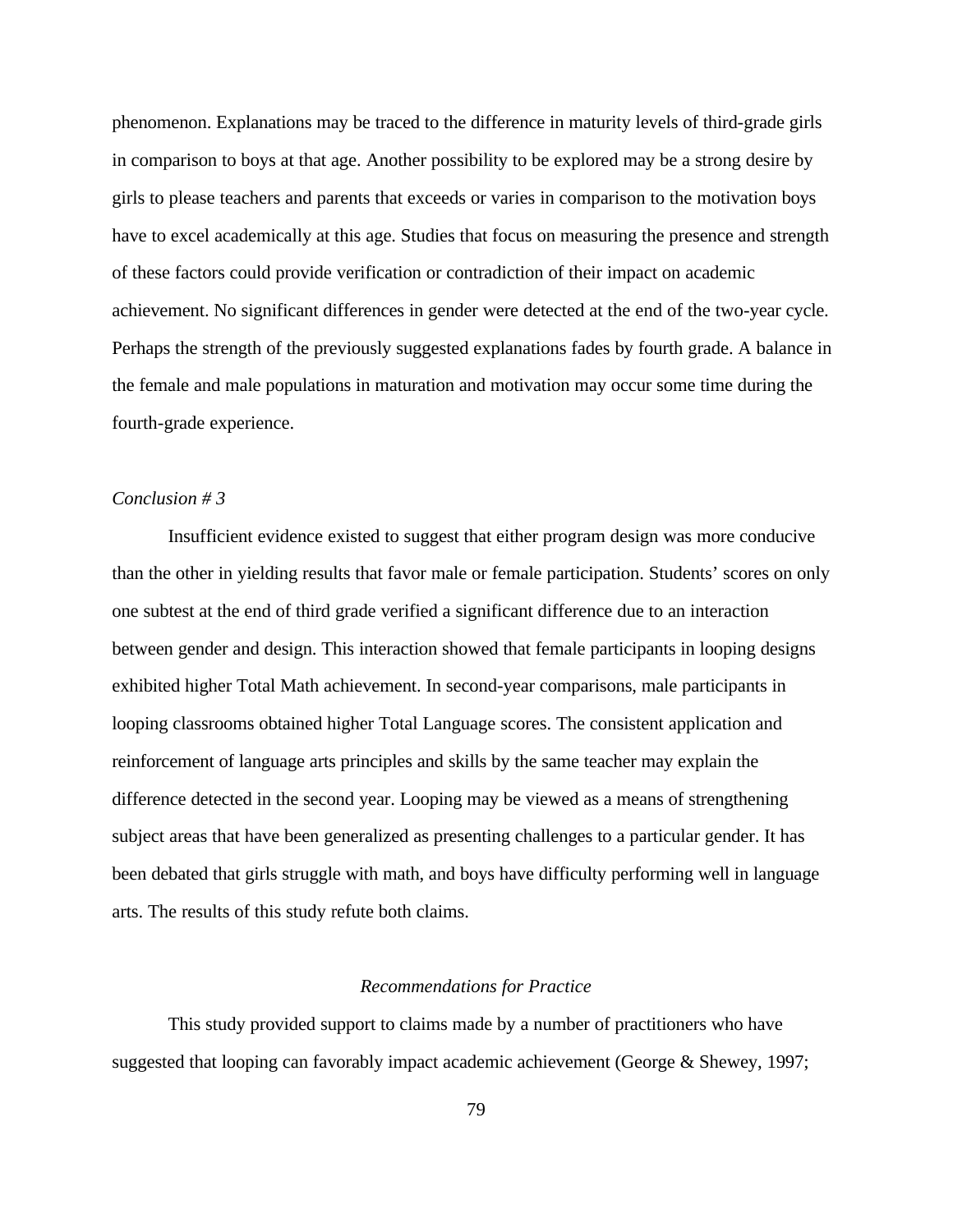Hampton et al., 1997; Lincoln, 1997; Simel, 1998). The following recommendations are offered too administrators, teachers, and parents who have a voice in implementing or participating in looping designs.

- 1. Looping should be considered as a viable alternative to the traditional single year, single grade design. This study focused on just one dimension of the program designs that were compared. The results proved favorable for looping's impact on academic achievement.
- 2. Plans to implement a looping design should consider the many benefits associated with looping classrooms that cannot be measured on standardized tests. Establishing longterm relationships through multiyear designs may result in greater dividends than higher test scores.
- 3. The decision to loop should be voluntary for teachers, students, and parents. Mandating looping can cause resistance and create negative feelings that nullify the benefits of looping. Mandating looping for all students eliminates the option of choice, an important benefit to offer parents. Offering a choice to everyone is one way to empower them and respect their views.
- 4. When planning and organizing a looping program, schools need to consider their particular staff, student population, parents, culture, and community. The success of a looping program depends on how effectively a school tailors its design for its beneficiaries. Schools must decide what is most suitable for their unique settings.

# *Recommendations for Further Research*

A variety of looping designs have been implemented that incorporate individual interpretations of the looping philosophy. Opinions and strong feelings have been formed by participants and advocates. Opinions and equally strong feelings have been expressed by looping's critics. This combination of emerging practices and conflicting attitudes suggest rich ground for the cultivation of future research. In addition to exploratory studies, further research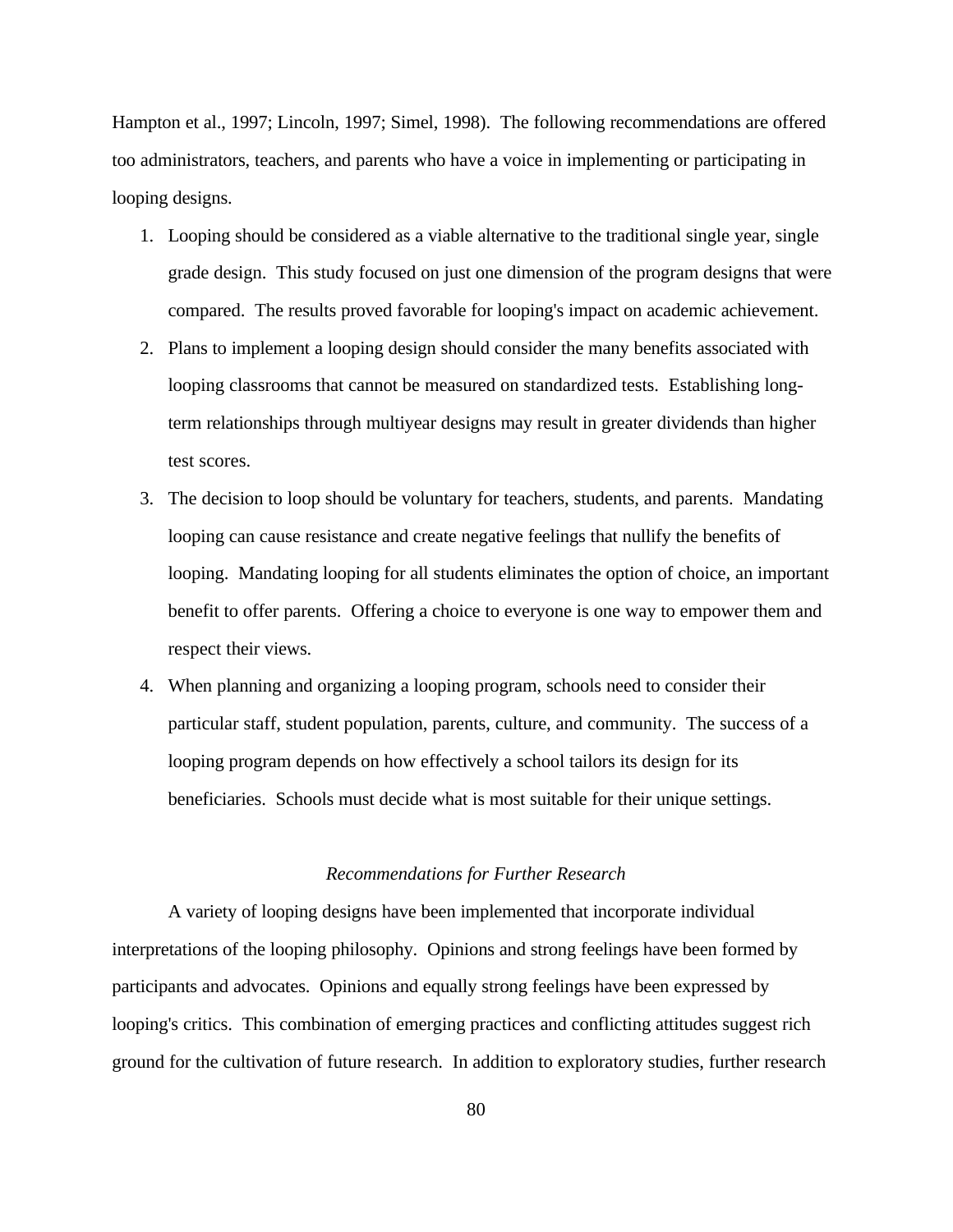that accurately describes or affirms the outcomes of multiyear designs is essential. The need for further research prompted the following recommendations:

- 1. Replications of this study that compare patterns of gain by students to determine if benefits are specific to a particular student profile.
- 2. Replications of this study that explore if there are variations in results by school.
- 3. Studies that compare two-year programs to three-year programs to determine if longevity affects results.
- 4. Studies that compare looping efficacy at various grade levels to determine if looping practices seem more suitable at particular grade levels.
- 5. Studies that compare teachers' results across several loops to identify patterns of gain and how consistent they remain.
- 6. Studies that correlate attendance records to designs to determine if attendance patterns affect program results.
- 7. Studies that compare mobility rates of students in looping and traditional designs to determine if movement within program designs affects results.
- 8. Studies that describe the long-term effects of looping by monitoring student progress over a period of years.
- 9. A larger study that compares male teachers and female teachers in looping designs to determine if there are variations by teacher gender.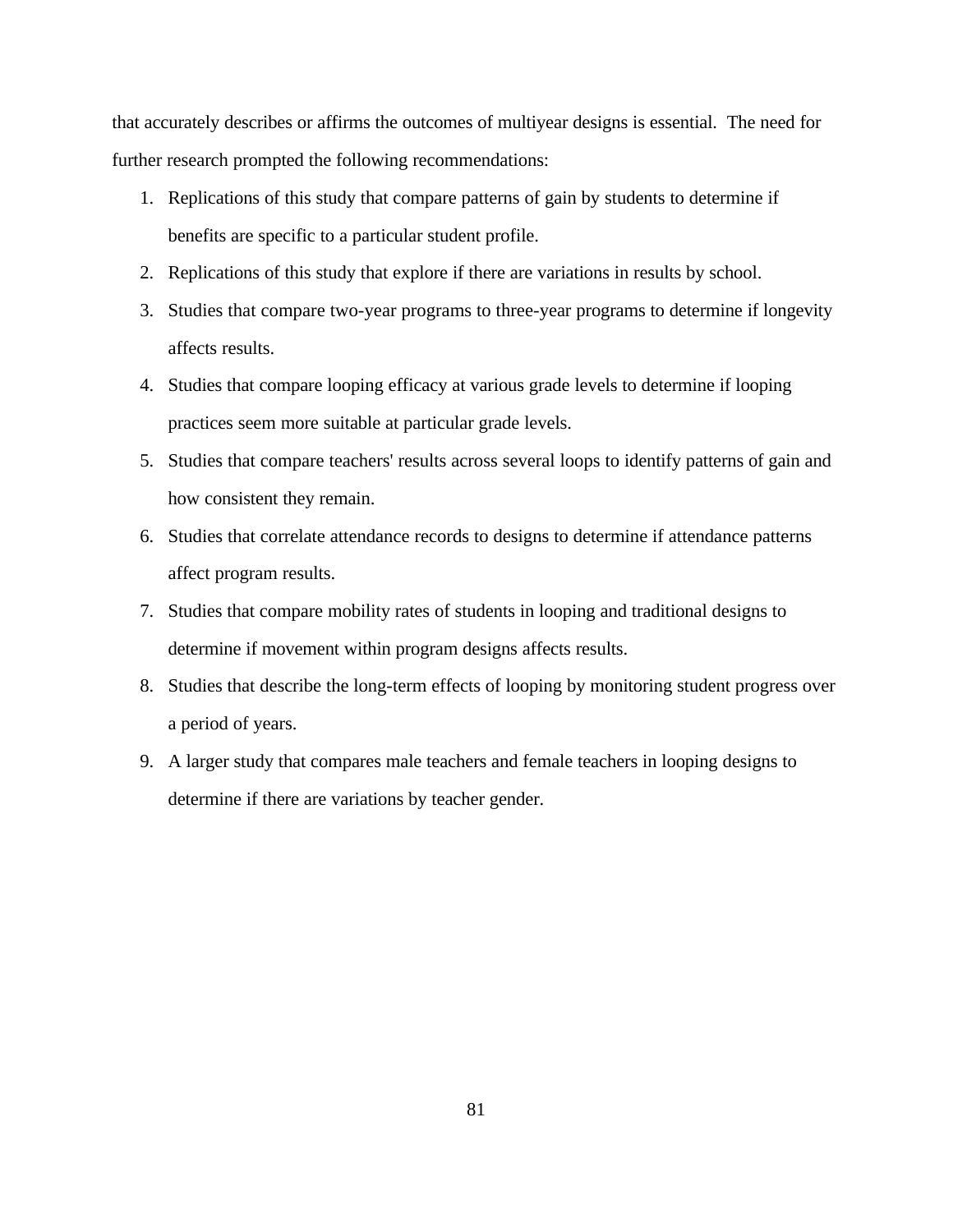#### REFERENCES

- Anonymous. (1998). Keeping current. *Mailbox Teacher, 26,* 50-52.
- Barnes, H. (1980). An introduction to Waldorf education. *Teachers College Record, 81,* 321- 336.
- Boyer, E. L. (1995). *The basic school: A community for learning.* Princeton, NJ: The Carnegie Foundation for the Advancement of Teaching.
- Burke, D. L. (1996). Multi-year teacher/student relationships are a long-overdue arrangement. *Phi Delta Kappan, 77,* 360-361.
- Cannon, T. (2000, Fall). Information about norm-referenced scores. *Tennessee Assessment Newsletter, 1,* 2.
- Chaskin, R. J., & Rauner, D. M. (1995). Youth and caring. *Phi Delta Kappan, 76,* 667-674.
- Checkley, K. (1998). Multiyear education: Reaping the benefits of looping. *ASCD: Education Update, 37,* 1, 3, 6.
- Chirichello, M., & Chirichello, C. (2001). A standing ovation for looping: The critic responds. *Childhood Education, 78,* 2-9.
- Compayre, G. (1907). *Horace Mann and the public school in the United States.* (Mary D. Frost, Trans.). New York: Thomas Y. Crowell.
- Cremin, L. A. (Ed.). (1957). *The republic and the school: Horace Mann on the education of free men.* New York: Teachers College, Columbia University.
- Crosby, P. (1998). Looping in the middle school: Why do it? *Teaching PreK-8, 29,* 46-47.
- CTB/McGraw-Hill. (1996). *Terra Nova prepublication technical bulletin.* Monterey, CA: Author.
- CTB/McGraw-Hill. (1997). *Teacher's guide to the TerraNova.* Monterey, CA: Author.
- Curtis, D. (2001, Winter). Innovative classrooms: 12 tips for transforming schools. *Edutopia, The George Lucas Educational Foundation,* 16-17.
- Denault, L. E. (1998). Portrait of persistence in group: Looping. (Doctoral dissertation, University of Massachusetts, Amherst, 1998). *Dissertation Abstracts International, 59- 07A,* 2351.
- Denault, L. E. (1999). Restructuring? Keep it simple…consider looping. *The Delta Kappa Gamma Bulletin, 65,* 19-26.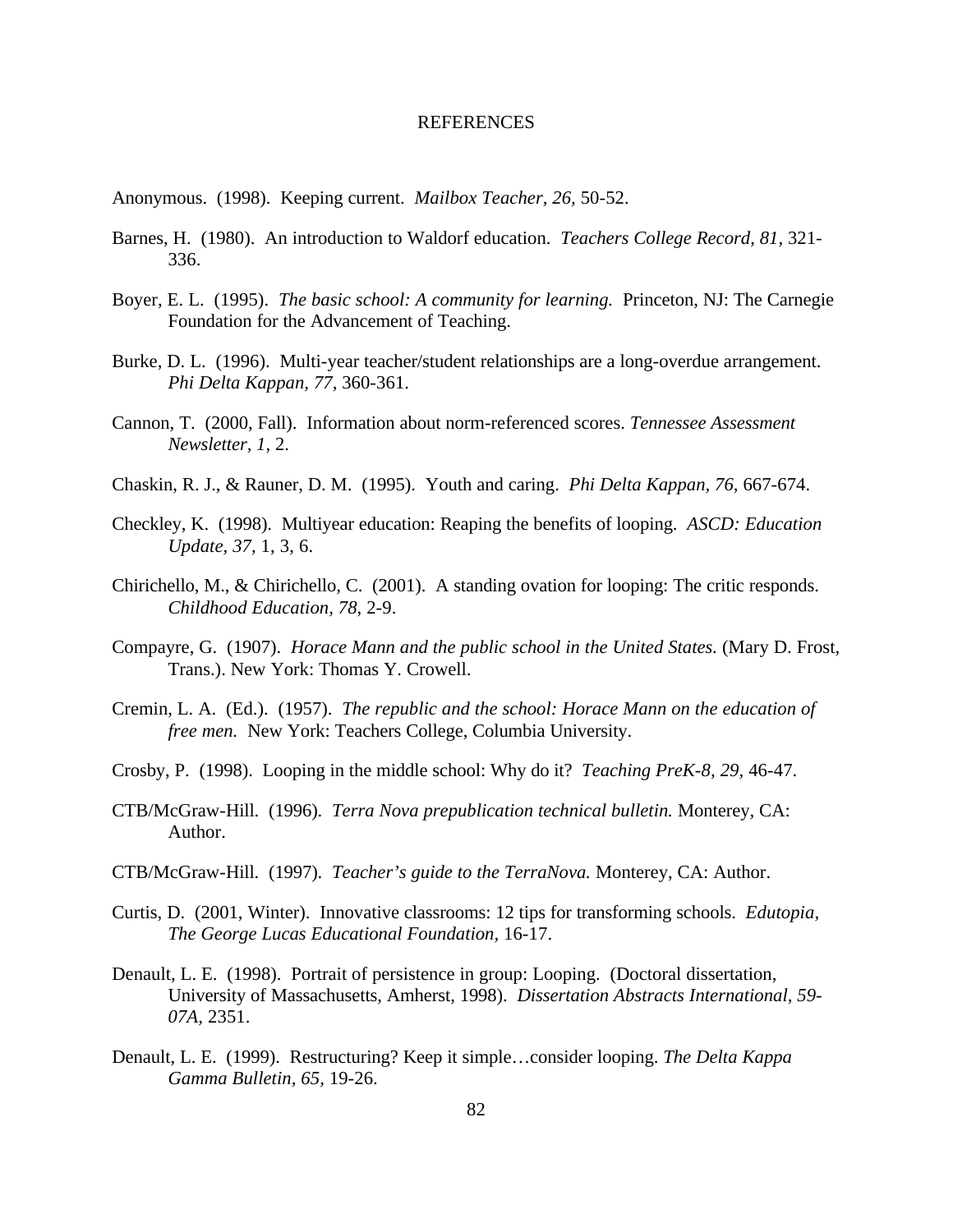- Forsten, C., Grant, J., Johnson, B., & Richardson, I. (1997). *Looping: 72 practical answers to your most pressing questions.* Peterborough, NH: Crystal Springs Books.
- Forsten, C., Grant, J., & Richardson, I. (1999). Multiage and looping: Borrowing from the past. *Principal, 78,* 15-18.
- Gall, M. D., Borg, W. R., & Gall, J. P. (1996). *Educational research: An introduction*  $(6^{th}$  ed.). White Plains, NY: Longman.
- George, P., & Alexander, W. (1993). *The exemplary middle school* (2nd ed.). Orlando, FL: Harcourt Brace.
- George, P., & Shewey, K. (1997). What does the research say? Maintaining long-term teacher and student relationships. *Schools in the Middle, 7,* 18-21, 58-59.
- George, P., Spreul, M., & Moorefield, J. (1987). *Long-term teacher-student relationships: A middle school case study.* Columbus, OH: National Middle School Association.
- Goldberg, M. F. (1991). Portrait of Deborah Meier. *Educational Leadership, 48,* 26-28.
- Grant, J., Johnson, B., & Richardson, I. (1996). *The looping handbook* (A. Fredenburg, Ed.)*.* Peterborough, NH: Crystal Springs Books.
- Hampton, F. M., Mumford, D. A., & Bond, L. (1997). Enhancing urban student achievement through multi-year assignment and family-oriented school practices. *ERS Spectrum, 15,* 7-15.
- Hanson, B. J. (1995). Getting to know you—multiyear teaching. *Educational Leadership, 53,* 42-43
- Haslinger, J., Kelly, P., & O'Lare, L. (1996). Countering absenteeism, anonymity, and apathy. *Educational Leadership, 54,* 47-49.
- Higuchi, C. (1994). The third year. *Educational Leadership, 51,* 88-89.
- Hinsdale, B. A. (1898). *Horace Mann and the common school revival in the United States.* New York: Charles Scribner's Sons.
- Homans, G. C. (1950). *The human group: The policy sciences* (D. Levine & H. D. Lasserwell, Eds.). Stanford, CA: University Press.
- Jacoby, D. (1994). Twice the learning and twice the love. *Teaching K-8, 24,* 58-59.
- Kelly, P. A., Brown, S., Butler, A., Gittens, P., Taylor, C., & Zeller, P. (1998). A place to hang our hats. *Educational Leadership, 56,* 62-64.
- LAB. (1997). *Looping: Supporting student learning through long-term relationships.* Northeast and Islands Regional Educational Laboratory at Brown University.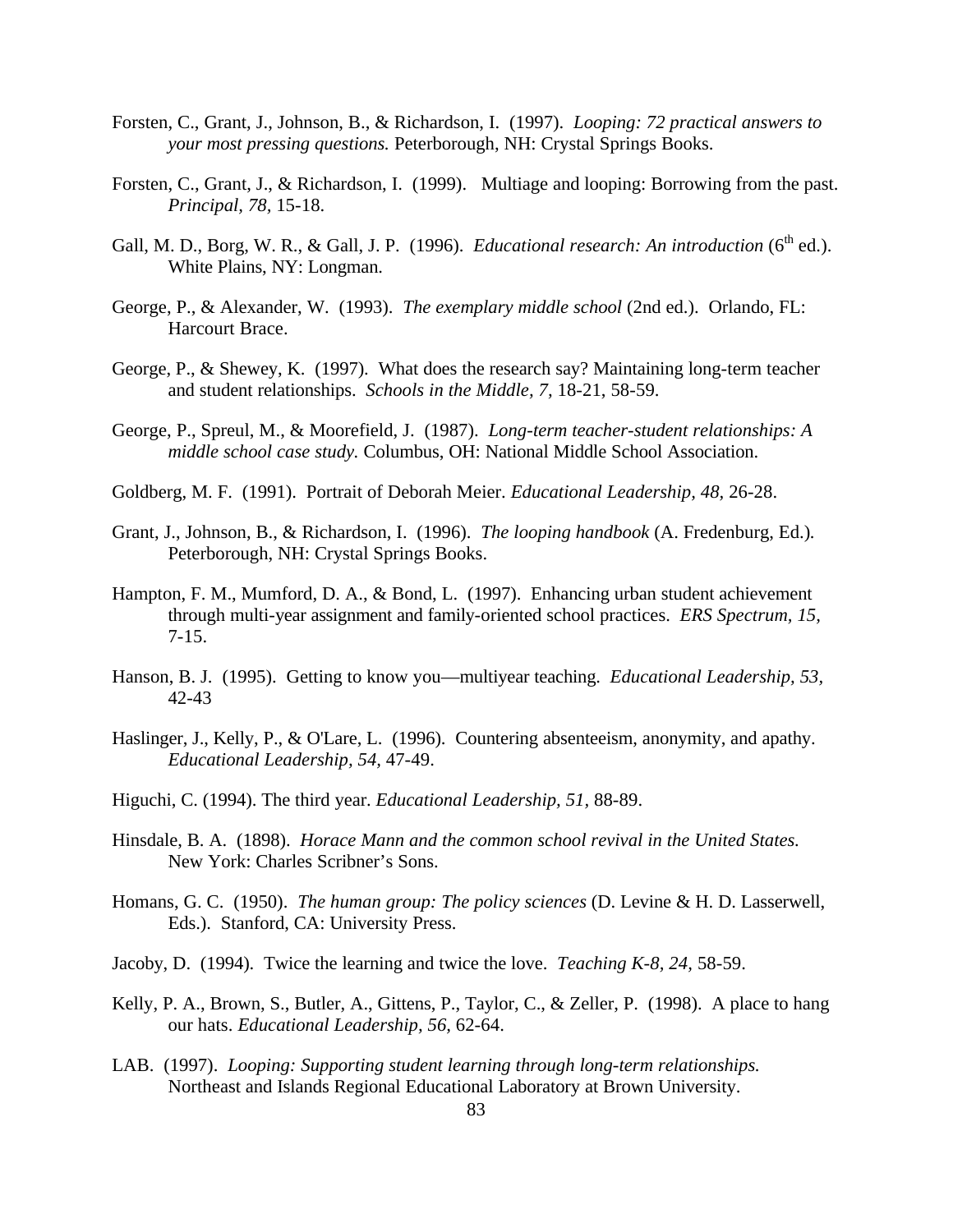- Leichter, H. J. (1980). A note on time and education. *Teachers College Record, 81(3),* 360- 370.
- Lincoln, R. D. (1997). Multi-year instruction: Establishing student-teacher relationships. *Schools in the Middle, 6,* 50-52.
- Little, T. S., & Dacus, N. B. (1999). Looping: Moving up with the class. *Educational Leadership, 57,* 42-45.
- Liu, J. (1997). The emotional bond between teacher and students: Multi-year relationships. *Phi Delta Kappan, 78,* 156-157.
- Marzano, R. (1992). *A different kind of classroom: Teaching with dimensions of learning.* Alexandria, VA: Association for Supervision and Curriculum Development.
- Mazzuchi, D., & Brooks, N. (1992). The gift of time. *Teaching K-8, 22,* 60-62.
- Million, J. (1996, February). To loop or not to loop? 'Tis a question for many schools. *NAESP: Communicator, 19,* 1, 7.
- Milburn, D. (1981). A study of multi-age or family-grouped classrooms. *Phi Delta Kappan, 62,* 513-514.
- Miner, J. J. (1998). The tale of two classrooms: The looping experience. (Doctoral dissertation, Iowa State University, 1998). *Dissertation Abstracts International, 59-07A,* 2353.
- National School Public Relations Association (1995, September). Problem parents buy into multi-year relationships. *It Starts on the Frontline,* 1.
- Newberg, N. A. (1995). Clusters: Organizational patterns for caring. *Phi Delta Kappan, 76,* 713-717.
- Oxley, D. (1994). Organizing schools into small units: Alternatives to homogeneous grouping. *Phi Delta Kappan, 75,* 521-526.
- Rasmussen, K. (1998). Looping--discovering the benefits of multiyear teaching. ASCD: *Education Update, 40,* 2-4.
- Reinsmith, W. A. (1989). The whole in every part: Steiner and Waldorf schooling. *The Educational Forum, 54,* 79-91.
- Rosenholtz, S. J. (1989). *Teachers' workplace.* New York: Longman.
- Sato, N. (1993). Teaching and learning in Japanese elementary schools. *Peabody Journal of Education, 68,* 111-149.

Sergiovanni, T. J. (1994). *Building community in schools.* San Francisco: Jossey-Bass.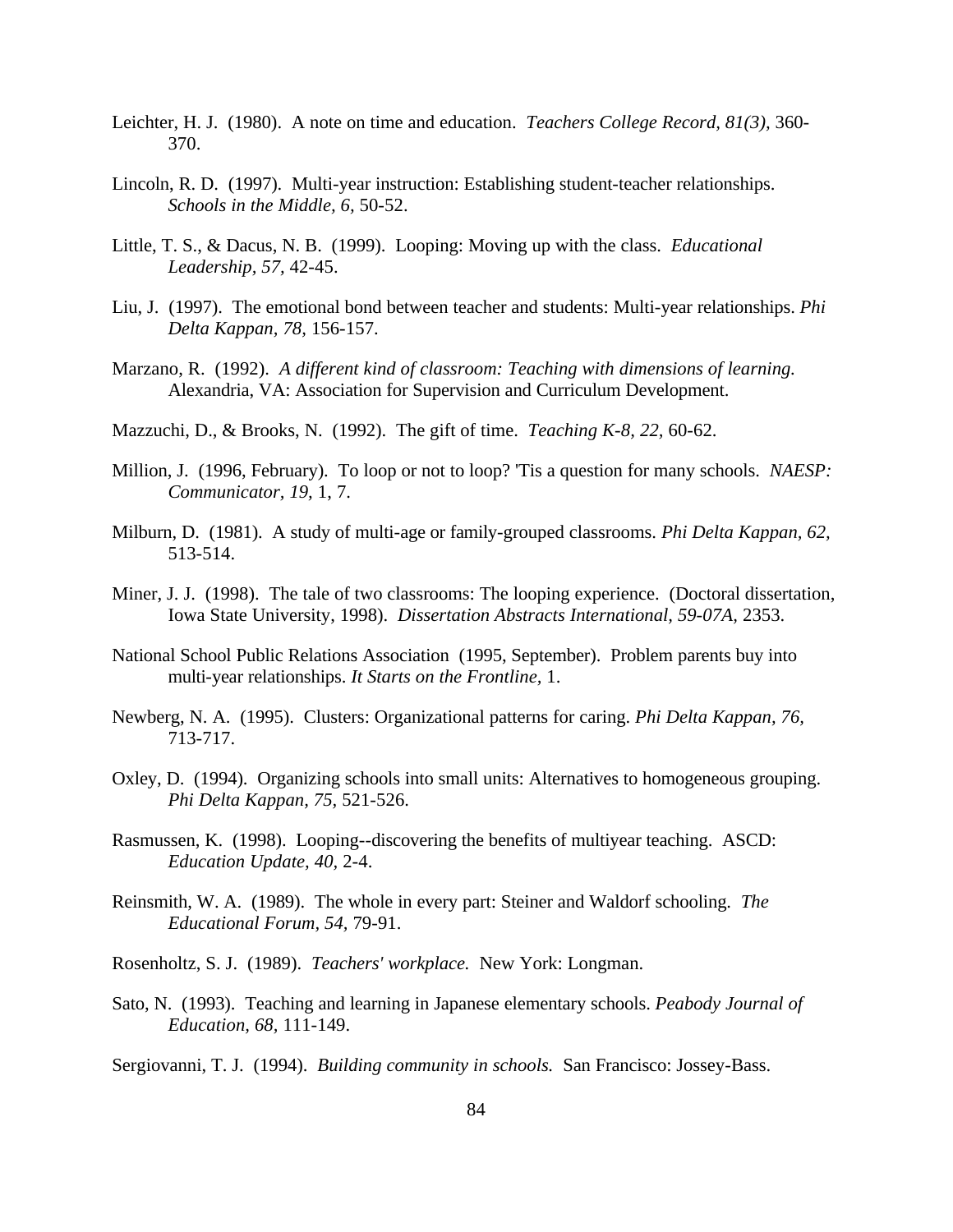Shepro, T. (1995). The teacher factor. *American School Board Journal, 182,* 43.

- Shore, R. M. (1996). Personalization. *Phi Delta Kappan, 77,* 362-363.
- Simel, D. (1998). Education for building: Teacher attitudes toward looping. *International Journal of Education Reform, 7,* 330-337.
- Skinner, J. S. N. (1998). Looping versus nonlooping second-grade classrooms: Student achievement and student attitudes. (Doctoral dissertation, University of Missouri, Columbia, 1998). *Dissertation Abstracts International, 60-04A,* 1021.
- Slavin, R. E. (Ed.). (1989). *School and classroom organization.* Hillsdale, NJ: Erlbaum.
- Tennessee Department of Education. (1999). About *TerraNova* [On line]. Available: October 30, 2000: http://www.state.tn.us/education/wmterranova.html
- Testerman, J. (1996). Holding at-risk students. *Phi Delta Kappan, 77,* 364-365.
- Uhrmacher, P. B. (1993). Coming to know the world through Waldorf education. *Journal of Curriculum and Supervision, 9,* 87-104.
- Vann, A .S. (1997). Looping: Looking beyond the hype. *Principal, 67,* 41-42.
- Wood, G. H. (1990). Teaching for democracy. *Educational Leadership, 48,* 32-37.
- Wynn, E. A., & Walberg, H. J. (1994). Persisting groups: An overlooked force for learning. *Phi Delta Kappan, 75,* 527-530.
- Yang, X. (1997, January). *Educational benefits in elementary school through looping and Friday in-service.* Paper presented at the Annual Seminar of the National Association for Year-Round Education, San Diego, CA.
- Zahorik, J. A., & Dichanz, H. (1994). Teaching for understanding in German schools. *Educational Leadership, 51,* 75-77.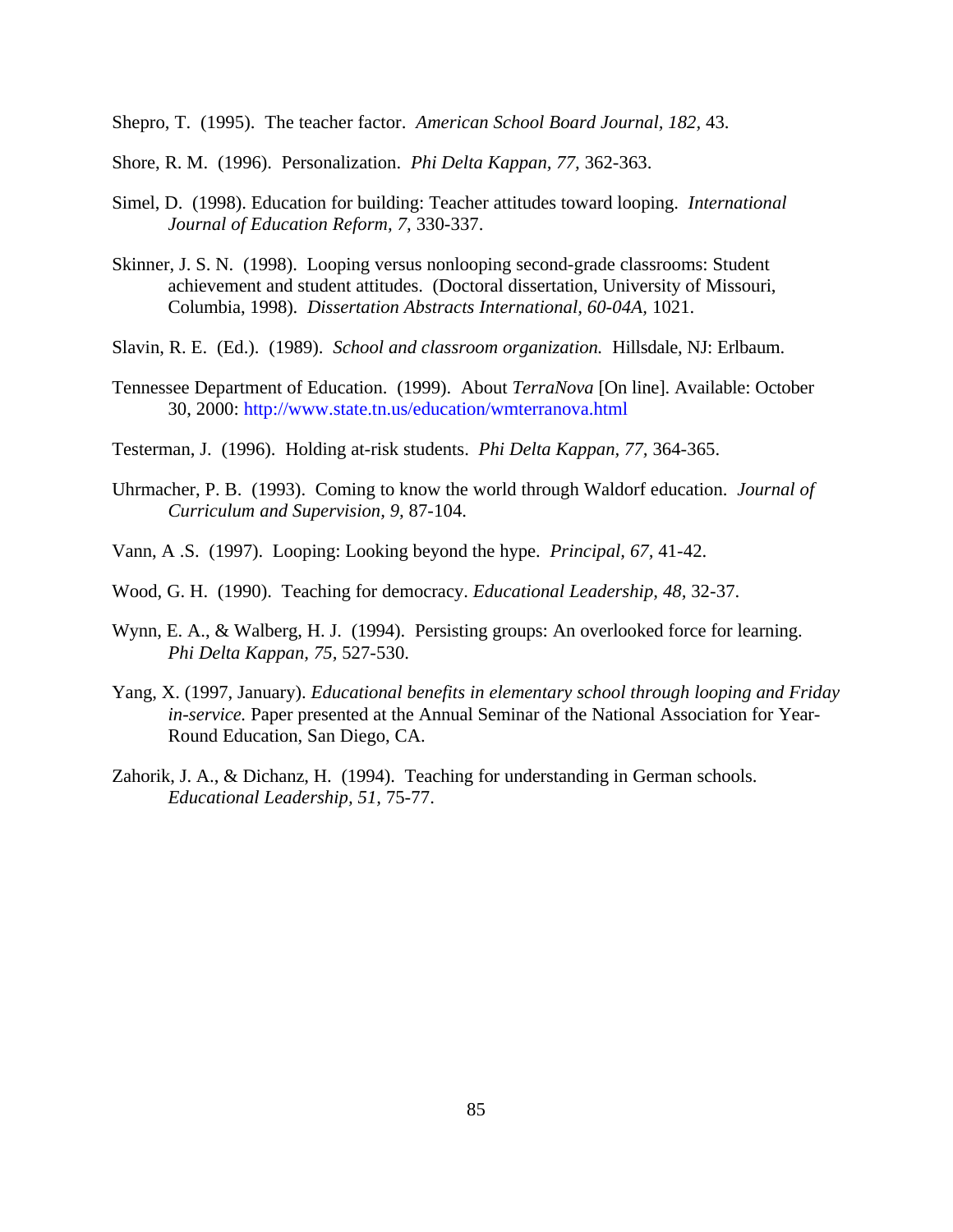# **APPENDICES**

# APPENDIX A

Permission from School Districts

 Vada S. Bogart Xxxx xxxxx xxxxxx Xxx xxxx Xxxxx, TN xxxxx August 31, 20001

Xxxxxx Xxxxxxx Director of Schools Xxx xxxx xxxxxx Xxxxx, TN xxxx

Dear Xxxxxx.

As a student at East Tennessee State University, I am currently involved in my dissertation phase of the Educational Leadership and Policy Analysis doctoral program. My dissertation will focus on a comparison of the academic achievement of students in looping programs with their peers in the traditional one-year classrooms.

I would like your permission to access and utilize non-identifiable scores on the *TerraNova* from the years 1999,2000, and 2001 for the classrooms selected for the study. Random numbers will be used to protect the identity of all participants.

In preparation for the study, I will contact the principal at each participating school and arrange for the collection of all necessary data with a minimum of disruption.

I believe the results of my study will be helpful in evaluating just one dimension of the success of these two programs within your school system. The results may also be helpful for those teachers or administrators who are considering the possibility of implementing a looping design.

Thank you for your cooperation.

Sincerely,

Vada S. Bogart

Permission is hereby granted to Vada S. Bogart to access and use *TerraNova* scores for students who have been enrolled in a looping program design and the remaining students at that grade level who have participated in traditional classrooms.

\_\_\_\_\_\_\_\_\_\_\_\_\_\_\_\_\_\_\_\_\_\_\_\_\_\_\_\_\_ \_\_\_\_\_\_\_\_\_\_\_\_\_\_\_\_\_\_\_\_\_\_\_\_

Signature Date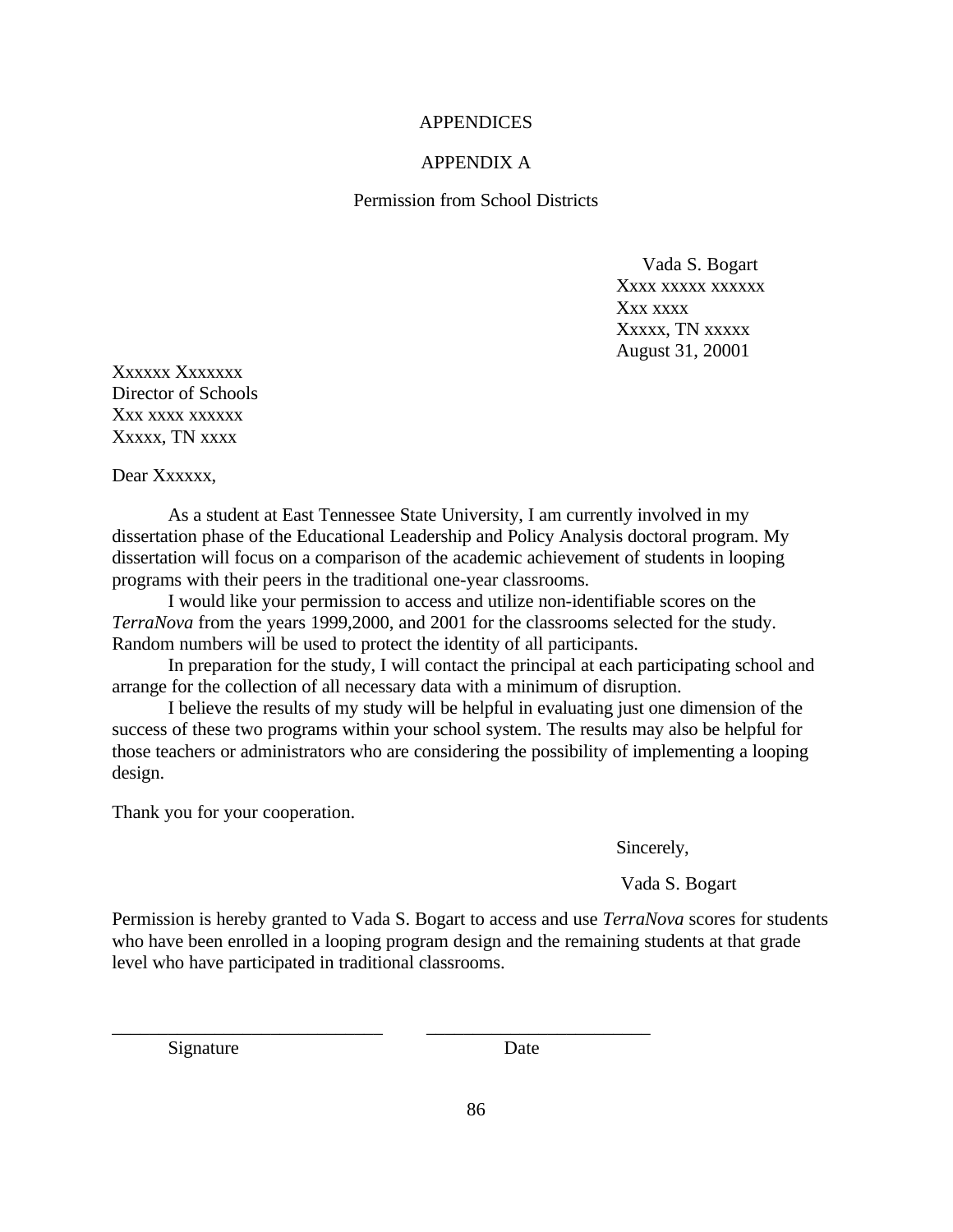# Appendix B

# Data Collection Form for NCEs

Identifying group: \_\_\_Looping \_\_\_Traditional Gender: \_\_\_\_\_ Results Years: \_\_\_\_\_\_ Fictitious School:\_\_\_\_\_\_\_\_\_\_\_\_\_\_\_\_\_\_\_\_\_

|          | 2nd grade |         |             |                                                  | 3rd grade |             |             |              |           | 4th grade |             |             |             |                                                  |
|----------|-----------|---------|-------------|--------------------------------------------------|-----------|-------------|-------------|--------------|-----------|-----------|-------------|-------------|-------------|--------------------------------------------------|
| Student# | ${\bf R}$ | $\bf L$ | $\mathbf M$ | $\ensuremath{\mathsf{T}}\ensuremath{\mathsf{B}}$ |           | $\mathbf R$ | $\mathbf L$ | $\mathbf{M}$ | $\rm{TB}$ |           | $\mathbf R$ | $\mathbf L$ | $\mathbf M$ | $\ensuremath{\mathsf{T}}\ensuremath{\mathsf{B}}$ |
| 1.       |           |         |             |                                                  |           |             |             |              |           |           |             |             |             |                                                  |
| 2.       |           |         |             |                                                  |           |             |             |              |           |           |             |             |             |                                                  |
| 3.       |           |         |             |                                                  |           |             |             |              |           |           |             |             |             |                                                  |
| 4.       |           |         |             |                                                  |           |             |             |              |           |           |             |             |             |                                                  |
| 5.       |           |         |             |                                                  |           |             |             |              |           |           |             |             |             |                                                  |
| 6.       |           |         |             |                                                  |           |             |             |              |           |           |             |             |             |                                                  |
| 7.       |           |         |             |                                                  |           |             |             |              |           |           |             |             |             |                                                  |
| 8.       |           |         |             |                                                  |           |             |             |              |           |           |             |             |             |                                                  |
| 9.       |           |         |             |                                                  |           |             |             |              |           |           |             |             |             |                                                  |
| 10.      |           |         |             |                                                  |           |             |             |              |           |           |             |             |             |                                                  |
| 11.      |           |         |             |                                                  |           |             |             |              |           |           |             |             |             |                                                  |
| 12.      |           |         |             |                                                  |           |             |             |              |           |           |             |             |             |                                                  |
| 13.      |           |         |             |                                                  |           |             |             |              |           |           |             |             |             |                                                  |
| 14.      |           |         |             |                                                  |           |             |             |              |           |           |             |             |             |                                                  |
| 15.      |           |         |             |                                                  |           |             |             |              |           |           |             |             |             |                                                  |
| 16.      |           |         |             |                                                  |           |             |             |              |           |           |             |             |             |                                                  |
| 17.      |           |         |             |                                                  |           |             |             |              |           |           |             |             |             |                                                  |
| 18.      |           |         |             |                                                  |           |             |             |              |           |           |             |             |             |                                                  |
| 19.      |           |         |             |                                                  |           |             |             |              |           |           |             |             |             |                                                  |
| 20.      |           |         |             |                                                  |           |             |             |              |           |           |             |             |             |                                                  |

Legend: M=Total Math, R=Total Reading, L=Total Language, TB=Total Battery